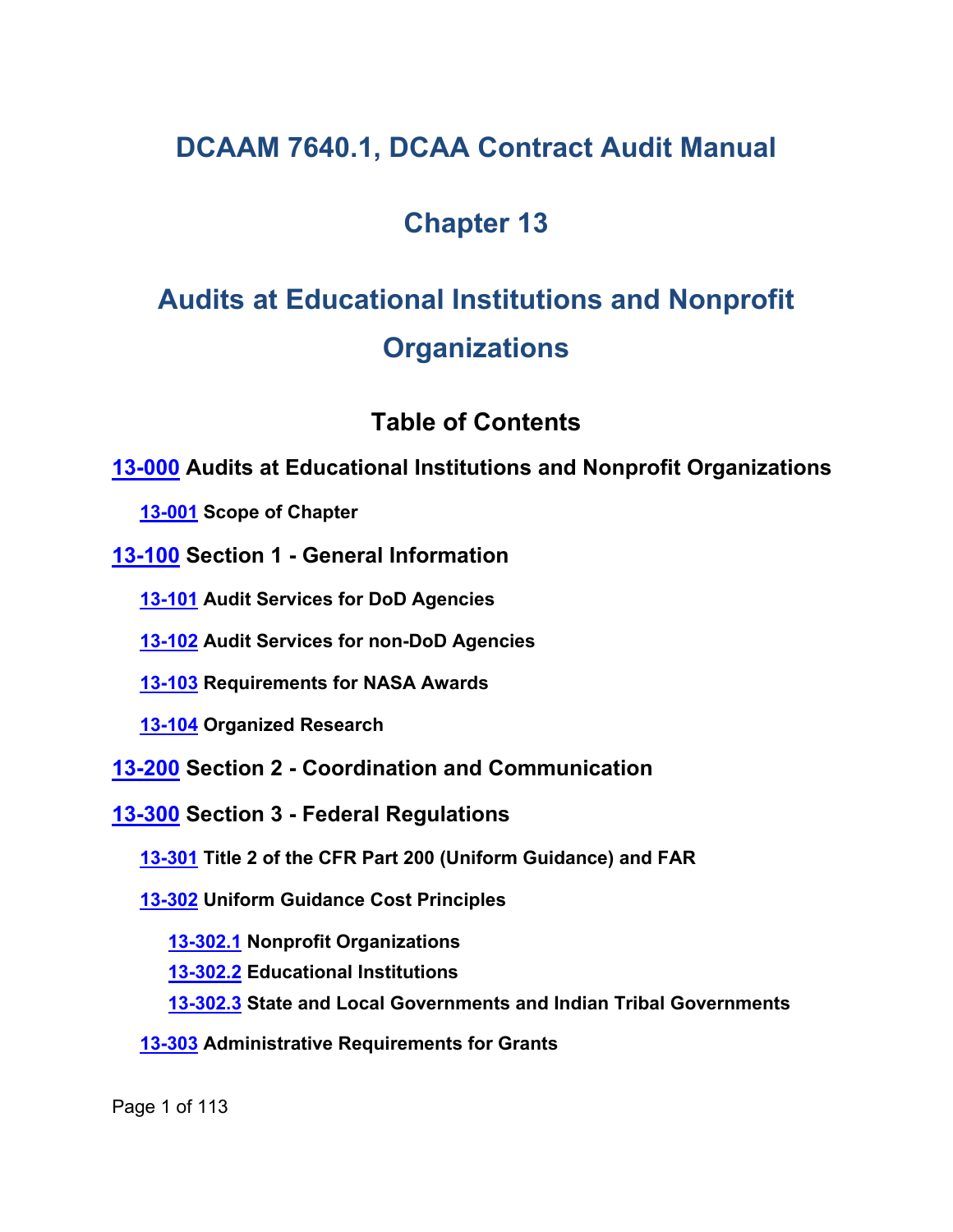**[13-400](#page-15-0) Section 4 - Indirect Cost (F&A) Rates – General Information**

# **[13-500](#page-17-0) Section 5 - General Audit Concepts – Universities and Nonprofit Organizations**

- <span id="page-1-2"></span><span id="page-1-1"></span><span id="page-1-0"></span>**[13-501](#page-17-1) Introduction**
- <span id="page-1-3"></span>**[13-502](#page-17-2) Audit Objectives**
- **[13-503](#page-18-0) Cost Accounting Standards (CAS)**
- **[13-504](#page-18-1) Audit Planning**

<span id="page-1-5"></span><span id="page-1-4"></span>**[Figure 13-5-1](#page-20-0) Illustration – Criteria Applicability**

<span id="page-1-6"></span>**[13-504.1](#page-20-1) Review of Organization's Policies**

**[13-504.2](#page-21-0) Cost Sharing and Matching**

<span id="page-1-8"></span><span id="page-1-7"></span>**[13-504.3](#page-22-0) Use of Statistical Sampling**

<span id="page-1-9"></span>**[13-504.4](#page-22-1) Audit Procedures Specific to Grants**

<span id="page-1-10"></span>**[13-504.5](#page-23-0) Reporting – General Information**

<span id="page-1-12"></span><span id="page-1-11"></span>**[13-504.6](#page-23-1) USAID Awards**

**[13-505](#page-23-2) Audit of Direct Costs**

**[13-505.1](#page-24-0) Basic Audit Procedures for Testing Direct Cost**

<span id="page-1-14"></span><span id="page-1-13"></span>**[13-505.2](#page-24-1) Intermediate Direct Cost Pools**

**[13-506](#page-25-0) Audit of Indirect Costs – Universities and Nonprofit Organizations**

<span id="page-1-15"></span>**[13-506.1](#page-25-1) Introduction – Facilities and Administration Costs**

<span id="page-1-17"></span><span id="page-1-16"></span>**13-506.2 Distribution of F&A Cost Groupings – Overview**

**[13-507](#page-27-0) Selected Areas of Cost** 

<span id="page-1-18"></span>**[13-507.1](#page-27-1) Introduction**

**[13-507.2](#page-27-2) Equipment and Other Capital Expenditures**

**[13-507.3](#page-28-0) Depreciation Expense**

**[13-507.4](#page-30-0) Interest**

**[13-507.5](#page-30-1) Compensation for Personal Services**

<span id="page-1-23"></span><span id="page-1-22"></span><span id="page-1-21"></span><span id="page-1-20"></span><span id="page-1-19"></span>**[13-507.5.1](#page-31-0) Audit Objective and Scope of Audit**

Page 2 of 113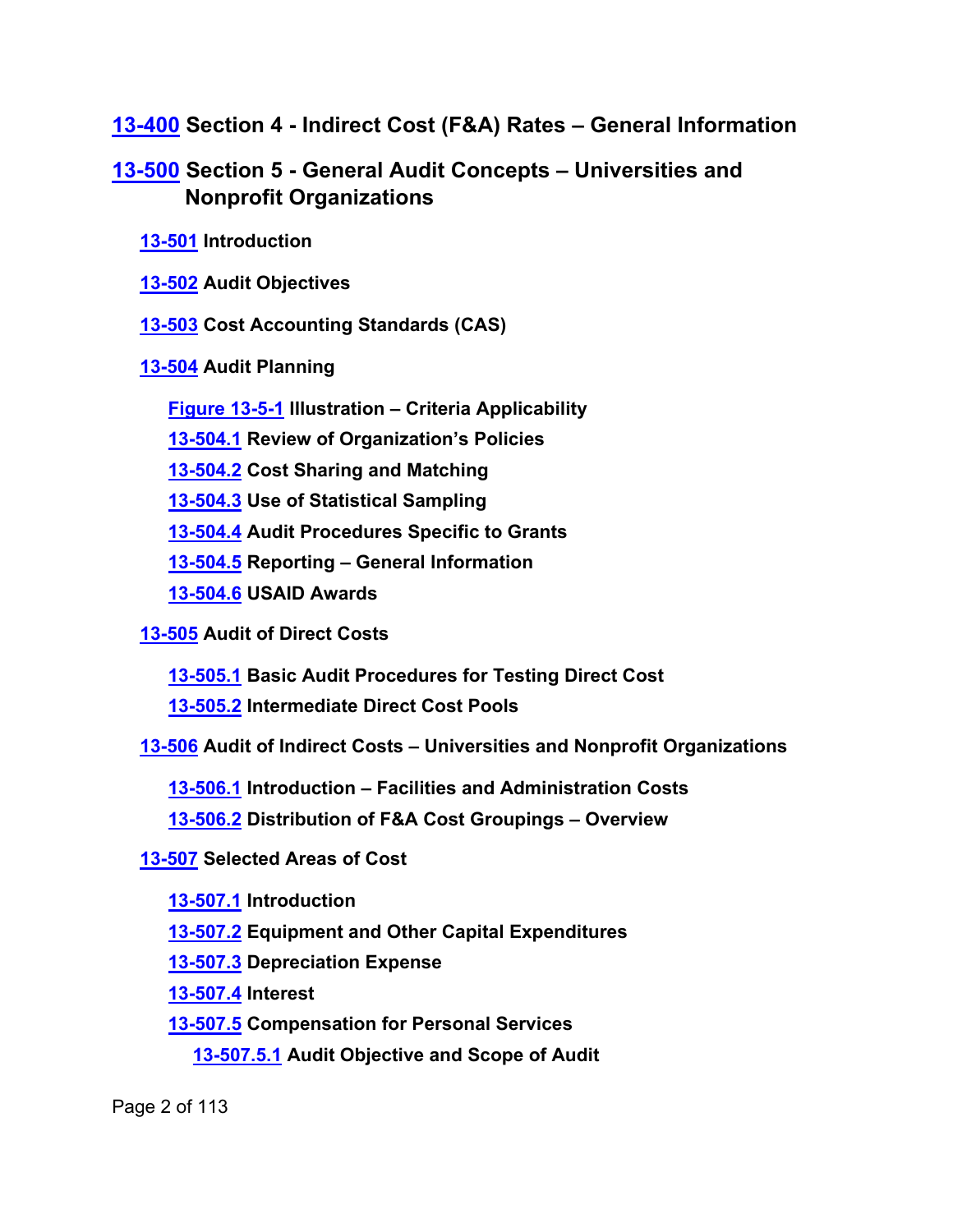**[13-507.5.2](#page-31-1) Compensation Criteria**

<span id="page-2-2"></span><span id="page-2-1"></span><span id="page-2-0"></span>**[13-507.5.3](#page-32-0) Documentation Requirements for Compensation**

<span id="page-2-5"></span><span id="page-2-4"></span><span id="page-2-3"></span>**[13-507.5.4](#page-33-0) Basic Audit Procedures**

**[13-507.6](#page-34-0) Fringe Benefits**

**[13-507.7](#page-34-1) Cost of Audit Services**

# **13-600 Section 6 - Audits at Nonprofit Organizations**

**[13-601](#page-35-0) Cost Accounting Standards**

<span id="page-2-7"></span><span id="page-2-6"></span>**[13-601.1](#page-35-1) Introduction**

<span id="page-2-8"></span>**[13-601.2](#page-35-2) Applicability**

**[13-601.3](#page-36-0) Disclosed Practices (DS-1)**

**[13-602](#page-36-1) Establishing Indirect Cost Rates at Nonprofit Organizations (2 CFR 200, Appendix IV)**

**[13-602.1](#page-36-2) Audit Objective**

**[13-602.2](#page-37-0) Certification of Indirect (F&A) Cost**

**[13-602.3](#page-37-1) Indirect Cost Allocation – Overview**

**[13-602.4](#page-38-0) Indirect Cost Allocation Methods**

**[13-602.4.1](#page-38-1) Simplified Allocation Method**

**[13-602.4.2](#page-39-0) Multiple Allocation Base Method**

**[13-602.4.3](#page-41-0) Direct Allocation Method**

**[13-602.4.4](#page-41-1) Special Indirect Cost Rates**

**[13-603](#page-42-0) Selected Areas of Cost – Nonprofit Specific**

**[13-603.1](#page-42-1) Introduction**

**[13-603.2](#page-42-2) Compensation for Personal Services**

**[13-603.3](#page-42-3) Interest**

**[13-603.4](#page-43-0) Contributions and Donations**

**[Figure 13-6-1](#page-44-0) Multiple Allocation Base Illustration**

# **[13-700](#page-45-0) Section 7 - Audits at Educational Institutions**

**[13-701](#page-45-1) Introduction**

Page 3 of 113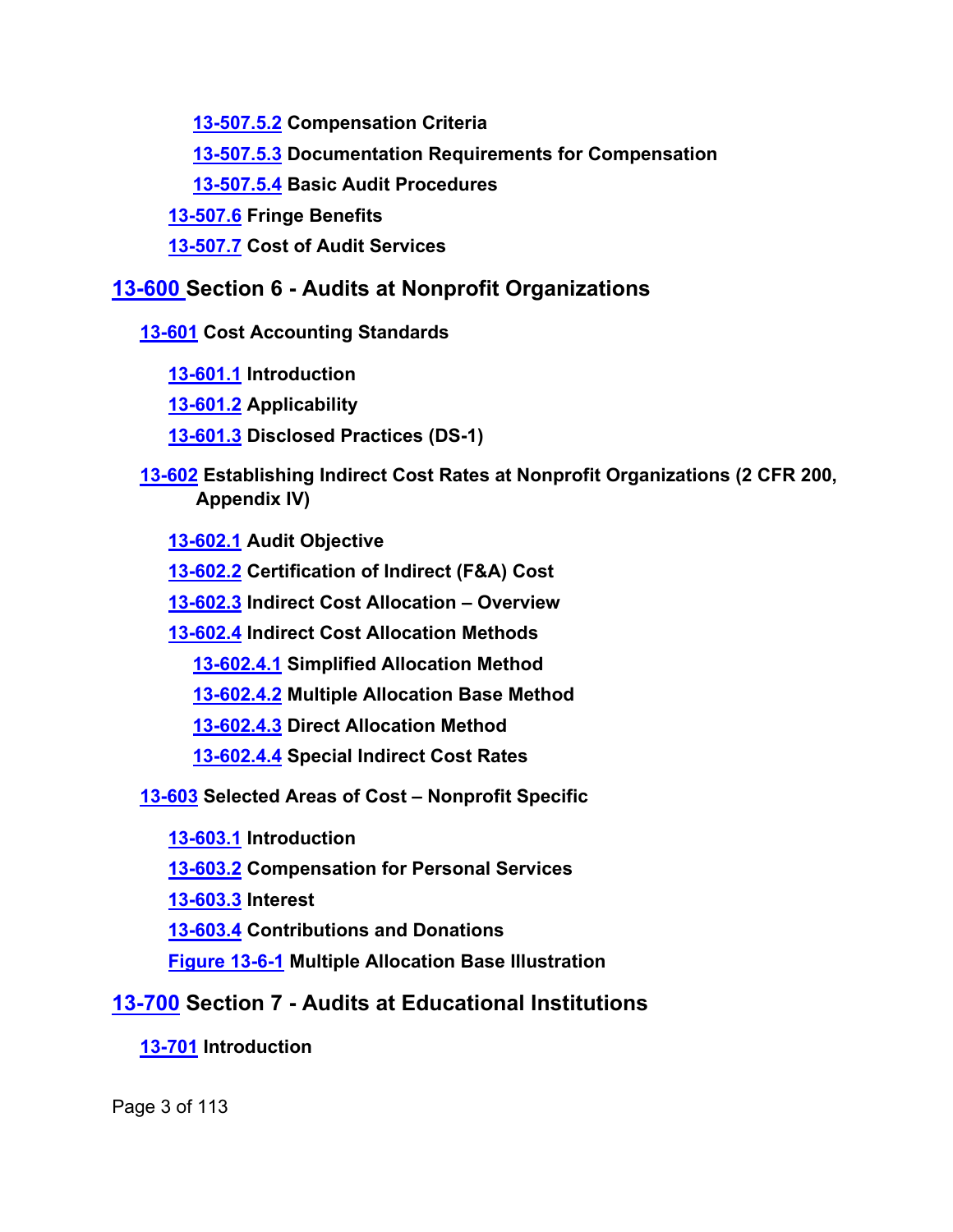#### **[13-702](#page-45-2) Audit Objectives**

- **[13-703](#page-45-3) Educational Institution Accounting Systems**
- **[13-704](#page-46-0) Cost Accounting Standards** 
	- **[13-704.1](#page-46-1) Applicability**
	- **[13-704.2](#page-47-0) Cost Accounting Standards**
	- **[13-704.3](#page-48-0) Disclosed Practices (DS-2)**
	- **[13-704.4](#page-49-0) CAS Administration**
	- **[13-704.5](#page-50-0) CAS Noncompliance**
- **[13-705](#page-50-1) Audit Planning - Observation of Performance Areas** 
	- **[13-705.1](#page-51-0) Research Facilities**
	- **[13-705.2](#page-51-1) Non-research Facilities**
	- **[13-705.3](#page-51-2) Off-Campus Locations**
- **[13-706](#page-52-0) General Audit Procedures**
- **[13-707](#page-52-1) Audit of Direct Costs**
- **[13-708](#page-53-0) Indirect Costs**
	- **[13-708.1](#page-53-1) Introduction**
	- **[13-708.2](#page-53-2) Audit Objective**
	- **[13-708.3](#page-54-0) Certification of Indirect Cost (F&A) Proposals**
	- **[13-708.4](#page-54-1) Audit Planning – Reconciliations and Account Analysis**
	- **[13-708.5](#page-54-2) Facilities and Administration Cost Groupings**
		- **[13-708.5.1](#page-54-3) Facilities Indirect Cost Groupings and Classifications**
		- **[13-708.5.2](#page-55-0) Depreciation**
		- **[13-708.5.3](#page-56-0) Interest**
		- **[13-708.5.4](#page-56-1) Operation and Maintenance**
	- **[13-708.6](#page-58-0) Administration Indirect Cost Groupings and Classifications [13-708.6.1](#page-58-1) Alternative (Allowance Method) for Administrative Costs**
		- **[13-708.6.2](#page-58-2) General Administration and General Expenses**
		- **[13-708.6.3](#page-59-0) Library Expenses**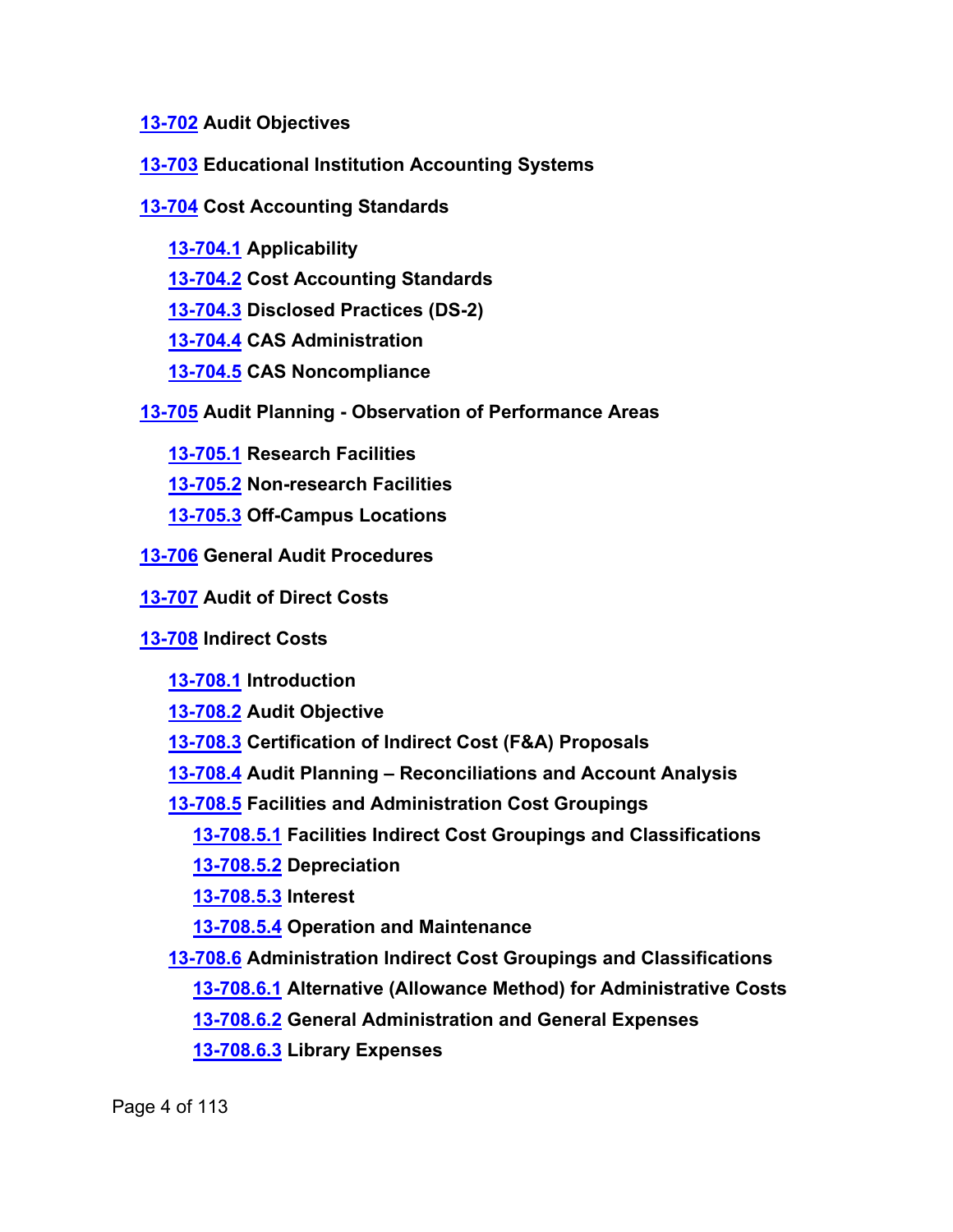**[13-708.6.4](#page-60-0) Departmental Administration Expenses**

**[13-708.6.5](#page-61-0) Sponsored Projects Administration Expense**

**[13-708.6.6](#page-62-0) Fringe Benefit and Pension Costs**

- **[13-709](#page-63-0) Other Institutional Activities**
	- **[13-709.1](#page-64-0) University Owned/Operated Hospitals**
		- **[13-709.1.1](#page-64-1) Relationship of Hospitals to Institutional Activities**
		- **[13-709.1.2](#page-64-2) Institutional General Administrative and General Expenses Allocated to the Hospital**
	- **[13-709.2](#page-65-0) Dining Halls**
	- **[13-709.3](#page-65-1) Student Health Services**
	- **[13-709.4](#page-65-2) Institution Planning and Development**
	- **[13-709.5](#page-65-3) Tuition Remission, Scholarships and Student Aid**
	- **[13-709.6](#page-66-0) Computer Facilities**
- **[13-710](#page-66-1) Work-Study Program Costs**
- **[13-711](#page-67-0) Allocation** 
	- **[13-711.1](#page-67-1) Base Period and General Criteria**
	- **[13-711.2](#page-67-2) Allocation of Indirect Cost – Step-Down Process**
	- **[13-711.3](#page-68-0) Allocation to Final Cost Objectives**
	- **[13-711.4](#page-69-0) Allocation to Major Functions and Intermediate Cost Objectives**
		- **[13-711.4.1](#page-69-1) Cost Analysis Studies**
		- **[13-711.4.2](#page-70-0) Space Utilization**
		- **[13-711.4.3](#page-70-1) Population Served**
		- **[13-711.4.4](#page-70-2) Allocation of Depreciation Expense**
- **[13-712](#page-71-0) Establishing Indirect Cost Rates at Educational Institutions (2 CFR 200, Appendix III – Simplified Procedure)**
	- **[13-712.1](#page-71-1) Introduction**
	- **[13-712.2](#page-71-2) Indirect Cost Rates at Small Institutions**
		- **[13-712.2.1](#page-72-0) Simplified Procedure - Salaries and Wages Base**
		- **[13-712.2.2](#page-73-0) Simplified Procedure – Modified Total Direct Cost Base**
	- **[13-712.3](#page-73-1) Educational Service Agreements**

Page 5 of 113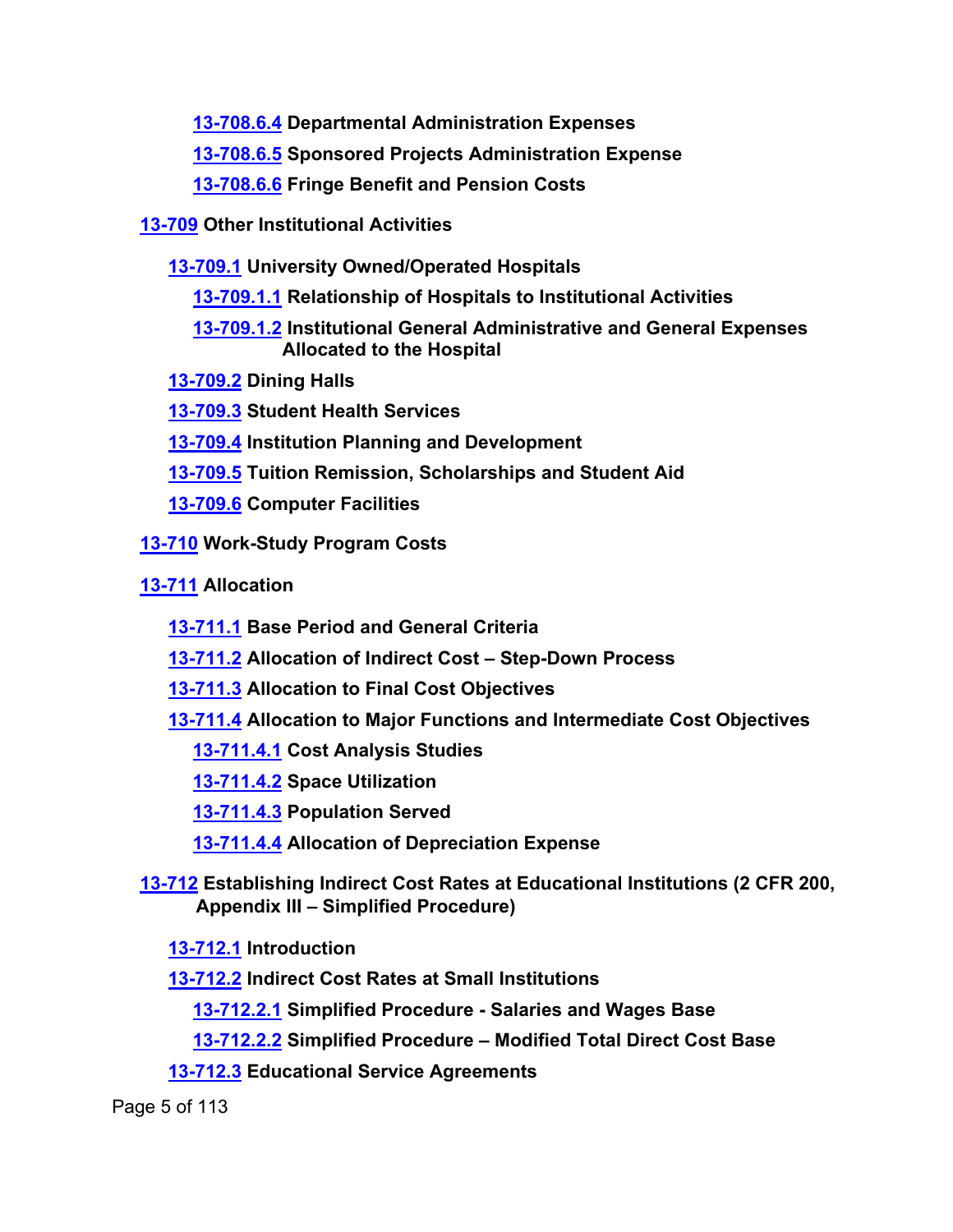**[13-712.4](#page-74-0) Indirect Cost Rates**

**[13-712.4.1](#page-74-1) Predetermined Rates**

**[13-712.4.2](#page-75-0) Fixed Rates and Carry-Forward Provisions**

**[13-712.4.3](#page-75-1) Provisional and Final Rates**

**[13-712.4.4](#page-76-0) De Minimis Rate**

**[13-713](#page-76-1) Selected Areas of Cost – Considerations for Educational Institutions**

**[13-713.1](#page-76-2) Introduction [13-713.2](#page-76-3) Compensation [13-713.3](#page-77-0) Fringe Benefits [13-713.4](#page-78-0) Interest [Figure 13-7-1](#page-78-1) F&A Cost Categories [Figure 13-7-2](#page-79-0) F&A Allocation Flowchart Illustration – Universities [Figure 13-7-3](#page-80-0) Indirect Cost Allocation – Step-Down Process**

# **[13-800](#page-80-1) Section 8 - Uniform Guidance Annual Audit (Formerly OMB Circular A-133, or Single Audits)**

- <span id="page-5-0"></span>**[13-801](#page-80-2) Introduction**
- **[13-802](#page-81-0) Relationship to Other Audits**
- **[13-803](#page-81-1) Coordinated Audit Approach**

**[13-803.1](#page-82-0) Initial Coordination**

- **[13-803.2](#page-83-0) Coordination Activities**
- **[13-804](#page-83-1) Annual Audit – Auditee Reporting Requirements**
- **[13-805](#page-85-0) Auditor Responsibilities – Introduction**
- **[13-806](#page-86-0) OMB Compliance Supplement**
- **[13-807](#page-87-0) Schedule of Expenditures of Federal Awards (SEFA)**
- **[13-808](#page-87-1) Determining Auditee Risk Level**
- **[13-809](#page-88-0) Determining Federal Program Risk**
- **[13-810](#page-89-0) Major Program Determination**

Page 6 of 113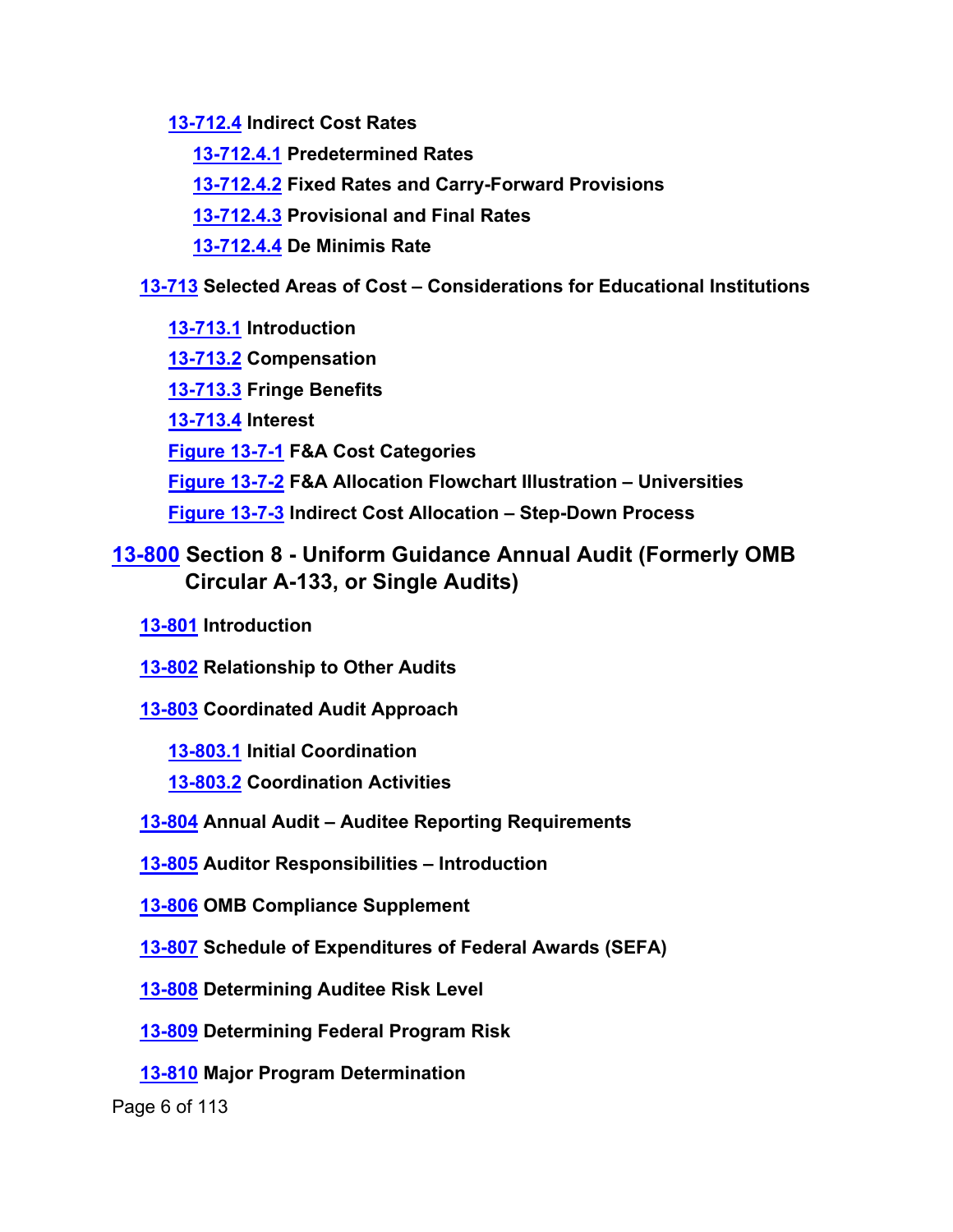**[13-811](#page-92-0) Audit Documentation**

- **[13-812](#page-92-1) Summary Schedule of Prior Audit Findings**
- **[13-813](#page-93-0) Consideration of Fraud**
- **[13-814](#page-93-1) Internal Control over Compliance with Federal Programs**

**[13-814.1](#page-94-0) Scope of Audit – Internal Control [13-814.2](#page-95-0) Testing and Assessing Risk of Internal Control [13-814.3](#page-97-0) Dual-Purpose Testing [13-814.4](#page-98-0) Reporting – Internal Control**

- **[13-815](#page-98-1) Audit for Compliance with Federal Programs**
	- **[13-815.1](#page-98-2) Introduction**

**[13-815.2](#page-98-3) Scope of Audit**

**[13-815.3](#page-99-0) Selected Compliance Requirements**

**[13-815.3.1](#page-100-0) Subrecipient Monitoring**

- **[13-815.3.2](#page-101-0) Allowable Cost/Cost Principles**
- **[13-816](#page-101-1) Schedule of Findings and Questioned Costs**

**[13-816.1](#page-102-0) Elements of a Finding**

- **[13-816.2](#page-102-1) Audit Findings**
- **[13-817](#page-104-0) Audit Reports**
	- **[13-817.1](#page-104-1) Scope Limitations**
	- **[13-817.2](#page-105-0) Report Restrictive Markings**
	- **[13-817.3](#page-105-1) Report Distribution**
- **[13-818](#page-106-0) Auditor Responsibility for the Data Collection Form**
- **[13-819](#page-106-1) Program Specific Audits**

**[Figure 13-8-1](#page-107-0) Coordinated Audit Matrix Illustration [Figure 13-8-2](#page-108-0) Section I of the Schedule of Findings and Questioned Costs**

**[13-900](#page-109-0) Section 9 - Federally Funded Research and Development Centers (FFRDCs) and University Affiliated Research Centers** 

Page 7 of 113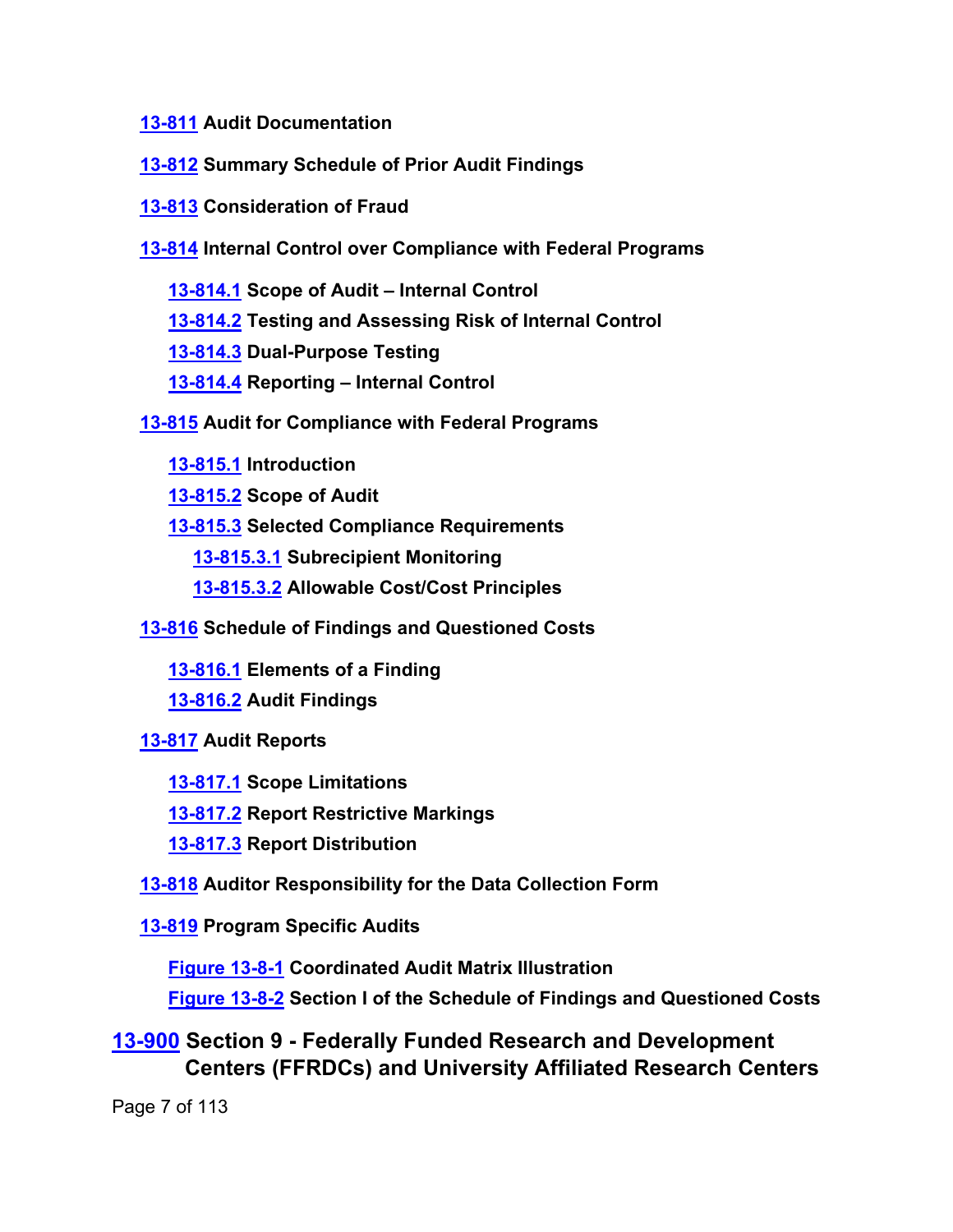# **(UARCs)**

**[13-901](#page-109-1) Introduction to FFRDCs**

**[13-902](#page-109-2) FFRDC Organizations**

**[13-903](#page-109-3) Federal and DoD Laws and Regulations Applicable to FFRDCs**

**[13-904](#page-110-0) FFRDC Audit Activities**

**[13-904.1](#page-111-0) FFRDC Fees**

**13-905 UARC Organizations**

**13-906 Federal and DoD Laws and Regulations Applicable to UARCs**

**13-907 UARC Audit Activities**

# <span id="page-7-0"></span>**13-000 Audits at Educational Institutions and Nonprofit Organizations [\\*\\*](#page-0-0)**

#### <span id="page-7-1"></span>**13-001 Scope of Chapter [\\*\\*](#page-0-1)**

a. This chapter provides guidance for conducting audits at universities, nonprofits, not-for-profits, and Federally Funded Research and Development Centers (FFRDCs). Although nonprofit and not-for-profit entities are technically different, and may be a foundation or institute, this chapter will use the term "nonprofit" when referring to organizations other than Institutions of Higher Education (IHE). For IHEs, the use of the terms "educational institutions", "university", "institution" and "IHE" are used interchangeably.

b. Sections 100 through 500 provide guidance that is common to both IHEs and nonprofit organizations.

c. Guidance specific to nonprofit organizations is provided in [Section 600.](#page-35-3)

d. Guidance specific to educational institutions is provided in [Section 700.](#page-45-0)

e. Guidance related to performance of the Single Audit (previously referred to as A-133 Audits) is provided in [section 800.](#page-80-1)

f. Guidance specific to Federally Funded Research Development Centers and University Affiliated Research Centers is provided in [section 900.](#page-109-4)

Page 8 of 113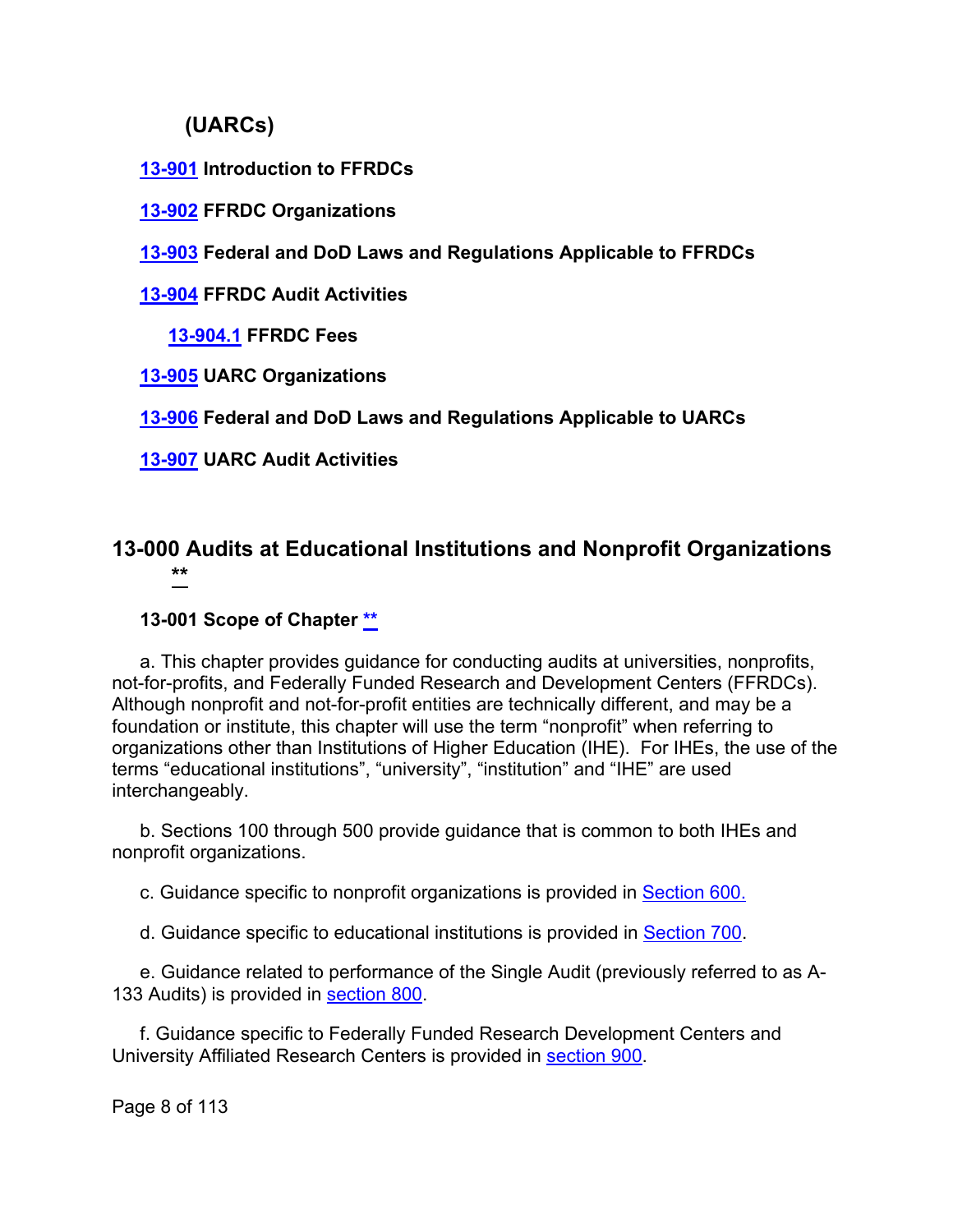# <span id="page-8-0"></span>**13-100 Section 1 - General Information [\\*\\*](#page-0-2)**

This section provides an overview of audit services performed at educational institutions and nonprofit organizations:

#### <span id="page-8-1"></span>**13-101 Audit Service for DoD Agencies [\\*\\*](#page-0-3)**

DCAA provides audit services for the Department of Defense and will generally perform audits at the request of all DoD components. The majority of the work is requested by the Office of Naval Research (ONR). When an audit of indirect rates is requested by other than ONR, the auditor should first determine who is cognizant over the indirect rates. This can be done by accessing the [Federal Audit Clearinghouse](https://harvester.census.gov/facweb/) and searching for the entity's most recent Single Audit reporting package. If DoD is not cognizant over indirect rates, contact the requestor and let them know which agency is responsible for negotiating the entity's indirect rates.

#### <span id="page-8-2"></span>**13-102 Audit Services for non-DoD Agencies [\\*\\*](#page-0-4)**

DCAA will provide audit services to a non-DoD Agency when there is a crossservicing arrangement between DCAA and the Federal agency (15-102). DCAA advisory and/or audit services for nonprofit organizations and universities are typically limited to audits of price proposals, public vouchers, or specific DoD program costs. When providing these or any services, the auditor must coordinate, to the maximum extent possible, with the cognizant Federal auditors and the auditee's independent public accounting firm (IPA) or the State Audit Office that performed the **Single Audit** for the year corresponding to the fiscal year of the subject matter of the audit in order to avoid duplicating audit procedures. If Health and Human Services (HHS) or another non-DoD cognizant agency declines, or is unable, to provide audit services necessary for DoD agencies to accomplish their responsibilities, DCAA can provide services when:

- A DoD contracting or grants officer specifically requests, in writing, approval for use of DCAA audit services from the cognizant audit agency, and
- The cognizant audit agency provides written approval of DCAA performance of the requested audit services.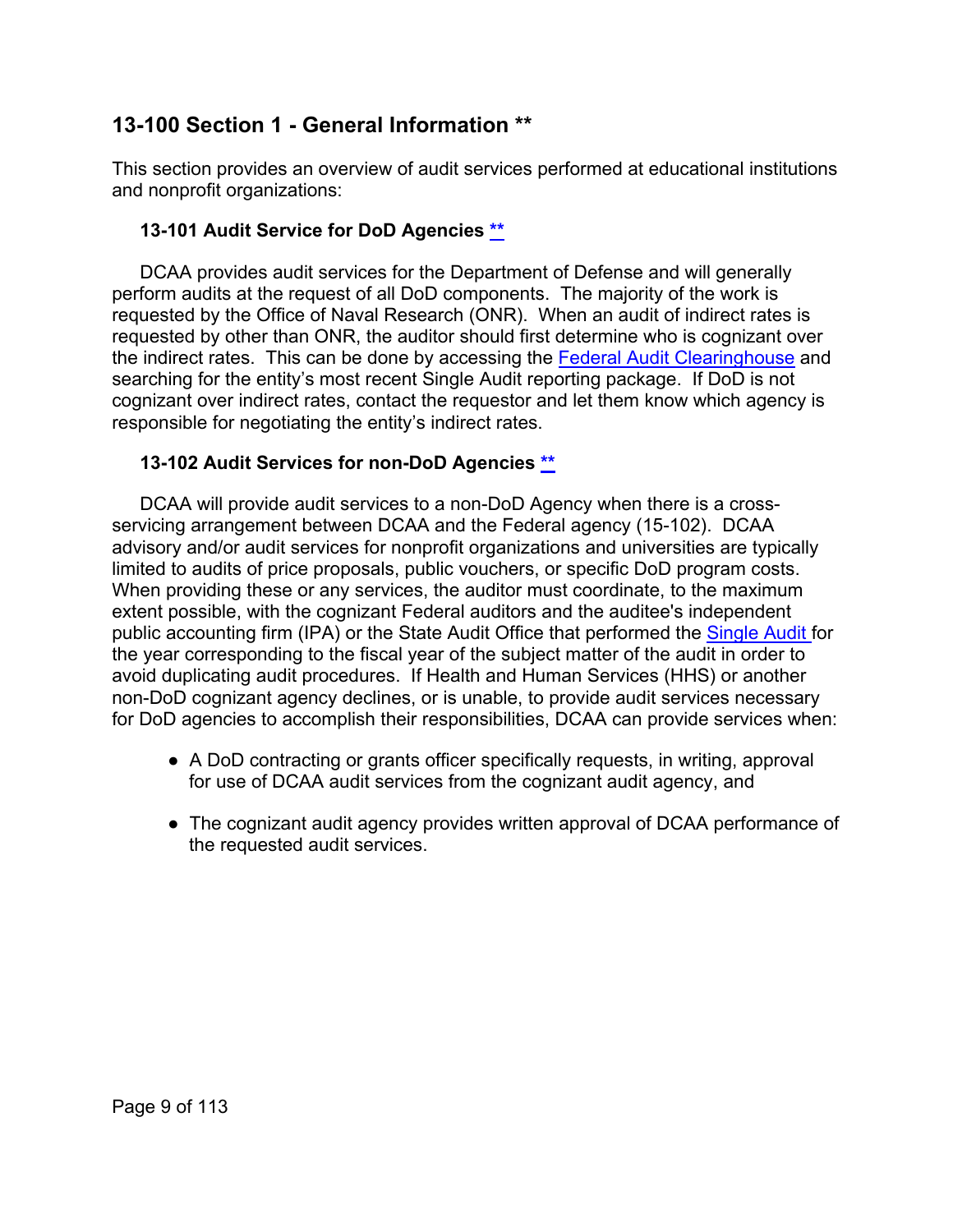#### <span id="page-9-0"></span>**13-103 Requirements for NASA Awards [\\*\\*](#page-0-5)**

In general, DCAA will perform all audit work requested by NASA when NASA is designated as either the cognizant or oversight agency for audit or indirect costs. See 15-106 for guidance related to performing audit services for NASA awards. The NASA Office of Inspector General (OIG) staff will coordinate with DCAA on desk reviews or quality control reviews they performed and provide input to DCAA for the Uniform Guidance audit. DCAA will provide the NASA OIG staff access to Agency working papers at all locations. DCAA will forward issues identified by NASA to the DoD OIG for their consideration when carrying out responsibilities for overseeing DCAA's audit work.

#### <span id="page-9-1"></span>**13-104 Organized Research [\\*\\*](#page-0-6)**

a. DCAA audits of educational institutions and nonprofits are generally performed with a focus on the organized research major function for research and development awards. Organized research can be performed at educational institutions, FFRDCs, and other nonprofit organizations.

b. Activities that support organized research include programming, recruiting, supervising sponsored research, and engaging in the administration of sponsored agreements.

c. Where organized research is performed in a separate facility with its own administrative organization, the auditor will need to evaluate the allocation of indirect costs to determine the appropriateness of the allocations. For example, if the separate facility has its own accounting personnel working for the organization, it should not receive a pro-rata allocation of these types of cost from the overall institution's accounting function.

d. The auditor should perform procedures necessary to evaluate the allocation of indirect costs, such as departmental administration expense, general administration and general expenses, etc., to determine if:

- the organized research function is receiving an equitable share of those costs based on the benefits received from the activities, and
- $\bullet$  the costs are allocated in compliance with 2 CFR 200, subpart E and applicable appendices (appendix III for IHEs, and appendix IV for nonprofits)

#### <span id="page-9-2"></span>**13-200 Section 2 - Coordination and Communication [\\*\\*](#page-0-7)**

a. Throughout each audit assignment, auditors should maintain effective and timely communication with Government contract/grant personnel on significant matters. See 4-100 for guidance related to communication and interfacing with Government personnel and the auditee organization.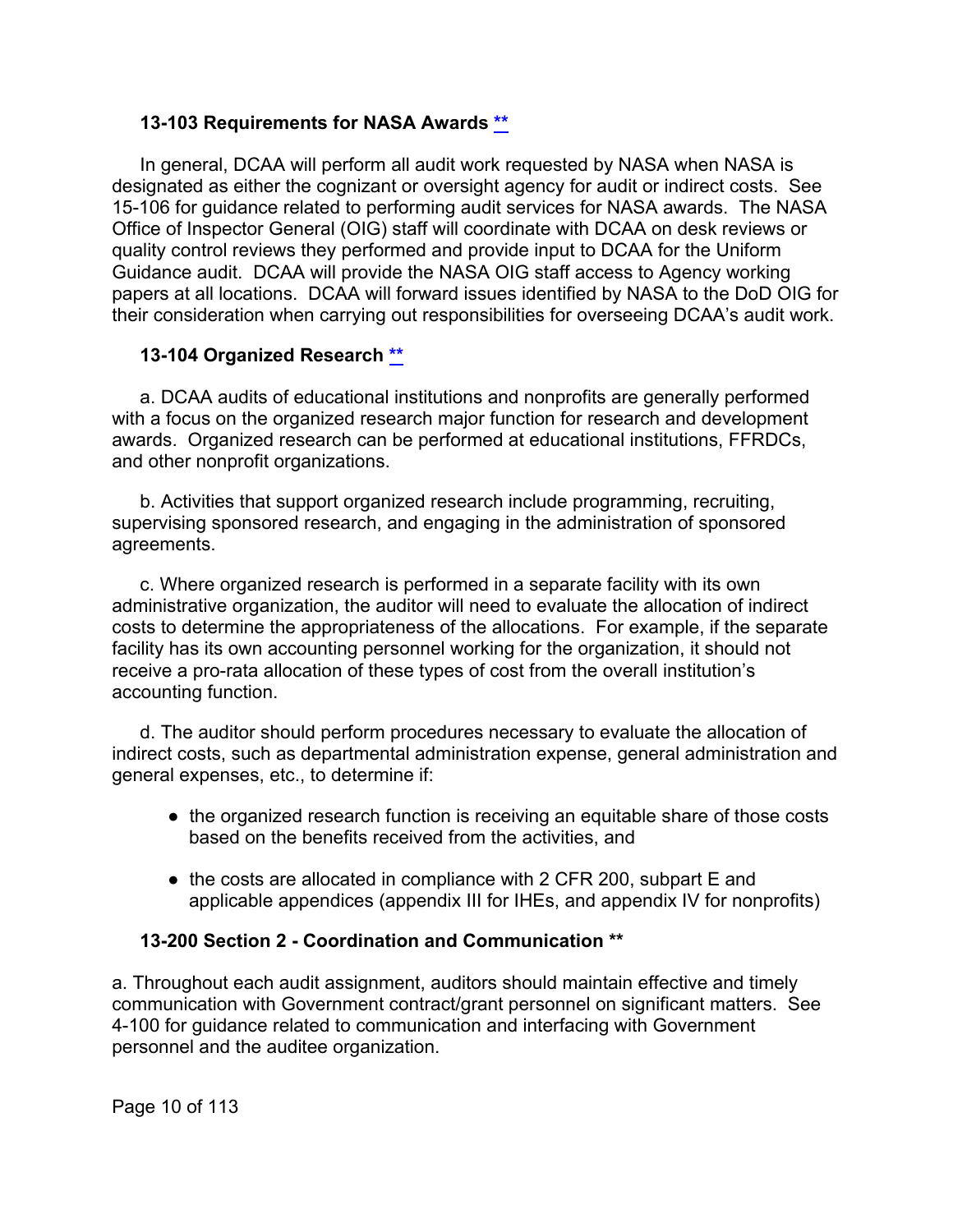b. If the regional or corporate audit directorate FAO does not have access to Federal awards because they are classified, audit assistance from the cognizant Field Detachment FAO should be requested. When regional or corporate audit directorate and Field Detachment FAOs have joint audit responsibilities, the objective is to achieve a comprehensive, coordinated, and integrated audit. Annual coordination meetings should be held between the FAOs to determine their respective responsibilities (see 6- 405.4a). The coordination activities between the regional or corporate audit directorate FAO and the Field Detachment FAO should be documented in the working papers.

# <span id="page-10-0"></span>**13-300 Section 3 - Federal Regulations [\\*\\*](#page-0-8)**

#### <span id="page-10-1"></span>**13-301 Title 2 of the Code of Federal Regulations, Part 200 (Uniform Guidance) and FAR [\\*\\*](#page-0-9)**

a. The Uniform Guidance establishes the cost principles for determining allowable costs at nonprofit organizations, IHEs, state and local governments, and Indian Tribal governments. ( Non-Federal Entity definition). [§200.101](https://www.ecfr.gov/cgi-bin/retrieveECFR?gp=&SID=2b55d9558ad22ab96332c1c790c3d12b&mc=true&n=pt2.1.200&r=PART&ty=HTML#se2.1.200_1101) Applicability, identifies the following types of awards that are subject to the Uniform Guidance cost principles in Subpart E:

- grants,
- cooperative agreements, and
- all procurement contracts awarded under FAR (including any subcontracts issued thereunder by the Prime).

Auditors should review the terms and conditions of awards and any modifications to determine the criteria governing allowability of cost, including any applicable agency regulations related to grants. For example, the Department of Defense regulations governing grants and agreements are located at [32 CFR subchapter C,](https://www.ecfr.gov/cgi-bin/text-idx?SID=b0ebc697836be2f7b06fcdd8a6812c10&mc=true&tpl=/ecfrbrowse/Title32/32CIsubchapC.tpl) and the Department of Energy Assistance Regulations are located in [10 CFR 600.](https://www.ecfr.gov/cgi-bin/text-idx?SID=b0ebc697836be2f7b06fcdd8a6812c10&mc=true&tpl=/ecfrbrowse/Title10/10CIIsubchapH.tpl)

b. Nonprofits and IHEs that expend Federal awards of \$750,000 or more during the fiscal year, as either a recipient or subrecipient, must have an annual single audit performed in accordance with 2 CFR 200, subpart F. See [section 800](#page-5-0) for discussion the Single Audit requirements.

#### c. [FAR 31.3](https://www.ecfr.gov/cgi-bin/text-idx?SID=30fca21e5a11274384d152f709a627ab&mc=true&node=sp48.1.31.31_13&rgn=div6) - Contracts with IHEs

(1) [FAR 31.303](https://www.ecfr.gov/cgi-bin/text-idx?SID=30fca21e5a11274384d152f709a627ab&mc=true&node=sp48.1.31.31_13&rgn=div6) states that contracts that refer to FAR 31.3 for determining allowable costs under contracts with IHEs shall have allowability of costs determined by 2 CFR 200, subpart E and appendix III in effect on the date of the contract.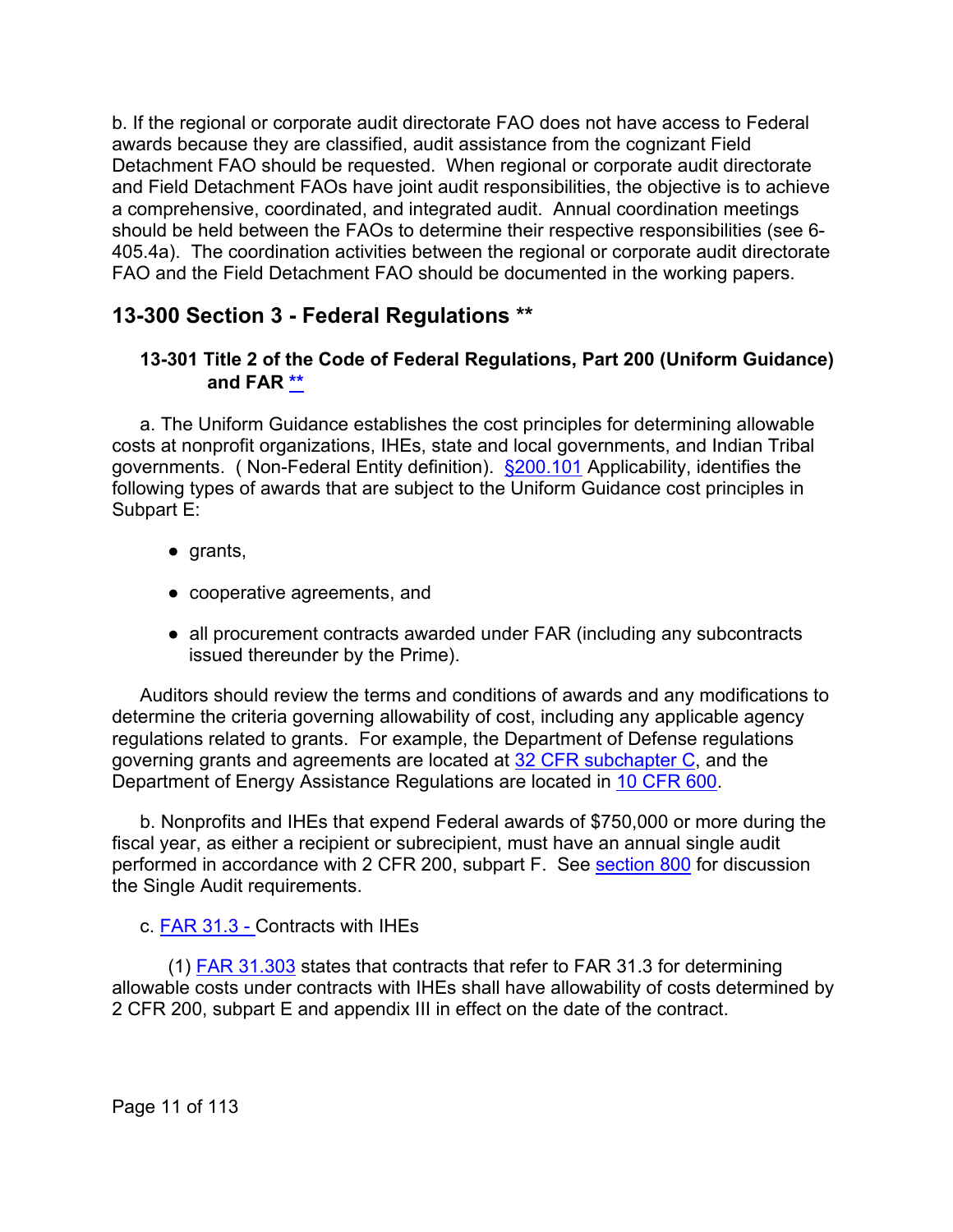(2) The Uniform Guidance at 2 CFR 200 superseded OMB Circular A-21 for new awards issued after December 26, 2014. Awards issued prior to December 26, 2014, remain subject to the OMB Circular A-21 until modification of the award incorporates the Uniform Guidance, Subpart E. When FAR 31.3 is referenced in the award terms and conditions, the auditor will need to consider the date of the award, and review the terms and conditions of the award and its modifications to determine whether OMB Circular A-21 or 2 CFR 200, Subpart E and appendix III applies.

#### d. [FAR 31.7](https://www.ecfr.gov/cgi-bin/text-idx?SID=30fca21e5a11274384d152f709a627ab&mc=true&node=sp48.1.31.31_17&rgn=div6) - Contracts with Nonprofit Organizations

FAR [31.703](https://www.ecfr.gov/cgi-bin/text-idx?SID=30fca21e5a11274384d152f709a627ab&mc=true&node=se48.1.31_1703&rgn=div8) states that contracts that refer to FAR 31.7 for determining allowable costs shall have the allowability of costs determined in accordance with 2 CFR 200, subpart E and appendix IV in effect on the date of the contract. Awards issued prior to December 26, 2014 remain subject to OMB Circular A-122 until modification of the award incorporates the Uniform Guidance, subpart E and appendix IV. The auditor will need to consider the date of the award, and review the terms and conditions of the award and its modifications to determine whether OMB Circular A-122 or 2 CFR 200, subpart E and appendix IV applies. Agencies are not expected to place additional restrictions on individual items of cost but situations may occur when this happens. However, [FAR 31.703\(b\)](https://www.ecfr.gov/cgi-bin/text-idx?SID=85a7fa35c7882f2e6d75758eb5295607&mc=true&node=se48.1.31_1703&rgn=div8) identifies the costs cited in [FAR 31.603\(b\)](https://www.ecfr.gov/cgi-bin/text-idx?SID=193d11d405468bb6358927487d4582a0&mc=true&node=se48.1.31_1603&rgn=div8) that are unallowable.

e. [FAR 31.6](https://www.ecfr.gov/cgi-bin/text-idx?SID=30fca21e5a11274384d152f709a627ab&mc=true&node=sp48.1.31.31_16&rgn=div6) – Contracts with State, Local, and Federally Recognized Indian Tribal Governments. FAR [31.603](https://www.ecfr.gov/cgi-bin/text-idx?SID=30fca21e5a11274384d152f709a627ab&mc=true&node=se48.1.31_1603&rgn=div8) states that contracts that refer to FAR 31.6 for determining allowable costs shall have the allowability of costs determined in accordance 2 CFR 200, subpart E and appendices V and VII in effect on the date of the contract. Additional costs are identified as unallowable on contracts to these types of entities. The cost principles are for cost determinations, not to identify or dictate the extent of Federal and State or local participation in financing a particular contract.

(1) The Uniform Guidance at 2 CFR 200 superseded OMB Circular A-87 for new awards issued after December 26, 2014. Awards issued prior to December 26, 2014 remain subject to OMB Circular A-87 until modification of the award incorporates the Uniform Guidance, subpart E and appendices V and VII.

(2) FAR does not explicitly state that contracts referring to FAR 31.6 are subject to the Uniform Guidance, therefore, the auditor will need to consider the date of the award, and review the terms and conditions of the award and its modifications to determine whether OMB Circular A-87 or 2 CFR 200, subpart E and appendices V and VII applies.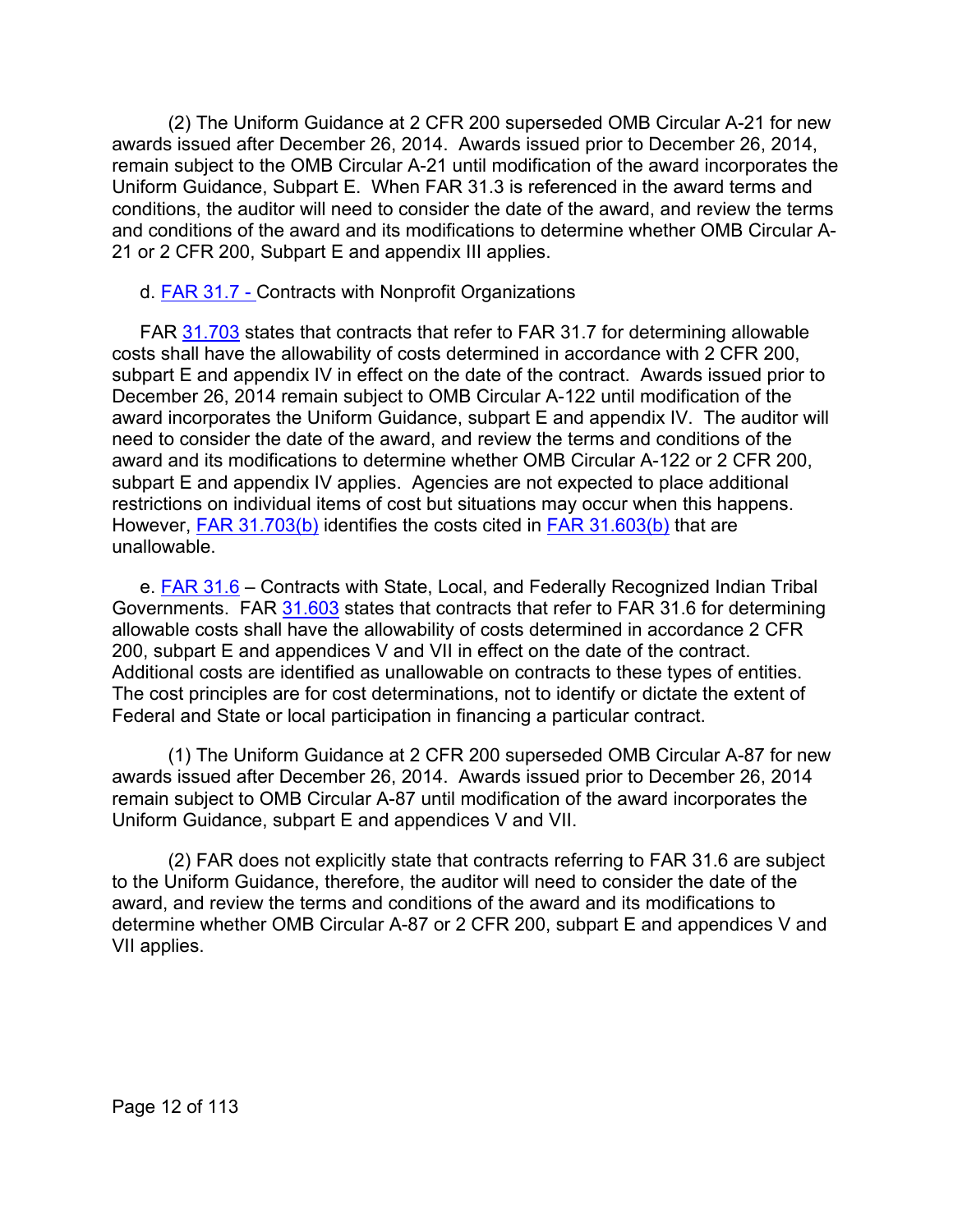#### <span id="page-12-0"></span>**13-302 Uniform Guidance Cost Principles [\\*\\*](#page-0-10)**

a. Uniform Guidance establishes a single set of cost principles for all types of non-Federal entities in  $2$  CFR 200 Subpart E. When testing for allowability of cost, auditors should carefully consider specific cost principles to determine the appropriate criteria. Certain types of cost that are unallowable for commercial (for-profit) contractors may be allowable with restrictions for universities and nonprofit organizations. Additionally, some of the cost principles contain different requirements depending on the type of non-Federal entity. The Compliance Supplement is published by OMB and is available on the [Federal Audit Clearinghouse](https://harvester.census.gov/facweb/) website. (Select "Quick Links" on the right and then select "Resources".)

b. Because some of the cost principles have specific criteria depending on the type of organization, auditors should ensure they understand the entity's organizational type.

(1) When the Uniform Guidance refers to an Institution of Higher Education, it means an entity as defined at [20 USC 1001.](http://uscode.house.gov/browse/prelim@title20/chapter28/subchapter1/partA&edition=prelim) An educational institution is one that regularly admits students for post-secondary education, where students have a certificate of secondary education (high school diploma or GED or equivalent recognized certificate). To be considered an educational institution, the institution must award a bachelor's degree, or a degree that is not less than a 2-year program that is acceptable for full credit toward such a degree.

(2) When the Uniform Guidance refers to a nonprofit organization, it means any corporation, trust, association, cooperative, or other nonprofit organization that is not an institution of higher education [\(2 CFR 200.70\)](https://www.ecfr.gov/cgi-bin/text-idx?SID=bef6d310036703580906deca2d0e7dc4&mc=true&node=se2.1.200_170&rgn=div8) that is:

- operated primarily for scientific, educational, service charitable, or similar purposes in the public interest,
- is not organized primarily for profit, and
- uses net proceeds to maintain, improve, or expand the organization's operations.

A nonprofit organization may provide certificates, or may work with IHEs to enable students to earn credits towards their bachelor's or graduate degrees at the school where the students are enrolled for the degree. For example, nonprofit research organization AAA awards certificates in biochemical research, and also works with A University to provide A University students opportunities to take classes or conduct research at AAA. The students earn credits through activities performed at AAA that count towards their A University degree. Because AAA does not, itself, offer a degree, such as an associate, bachelors or graduate degree, it is not an educational institution even if it works in conjunction with an educational institution.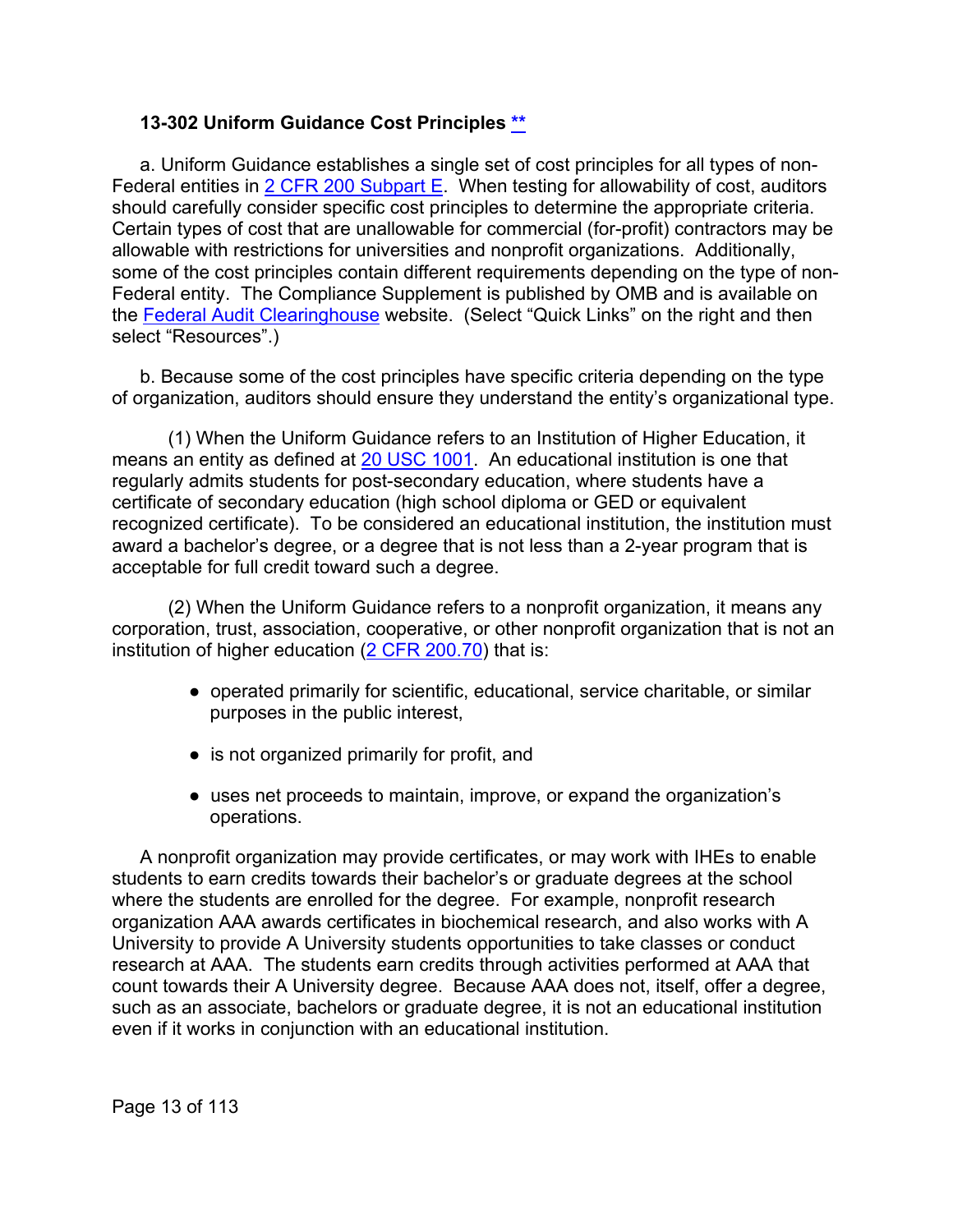#### <span id="page-13-0"></span>**13-302.1 Nonprofit Organizations [\\*\\*](#page-0-11)**

a. As discussed, when [FAR Subpart 31.7](https://www.ecfr.gov/cgi-bin/text-idx?SID=a296eb9011b227e2c3fe51849cf43138&mc=true&node=sp48.1.31.31_17&rgn=div6) is applicable, allowable costs will be determined by either the Uniform Guidance or Circular A-122 depending on when the award was issued, or modified. DCAA audit reports and correspondence should cite the cost principles incorporated in the agreement, i.e., either 2 CFR 200 or OMB Circular A-122, as the authoritative regulation, **not** FAR Part 31.

b. 2 CFR 200, **Appendix VIII** provides a list of nonprofit organizations that are exempt from the Subpart E cost principles. Additionally, OMB may provide exemption from the Uniform Guidance cost principles to nonprofit organizations on a case-by-case basis. If a nonprofit organization claims exemption from the Uniform Guidance, Subpart E cost principles, auditors should verify that OMB has provided the exemption.

c. For audit guidance common to both nonprofit organizations and IHEs see [section 500.](#page-17-0) For additional guidance specific to audits at nonprofit organizations see [section 600.](#page-35-3)

#### <span id="page-13-1"></span>**13-302.2 Educational Institutions (IHE) [\\*\\*](#page-0-12)**

a. As discussed, when [FAR Subpart 31.3](https://www.ecfr.gov/cgi-bin/text-idx?SID=a296eb9011b227e2c3fe51849cf43138&mc=true&node=sp48.1.31.31_13&rgn=div6) is applicable, allowability of costs are determined by either the Uniform Guidance, Subpart E, or Circular A-21 depending on when the award was issued, or modified. DCAA audit reports and correspondence should identify the cost principles incorporated in the agreement, i.e., 2 CFR 200 or OMB Circular A-21, as the authoritative regulation, **not** FAR Part 31.

b. For audit guidance common to both nonprofit organizations and IHEs see [section 500.](#page-17-0) For additional guidance specific to audits at IHEs see [section 700.](#page-45-0)

#### <span id="page-13-2"></span>**13-302.3 State and Local Governments and Indian Tribal Governments [\\*\\*](#page-0-13)**

a. As discussed, when [FAR Subpart 31.6](https://www.ecfr.gov/cgi-bin/text-idx?SID=a296eb9011b227e2c3fe51849cf43138&mc=true&node=sp48.1.31.31_16&rgn=div6) is applicable, the allowability of costs will be determined by either the Uniform Guidance or Circular A-87 depending on when the award was issued, or modified. DCAA audit reports and correspondence should identify the cost principles incorporated in the agreement, i.e., 2 CFR 200 or OMB Circular A-87, as the authoritative regulation, **not** FAR Part 31.

b. DCAA does not generally perform audits on state and local governments or Indian tribal governments. This chapter does not provide specific guidance related to these types of organizations. Auditors performing audits at these entities should consult with their technical specialists and Regional Technical Programs (RST) divisions as needed.

#### <span id="page-13-3"></span>**13-303 Administrative Requirements for Grants [\\*\\*](#page-0-14)**

a. The Uniform Guidance establishes the requirements for Federal agency administration of grants and other agreements for IHEs and other nonprofit organizations in Subparts A through F.

Page 14 of 113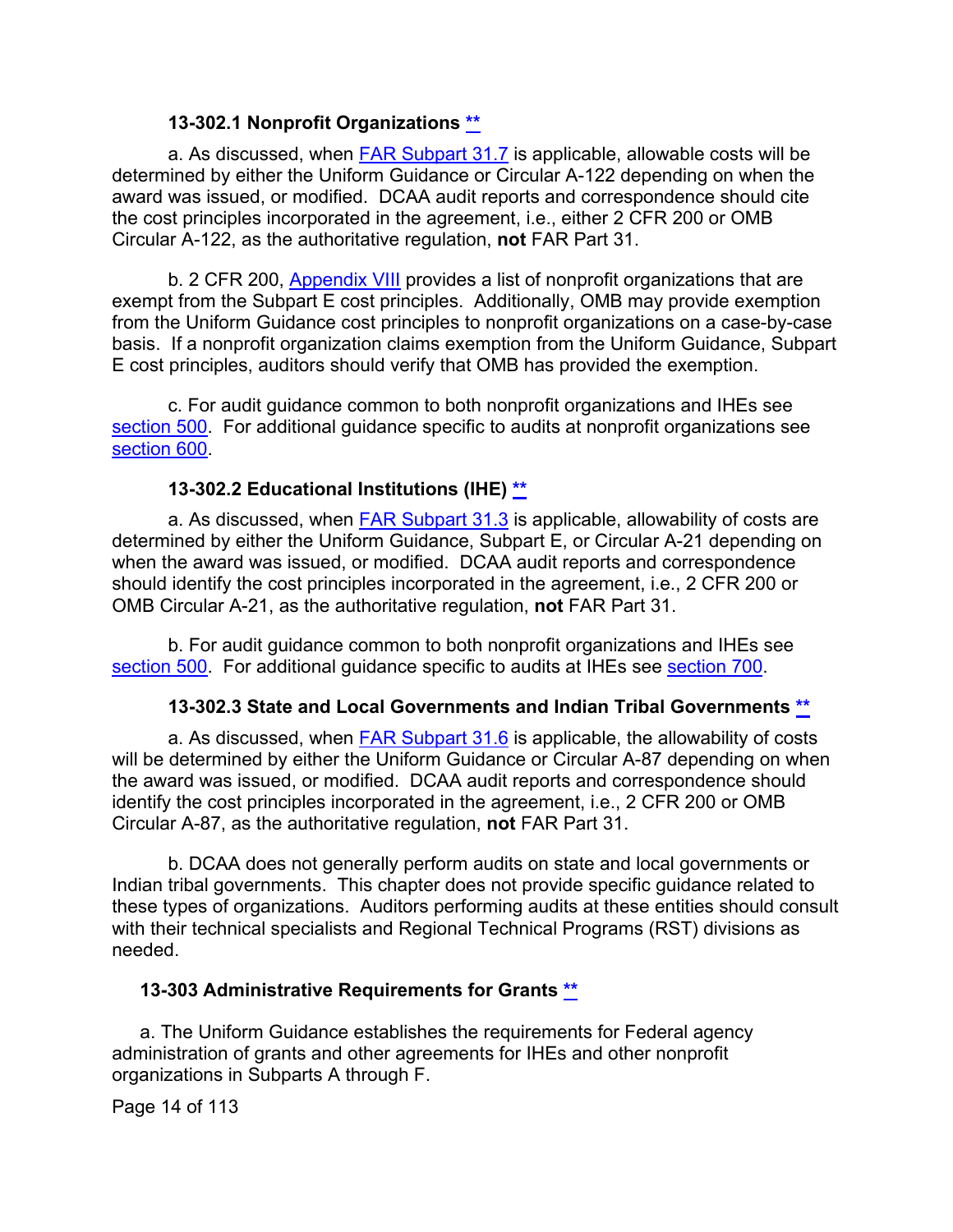Applicable to all types of awards

- Subpart A Acronyms and Definitions,
- Subpart B General Provisions,
- Subpart D Post Federal Award Requirements, Subrecipient Monitoring and Management, and
- $\bullet$  Subpart F Audit Requirements

Applicable to only grants and cooperative agreements

● Subpart C - Pre-Federal Award Requirements and Contents of Federal Awards

Applicable to grants, cooperative agreements, and cost-reimbursement contracts and subcontracts awarded under the FAR

• Subpart  $E - Cost$  Principles

See the Applicability table in \$200.101 for more information on the portions of the Subparts that are not applicable to administration of cost-reimbursement contracts awarded under FAR.

c. Auditors should consider the applicable administrative requirements of Subpart D for post award financial and program management, property standards, procurement standards, performance and financial monitoring reporting, subrecipient monitoring and management, record retention and access, and remedies for noncompliance. Subpart D provisions that recipients must be in compliance with:

(1) Internal controls. [2 CFR 200.303](https://www.ecfr.gov/cgi-bin/text-idx?SID=a1fb58164c0cd6bcbdd0c9d4dba0485c&mc=true&node=se2.1.200_1303&rgn=div8) requires the non-Federal entity to establish and maintain effective internal control over the Federal award to provide reasonable assurance that the non-Federal entity is managing the Federal award in compliance with Federal statutes, regulations, and the terms and conditions of the Federal award.

(2) Cost sharing or matching.  $2$  CFR 200.306 establishes the standards for identifying the entity's level of cost sharing or matching. Any shared costs or matching funds and all contributions, including cash and third party in-kind contributions, must be accepted as part of the non-Federal entity's cost sharing or matching when the amounts meet the criteria provided for in the standard. The standard permits unrecovered indirect costs be included as cost sharing only when the Federal awarding agency gives prior approval. The standard also identifies how the value of property and services should be determined.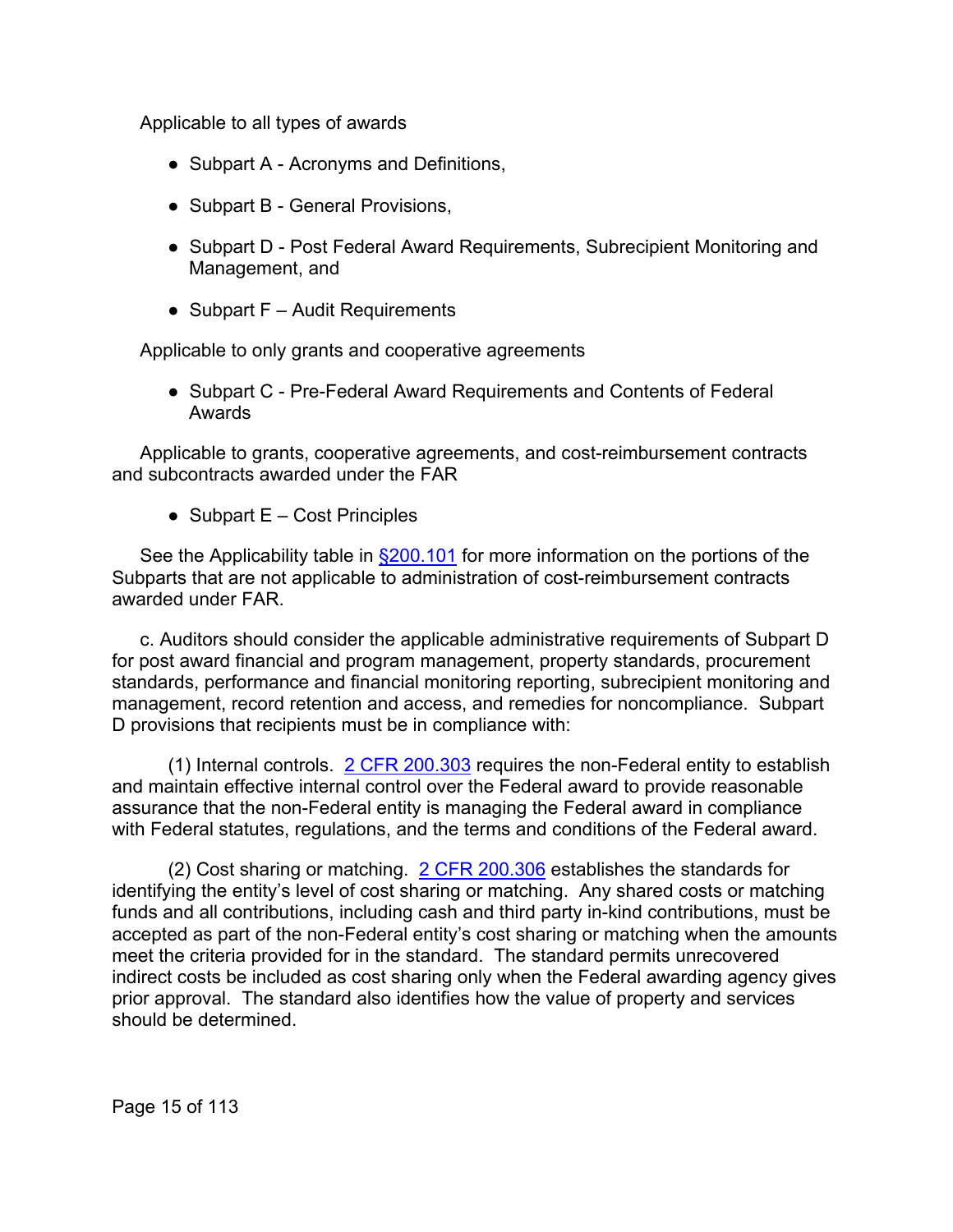(3) Property Standards. [2 CFR §§200.310 through .316](https://www.ecfr.gov/cgi-bin/text-idx?SID=a1fb58164c0cd6bcbdd0c9d4dba0485c&mc=true&node=sg2.1.200_1309.sg2&rgn=div7) establish standards that govern the management and disposition of Government property.

(4) Procurement Standards. [2 CFR §§200.317 through .326](https://www.ecfr.gov/cgi-bin/text-idx?SID=a1fb58164c0cd6bcbdd0c9d4dba0485c&mc=true&node=sg2.1.200_1316.sg3&rgn=div7) establish the guidelines non-Federal entities must use when making procurements, and include requiring open competition consistent with the standard, methods of procurement to be followed, and performance of cost and price analysis. Non-Federal entities are [required](https://www.federalregister.gov/documents/2017/05/17/2017-09909/uniform-administrative-requirements-cost-principles-and-audit-requirements-for-federal-awards)  [to implement](https://www.federalregister.gov/documents/2017/05/17/2017-09909/uniform-administrative-requirements-cost-principles-and-audit-requirements-for-federal-awards) the Uniform Guidance procurement standards for fiscal years beginning on or after December 26, 2017.

# <span id="page-15-0"></span>**13-400 Section 4 - Indirect Cost (F&A) Rates – General Information [\\*\\*](#page-1-0)**

a. The cognizant Federal agency for indirect costs negotiates and approves indirect cost rates for nonprofit organizations and IHEs on behalf of all Federal agencies. Indirect cost rates are typically negotiated in advance of the periods they are used based on costs incurred in the most recently completed fiscal year (base year).

b. Indirect cost (Facilities and Administration (F&A)) rates are used to allocate indirect costs to major functions, and subsequently to final cost objectives. Indirect costs are classified as "Facilities" costs and "Administration" costs and the negotiated rates are "F&A rates". A separate F&A rate is established for each major function using the regular method. When applicable, a simplified method is available for smaller entities, which establishes a single F&A rate to allocate indirect costs to all final cost objectives.

c. [Section 602](#page-36-1) provides additional discussion on F&A rates for nonprofit organizations.

d. [Section 708](#page-53-0) provides additional discussion on F&A rates for Universities.

e. During an audit of an organization's indirect cost rates, regardless of the type of rate proposed, the auditor should determine if the costs included in the pools and bases are allowable, appropriately classified as direct or indirect cost, and are likely to result in equitable distribution of cost for the years the rate will be used.

f. Final F&A rates can be negotiated as one of the following type of rates: 1) predetermined, 2) fixed with carry-forward provisions, 3) provisional, or 4) final. In certain circumstances, an entity may choose to use a de minimis rate, which does not require a formal agreement with the cognizant agency for indirect costs. The following provides a brief overview of each type of rate: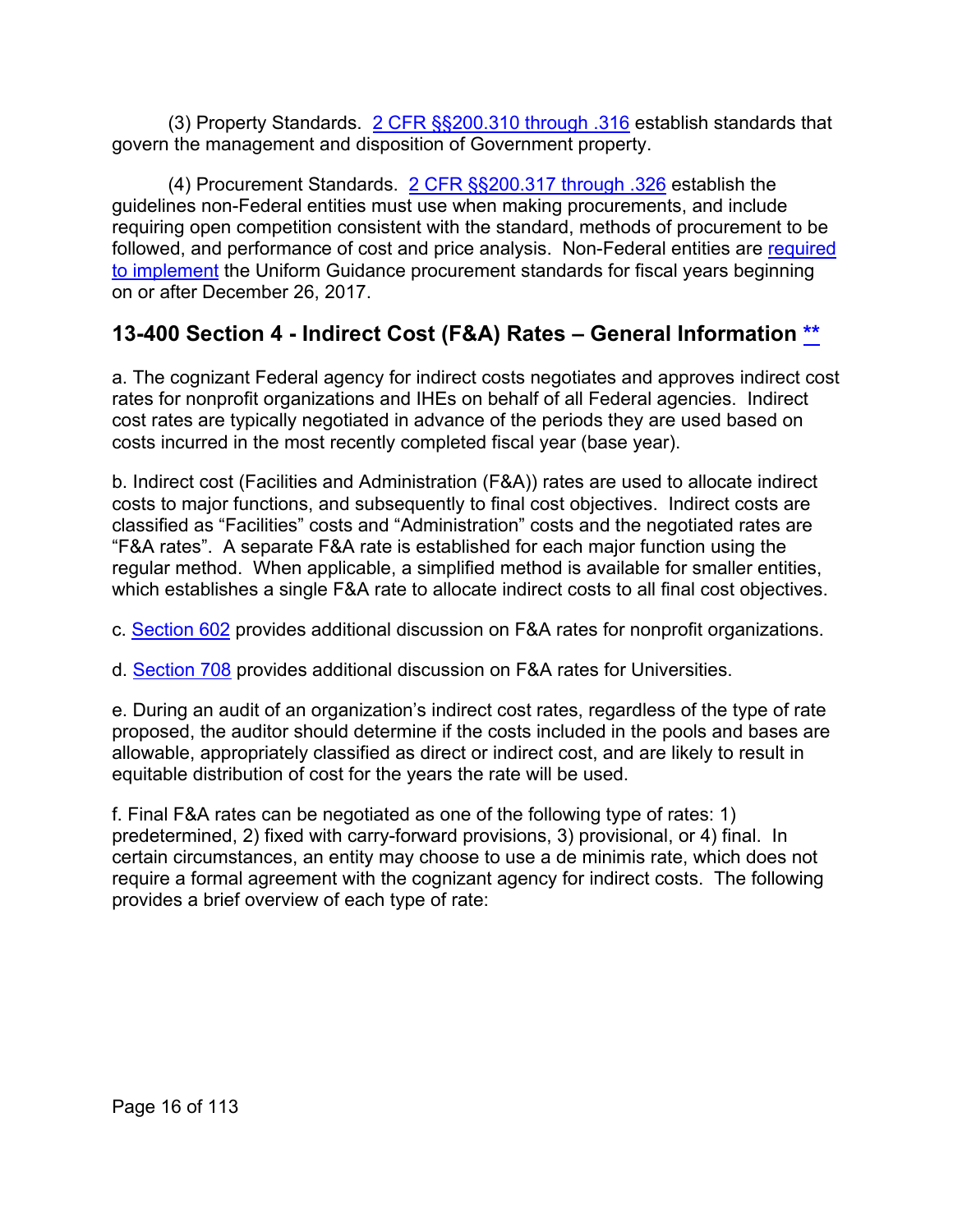(1) Predetermined Rates: Indirect cost rates applicable to a specific current or future period or periods. Typically, the rates are estimated using the organization's actual cost experience in its most recently completed fiscal year (base year). Predetermined rates are not subject to adjustment for variances to actual cost experience in the periods in which the rates are applied. This type of rate is commonly used when there is a reasonable expectation, based on past experience, that the rate is not likely to exceed the rate that would result from the actual costs incurred during the year the rate is applied.

(2) Fixed Rates: Indirect cost rates with the same characteristics as predetermined rates; however, the difference between the costs recovered using the negotiated rate and the actual costs incurred during the period the rate is used, is carried forward as an and the mattem server. rate is also referred to as a "fixed rate with carry-forward provisions". Fixed rates may be negotiated where predetermined rates are not considered appropriate, e.g., where the historical costs vary significantly from year to year, or there is insufficient history on which to rely on the likelihood of the base-year costs being reasonable representations of future years, or when the business base changes significantly from year to year.

(3) Final Rates: Indirect cost rates applicable to a specified past period which is based on the actual costs of the period. Once final rates are negotiated, they are applied to the costs of period in which the costs were incurred and are not subject to further adjustment.

(4) Provisional or billing rates: Temporary indirect cost rates applicable to a specified period used for funding, interim reimbursement, and reporting indirect costs on Federal awards pending the establishment of a negotiated rate for the period.

(5) De minimis rate: A non-Federal entity that has never received a negotiated indirect cost rate may elect to charge a de minimis rate of 10 percent of the modified total direct costs. The de minimis rate may be used indefinitely as long as the entity does not receive a negotiated indirect rate  $(2$  CFR 200.414(e)). Non-Federal entities described in 2 CFR 200, Appendix VII (states, local governments, and Indian tribes) cannot use the de minimis rate.

g. Auditors must consider the requirements included in the appropriate Appendix to 2 CFR 200 that govern the development and negotiation of indirect rates for the type of entity under audit:

- (1) Nonprofit Organizations: [Appendix IV](https://www.ecfr.gov/cgi-bin/text-idx?SID=0851499b5d37114603482bcacdbeb357&mc=true&node=ap2.1.200_1521.iv&rgn=div9)
- (2) Educational Institutions: [Appendix III](https://www.ecfr.gov/cgi-bin/text-idx?SID=a1fb58164c0cd6bcbdd0c9d4dba0485c&mc=true&node=ap2.1.200_1521.iii&rgn=div9)
- (3) States, Local Government and Indian Tribes: [Appendix VII](https://www.ecfr.gov/cgi-bin/text-idx?SID=0851499b5d37114603482bcacdbeb357&mc=true&node=ap2.1.200_1521.vii&rgn=div9)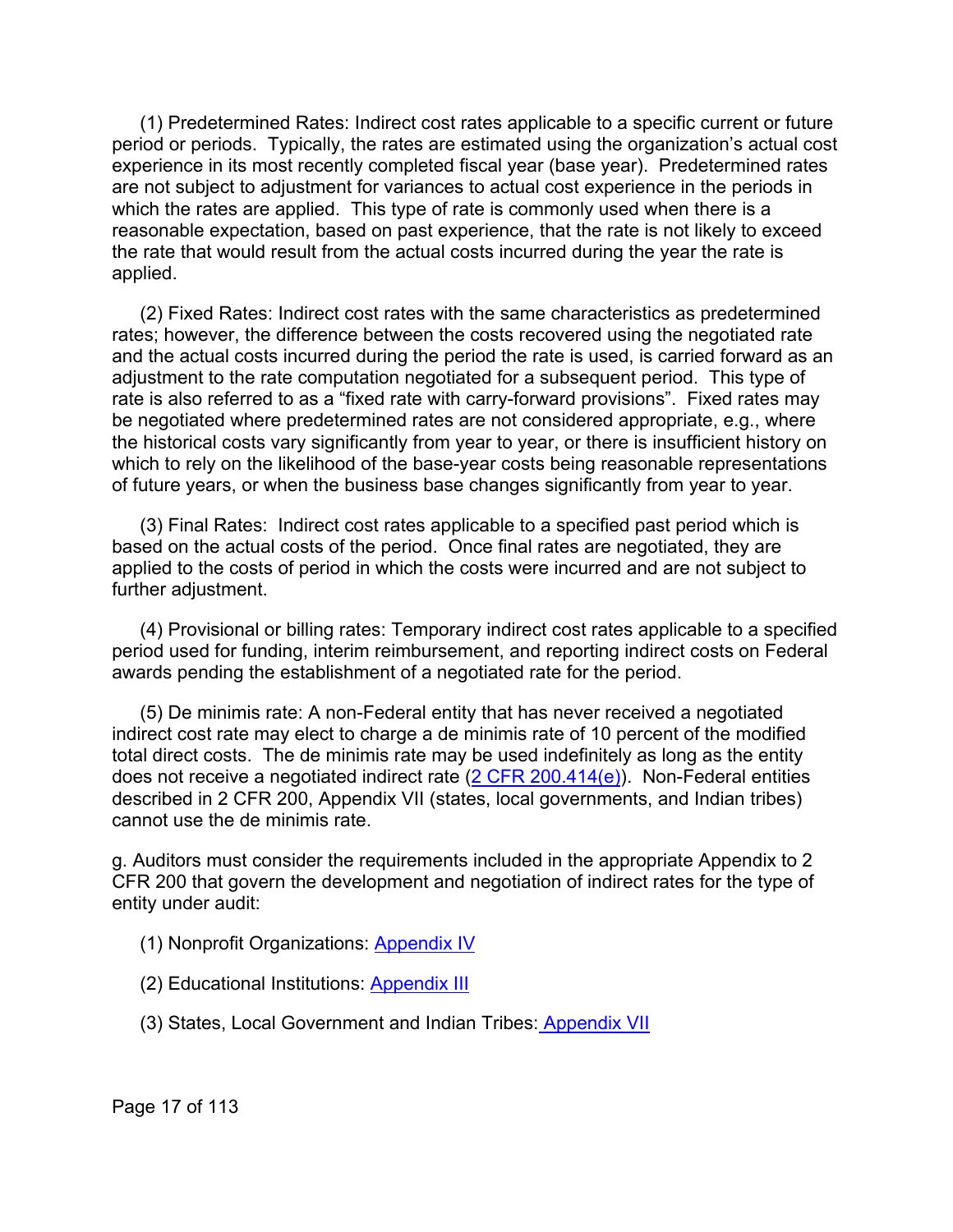(4) State and Local Government-wide Central Service Cost Allocation Plans: [Appendix V](https://www.ecfr.gov/cgi-bin/text-idx?SID=0851499b5d37114603482bcacdbeb357&mc=true&node=ap2.1.200_1521.v&rgn=div9)

h. Impact of Single Audit Act. When Federal agencies require audits in addition to the annual single audit, those audits must be planned in a manner to avoid duplicative efforts of the audits of Federal awards [\(2 CFR 200.503\)](https://www.ecfr.gov/cgi-bin/text-idx?SID=a1fb58164c0cd6bcbdd0c9d4dba0485c&mc=true&node=se2.1.200_1503&rgn=div8). If the single audit has been completed for the fiscal year associated with the costs of the base-year included in the proposal, auditors should verify with the requestor that the single audit does not meet their needs. Further, they should consider the audit procedures performed for the single audit and any findings reported. This may require obtaining access to the independent accounting firm's (i.e., the IPA or State Auditor's Office as applicable) working papers to determine if the procedures performed were sufficient for the needs of the audit of the proposed indirect rates, and determining whether to use that audit work, following the guidance in 4-1000. [2 CFR 200.517\(b\)](https://www.ecfr.gov/cgi-bin/text-idx?SID=a1fb58164c0cd6bcbdd0c9d4dba0485c&mc=true&node=se2.1.200_1517&rgn=div8) requires audit documentation be made available upon request to the cognizant or oversight agency for audit or its designee and the auditor should coordinate through the Cognizant Federal Agency for Indirect Costs for access to the IPA documentation.

# <span id="page-17-0"></span>**13-500 Section 5 - General Audit Concepts - Universities and Nonprofit Organizations [\\*\\*](#page-1-1)**

#### <span id="page-17-1"></span>**13-501 Introduction [\\*\\*](#page-1-2)**

This section provides general concepts common to audits at both universities and nonprofit organizations, including audits of cost allowability, development of indirect cost rates, and evaluation of related management policies, procedures, and practices. The audit team needs to carefully review the terms and conditions of grants, agreements, and contracts awarded to the entity to determine the applicable criteria against which to test costs for allowability, allocability, reasonableness, and compliance with other terms and conditions of the awards.

- Additional guidance related to audits at nonprofit organizations can be found in [section 600.](#page-35-3)
- Additional guidance related to audits at IHEs can be found in [section 700.](#page-45-0)

#### <span id="page-17-2"></span>**13-502 Audit Objectives [\\*\\*](#page-1-3)**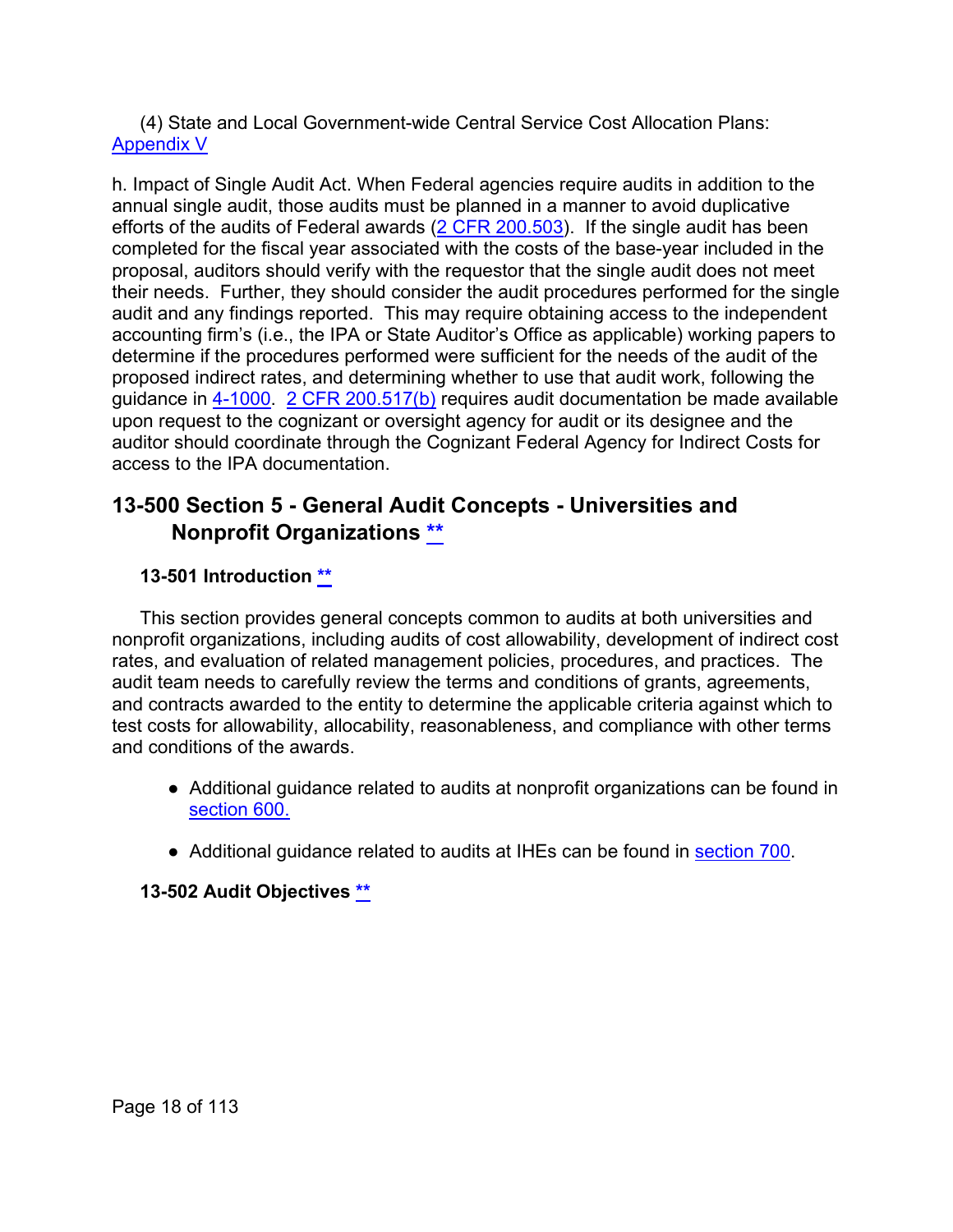a. The audit objectives in the DCAA audit of university and nonprofit organizations is to determine if costs included in claims, proposals, and financial reports under Federal awards are reasonable, fairly presented, appropriately charged or allocated, and determined in accordance with the terms and conditions of the awards and applicable regulations.

b. CAM 6-600 provides general guidance in establishing the scope of audit and performing audits of indirect costs. Although the discovery of fraud or other unlawful or improper activity is not the primary audit objective, the auditor must be attentive to any condition which suggests that such a situation may exist. If such activity is suspected, the circumstances should be reported in accordance with 4-700. The audit objectives are to evaluate and determine the following:

(1) allowability, allocability, and reasonableness of the costs charged to Federal awards,

(2) appropriateness of the bases and the methods used to allocate indirect costs to Federal awards,

(3) appropriateness of the indirect cost period,

(4) consistency of the application of policies and procedures to the Government and to other operations, and

<span id="page-18-0"></span>(5) mathematical accuracy of the computed indirect cost rates.

#### **13-503 Cost Accounting Standards (CAS) [\\*\\*](#page-1-4)**

a. The rules and regulations of the Cost Accounting Standards Board are contained in 48 CFR 99. The CAS applicable to IHEs differs from the CAS applicable to other nonprofit and commercial organizations.

- Applicability of CAS to nonprofit organizations is in [section 601.](#page-35-0)
- Applicability of CAS to Universities is in [section 704.](#page-46-0)

#### <span id="page-18-1"></span>**13-504 Audit Planning [\\*\\*](#page-1-5)**

a. To adequately plan the audit, the auditor should obtain a sufficient understanding of the organization and its internal controls that significantly impact the subject matter during the risk assessment to determine the timing, extent, and nature of audit procedures required to reach a conclusion on the subject matter. To assist in designing audit procedures to achieve the audit objective, the auditor should: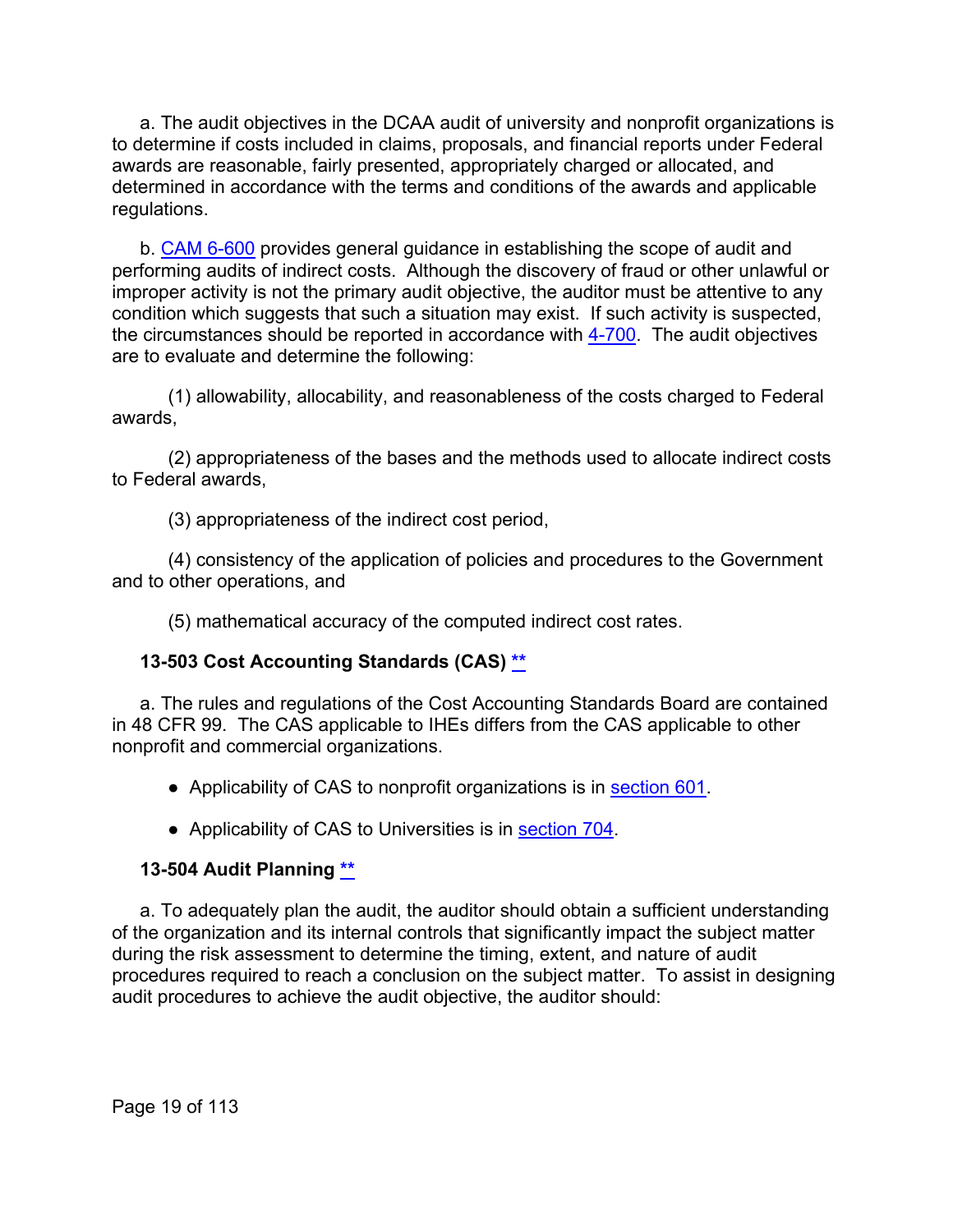(1) Review relevant information included in the auditee's permanent files in accordance with 4-405.

(2) Obtain and review relevant organizational policies and procedures to gain an understanding of the organization, the adequacy of the policies, identification of key internal controls, reliability of the accounting system, etc.

(3) Review a listing of open awards and the award briefs to understand the type of work performed, the materiality of various programs, applicable criteria (e.g., FAR Part 31, 2 CFR 200, subpart E, OMB Circular A-21, etc.), and whether any special terms and conditions are in place. (See Audit Criteria section below).

(4) Obtain and review any advance agreements or memoranda of understanding that are relevant to the subject matter.

(5) Classified grants and contracts awarded to a University or Nonprofit organization need to be coordinated with Field Detachment (FD). The FD audit team should carefully brief the classified grant or contract for unique terms and conditions and applicable criteria.

#### b. Audit Criteria

To determine overall applicable criteria to sections of the 2 CFR 200, the audit team must first determine the nature of the contractor: For Profit, Nonprofit, or an Institute of Higher Education (IHE). While For Profit entities are not considered "non-Federal entities" as defined in 2 CFR 200, Federal Agencies may apply these requirements to them (§200.101(c)) as these entities may be awarded grants. (See Figure 13-5-1 for an illustration of the regulations applicable to different types of Federal Awards). In addition to the regulations, the audit team needs to determine CAS applicability. To the extent that CAS is applicable, the allocation of costs to contracts and subcontracts in accordance with CAS takes precedence over the allocation provisions in 2 CFR 200 [\(2](https://www.ecfr.gov/cgi-bin/text-idx?SID=d6a84f5ae5329506f24255d80ea38675&mc=true&node=se2.1.200_1405&rgn=div8)  [CFR 200.405\(e\)\)](https://www.ecfr.gov/cgi-bin/text-idx?SID=d6a84f5ae5329506f24255d80ea38675&mc=true&node=se2.1.200_1405&rgn=div8). For CAS applicability see 13-600 for nonprofits and 13-700 for IHEs.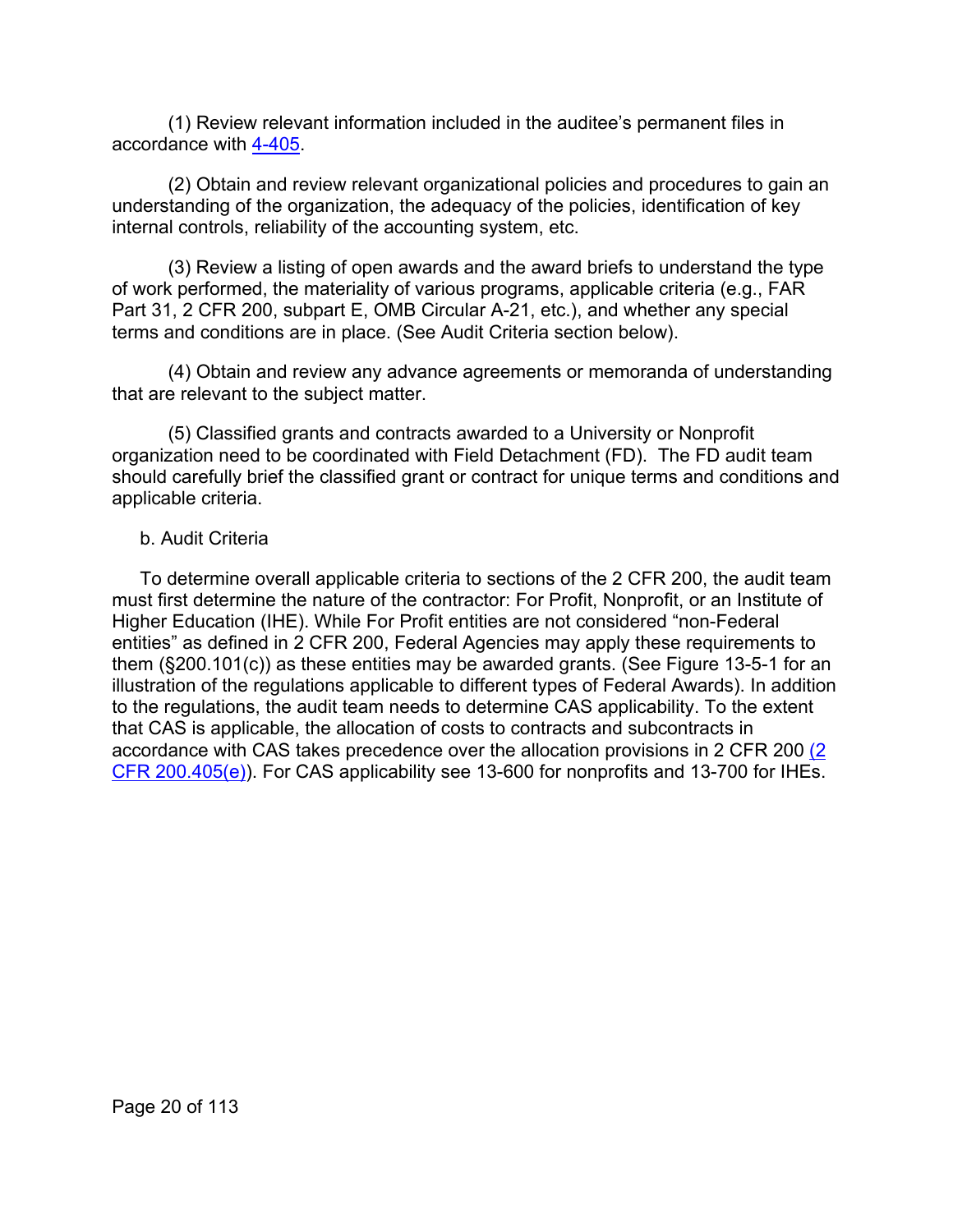#### c. Accounting Systems

Auditors should evaluate the organization's accounting system, related administrative policies and procedures, and internal key controls to determine if the system is adequate to comply with terms and conditions of awards and applicable regulations.

**Figure 13-5-1 Illustration – Criteria Applicability [\\*\\*](#page-1-5)**

<span id="page-20-0"></span>

#### **13-504.1 Review of Organization's Policies [\\*\\*](#page-1-6)**

<span id="page-20-1"></span>a. Understanding relevant organizational policies and procedures is necessary to determine if the organization's accounting system provides for proper recording of costs. The auditor should review relevant policies to determine if the established procedures enable the organization's staff to ensure indirect costs are equitably allocated, provide instruction for determining allowability of cost for a given type of Federal award or contract, and enable staff to appropriately identify and isolate unallowable costs and preclude them from billing on Federal awards.

b. The auditor should review the organization's policies related to development of the budget to determine if the organization has policies in place to ensure prior approvals are obtained when required for budgeting and re-budgeting expenditures.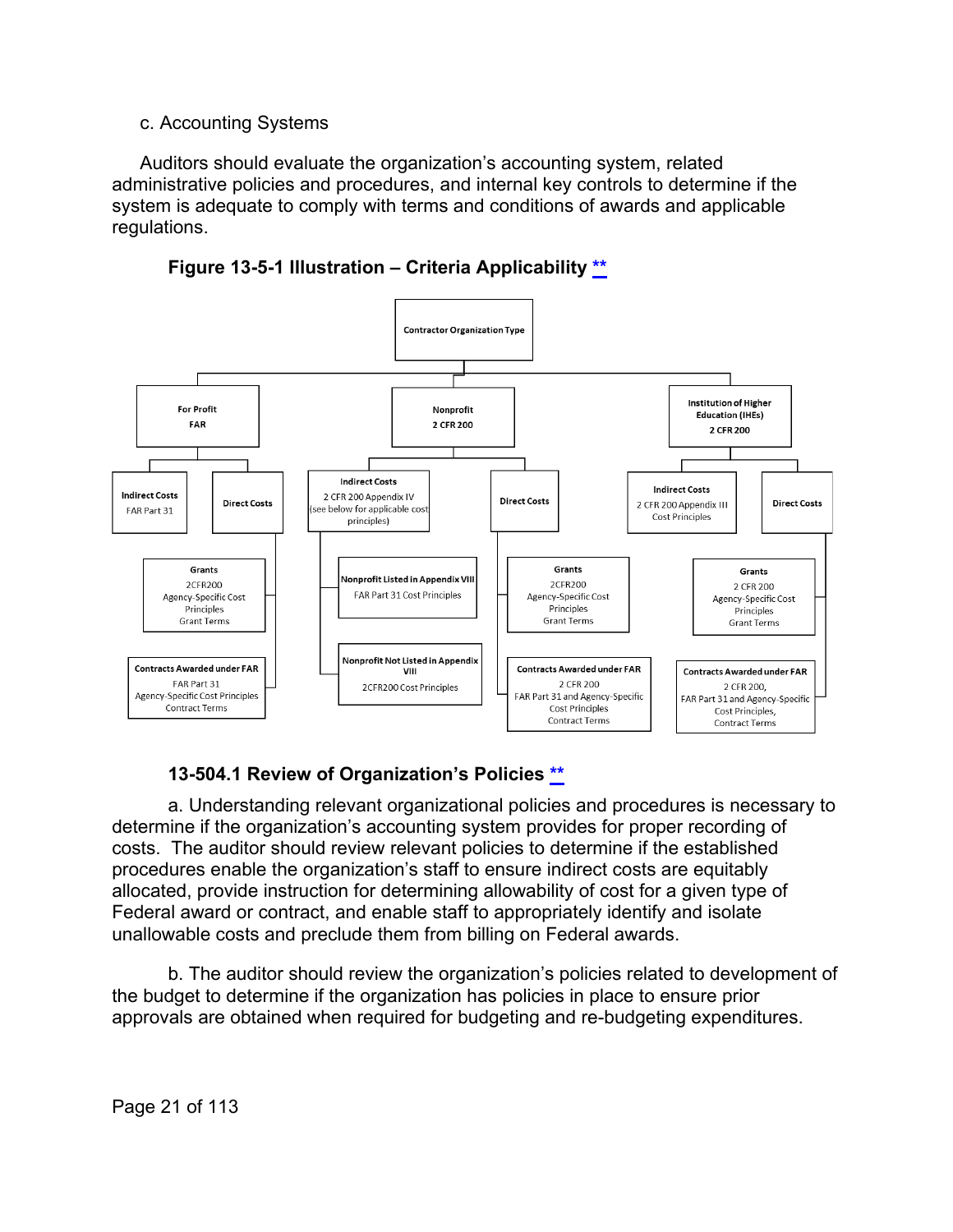c. The auditor should review other organizational policies related as necessary, based on the risk identified. This could include policies on cost sharing and matching, subrecipient monitoring, procurement activities, etc.

#### **13-504.2 Cost Sharing and Matching [\\*\\*](#page-1-7)**

<span id="page-21-0"></span>a. Audit effort should focus on determining if the organization properly accounts for its cost-sharing and matching obligations in accordance with [2 CFR 200.306,](https://www.ecfr.gov/cgi-bin/text-idx?SID=44a0f091f3241a9278a21970107f7c92&mc=true&node=se2.1.200_1306&rgn=div8) which includes the requirement that contributions to matching requirements be allowable under the cost principles and the terms of conditions of awards with the cost-sharing or matching provisions.

b. The auditor should determine if adequate internal control is established to ensure the organization meets its cost-sharing and matching obligations. Audit activities might include:

(1) Identifying key internal controls, such as internal edit checks in the accounting software that trigger notification to responsible individuals when the required contribution for an award is different (i.e. more or less) than the amount budgeted, or monthly reviews by responsible individuals (budget or program performance personnel, for example) to determine if the organization is on-target to meet contribution requirements.

(2) Designing audit procedures to test the effectiveness of key controls, such as observation of internal edit checks, or verification that appropriate personnel completed monthly reviews of contribution levels with timely action taken as needed.

c. The auditor should determine if cost-share and matching contributions were charged to at least one Federal award (either directly or indirectly) in the current and preceding fiscal year, and that the contribution was from a non-Federal source.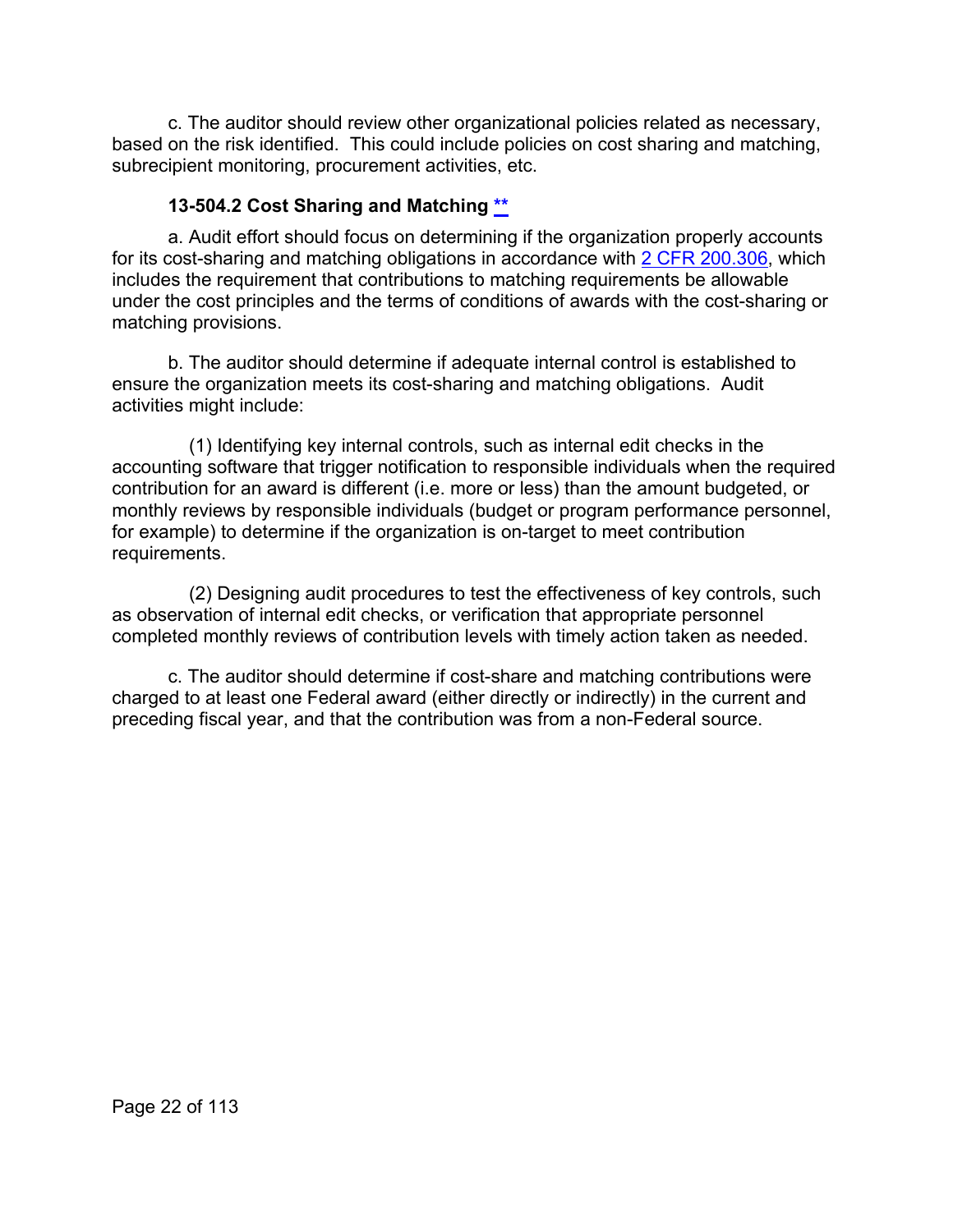#### **13-504.3 Use of Statistical Sampling [\\*\\*](#page-1-8)**

<span id="page-22-0"></span>a. The audit program should be designed to maximize the use of audit techniques that increase the efficiency and effectiveness of the audit, including use of statistical sampling when appropriate. See 4-600 for guidance on audit sampling and other analytical procedures in audits. For complex applications of statistical sampling, the DCAA [Technical Audit Services Support](https://sharepoint.dcaaintra.mil/headquarters/operations/ots/qm/SitePages/Quantitative%20Methods%20(QM).aspx) (OTS) can provide assistance.

b. In general, all Federal awards affected by the scope of audit should be considered as part of the audit universe for purposes of sampling, including awards that are grants, cooperative agreements, or contracts, and both DoD and non-DoD funded. The sampling frame is dependent on the specific criteria being tested, the auditor's understanding of internal control over that criteria, and the assessed risk. Sampling plans should be designed to permit effective testing of the specific characteristic of the universe in order to meet audit objectives. For example, if the auditor is testing for compliance with the use of negotiated labor rates in billings, the sample universe would only include contracts that have negotiated labor rates; the sample universe would not include contracts where labor is paid based on progress.

c. In order to develop sound audit recommendations and follow-up actions, the results of the testing performed on a statistical sample must be appropriately evaluated. Results of testing may indicate such things as a procedural or internal control weakness, inaccurate or unreliable records, errors that are isolated to the individual transactions or the individual award from which the item was selected, errors that indicate systemic or pervasive issues, etc.

#### **13-504.4 Audit Procedures Specific to Grants and Cooperative Agreements [\\*\\*](#page-1-9)**

<span id="page-22-1"></span>a. Establishing audit procedures for audits of grants and cooperative agreements is the same as designing procedures to audit other types of contracting instruments. The auditor needs to clearly identify the relevant criteria for measuring the results of testing and analytical procedures. The auditor should modify the standard audit program as necessary for the subject matter in order to meet the objectives of the audit. For example, modifications would be required when procedures have indicated that the organization's practice of allocating indirect costs result in inequitable cost allocation to grants, or when errors are observed during tests of internal control effectiveness that indicate an inadequacy of the accounting or billing system (For indirect cost see 13- 506).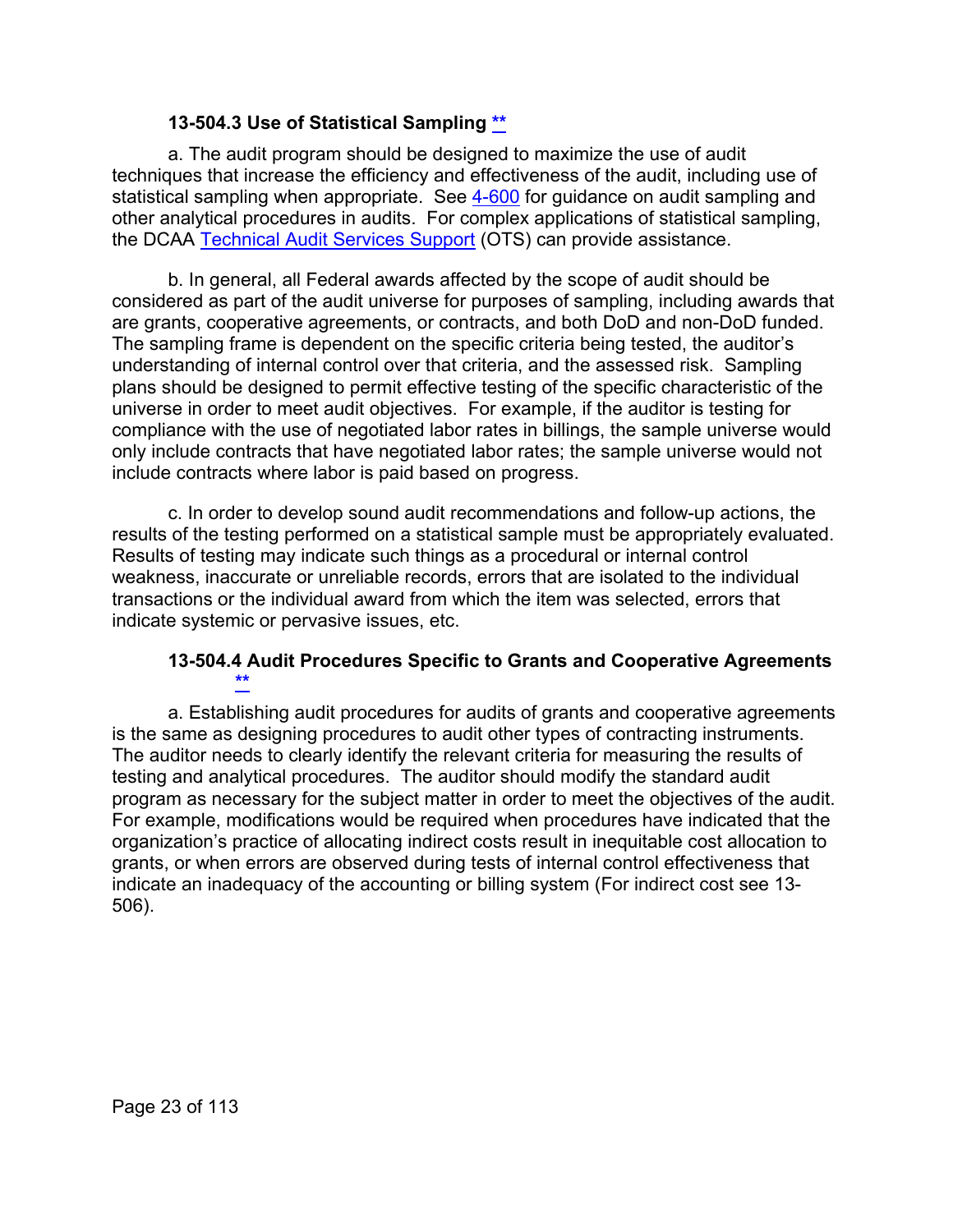#### **13-504.5 Reporting – General Information [\\*\\*](#page-1-10)**

<span id="page-23-0"></span>Audit reports should only include information for grants, contracts, and cooperative agreements for awards funded by the DoD or for non-DoD agency where an inter-agency agreement for DCAA to perform audits has been signed. In order for ONR to negotiate indirect cost rates, however, the audit universe should include all awards. If audit procedures indicate a significant deficiency or material weakness related to a non-DoD funded grant, follow the guidance in 15-102.2 for communicating the deficiency to the non-DoD agency. This may be required when, during performance of normal audit procedures, the auditor becomes aware of organizational deficiencies that have a significant effect on the cost of one or more grants of the non-DoD agency.

#### **13-504.6 US Agency for International Development (USAID) Awards [\\*\\*](#page-1-11)**

<span id="page-23-1"></span>a. The auditor needs to review USAID award terms and conditions to identify the applicable cost principles for the award. USAID awards that do not contain the CAS clause may contain special provisions for allowability of certain costs as direct costs although the costs would normally be considered an indirect cost.

b. The auditor should design audit procedures to determine if the organization has made appropriate adjustments to comply with special provisions of USAID awards.

#### <span id="page-23-2"></span>**13-505 Audit of Direct Costs [\\*\\*](#page-1-12)**

a. Direct costs are defined in 2 CFR 200.413(a) as "costs that can be identified specifically with a particular final cost objective, such as a Federal award, or other internally or externally funded activity, or that can be directly assigned to such activities relatively easily with a high degree of accuracy". The ability to identify the benefit to the work, rather than on the nature of the goods or services, is the determining factor in distinguishing between direct and indirect costs.

b. Awards issued prior to the implementation of 2 CFR 200 on December 26, 2014 may still be subject to the conditions under the OMB Circular A-122 for Nonprofits, OMB Circular A-21 for Educational Institutions, and OMB Circular A-87 for state, local and Indian Tribal Governments, so the auditor must ensure to determine the appropriate criteria when testing direct cost to a Federal award.

#### <span id="page-23-3"></span>**13-505.1 Audit Objective [\\*\\*](#page-23-3)**

The primary audit objective is to express an opinion on the organization's cost representations as to whether the costs are reasonable, allocable to the Federal award, and allowable, as determined by applicable cost principles, cost accounting standards (CAS) applicable in the circumstances, not prohibited by the Federal award, by statute or regulation, or by previous agreement with, or decision of, the cognizant federal agency official as well as under appropriate generally accepted accounting principles (GAAP),.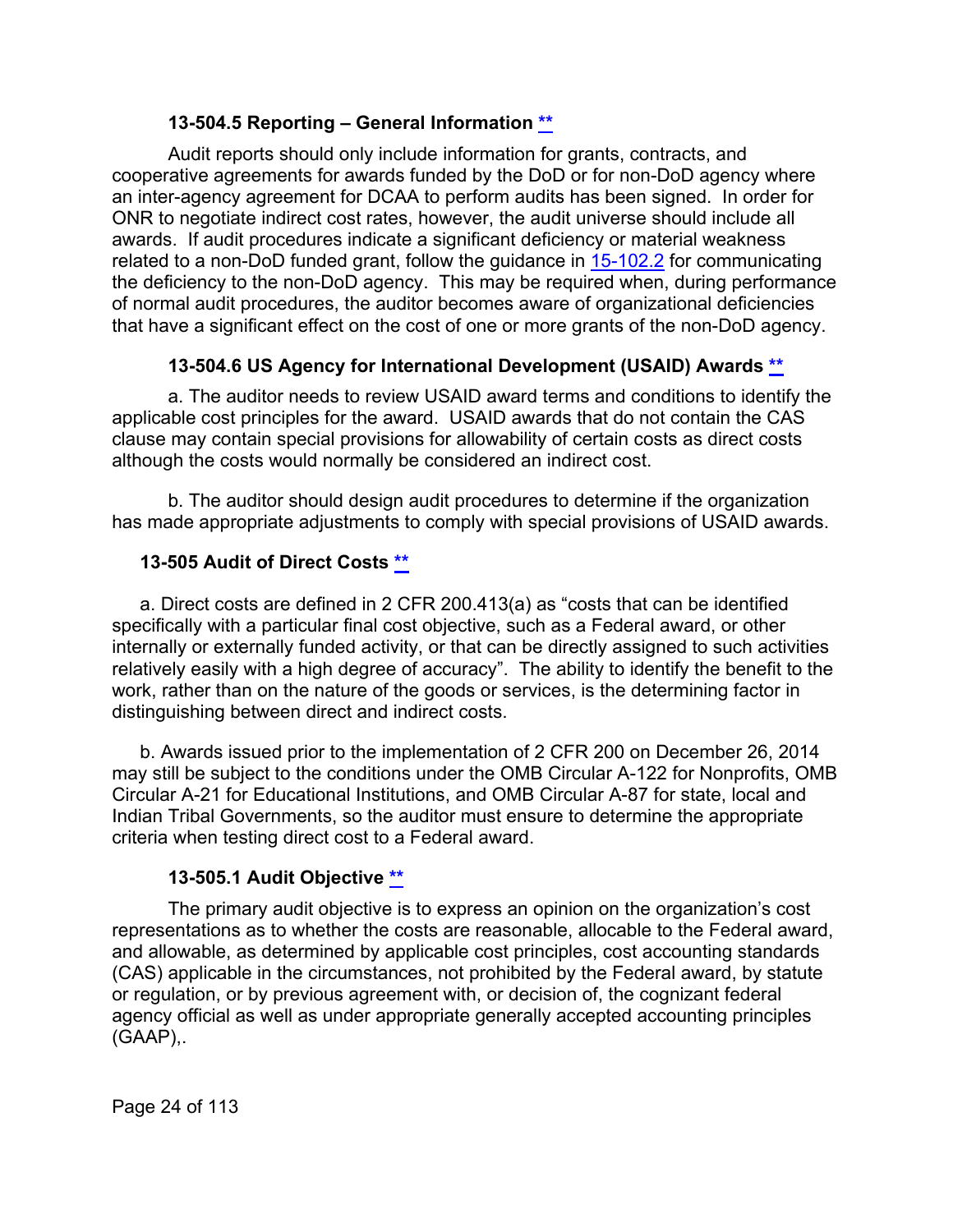#### <span id="page-24-0"></span>**13-505.2 Basic Audit Procedures for Testing Direct Cost [\\*\\*](#page-23-3)**

a. Chapter 6, Incurred Cost Audit Procedures provides guidance in performing audit procedures on incurred direct costs. When testing direct cost at a nonprofit organization or an IHE, the auditor should specifically consider the guidance in 6-300, Audit of Incurred Material Costs and Purchased Services, 6-400, Audit of Incurred Labor, 6-500, Audit of Incurred Other Direct Costs and Credits.

b. Auditors should perform procedures to determine if the organization complied with the awarding agency's requirements established for the Federal program, the terms and conditions of the award, and applicable laws and regulations including if the costs are allowable under the applicable cost principles, Federal statutes and regulations, and terms and conditions of the awards. If tests disclose instances of internal control deficiencies, unallowable cost, or inaccuracies in recording, the auditor should design and perform additional tests as necessary to obtain sufficient evidence to reach a conclusion regarding the nature, timing, and extent of the deficiencies, for example whether the observed errors or deficiencies are isolated to the specific item, the related Federal award, or represent a pervasive condition.

c. Statistical sampling may be an effective and efficient method to select a sample for testing direct cost in order to reach a conclusion on the universe (see 608.4).

d. If the organization uses any special distribution methods to allocate direct costs, the auditor should determine if the distribution is equitable and appropriately allocated to benefiting cost objectives.

#### <span id="page-24-1"></span>**13-505.3 Intermediate Direct Cost Pools [\\*\\*](#page-1-13)**

Direct costs for related awards may be accumulated as intermediate cost objectives with subsequent allocation of the direct costs to the individual awards. The organization may have special facilities, or scientific discipline-level projects, for example, and accumulate direct costs, such as salaries and wages, common materials and supplies, etc. in an intermediate direct cost pool for allocation to the awards in the project. When an organization uses an intermediate direct cost pool, audit procedures should be performed to determine the following:

- Allocation of the direct costs results in an equitable distribution of cost to the individual awards,
- Consistency of treating similar common costs by the same distribution methods in like circumstances, and
- The organization's compliance with any limitations or exclusions of cost required by individual agreements. Auditors should determine if costs are first appropriately allocated to the benefitting awards before the cost limitations are applied so that any costs over the limitation on a specific award are not allocated to another award.

Page 25 of 113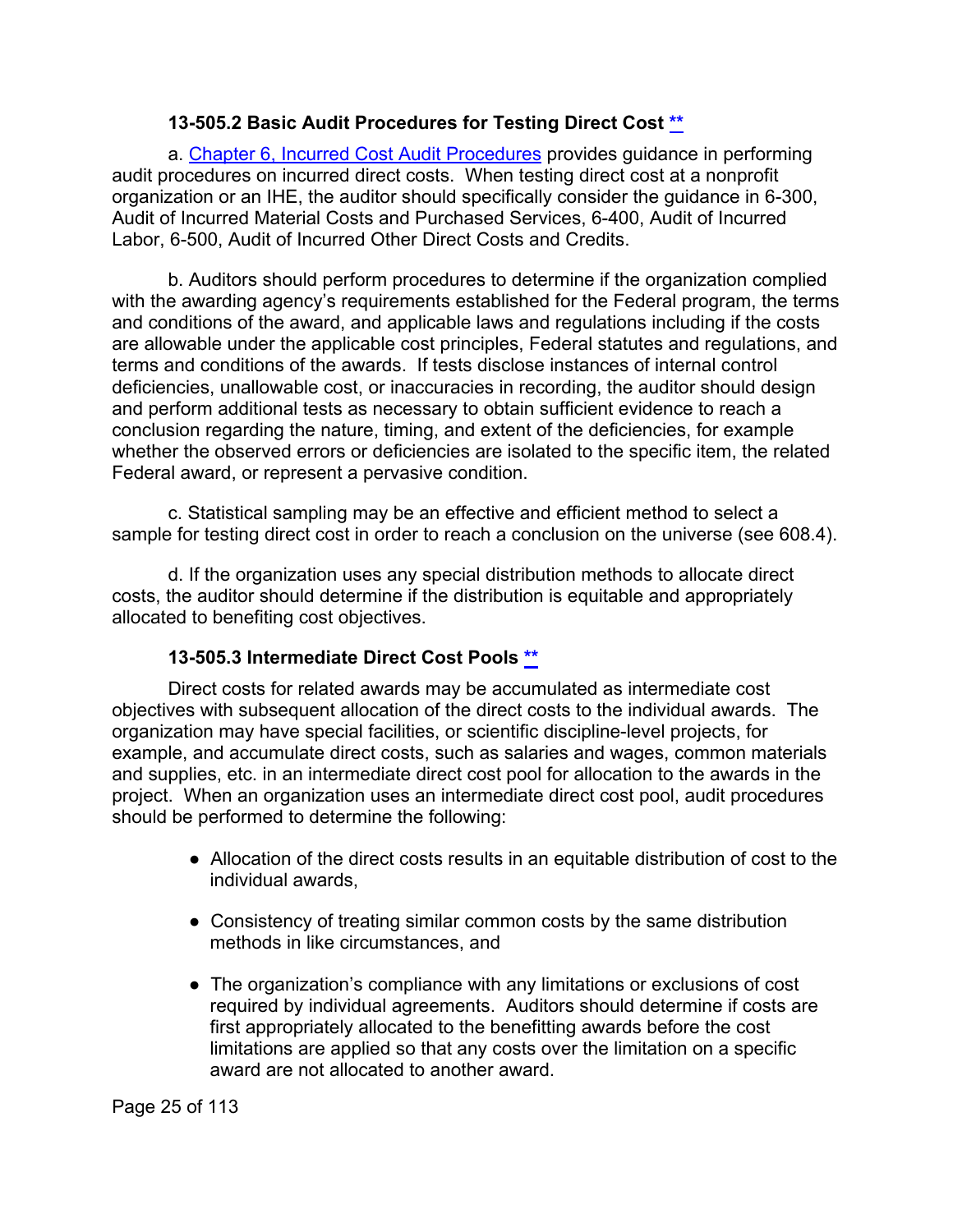#### <span id="page-25-0"></span>**13-506 Audit of Indirect Costs – Universities and Nonprofit Organizations [\\*\\*](#page-1-14)**

Implementation of the Uniform Guidance at 2 CFR 200 streamlined and consolidated the requirements related to grants and other types of financial assistance to nonprofits, universities, and state and local governments. The information provided in this section is applicable to all audits at both nonprofit organizations and universities. See sections 600 and 700 for considerations specific to nonprofit organizations and universities respectively.

#### <span id="page-25-1"></span>**13-506.1 Introduction – Facilities and Administration Costs [\\*\\*](#page-1-15)**

a. After identifying and distributing direct costs, indirect costs must then be grouped into cost groupings, or pools, for allocation to major activities and functions. "Facilities" and "Administration" are the two overarching indirect cost categories (2 CFR [200.414\)](https://www.ecfr.gov/cgi-bin/text-idx?SID=f82d35724b80b692c64084079142454c&mc=true&node=se2.1.200_1414&rgn=div8). Within these two broad categories, subcategories of certain types of cost must be treated as specific cost groupings. A cost grouping is a pool of expenses that are of like nature in terms of the relative contribution to the allocation base (2 CFR 200, [Appendix III,](https://www.ecfr.gov/cgi-bin/text-idx?SID=f82d35724b80b692c64084079142454c&mc=true&node=ap2.1.200_1521.iii&rgn=div9) Section A.2.b for universities, and [Appendix IV,](https://www.ecfr.gov/cgi-bin/text-idx?SID=f82d35724b80b692c64084079142454c&mc=true&node=ap2.1.200_1521.iv&rgn=div9) Section B.3 for nonprofit organizations)).

b. Major nonprofits and IHEs (organizations that receive more than \$10 million in direct Federal funding (2 CFR 200.414(a)) are required to use the Standard Format to classify their indirect costs into one of the two overarching categories, either facilities or administration (F&A). Then, generally using a step-down process, the costs are aggregated for each major function. See [section 602.4.2](#page-39-0) and [section 708.5](#page-54-2) for additional guidance related to F&A cost groupings for nonprofit and universities respectively.

c. Smaller organizations, with less than \$10 million in Federal funding, may be able to use a simplified method to allocate indirect costs to final cost objectives. See [section 602.4.1](#page-38-1) and [section 712.2.1](#page-72-0) for indirect cost groupings using the simplified method for nonprofit organizations and universities, respectively.

d. The Uniform Guidance identifies specific types of cost that must be classified into the subcategories within the F&A categories. There are some differences in how costs are classified for universities versus nonprofit organizations, and the auditor should review [section 602.3](#page-37-1) and [section 708.5,](#page-54-2) as applicable, to the type of entity under audit.

e. Auditors should determine if costs are grouped in the appropriate cost groupings, in accordance with the requirements of the Uniform Guidance and have similar causal or beneficial relationships with the allocation base.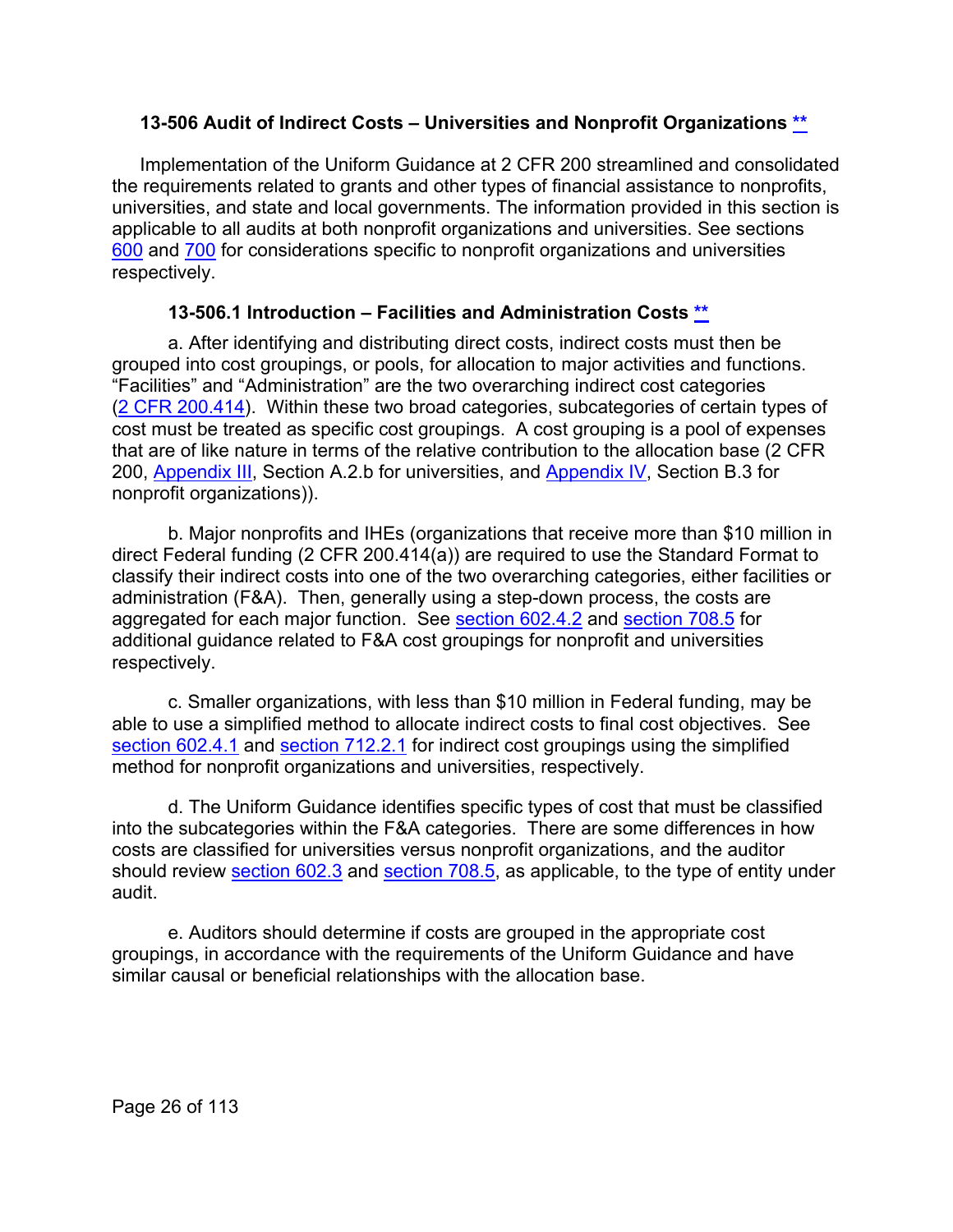#### **13-506.2 Distribution of F&A Cost Groupings – Overview [\\*\\*](#page-1-16)**

a. This section provides a high-level overview of the order of distribution (also referred to as the "step-down process") required by 2 CFR 200. The Uniform Guidance Appendices prescribe that indirect facilities cost be distributed to each major function in a specified order to ensure the costs included in the earlier distribution receive their share of the costs in the later distributed costs. This method must be used unless a simplified method is appropriate, or another method is demonstrated to result in more equitable distribution of cost. The order of distribution of indirect cost groupings is the same for major IHEs (Appendix III, Section A.2.e) and major nonprofit organizations (Appendix IV, Section B.3.d), and must be distributed to other indirect cost groupings and major functions in the following order:

(1) Depreciation cost is distributed in the following order based on the asset type:

i. Buildings used exclusively for a single function,

ii. Buildings used for more than one function,

iii. Buildings used jointly by more than one function, and

iv Capital improvements that are not included in the cost of buildings.

(2) Interest on debt associated with certain buildings, equipment and capital improvements, as defined in  $$200.449$ , must be classified as an expenditure under the facilities cost category. Interest costs are allowable provided they are compliant with regulation, and allocated in the same manner as the depreciation on the buildings, equipment and capital improvements to which the interest relates.

(3) Operation and maintenance (O&M) costs include costs normally incurred for items such as: janitorial and utility services; repairs and ordinary or normal alterations of buildings, furniture and equipment; care of grounds; maintenance and operation of buildings and other facilities; security; hazardous waste disposal; property, liability and other insurance relating to property; space and capital leasing; facility planning and management; and central receiving.

(4) General administration (GA) costs are defined as general administrative and general expenses and include indirect costs such as the President's or Chancellor's office, accounting personnel and all other types of expenditures not listed specifically under one of the subcategories of "facilities".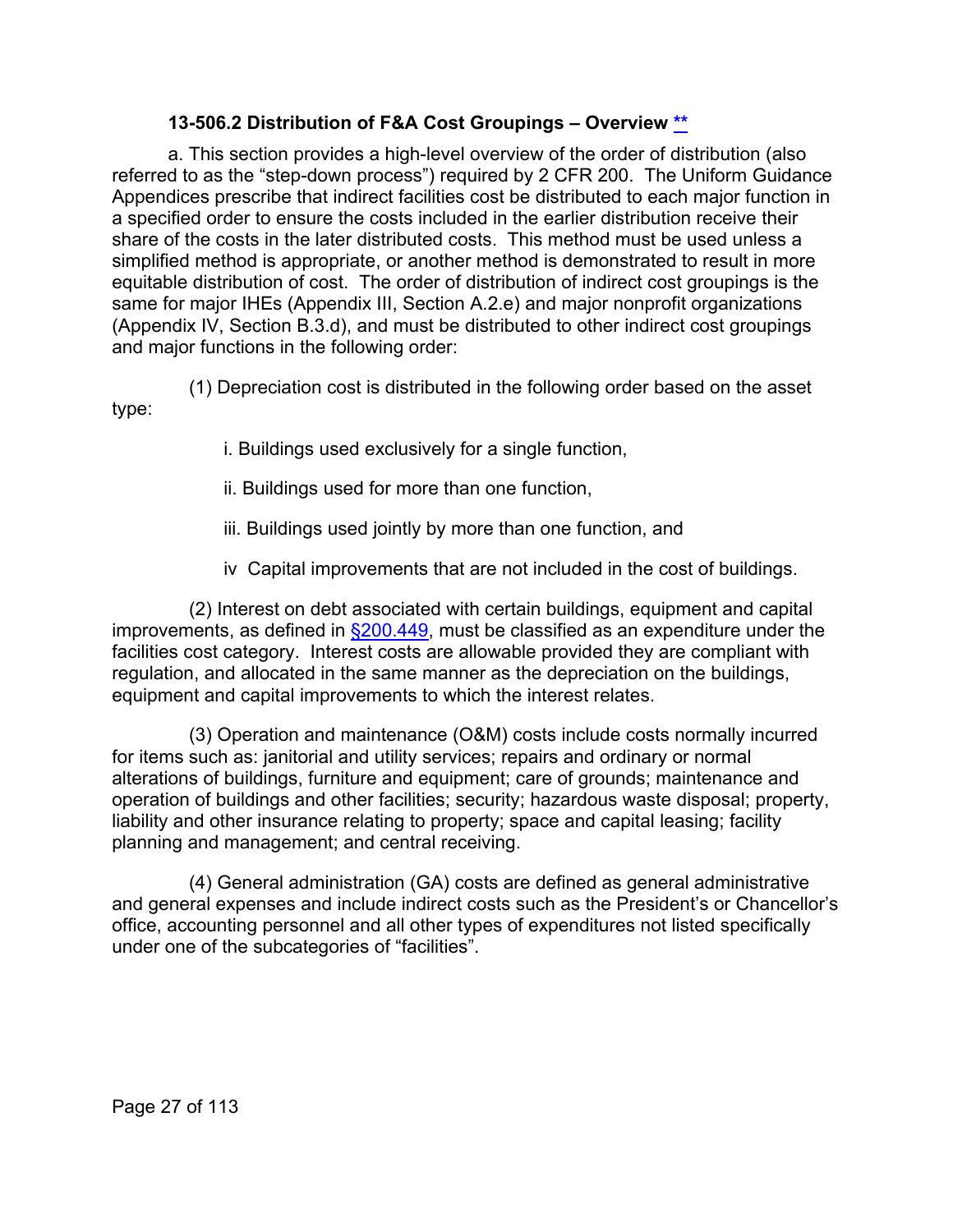#### **13-507 Selected Areas of Cost [\\*\\*](#page-1-17)**

#### <span id="page-27-1"></span><span id="page-27-0"></span>**13-507.1 Introduction [\\*\\*](#page-1-18)**

a. The Uniform Guidance cost principles specified in 2 CFR 200, Subpart E provide the guidelines for determining cost allowability on awards to nonprofits and IHEs. FAR Part 31 cost principles are applicable to the organizations listed in 2 CFR [200, appendix VIII.](https://www.ecfr.gov/cgi-bin/text-idx?SID=a121ec0c45a2a3362e66fde582ad1167&mc=true&node=ap2.1.200_1521.viii&rgn=div9)

b. While most of the cost principles contain criteria that apply to all types of nonprofit, IHEs, states, local governments, and Indian Tribes, some of the cost principles contain criteria specific to an entity type. Where criteria differs for a particular type of entity, the cost principle specifically identifies the requirements for that type of entity.

c. See [section 603](#page-42-0) for criteria specific to nonprofit organizations.

d. See [section 713](#page-76-1) for criteria specific to IHEs.

e. Auditors should carefully review each cost principle in 2 CFR 200, subpart E, to ensure use of the appropriate criteria for the type of entity under audit.

#### <span id="page-27-2"></span>**13-507.2 Equipment and Other Capital Expenditures [\\*\\*](#page-1-19)**

a. The capitalization threshold for equipment is \$5,000 or the capitalization levels established for financial statement purposes, whichever is less. The auditor should determine if the entity appropriately capitalized equipment and other capital expenditures.

b. When equipment costs are charged directly, the auditor should perform procedures to determine if the entity appropriately applied the rules prescribed by [§200.439:](https://www.ecfr.gov/cgi-bin/text-idx?SID=4d327beb63e10c978f97b69f79816ddb&mc=true&node=se2.1.200_1439&rgn=div8)

(1) Capital expenditures for general purpose equipment, buildings, and land are unallowable as direct charges except with prior written approval of the Federal awarding agency or pass-through entity.

(2) Capital expenditures for special purpose equipment are allowable as direct costs, provided the items with a unit cost of \$5,000 or more have the prior written approval of the Federal awarding agency or pass-through entity.

(3) Capital expenditures for improvements to land, buildings, or equipment that materially increase the value or useful life of the asset are unallowable as a direct cost except with prior written approval of the Federal awarding agency or pass-through entity.

Page 28 of 113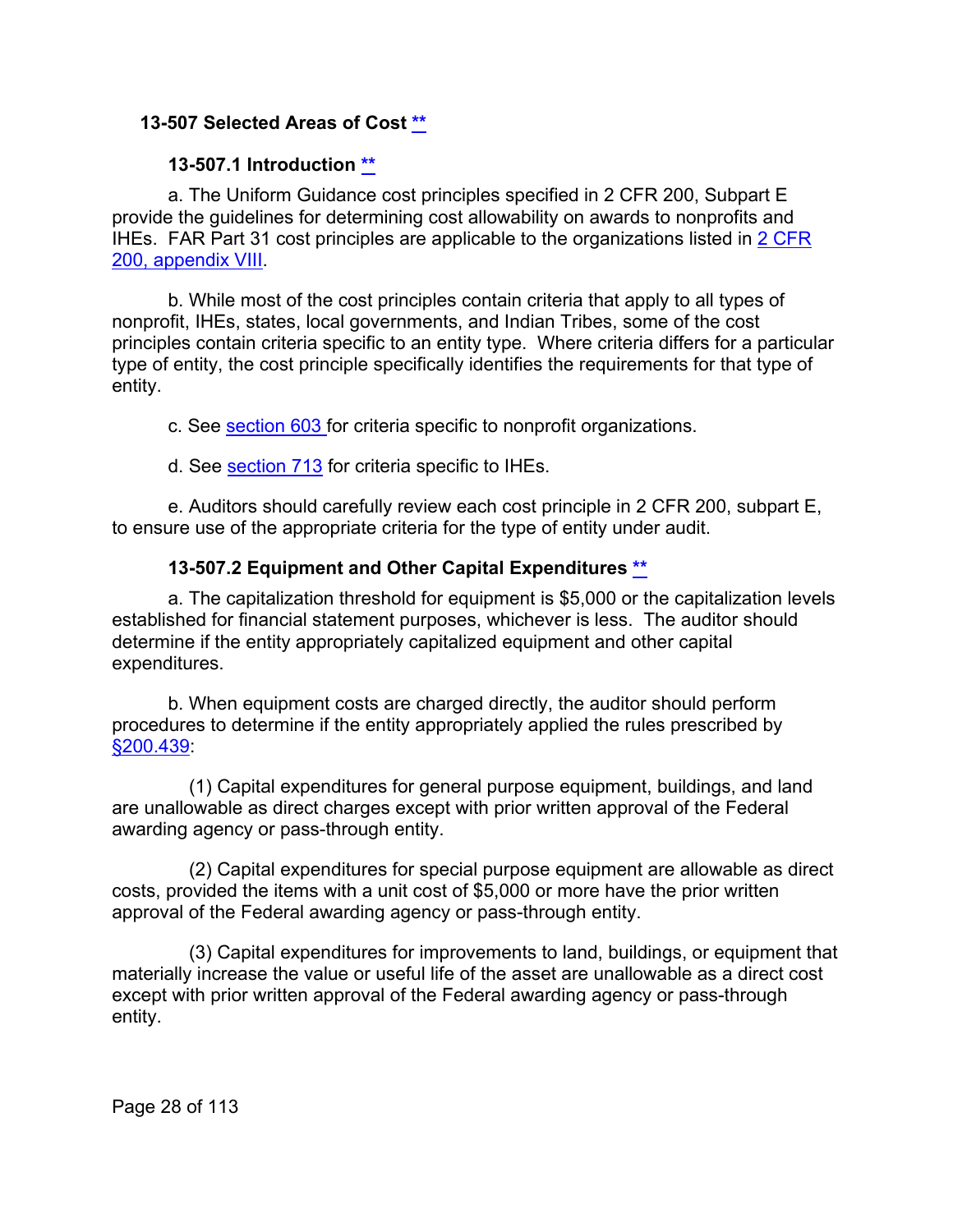(4) When approved as a direct charge, capital expenditures will be charged in the period in which the expenditure is incurred, or as determined appropriate and negotiated with the Federal awarding agency.

c. The unamortized portion of any equipment written off as a result of a change in capitalization levels may be recovered by continuing to claim the otherwise allowable depreciation on the equipment, or by negotiating with the Federal awarding agency to amortize the amount to be written off over a period of years.

d. If the entity is instructed by the Federal awarding agency to otherwise dispose of or transfer the equipment, the costs of the disposal or transfer are allowable.

#### <span id="page-28-0"></span>**13-507.3 Depreciation Expense [\\*\\*](#page-1-20)**

a. Depreciation expense compensates the organization for the loss in asset value related to consumption of the asset. Allowability of depreciation expense is covered in 2 CFR [200.436.](https://www.ecfr.gov/cgi-bin/text-idx?SID=0908ffcde632104b8fcaf665f757a8c3&mc=true&node=se2.1.200_1436&rgn=div8) For assets acquired after December 26, 2014, the Uniform Guidance requires the use of depreciation to recover costs for an asset (a use allowance is not permitted) over the asset's useful life.

b. Capital expenditures for general purpose equipment, buildings, and land are unallowable as direct charges except with the prior written approval of the Federal awarding agency or pass-through entity (2 CFR [200.439\)](https://www.ecfr.gov/cgi-bin/text-idx?SID=0908ffcde632104b8fcaf665f757a8c3&mc=true&node=se2.1.200_1439&rgn=div8).

c. Assets must be depreciated in accordance with GAAP, provided that the assets are used, needed in the activities, and properly allocated to Federal awards. The entity must use the same depreciation methods as used for its financial statements. Additionally, the method selected for depreciation of an asset or class of assets may not be changed unless approved in advance by the cognizant agency. The auditor should verify that the depreciation method is acceptable under GAAP, that the method of depreciation is the same for both charging Federal awards and reporting in the financial statements, and that the depreciation charges to Federal awards is related to assets that meet these criteria.

d. The auditor should verify that depreciation expense is based on the acquisition cost of the assets involved and that the acquisition cost excludes the following:

(1) The cost of land,

(2) Any portion of the cost borne or donated by the Federal government,

(3) Any portion of cost contributed by or for the non-Federal entity where law or agreement prohibits recovery, and

(4) Any asset acquired solely for the performance on non-Federal awards.

Page 29 of 113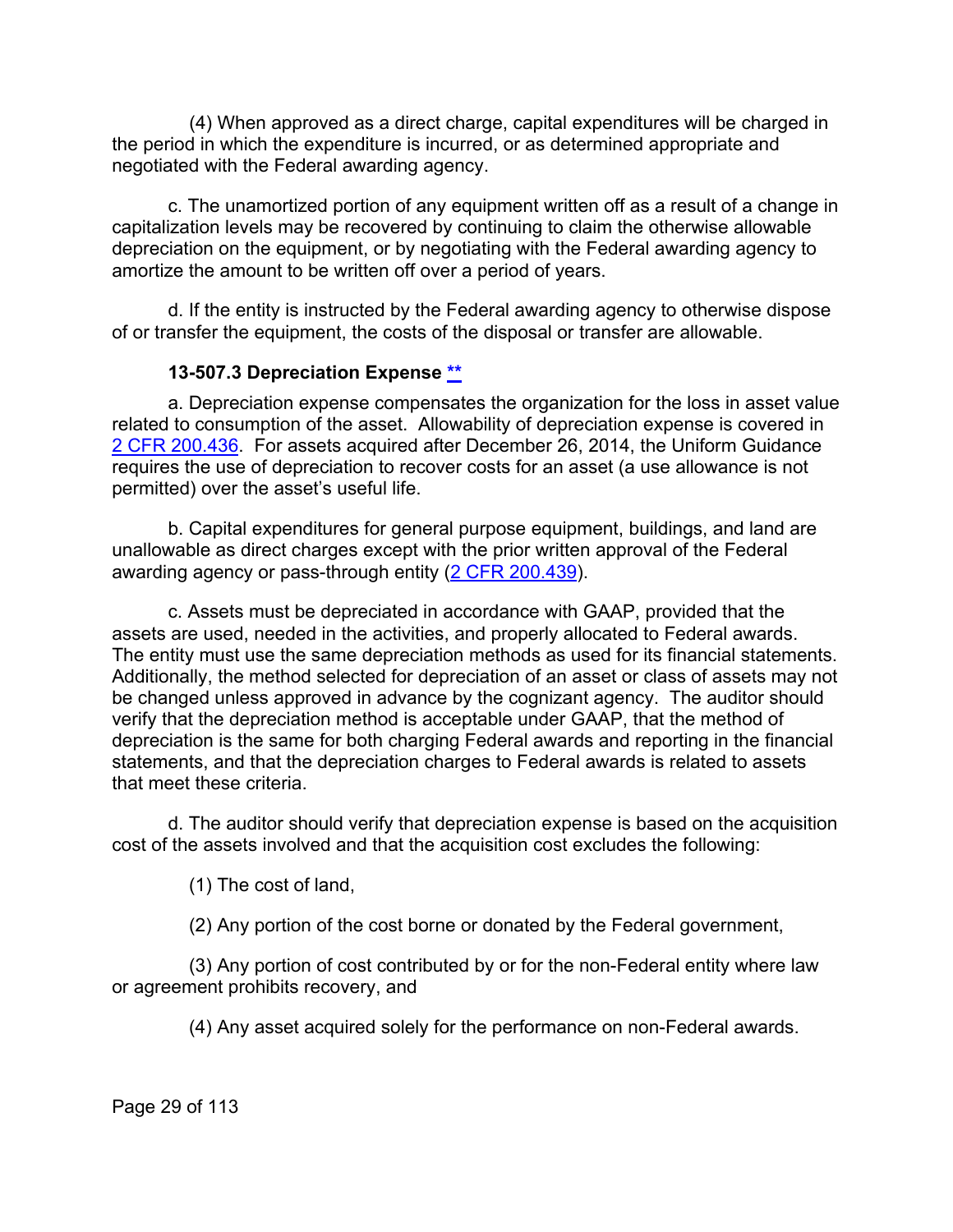e. For donated assets, the fair market value at the time of the donation must be considered as the acquisition cost. The auditor should verify that the asset value is based on the value at the time the asset was donated. Donated assets may be used to meet matching requirements or depreciated, but not both. Because assets may remain in use for many years, the auditor should verify that depreciation charges to Federal awards for donated assets were not initially used to meet matching requirements.

f. A building, including the shell and all components, may be treated as a single asset, or it may be divided into multiple components for the purpose of depreciation. If treated separately, each component item may be depreciated over its estimated useful life. The building components, unless authorized by the cognizant agency, must be grouped into three general components: 1) the building shell (including construction and design costs), 2) building services systems (such as elevators, HVAC, plumbing systems, heating and air-conditioning systems), and 3) fixed equipment (such as sterilizers, fume hoods, glassware, etc.).

g. To compute depreciation expense the following conditions must be observed:

(1) The auditor should verify that the organization appropriately assessed the useful lives for an asset or class of assets. In establishing the estimated useful life, the organization should consider factors such as: the type construction, nature of equipment, technological developments in the particular area, historical data, and the renewal and replacement policies followed for the individual items or classes of assets involved.

(2) The depreciation method selected to charge cost of an asset or group of assets to accounting periods must reflect the pattern of consumption of the asset during its useful life. The straight-line method is presumed to be the appropriate method for depreciation unless clear evidence indicates that the expected consumption of the asset will be significantly greater in the early portions of the useful life. The auditor should evaluate material depreciation cost charged using other than the straight-line method and determine if the use of a different depreciation method is reasonable and results in equitable allocation.

(3) Depreciation cost on fully-depreciated assets is unallowable.

(4) Where the depreciation method is introduced to replace the use allowance method, depreciation must be computed as if the asset had been depreciated over its entire life. In these situations, the auditor should verify that the organization appropriately applied the depreciation method for the entire service life of the asset, not from the beginning of the depreciation method.

(5) The total amount of recovery from either depreciation or the use allowance method (including imputed depreciation applicable to periods prior to conversion from the use allowance method) may not exceed the total acquisition cost of the asset.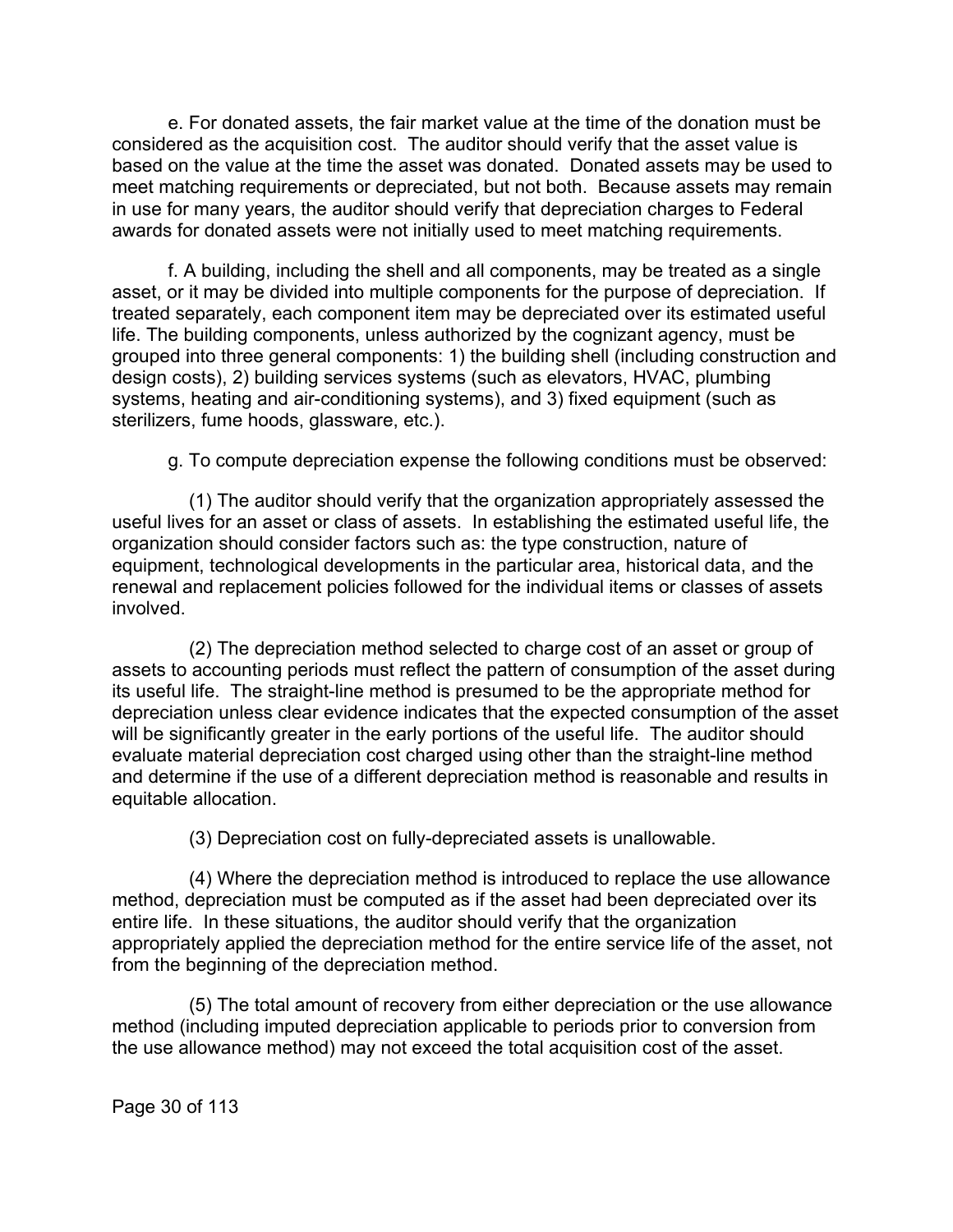h. Depreciation charges must be supported by adequate property records and depreciation records that show the amount of depreciation taken each period. A physical inventory must be taken at least once every two years to ensure that the assets exist and are usable, used, and needed. Inventories may be based on samples or portions of the asset inventory, which may not cover every asset.

i. The auditor should verify the mathematical accuracy of the depreciation calculations and determine if the allocation to Federal awards is equitable.

j. For criteria specific to nonprofit organizations, see section 604.4.

k. For criteria specific to IHEs, see [section 713.4.](#page-76-3)

#### <span id="page-30-0"></span>**13-507.4 Interest [\\*\\*](#page-1-21)**

a. In general, nonprofit organizations and IHEs are encouraged to acquire assets in a manner that is least expensive, whether by lease or purchase. Interest may be allowable subject to the criteria for allowability of interest specified in [2 CFR 200.449.](https://www.ecfr.gov/cgi-bin/text-idx?SID=2de2fac543d0d55f9c7f225cac0fc955&mc=true&node=se2.1.200_1449&rgn=div8)

b. Interest cost may be allowable or unallowable depending on the purpose for the interest (or financing) costs. If interest expense is considered material, the auditor should develop procedures to determine if the amount claimed is allowable in accordance with the cost principles and terms and conditions of the award.

c. Interest costs are unallowable when the interest is incurred on borrowed capital, or from the temporary use of endowment funds or the organization's own funds.

d. Financing (including interest) costs are allowable when incurred to acquire, construct, or replace capital assets subject to the conditions identified in §200.449.

e. If interest expense is considered material, the auditor should determine if the organization has entered into debt arrangements that exceed \$1 million to purchase or construct facilities. If so, perform procedures to determine if the organization complied with the requirements of  $\S 200.449(c)(7)$  in establishing the amount of interest claimed on the debt.

f. This cost principle is not applicable to nonprofits that are subject to full CAS coverage under the Cost Accounting Standards and the nonprofit must comply with CAS 414 and CAS 417 as applicable.

#### <span id="page-30-1"></span>**13-507.5 Compensation for Personal Services [\\*\\*](#page-1-22)**

- a. This section discusses allowability of compensation for personal services.
- b. For additional criteria specific to nonprofit organization, see section 604.2.
- c. For additional criteria specific to IHEs, see [section 713.2.](#page-76-3)

Page 31 of 113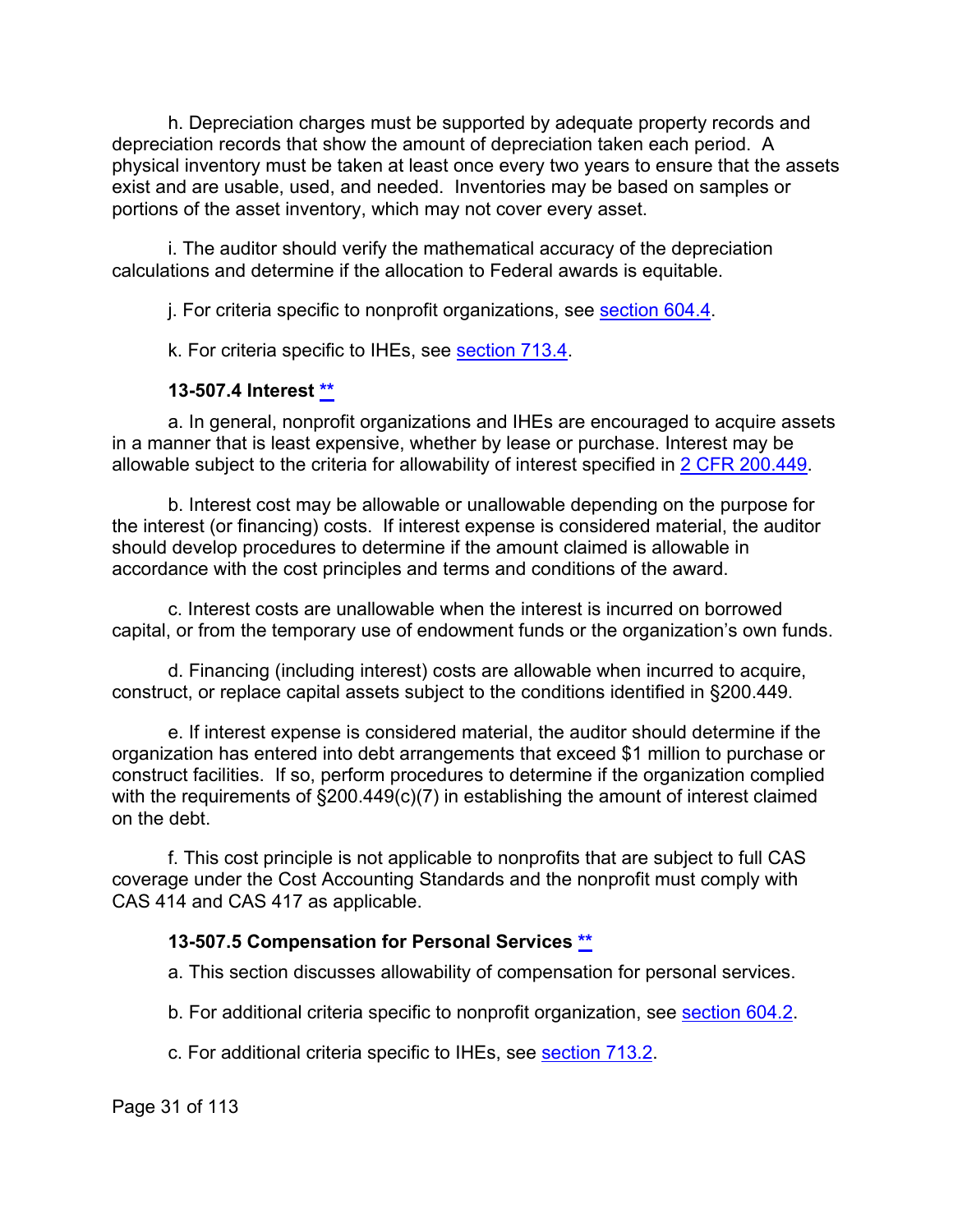#### <span id="page-31-0"></span>**13-507.5.1 Audit Objective and Scope of Audit [\\*\\*](#page-1-23)**

a. [CAM Chapter 6](https://viper.dcaa.mil/guidance/cam/3136/incurred-cost-audit-procedures) provides guidance for audits of incurred cost. See 6-400 for guidance applicable to the evaluation of incurred labor cost by area, identification of audit objectives and scope of audit for testing costs related to labor.

b. Accomplishment of the audit objectives will require consideration of each of the labor system areas listed in 6-401. The audit and the level of testing will be based on the control risk assessment and the vulnerability and materiality of the labor area involved. Substantive testing may be greatly reduced when the organization effectively maintains an adequate and compliant system of internal controls, including monitoring and testing of the system. Substantive testing should be focused in high risk areas.

#### <span id="page-31-1"></span>**13-507.5.2 Compensation Criteria [\\*\\*](#page-2-0)**

a. The Uniform Guidance at [2 CFR 200.430](https://www.ecfr.gov/cgi-bin/text-idx?SID=2de2fac543d0d55f9c7f225cac0fc955&mc=true&node=se2.1.200_1430&rgn=div8) covers compensation. Compensation includes all remuneration, paid currently or accrued, for services of employees rendered during the period of performance under a Federal award. Compensation is not limited to wages and salaries and may also include fringe benefits (see [§200.431\)](https://www.ecfr.gov/cgi-bin/text-idx?SID=2de2fac543d0d55f9c7f225cac0fc955&mc=true&node=se2.1.200_1431&rgn=div8). See also specific guidance for fringe benefit costs in [section 507.6.](#page-34-0) Costs of compensation are allowable to the extent they comply with requirements of §200.430, and that the total compensation for individual employees:

(1) Is reasonable for the services rendered and conforms to established written policy of the organization and is consistently applied to Federal and non-Federal activities,

(2) Follows an appointment made in accordance with the organization's written policies and meets the requirements of Federal statutes, and

(3) Is determined and supported by the documentation requirements contained in §200.430(i).

b. The organization must follow its written entity-wide policies and practices related to the extent of professional services that can be provided outside the entity for non-organizational compensation (§200.430(c)). Where policies do not exist, the Federal government may require specific methodologies for allocating the cost of staff working on Federal awards.

c. Allowable compensation is limited to the compensation ceiling in accordance with applicable statutes.

d. Incentive compensation based on cost reduction or efficient performance, suggestion awards, safety awards, etc., is allowable to the extent that:

(1) overall compensation is determined to be reasonable, and

Page 32 of 113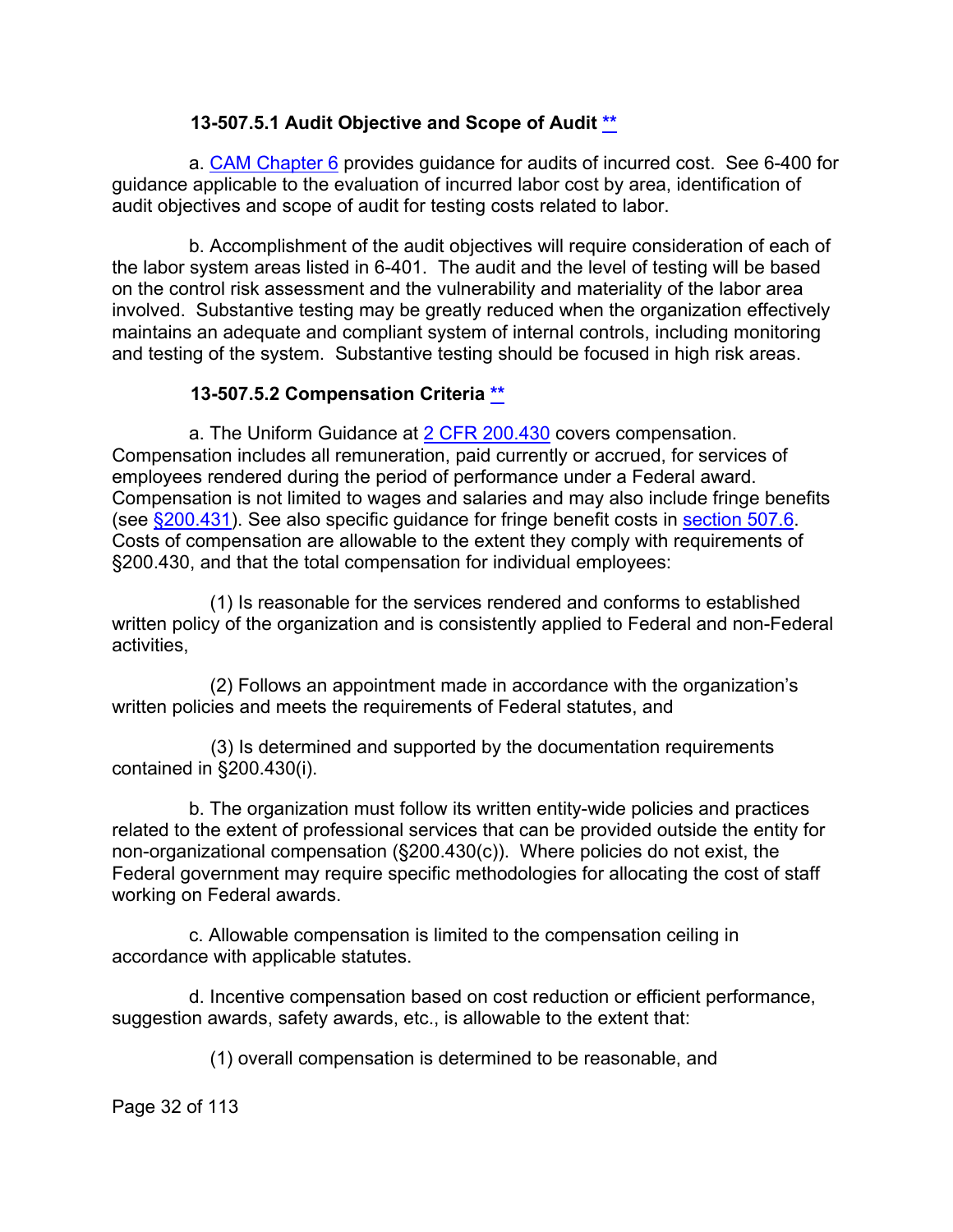(2) costs are paid or accrued pursuant to an agreement entered into in good faith between the organization and the employees before services were rendered, or pursuant to an established plan followed by the organization so consistently as to imply an agreement to make payment.

#### <span id="page-32-0"></span>**13-507.5.3 Documentation Requirements for Compensation [\\*\\*](#page-2-1)**

a. The Uniform Guidance provides guidelines for documentation to support compensation costs in the Standards for Documentation of Personnel Expenses at §200.430(i). The auditor should review the documentation guidelines in determining whether documentation supports that compensation costs are allowable, allocable and reasonable as charges to Federal awards.

b. Documentation required in §200.430(i) must be supported by records that indicate the total number of hours worked each day for non-exempt employees (§200.430(i)(3)).

c. Documentation must accurately reflect the work performed and be supported by a system of internal control that provides reasonable assurance that the charges are accurate, allowable, and properly allocated. Due to the intermingling of activities in academic settings, for example, a precise assessment of factors that contribute to costs is not always feasible or expected. Records may not be at a level of detail we commonly see in audits of for-profit contractors. For example, records may reflect categories of activities expressed as a percentage distribution of total activities.

d. Although there is no requirement to record time worked in any prescribed manner, documentation supporting compensation charges must:

(1) Be incorporated into the official records of the organization,

(2) Reasonably reflect the total activity for which the employee is compensated and not exceed 100% of the compensated activities,

(3) Encompass both Federally-assisted and non-Federally assisted activities on an integrated basis, which may include the use of subsidiary records as defined in the organization's written policy,

(4) Comply with the organization's established accounting policies and practices,

(5) Support the distribution of the employee's salary and wages among specific activities or cost objectives if the employee works on more than one award, works in indirect and direct cost activity, or indirect activities where the cost is allocated differently, or in unallowable activities and allowable activities.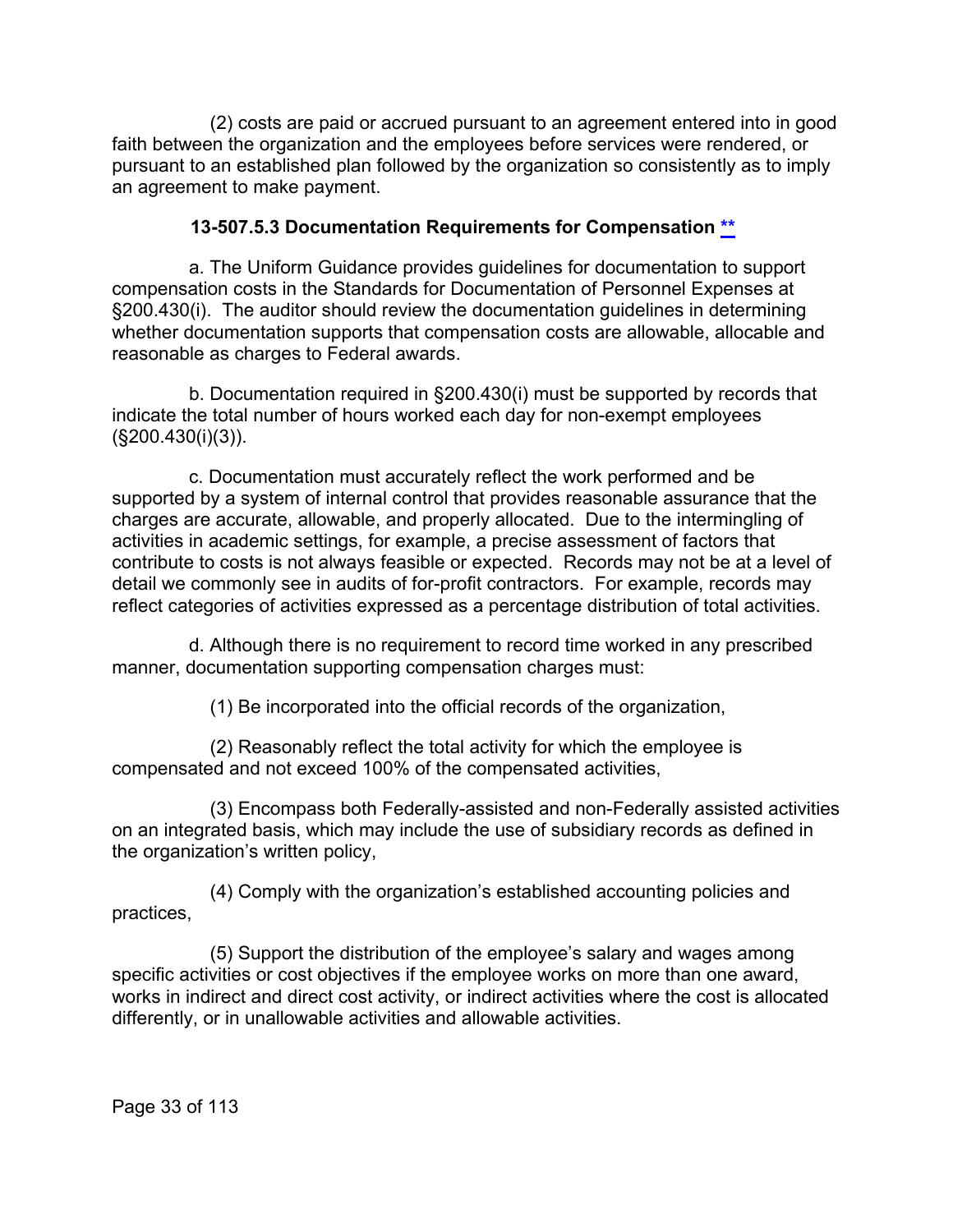e. Budget estimates alone do not qualify as adequate support for charges to Federal awards, but may be used for interim accounting purposes.

#### <span id="page-33-0"></span>**13-507.5.4 Basic Audit Procedures [\\*\\*](#page-2-2)**

a. The auditor should determine the allowability of total compensation for individual employees and the reasonableness of the compensation costs for the services rendered by the employee and that the payments are compliant with Federal awards and applicable regulations, such as the Uniform Guidance cost principles and statutory compensation limitations. The auditor should obtain assistance from Government Technical Specialists or the Agency Compensation Team, as necessary, to determine reasonableness of total compensation to employees. See [Appendix B](https://viper.dcaa.mil/guidance/cam/3163/appendix-b-specialist-assistance) for guidance in requesting specialist assistance.

b. The auditor should be alert to any condition that raises reasonable suspicion of unlawful or fraudulent activities, such as (1) payment of higher than normal wages for limited services provided by relatives of the entity's management, (2) key employees, or (3) for widely disparate services provided by an individual, for example, performing as a laboratory supervisor during the day, and also as a security guard during evenings and weekends.

c. The auditor should obtain and review the organization's policies related to personnel in order to gain an understanding of their practices for classifying personnel, for example, position qualification requirements, awarding promotions, establishing salaries and wages, and fringe benefits. The auditor should determine if:

(1) The policy is adequate to ensure compliance with the requirements of the cost principles, awarding agency policy, applicable regulations and laws, and terms and conditions of Federal awards.

(2) The amounts charged for personal services are based on the established organizational payroll system and documented in accordance with established practices and policies.

(3) The costs for compensation are adequately supported by documentation required by 2 CFR 200.430(i). For records that meet the standards established in §200.430(i)(1), no additional support or documentation is required for work performed.

d. The auditor should consider if expenditures for salaries are consistent with budgeted amounts and if significant changes to the budget were timely recorded and appropriately reviewed and approved.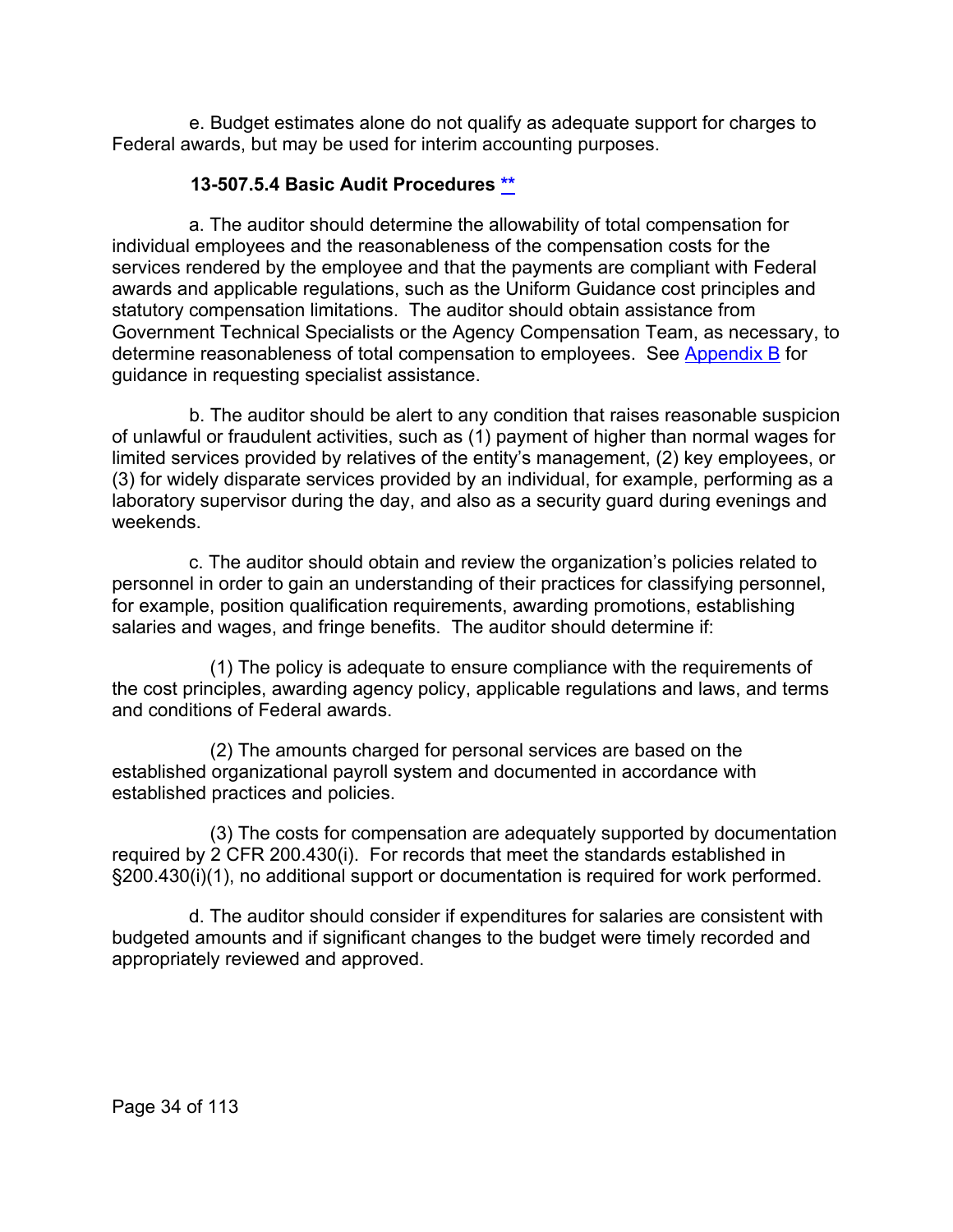e. When the award terms and conditions, or an advance agreement under Federal award, provide for stipulated salary support, the auditor should verify that the stipulated salary amount is treated as a direct cost to the Federal award. Auditors are not required to verify the precise accuracy of time or effort devoted to research projects but should determine if the amount charged to Government-sponsored research is reasonable in view of the employee's other workload or commitments.

f. In addition to testing for general allowability and reasonableness of compensation costs, audit procedures should obtain evidence that salary charges for sponsored research agreements do not exceed a proportionate share of the employee's base salary.

#### <span id="page-34-0"></span>**13-507.6 Fringe Benefits [\\*\\*](#page-2-3)**

a. Allowability of cost related to fringe benefits is addressed in [2 CFR 200.431](https://www.ecfr.gov/cgi-bin/text-idx?SID=25e35d6b8b78f60ad792d4b88dd0a894&mc=true&node=se2.1.200_1431&rgn=div8) and is discussed below. Except as provided elsewhere in the cost principles, the cost of fringe benefits are allowable provided they are reasonable and are required by law, non-Federal entity-employee agreement, or an established policy of the organization. Additional criteria specific to IHEs are discussed in [section 713.4.](#page-77-0)

b. The organization must have written policies on its fringe benefits practices. The auditor should review the written policies and determine if the policy complies with 2 CFR 200.431 and design audit procedures as necessary to determine if the fringerelated benefits costs are allowable and compliant with the requirements. The cost principle covers treatment of fringe benefits in sections .431(b) through .431(i), including the following:

- (1) compensated absence  $-$  (b)
- (2) employer contributions  $-$  (c)
- $(3)$  assignment of cost to cost objectives  $-$  (d)
- (4) insurance  $-$  (e) (See also  $2$  CFR 200.447)
- $(5)$  automobiles  $-$  (f)
- (6) pension plan benefits– (g)
- <span id="page-34-1"></span>(7) post-retirement health benefits (h)

#### **13-507.7 Cost of Audit Services [\\*\\*](#page-2-4)**

a. A reasonably proportionate share of costs of audits required by and performed in accordance with the Single Audit Act (31 U.S.C. 7501-7507, as implemented by the Uniform Guidance), are generally allowable, with exceptions under the cost principle at [§200.425](https://www.ecfr.gov/cgi-bin/text-idx?SID=fffd01b6472fbf7bc739bdb1a0665cc5&mc=true&node=se2.1.200_1425&rgn=div8) as follows:

Page 35 of 113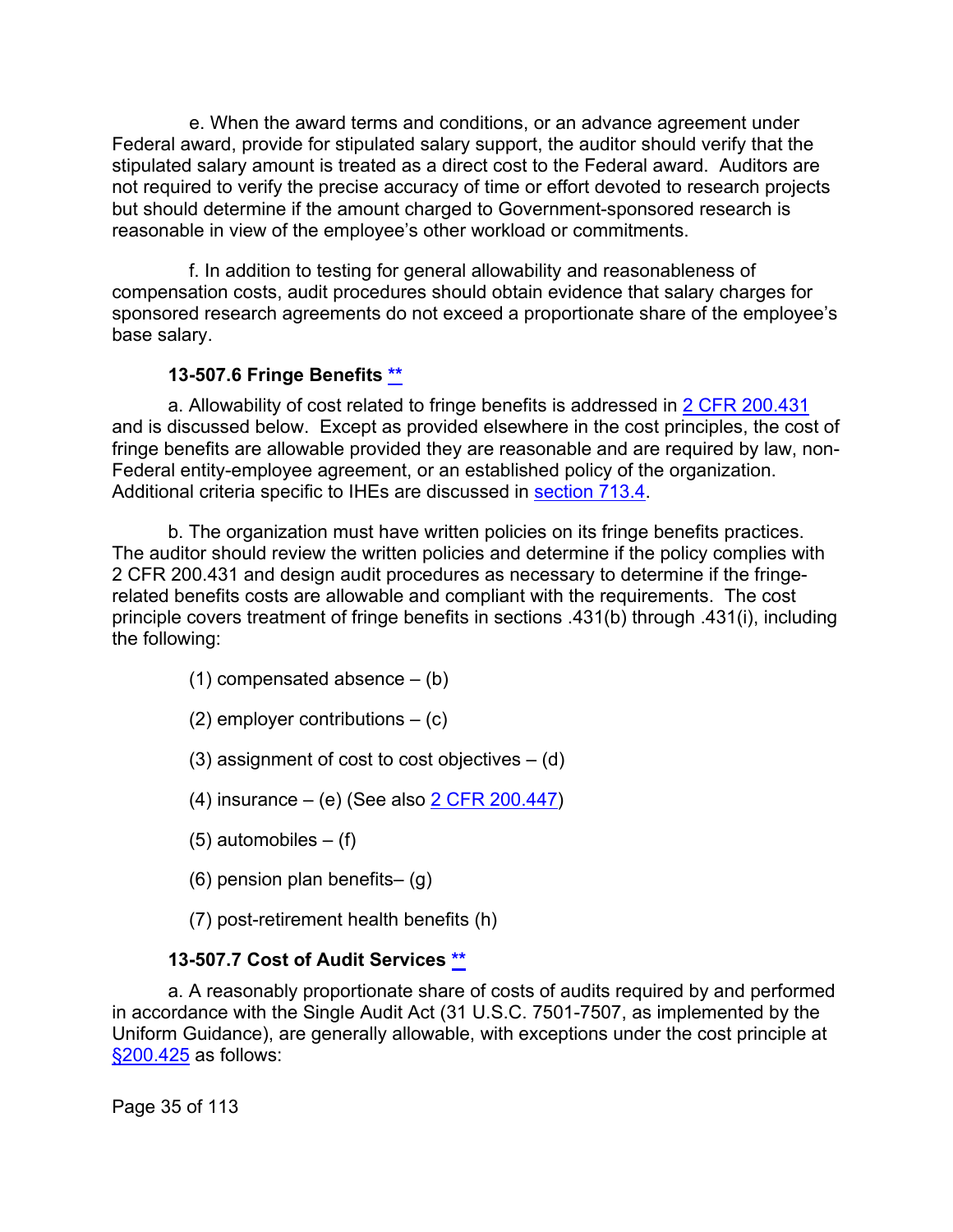(1) Costs for audits required by the Single Audit Act and 2 CFR 200, Subpart F, are unallowable when the audit has not been conducted or was not conducted in accordance with requirements.

(2) Costs of auditing a non-Federal entity that expends Federal awards less than \$750,000 during the fiscal year are unallowable. However, the costs of a financial statement audit of a non-Federal entity that does not currently have a Federal award may be included in the indirect cost pool for a cost allocation plan or indirect cost proposal. A pass-through entity may charge Federal awards for the cost of agreedupon-procedures engagements performed to monitor subrecipients.

# <span id="page-35-3"></span>**13-600 Audits at Nonprofit Organizations [\\*\\*](#page-2-5)**

This section provides additional information for audits of nonprofit organizations that are not IHEs, FFRDCs, or state, local or Indian Tribal governments. This information is intended to compliment the general guidance provided in sections 100 through 500 above. A nonprofit organization, per 2 CFR 200.70, is any corporation, trust, association, cooperative, or other organization, not including IHE, that operates primarily for scientific, educational, service, charitable, or similar purposes in the public interest, is not organized primarily for profit, and uses net proceeds to maintain, improve, or expand the operations of the organization.

## <span id="page-35-0"></span>**13-601 Cost Accounting Standards [\\*\\*](#page-2-6)**

## <span id="page-35-1"></span>**13-601.1 Introduction [\\*\\*](#page-2-7)**

a. The Cost Accounting Standards Board's (CASB) rules and regulations applicable to nonprofits are implemented through 48 CFR 9903 and 9905 [\(48 CFR](https://www.ecfr.gov/cgi-bin/text-idx?SID=accb443132c7dedc586deb29451d3980&mc=true&node=se48.7.9903_1201_62&rgn=div8)  [9903.201-2\(c\)\)](https://www.ecfr.gov/cgi-bin/text-idx?SID=accb443132c7dedc586deb29451d3980&mc=true&node=se48.7.9903_1201_62&rgn=div8). CAS are rules that provide guidelines for how certain types of cost are to be allocated; it does not address allowability of cost.

b. A Federal contract (cost-reimbursement CAS-based contract subject to FAR) awarded to a non-Federal entity is subject to the Cost Accounting Standards (CAS).

c. When a contract with a nonprofit organization is subject to full CAS coverage, the allowability of certain costs under the cost principles will be affected by the allocation provisions of CAS. To the extent that CAS is applicable, the allocation of costs in accordance with CAS takes precedence over the allocation provisions in 2 CFR 200 [\(2 CFR 200.405\(e\)\)](https://www.ecfr.gov/cgi-bin/text-idx?SID=d6a84f5ae5329506f24255d80ea38675&mc=true&node=se2.1.200_1405&rgn=div8).

## <span id="page-35-2"></span>**13-601.2 Applicability [\\*\\*](#page-2-8)**

a. Grants and agreements awarded to nonprofits are not subject to CAS. Nonprofits can become subject to CAS if they are awarded a negotiated CAS-covered contracts and must comply with the applicable CAS for those CAS-covered contracts.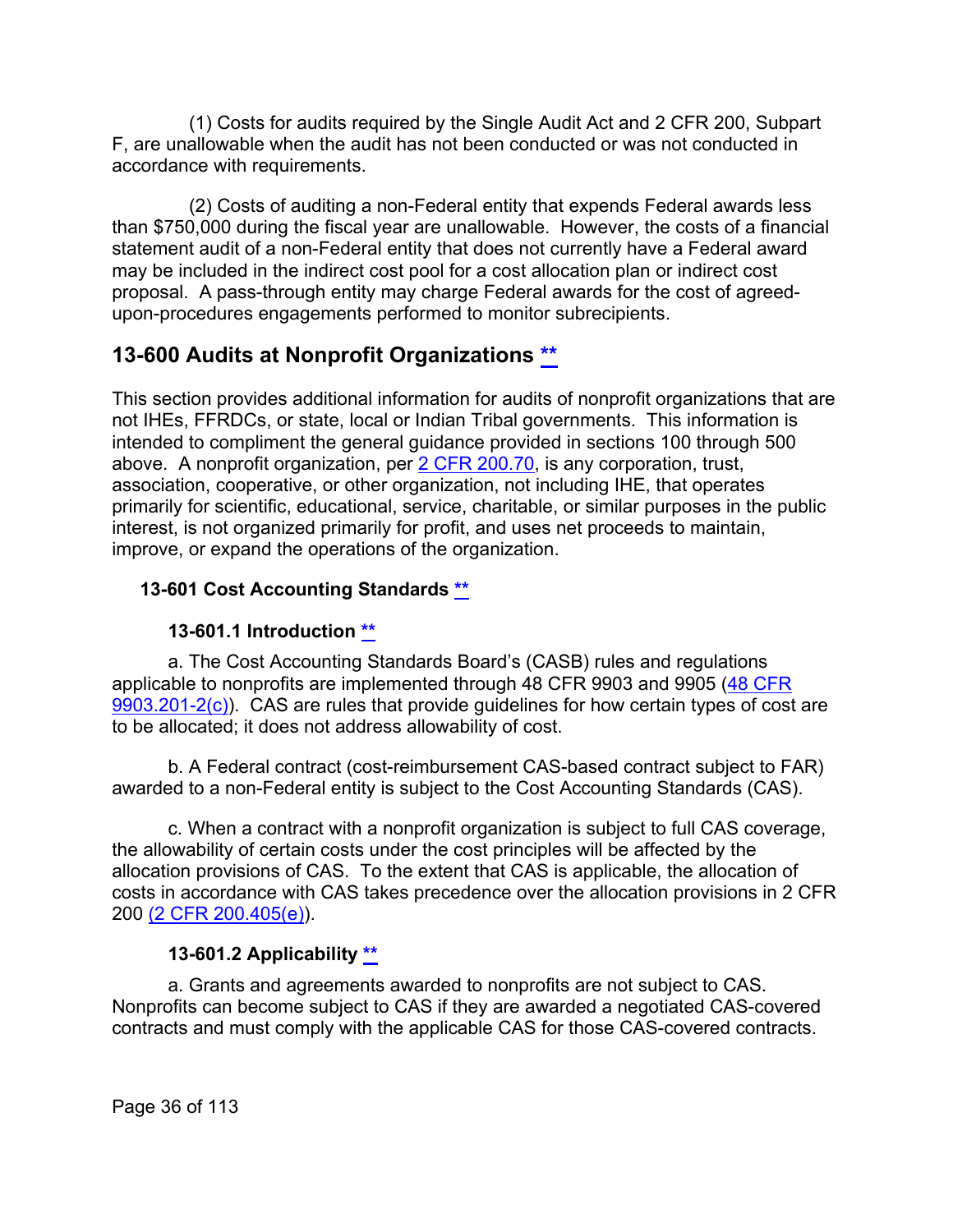b. Unless the nonprofit organization is in one of the categories exempt from CAS under [48 CFR 9903.201-1,](https://www.ecfr.gov/cgi-bin/text-idx?SID=d6a84f5ae5329506f24255d80ea38675&mc=true&node=se48.7.9903_1201_61&rgn=div8) the organization may become subject to modified or full CAS coverage if awarded a negotiated CAS-covered contract. The applicability of CAS to nonprofit organizations is the same as the applicability to other for-profit contractors. The contracting officer should insert the appropriate CAS clause in the contract requiring compliance with the requirements of applicable CAS in 48 CFR 9904.

c. See [Chapter 8](https://viper.dcaa.mil/guidance/cam/3141/cost-accounting-standards) for guidance and general information related to the Cost Accounting Standards Board, the requirements of CAS, and audit considerations related to CAS.

## **13-601.3 Disclosed Practices (DS-1) [\\*\\*](#page-2-0)**

a. Nonprofit organizations must submit a disclosure statement (DS-1) when the conditions of [48 CFR 9903.202-1](https://www.ecfr.gov/cgi-bin/text-idx?SID=d6a84f5ae5329506f24255d80ea38675&mc=true&node=se48.7.9903_1202_61&rgn=div8) are met.

b. If the organization is required to submit a DS-1, the auditor should verify that the cognizant agency for indirect rates has determined that the DS-1 is adequate and compliant and should design audit procedures to determine if the organization's actual practices are consistent with its disclosed practices. The auditor should evaluate and report material noncompliances with CAS following the guidance in other sections of this manual, including 6-708.1(e), 6-709.2, 8-302.7, 10-208.7(e), and 14-120.2.

c. CAS noncompliances for negotiated CAS-covered contracts will be resolved by the cognizant Federal agency for indirect rates using the procedures in 48 CFR Part 30.

## **13-602 Establishing Indirect Cost Rates at Nonprofit Organizations (2 CFR 200, Appendix IV) [\\*\\*](#page-2-1)**

This section discusses various methods that Government agencies use to establish indirect cost rates at nonprofit organizations that are subject to the Uniform Guidance, and the audit responsibilities involved in the process. Small institutions that expend \$10 million or less in direct Federal funds in a fiscal year may elect to use simplified procedures to establish their indirect cost rates. The simplified procedures are discussed in section [602.4.1.](#page-38-0) The remainder of this section focuses on establishing indirect rates using the regular method.

## **13-602.1 Audit Objective [\\*\\*](#page-2-2)**

[CAM 6-600](https://viper.dcaa.mil/guidance/cam/3136/incurred-cost-audit-procedures) provides general guidance in establishing the scope of audit and performing audits of indirect costs. Discovery of fraud or other unlawful/improper activity is not the primary audit objective, but the auditor must be attentive to any condition which indicates that such a situation may exist. If such activity is suspected, the circumstances should be reported in accordance with [4-700.](https://viper.dcaa.mil/guidance/cam/3130/general-audit-requirements?term=reliance%20on%20the%20work%20of%20others) The audit objectives are to determine:

Page 37 of 113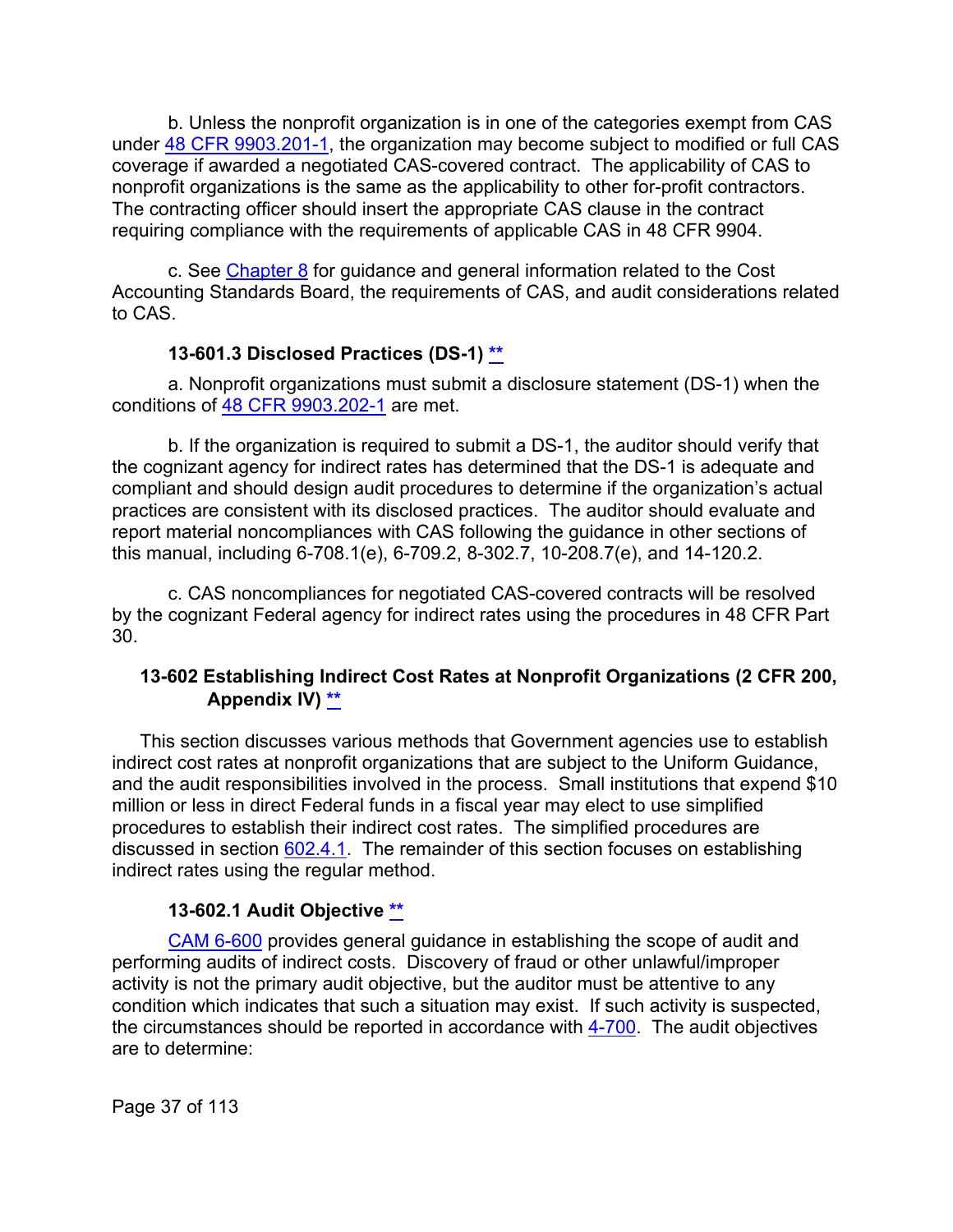(1) allowability, allocability, and reasonableness of the costs charged to Federal awards. The Uniform Guidance provides definitions for these terms. See [§200.404](https://www.ecfr.gov/cgi-bin/text-idx?SID=327b5070ed5b48bee1a31f541c38425d&mc=true&node=se2.1.200_1404&rgn=div8) for the definition of reasonableness, [§200.405](https://www.ecfr.gov/cgi-bin/text-idx?SID=327b5070ed5b48bee1a31f541c38425d&mc=true&node=se2.1.200_1405&rgn=div8) for the definition of allocable costs, and [§200.403](https://www.ecfr.gov/cgi-bin/retrieveECFR?gp=&SID=327b5070ed5b48bee1a31f541c38425d&mc=true&r=SECTION&n=se2.1.200_1403) for factors that affect allowability.

(2) propriety of the methods used to allocate indirect costs to Federal awards,

(3) appropriateness of the bases used to apportion indirect costs,

(4) appropriateness of the indirect cost period,

(5) consistency of the application of policies and procedures to the Government and to other operations, and

(6) mathematical accuracy of the computed final indirect cost rates.

### **13-602.2 Certification of Indirect (F&A) Cost [\\*\\*](#page-2-3)**

a. 2 CFR 200, **Appendix IV**, Section D addresses requirements for certification of indirect cost proposals.

b. All proposals submitted to negotiate indirect (F&A) cost rates must be certified by the nonprofit organization using the Certificate of Indirect (F&A) Costs set forth in Appendix IV. The certificate must be signed on behalf of the organization by an individual at a level no lower than vice president or chief financial officer for the organization.

c. Each indirect cost rate proposal must be accompanied by the certificate required in Appendix IV.

### **13-602.3 Indirect Cost Allocation – Overview [\\*\\*](#page-2-4)**

a. The Uniform Guidance at 2 CFR 200.414, and Appendix IV provides the guidelines for identifying and assigning indirect cost for the negotiation of indirect cost rates for nonprofit organizations.

b. Due to the diversity of nonprofit organizations' characteristics and accounting practices, [2 CFR 200.414](https://www.ecfr.gov/cgi-bin/text-idx?SID=453475bfc6016cd04433edadb29d4573&mc=true&node=se2.1.200_1414&rgn=div8) does not specify the types of cost which may be classified as indirect cost for nonprofit organizations in all situations. Identification with the Federal award, rather than the nature of the goods and services involved is the determining factor in distinguishing direct from indirect cost. §200.414 identifies the types of cost that must be classified as facilities or administration as follows:

(1) Facilities cost groupings include depreciation expense, interest expense, and operations and maintenance expense.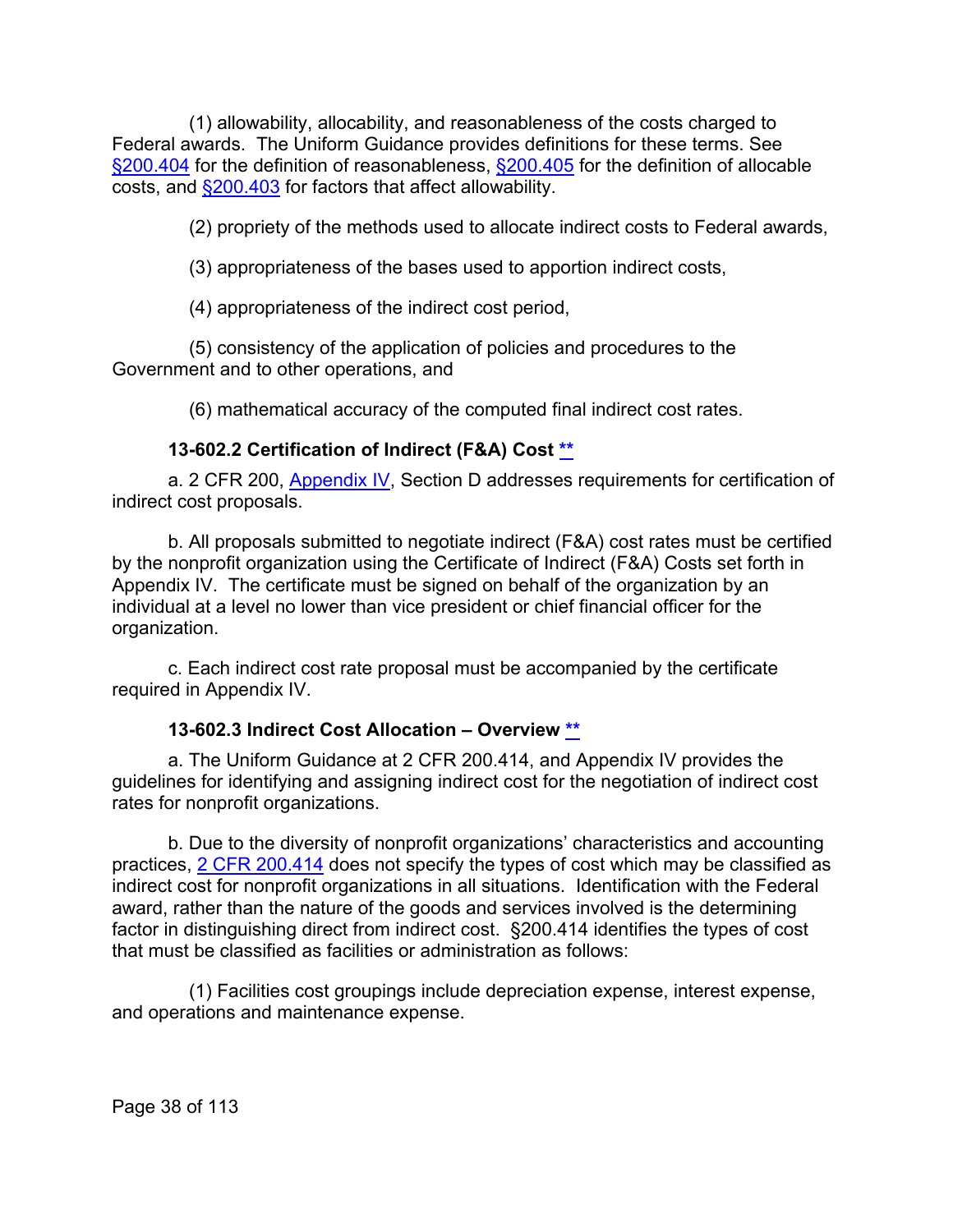(2) Administration costs include those that are for the general administration and general expenses of the organization, such as expenses for the director's office, accounting department, and business services. If the nonprofit organization has a library, library expenses are classified as an administration cost, not a facilities cost.

c. The four potential methodologies that a nonprofit organization may use to develop its indirect cost rates are provided in 2 CFR 200, Appendix IV, Section B, which identifies specific methods for allocating indirect costs and computing indirect cost rates, along with the conditions under which each method should be used. These four methods are discussed below.

d. The base period for the allocation of indirect costs is the period in which the costs were incurred and accumulated for allocation to the work performed during that period. The base period must be selected in a manner that avoids inequities in the allocation of cost, and normally coincides with the organization's fiscal year (2 CFR 200, Appendix IV, Section B.1.e).

e. The auditor should determine if the allocation bases result in equitable distribution of cost, since the selection of the allocation bases may substantially affect allocation of indirect costs to Federal awards. If the organization uses an allocation method other than the default or prescribed method, the auditor should determine if the alternate method provides a more equitable distribution of cost.

#### **13-602.4 Indirect Cost Allocation Methods [\\*\\*](#page-2-5)**

2 CFR 200, Appendix IV, Sections B.2 through B.4, provide guidelines for nonprofit organizations to identify and assign indirect costs for the negotiation of indirect cost rates. The four methods and conditions when each would be appropriate are discussed below.

### <span id="page-38-0"></span>**13-602.4.1 Simplified Allocation Method (Appendix IV, Section B.2) [\\*\\*](#page-2-6)**

a. The simplified allocation method can be used when the organization expends \$10 million or less in direct Federal funds. This method results in a single F&A rate that is applied to all final cost objectives and can be used when the following conditions exist:

(1) All major functions benefit from its indirect costs to approximately the same degree,

(2) There is only one major function that encompasses a number of individual projects or activities,

(3) The level of Federal awards to the organization is relatively small.

b. This allocation method is accomplished as follows:

Page 39 of 113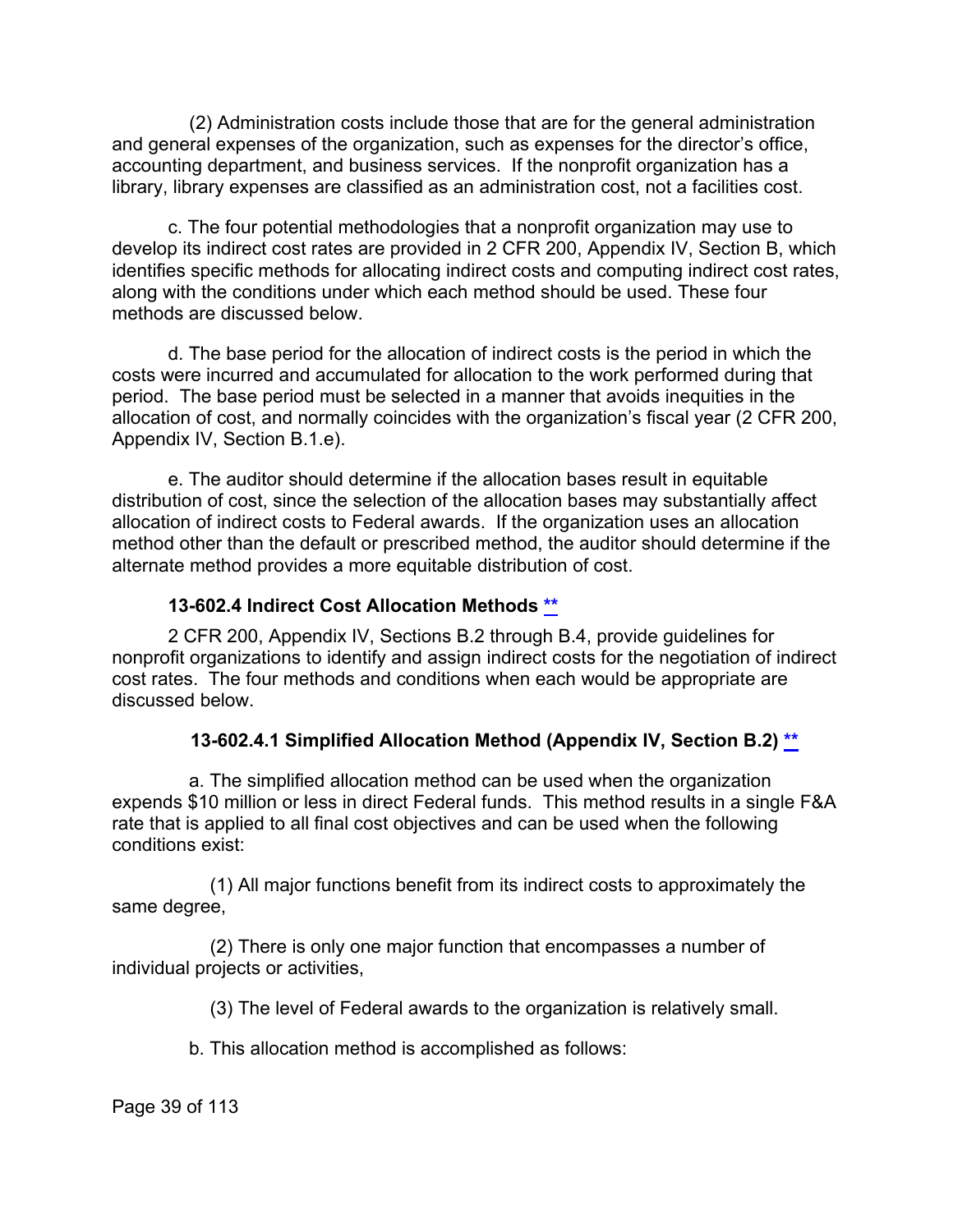(1) Total costs for the base period are identified and separated as either direct or indirect cost,

(2) Capital expenditures are excluded from both direct and indirect costs,

(3) Unallowable costs and credits are removed from the indirect cost grouping,

(4) Unallowable costs that represent activities described in [2 CFR](https://www.ecfr.gov/cgi-bin/retrieveECFR?gp=&SID=453475bfc6016cd04433edadb29d4573&mc=true&r=SECTION&n=se2.1.200_1413)  [200.413\(](https://www.ecfr.gov/cgi-bin/retrieveECFR?gp=&SID=453475bfc6016cd04433edadb29d4573&mc=true&r=SECTION&n=se2.1.200_1413)e) must be included in the direct cost base.

(5) Dividing the total allowable indirect costs (net of applicable credits) by an equitable distribution base.

### **13-602.4.2 Multiple Allocation Base Method (Appendix IV, Section B.3) [\\*\\*](#page-2-7)**

a. This method must be used by organizations that expend more than \$10 million in direct Federal funds in a year. When major functions benefit in varying degrees from the indirect costs, allocation of indirect cost may require accumulating the costs in separate cost groupings which are then allocated individually to benefitting functions based on the benefit received.

b. Except where a special indirect cost rate is required, separate groupings of indirect costs must be aggregated and treated as a common pool for each function. Indirect cost pools must be classified within the two broad categories of "Facilities" and "Administration." Each cost grouping is allocated to the benefitting functions, and other indirect cost pools, by means of a base that best measures the relative benefits. When expenses are not directly allocable, the allocation must be made through the use of a selected base that produces results equitable to both the Federal government and the nonprofit organization.

c. Actual conditions must be taken into account in selecting the bases. The essential consideration is that it is the one best suited for assigning the pool of costs to cost objectives in accordance with the benefits derived, a traceable cause and effect, or logic and reason if neither cause nor effect is determinable.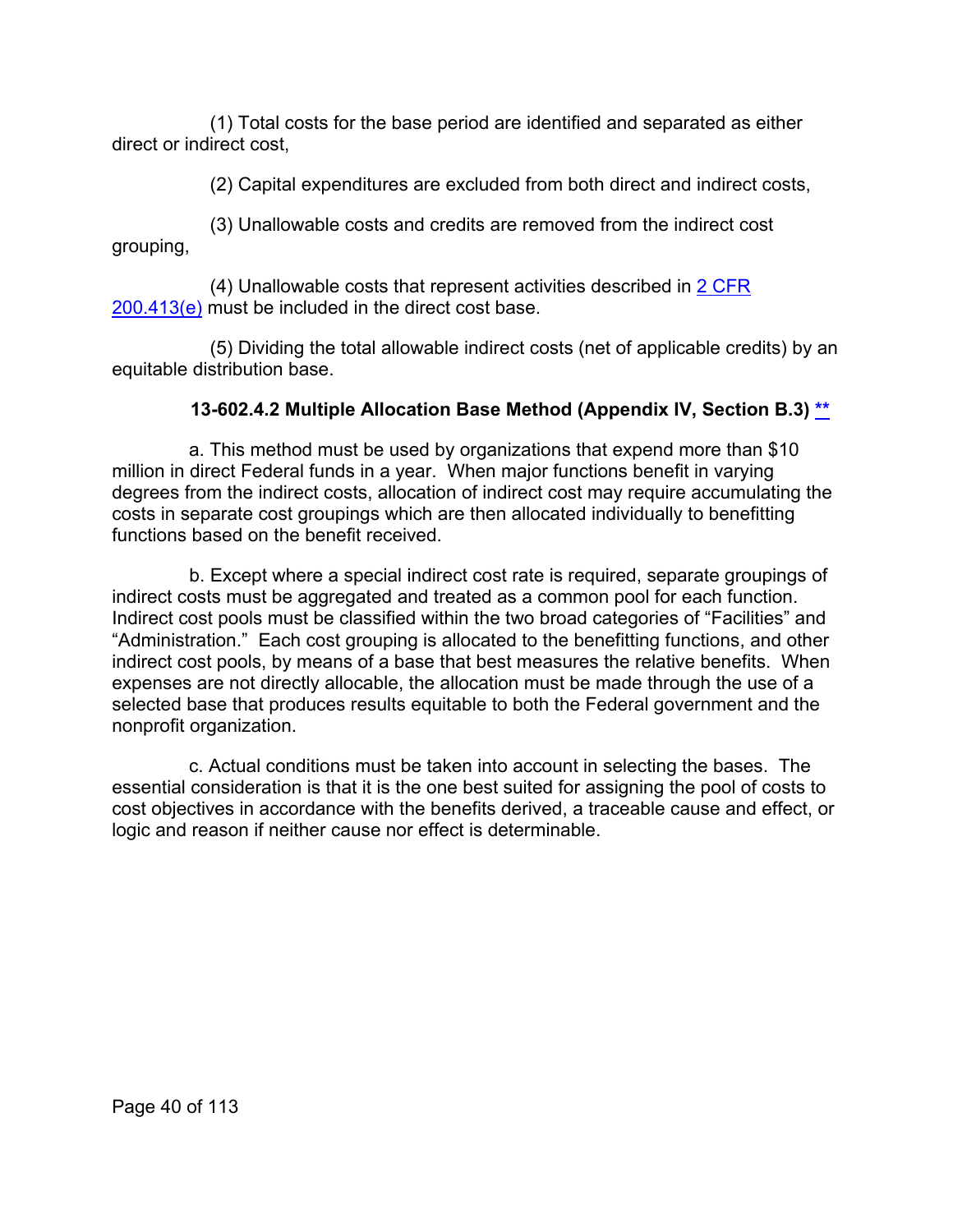d. Unless the entity can demonstrate a more equitable allocation results from a different method, indirect costs must be allocated to other indirect cost groupings (cross allocation) as well as to major functions in the manner and order prescribed in Appendix IV, Section B.3.c. Cost categories not identified below should be allocated in the order determined to be most appropriate by the organization. The required order of allocation is:

(1) Depreciation must be allocated in the following order and manner:

(a). Depreciation on buildings used for a single function, and on capital improvements and equipment used in such buildings, must be assigned to that function.

(b) Depreciation on buildings used for more than one function, and on capital improvements and equipment used in such buildings, must be allocated to the individual functions performed in each building on the basis of usable square feet of space.

(c) Depreciation on buildings, capital improvements and equipmentrelated space used jointly by more than one function must be allocated to the benefitting functions on the basis of space usage. This can be calculated in one of two ways: 1) using a full-time equivalent (FTE) basis or salaries and wages of employees and other users of individual functions benefitting from the assets, or 2) organization-wide employee FTEs or salaries and wages applicable to the benefitting functions.

(d) Depreciation on certain capital improvements to land (e.g., parking areas, fences, sidewalks, etc.) that are not included in the cost of buildings, must be allocated to user categories on an FTE basis and distributed to major functions in proportion to the salaries and wages of all employees applicable to the functions.

(2) Interest costs must be allocated in the same manner as depreciation on the buildings to which the interest relates.

(3) Operation and maintenance expenses must be allocated in the same manner as the depreciation.

(4) General administration and general expenses must be allocated to benefitting functions based on modified total costs (MTC). The MTC is the modified total direct costs (MTDC, plus the indirect costs allocated to the functions benefitting from the services).

e. An individual rate will be negotiated or determined for each indirect cost pool as well as the overall F&A indirect cost rate for each major function.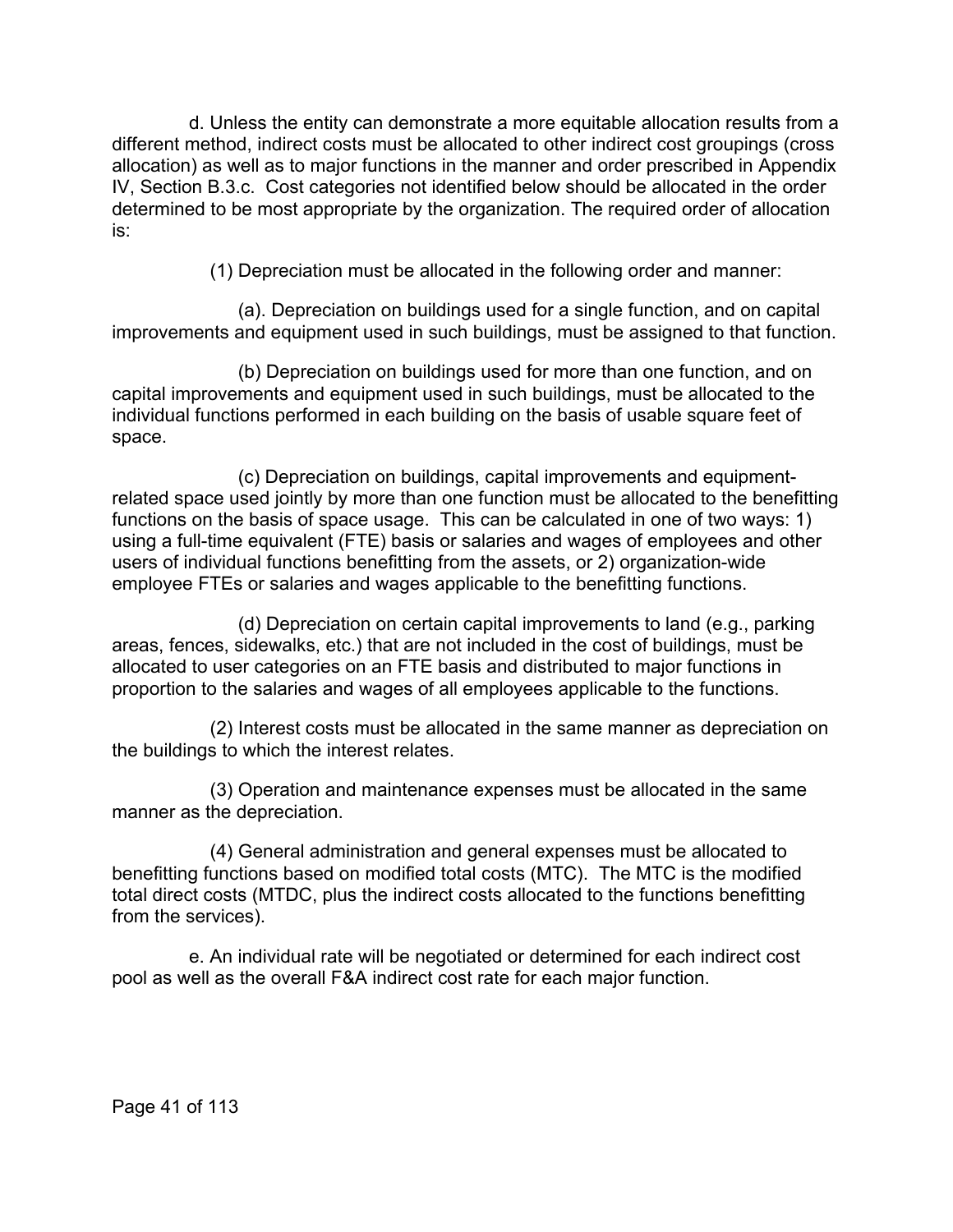### **13-602.4.3 Direct Allocation Method (Appendix IV, Section B.4) [\\*\\*](#page-2-8)**

a. Under this method, indirect costs consist exclusively of general administration and general expenses, that is, all costs are treated as direct costs except for general administration and general expenses. In all other respects, the indirect cost rates are computed in the same manner as that described for the Simplified allocation method discussed above in 602.4.1.

b. Costs are generally separated into three basic categories:

(1) General administration and general expenses,

(2) Fundraising, and

(3) Other direct functions, which includes projects performed under Federal awards.

c. Joint costs, such as depreciation, rental costs, operation and maintenance, telephone expense, etc., are prorated individually as direct cost to each of the above three categories and to each Federal award or other activity using a base appropriate to the particular cost being allocated.

d. The Direct Allocation Method is acceptable only if:

(1) Joint costs can be prorated using a base which accurately measures the benefits provided,

(2) Bases can be established in accordance with reasonable criteria, and are supported by current data.

### **13-602.4.4 Special Indirect Cost Rates (Appendix IV, Section B.5) [\\*\\*](#page-2-9)**

In some instances, a single indirect cost rate for all activities of an organization or for each major function may not be appropriate since it would not take into account factors that may substantially affect the indirect costs applicable to a particular segment of work. For example, a particular segment that only performs on a single Federal award. When a particular segment appears to generate a significantly different level of indirect costs, and the volume of work is material, provisions should be made for a separate indirect cost pool applicable to that work if it is determined that the separate rate differs significantly from the rate derived without the special rate.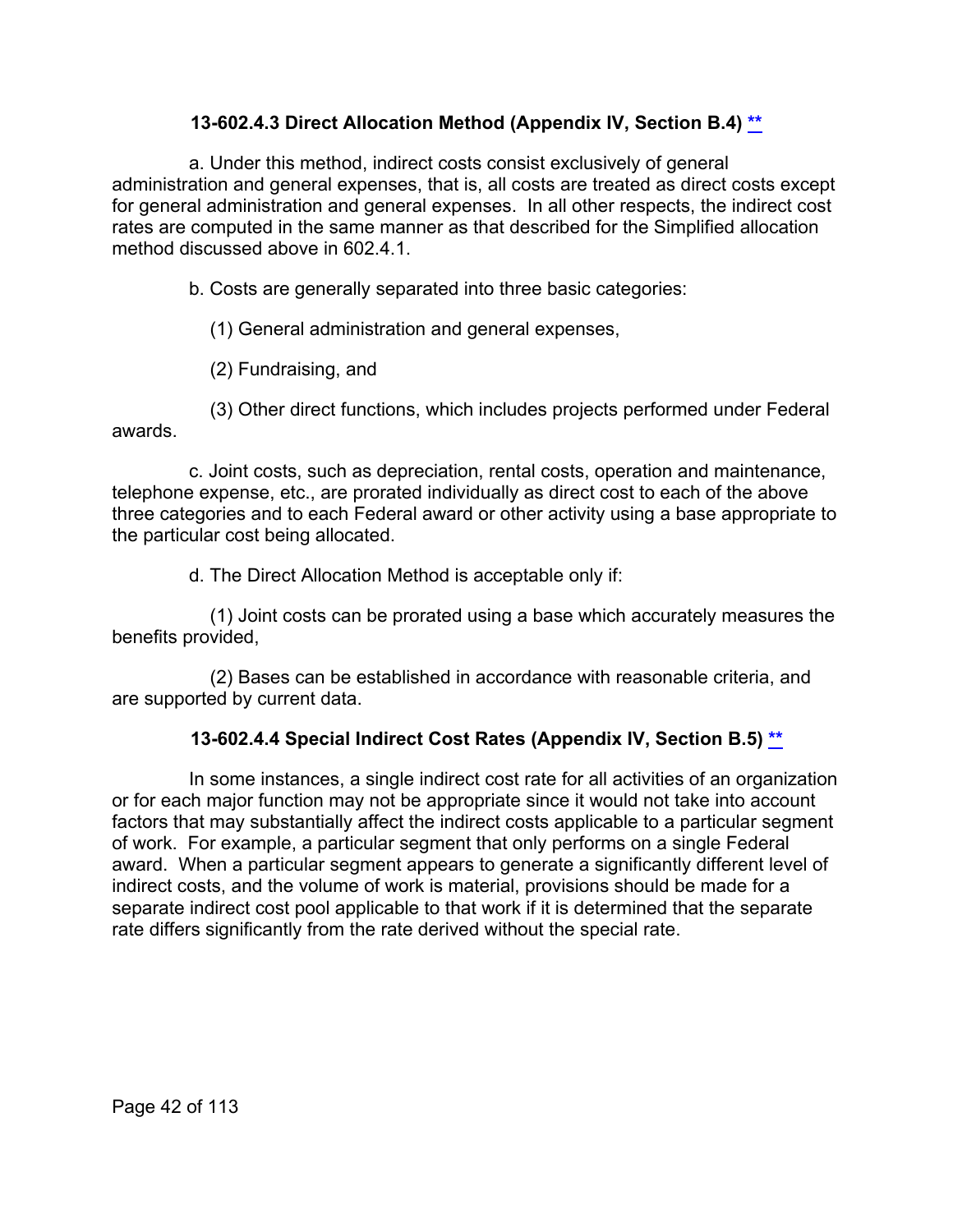### **13-603 Selected Areas of Cost – Nonprofit Specific [\\*\\*](#page-2-10)**

## **13-603.1 Introduction [\\*\\*](#page-2-11)**

This section addresses cost principles that provide allowability criteria specific to nonprofit organizations that are not IHEs or government entities. [Section 507](#page-27-0) provides general guidance for selected areas of cost that are applicable to all types of entities covered by 2 CFR 200, Subpart E.

### **13-603.2 Compensation for Personal Services [\\*\\*](#page-2-12)**

a. Compensation must be reasonable for the actual personal services rendered, rather than a distribution of earnings in excess of costs, for certain individuals and their immediate family. This may include director and executive committee members' fees, incentive awards, allowances for off-site pay, incentive pay, location allowances, hardship pay, and cost-of-living differentials.

b. The auditor should determine if the compensation paid to the following individuals, and their immediate family members, is reasonable for the services performed:

- members of nonprofit organizations
- trustees
- directors
- associates
- officers

#### **13-603.3 Interest [\\*\\*](#page-2-13)**

a. In addition to the criteria discussed in [section 507.4,](#page-30-0) the auditor needs to consider the additional criteria specific to nonprofit organizations in [§200.449\(f\),](https://www.ecfr.gov/cgi-bin/text-idx?SID=cb2cc094ebab46da5d1fe918cb40a270&mc=true&node=se2.1.200_1449&rgn=div8) which requires that, for organizations not subject to full-CAS coverage, the costs must be incurred in connection with acquisitions of capital assets that occurred after September 29, 1995 and were not acquired with the organization's funds (self-financing).

b. The provisions of §200.449 are not applicable to nonprofit organizations subject to full-CAS coverage, in which case, the Federal awards are subject to CAS 414 and CAS 417 will apply (§200.449(g)).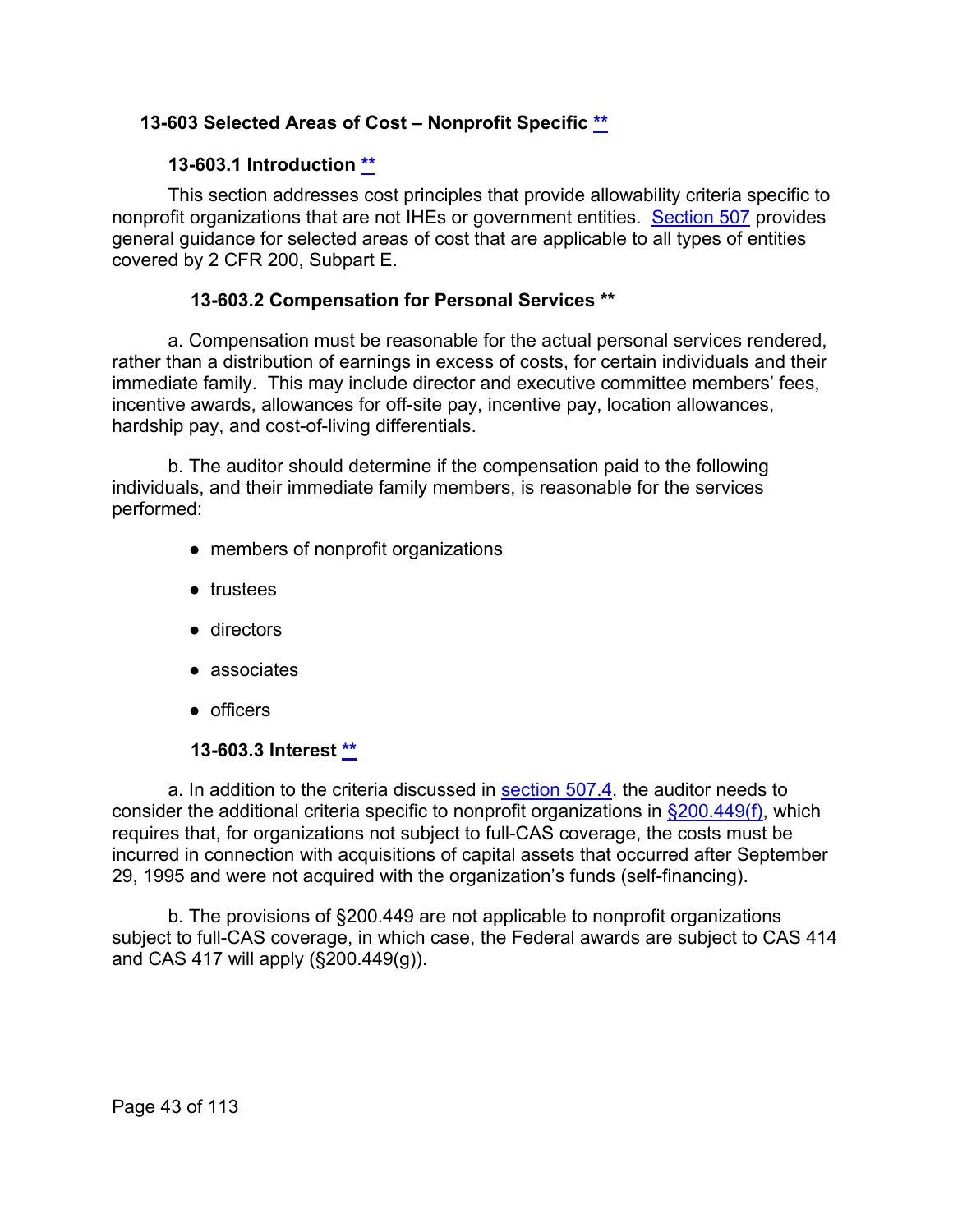### **13-603.4 Contributions and Donations of Services [\\*\\*](#page-2-14)**

The value of services donated to nonprofit organizations utilized in performance of a direct cost activity must be included in the indirect cost pool allocation base when the aggregate value of the services is material, and the services are supported by a significant amount of the indirect costs incurred.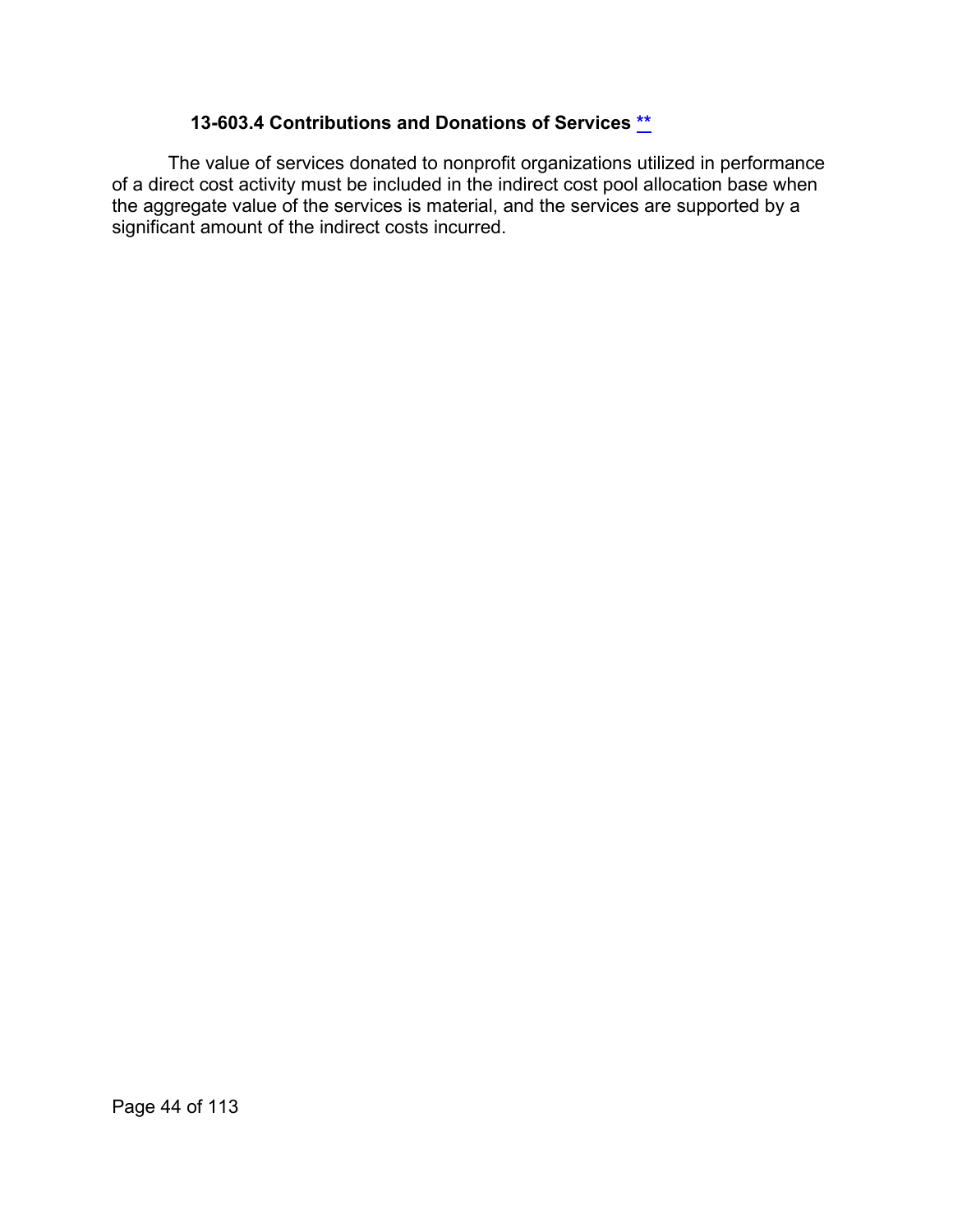## **Figure 13-6-1 Illustration – Multiple Allocation Base [\\*\\*](#page-2-15)**

#### Nonprofit Organizations - EXAMPLE Multiple Allocation Base Method

#### All Costs - first identified as either direct or indirect cost

Due to the diversity of nonprofit organizations' characteristics and accounting practices, 2 CFR 200.414 does not specify the types of cost which may be classified as indirect cost in all situations. Identification with the Federal award, rather than the nature of the goods and services involved is the determining factor in distinguishing direct from indirect expense.

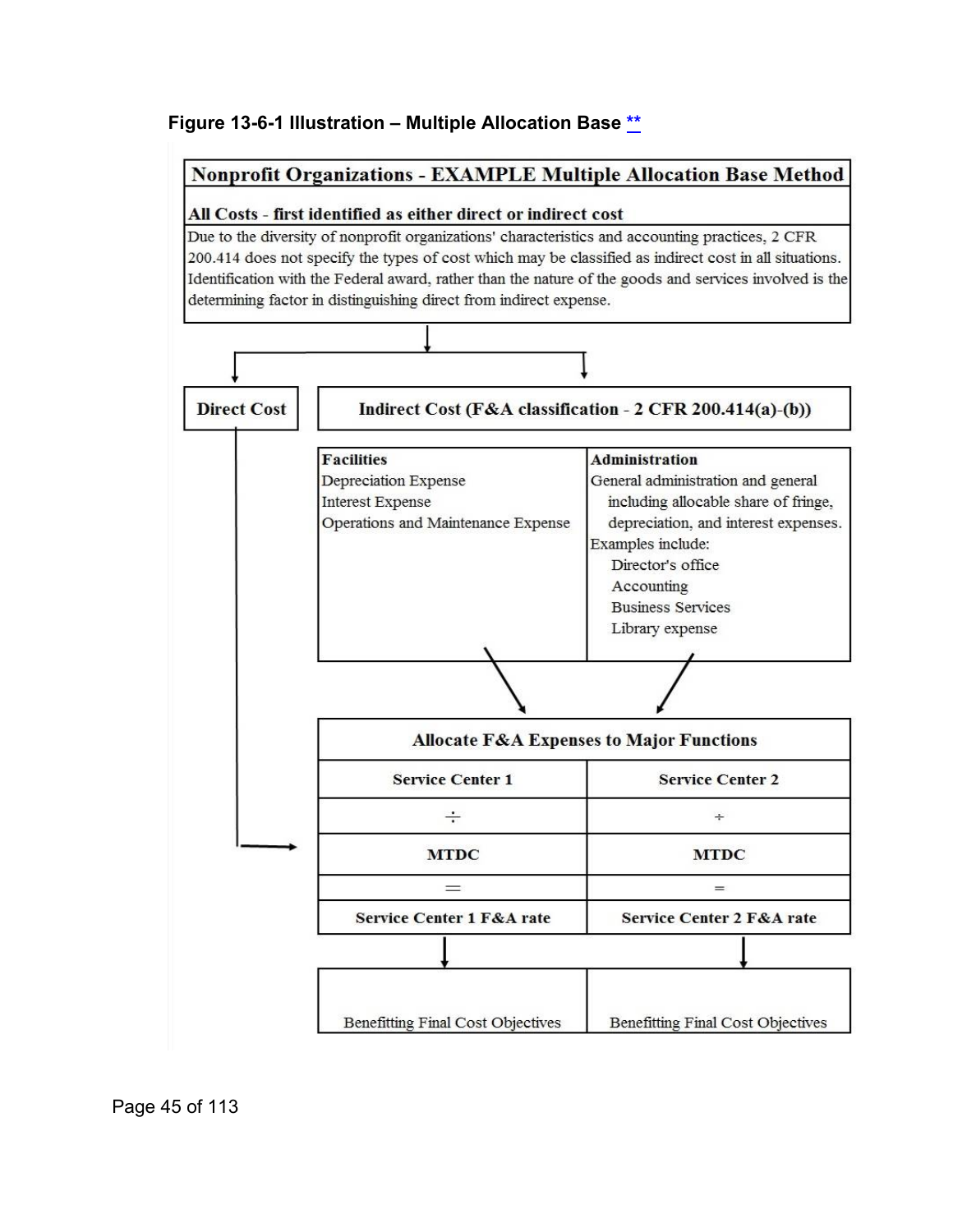# **13-700 Audits at Educational Institutions [\\*\\*](#page-2-16)**

#### **13-701 Introduction [\\*\\*](#page-2-17)**

a. This section provides additional information for audits at educational institutions, and should be considered in conjunction with the general concepts presented in sections 100 through 500. identifies an Institution of Higher Education (IHE) as an organization that meets the definition at the [Title 20 of the United States Code §1001.](http://uscode.house.gov/view.xhtml?req=(title:20%20section:1001%20edition:prelim)%20OR%20(granuleid:USC-prelim-title20-section1001)&f=treesort&edition=prelim&num=0&jumpTo=true)

b. Audits at IHEs should be comprehensive for the scope required for the total group of auditable Federal awards. Audits of educational institutions can be complex due to the diversity in services procured and Federal program requirements, as well as the variety of types of Federal awards, which can include grants, cooperative agreements, and negotiated contracts. (See [section 500](#page-17-0) and Chapter 4 for general audit guidance, which is applicable to all types of audits, including audits of educational institutions).

#### **13-702 Audit Objectives [\\*\\*](#page-3-0)**

The audit objectives in the DCAA audit of an IHE is to determine if costs included in claims, proposals, and financial reports under Federal awards are reasonable, fairly presented, appropriately charged or allocated, and determined in accordance with the terms and conditions of the awards and applicable regulations.

#### **13-703 Educational Institution Accounting Systems [\\*\\*](#page-3-1)**

Essentially, an IHE accounting system should be similar to accounting systems of nonprofits and for-profit entities that the auditor has encountered. Although the IHE may have a complex and diversified system depending on the size of the institution, types of programs, and the location of campuses, this is really no different than the accounting systems of large and geographically dispersed defense contractors, except that the IHE's accounting system may not be subject to DFARS 242.75 criteria. While there are no special requirements for an IHE's accounting than there are for other types of contractors, the IHE must design and maintain its accounting system to ensure it enables compliance with Federal regulations and provides reasonable assurance of meeting the program objectives. See also [section 504\(c\).](#page-18-0) Auditors performing accounting system audits should consult with their Regional Technical Programs (RST) divisions or Headquarters Policy & Plans, as needed, for assistance in determining criteria.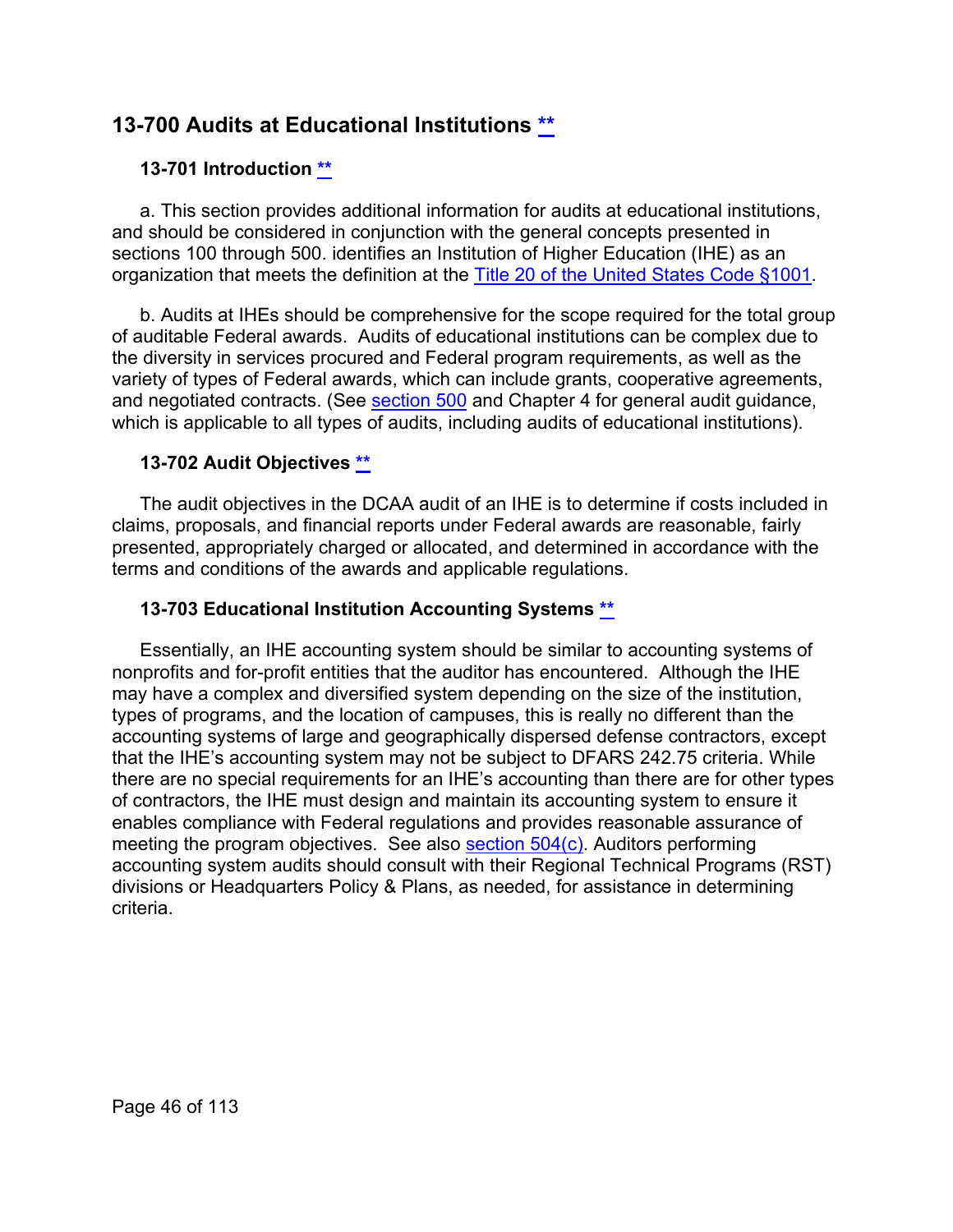#### **13-704 Cost Accounting Standards (CAS) - Universities [\\*\\*](#page-3-2)**

a. The Cost Accounting Standards Board's (CASB) rules and regulations applicable to IHEs are implemented through 48 CFR 9903 and 9905 [\(48 CFR 9903.201-2\(c\)\)](https://www.ecfr.gov/cgi-bin/text-idx?SID=accb443132c7dedc586deb29451d3980&mc=true&node=se48.7.9903_1201_62&rgn=div8).

b. DCAA will not self-initiate CAS compliance or disclosure statement audits at IHEs. When the cognizant Federal agency for indirect costs requests DCAA to perform a CAS audit, the auditor will need to build upon the independent public accountant's (IPA) audit procedures performed for the single audit, as well as any work performed by DCAA during the Uniform Guidance Compliance audit, in order to avoid duplicative audit work. To gain access to the IPA's working papers, the auditor should ask the cognizant agency to request the IPA's working papers so that the auditor can determine if the procedures and work performed are sufficient for the needs of the audit. The auditor should follow the guidance in [4-1000 through 4-1006.](https://viper.dcaa.mil/guidance/cam/3130/general-audit-requirements#Section41000)

#### **13-704.1 Applicability [\\*\\*](#page-3-3)**

a. An IHE can become subject to CAS if any of the following criteria are met:

(1) In accordance with  $2$  CFR 200.419, an IHE that receives aggregate Federal awards that are subject to 2 CFR 200 (e.g., grants, cooperative agreements, loans) and CAS-covered cost-reimbursement contracts subject to FAR, totaling \$50 million or more in its most recently completed fiscal year must comply with the cost accounting standards (CAS) at 48 CFR 9905 and submit a disclosure statement (CASB DS-2). Grants and Cooperative agreements are not subject to the provisions of FAR Part 30. CAS-covered FAR-based contracts are administered under FAR Part 30.

(2) When an IHE receives a negotiated contract in excess of the Truth in Negotiations (TIN) threshold, the institution is subject to the CAS requirements at 48 CFR 9900 through 9999 and FAR Part 30.

(3) If the IHE operates an FFRDC, the FFRDC is subject to the cost accounting standards at 48 CFR 9904 and the FFRDC contracts are excluded from the institution's universe of contracts when determining CAS applicability and disclosure statement requirements for contracts performed by other than the FFRDC (48 CFR 9903.201-2(c)(3) and (4)).

b. When existing contracts are subject to CAS coverage, the contracting officer may continue to apply CAS coverage defined at 9903.201-2(a) for continuity of coverage (§9903.201-2(c)(6)).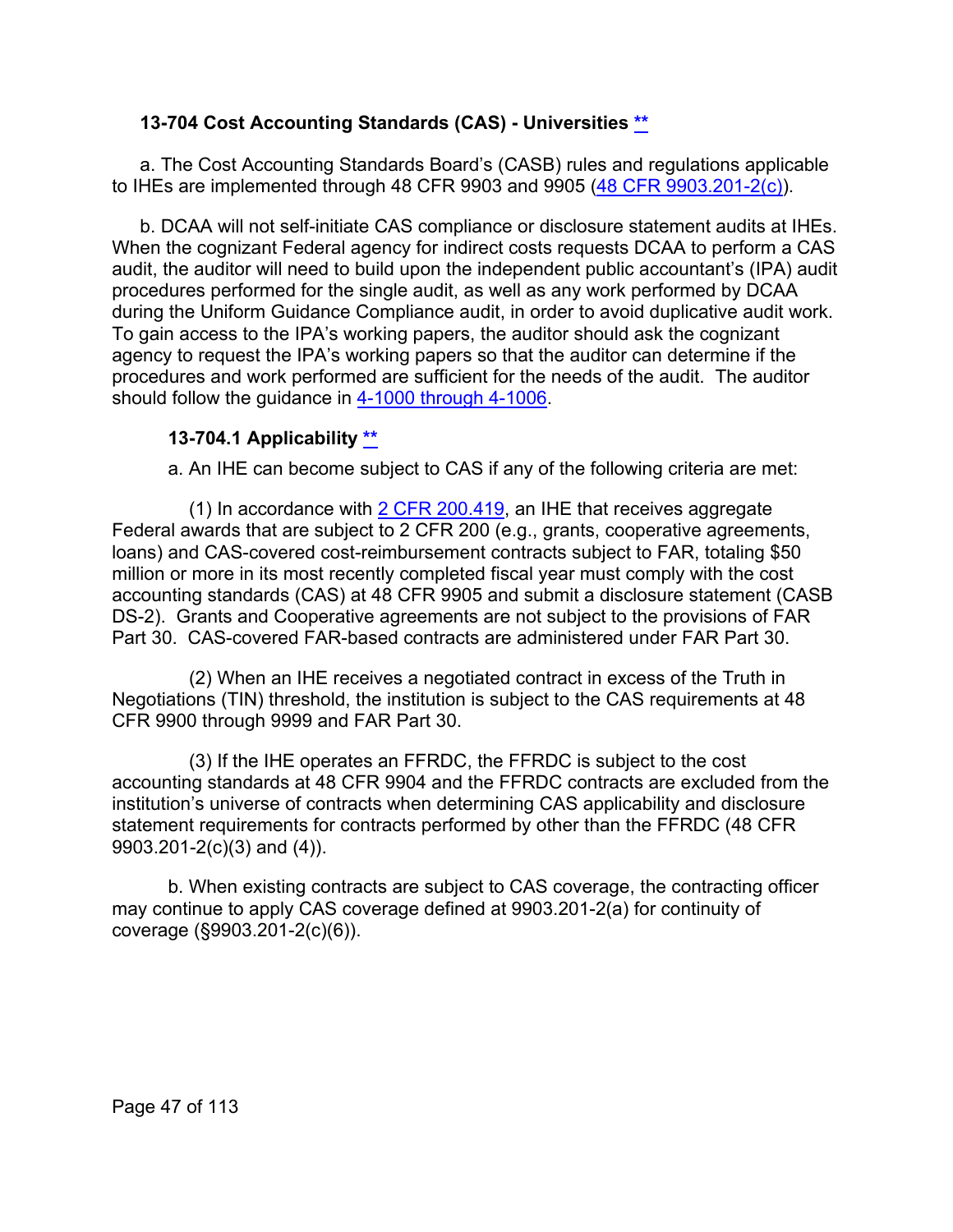#### **13-704.2 Cost Accounting Standards 2 CFR 200.419 [\\*\\*](#page-3-4)**

a. Negotiated contracts and subcontracts: When an institution receives a negotiated contract or subcontract in excess of the TIN threshold, the contract will include the contract clause at  $48$  CFR  $9903.201-4(e)$  requiring the institution to comply with the cost accounting standards identified in [48 CFR 9905](https://www.ecfr.gov/cgi-bin/text-idx?SID=63c8862a172f9669da3dff4214ebd2a9&mc=true&node=pt48.7.9905&rgn=div5) and the provisions of 48 CFR 9900 through 9999 and FAR Part 30. Institutions are required to submit a disclosure statement as prescribed in [48 CFR 9903.202-1.](https://www.ecfr.gov/cgi-bin/text-idx?SID=37b67af769b40c4b00c57bdcafc3c509&mc=true&node=se48.7.9903_1202_61&rgn=div8) The CAS rules also identify specific requirements for IHEs to submit a disclosure statement in 9903.202-1(f).

b. Financial Assistance (2 CFR 200.419 CAS requirements). IHEs that received aggregate Federal awards, which includes FAR-based negotiated contracts, totaling \$50 million or more subject to 2 CFR 200 during the most recently completed fiscal year are subject to the CAS at 48 CFR 9905 and must also submit a Disclosure Statement (DS-2) to the cognizant agency for indirect rates with a copy to the cognizant agency for audit. The institution may meet this requirement by obtaining approval from the cognizant agency for indirect costs to submit a DS-2 for each business unit that received \$50 million or more in Federal awards.

c. The CAS applicable to IHEs are contained in [48 CFR 9905](https://www.ecfr.gov/cgi-bin/text-idx?SID=1fe0947795b38016473aa8d886fe2872&mc=true&tpl=/ecfrbrowse/Title48/48cfr9905_main_02.tpl) and are the equivalent of modified CAS for nonprofit and for-profit entities. The auditor should review each standard to ensure an understanding of the criteria. See also [Chapter 8](https://viper.dcaa.mil/guidance/cam/3141/cost-accounting-standards) for general guidance in conducting audits to test for compliance with CAS. The following four CAS are applicable to IHEs and provide links to various subparts of each standard:

- (1) CAS 501 Consistency in estimating, accumulating and reporting costs.
	- i. [9905.501-20](https://www.ecfr.gov/cgi-bin/text-idx?SID=86e40b6406627457422387c2c571aa07&mc=true&node=se48.7.9905_1501_620&rgn=div8) provides the purpose of this Standard.
	- ii. [9905.501-40](https://www.ecfr.gov/cgi-bin/text-idx?SID=86e40b6406627457422387c2c571aa07&mc=true&node=se48.7.9905_1501_640&rgn=div8) provides fundamental requirements.
	- iii. [9905.501-50](https://www.ecfr.gov/cgi-bin/retrieveECFR?gp=&SID=86e40b6406627457422387c2c571aa07&mc=true&r=SECTION&n=se48.7.9905_1501_650) provides techniques for application.
- (2) CAS 502 Consistency in allocating costs incurred for the same purpose.
	- i. [9905.502-20](https://www.ecfr.gov/cgi-bin/retrieveECFR?gp=&SID=86e40b6406627457422387c2c571aa07&mc=true&r=SECTION&n=se48.7.9905_1502_620) provides the purpose of this Standard.
	- ii. [9905.502-40](https://www.ecfr.gov/cgi-bin/retrieveECFR?gp=&SID=86e40b6406627457422387c2c571aa07&mc=true&r=SECTION&n=se48.7.9905_1502_640) provides fundamental requirements
	- iii. [9905.502-50](https://www.ecfr.gov/cgi-bin/retrieveECFR?gp=&SID=86e40b6406627457422387c2c571aa07&mc=true&r=SECTION&n=se48.7.9905_1502_650) provides techniques for application.
	- iv. [9905.502-61](https://www.ecfr.gov/cgi-bin/retrieveECFR?gp=&SID=86e40b6406627457422387c2c571aa07&mc=true&r=SECTION&n=se48.7.9905_1502_661) provides interpretations relating to treatment of costs incurred in preparing, submitting, and supporting proposals.
- (3) CAS 505 Accounting for unallowable costs.
	- i. [9905.505-20](https://www.ecfr.gov/cgi-bin/retrieveECFR?gp=&SID=86e40b6406627457422387c2c571aa07&mc=true&r=SECTION&n=se48.7.9905_1505_620) provides the purpose of this Standard.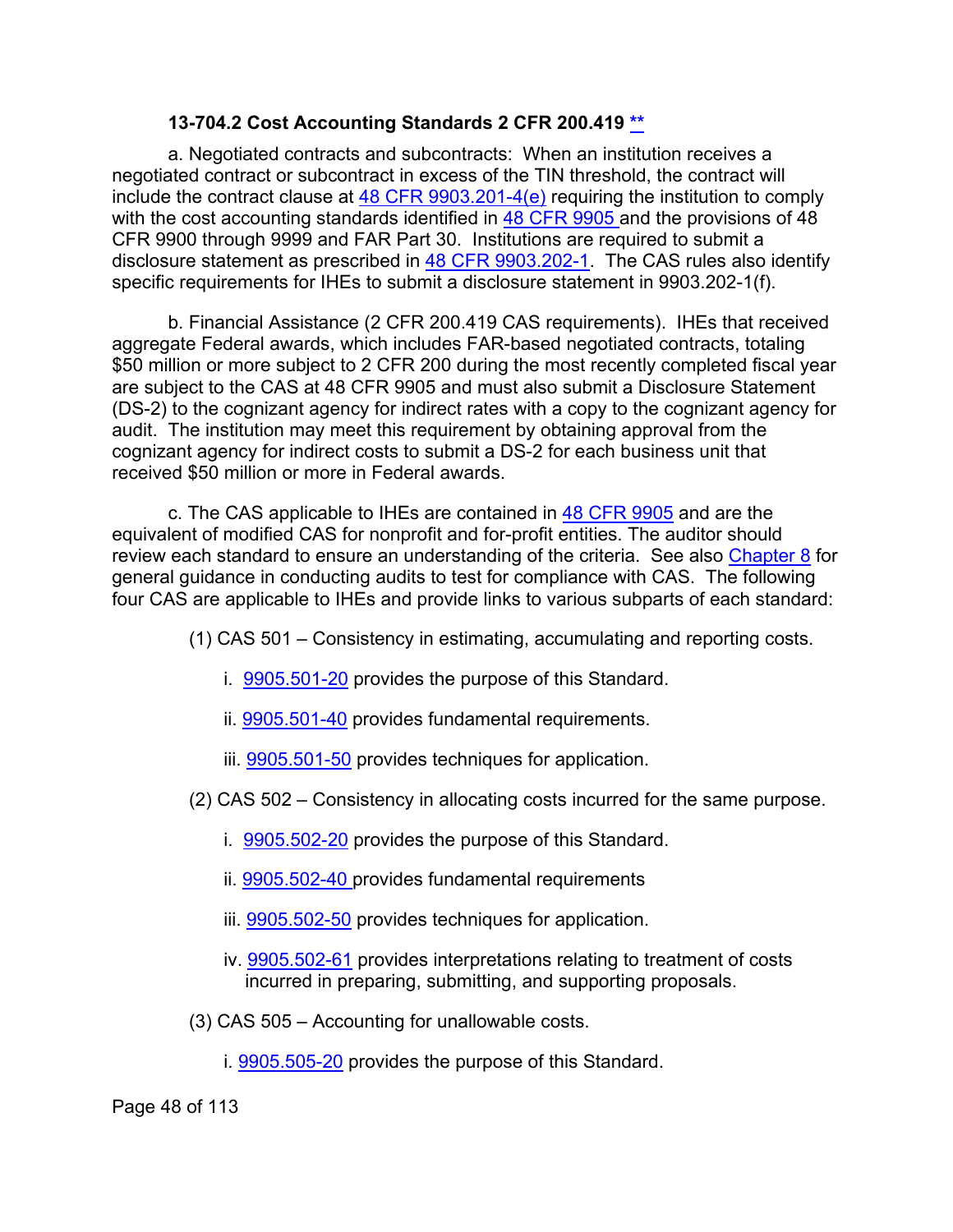- ii. [9905.505-40](https://www.ecfr.gov/cgi-bin/retrieveECFR?gp=&SID=86e40b6406627457422387c2c571aa07&mc=true&r=SECTION&n=se48.7.9905_1505_640) provides fundamental requirements.
- iii. [9905.505-50](https://www.ecfr.gov/cgi-bin/retrieveECFR?gp=&SID=86e40b6406627457422387c2c571aa07&mc=true&r=SECTION&n=se48.7.9905_1505_650) provides techniques for application.
- (4) CAS 506 Cost accounting period.
	- i. [9905.506-20](https://www.ecfr.gov/cgi-bin/text-idx?SID=86e40b6406627457422387c2c571aa07&mc=true&node=se48.7.9905_1506_620&rgn=div8) provides the purpose of this Standard.
	- ii. [9905.506-40](https://www.ecfr.gov/cgi-bin/retrieveECFR?gp=&SID=86e40b6406627457422387c2c571aa07&mc=true&r=SECTION&n=se48.7.9905_1506_640) provides fundamental requirements.
	- iii. [9905.506-50](https://www.ecfr.gov/cgi-bin/retrieveECFR?gp=&SID=86e40b6406627457422387c2c571aa07&mc=true&r=SECTION&n=se48.7.9905_1506_650) provides techniques for application.

d. CASB rules and regulations for administration of CAS for educational institution are contained in 48 CFR [9903.201-7,](https://www.ecfr.gov/cgi-bin/text-idx?SID=37d59b5183f2b710ccbc0997ca061a36&mc=true&node=se48.7.9903_1201_67&rgn=div8) and [9903.202-6.](https://www.ecfr.gov/cgi-bin/text-idx?SID=37d59b5183f2b710ccbc0997ca061a36&mc=true&node=se48.7.9903_1202_66&rgn=div8)

#### **13-704.3 Disclosed Practices (DS-2) 2 CFR 200.419 [\\*\\*](#page-3-5)**

a. IHEs that received \$50 million in aggregate Federal awards, which includes FAR-based negotiated contracts, during the most recently completed fiscal year must submit a Disclosure Statement (DS-2) to the cognizant agency for indirect rates with a copy to the cognizant agency for audit. The IHE may get approval from the cognizant agency for indirect costs to meet this requirement by submitting the DS-2 for each business unit that received \$50 million or more in Federal awards. Additionally, an IHE may be required to comply with 48 CFR 9500 if it has been awarded CAS-covered FARbased contracts even if it has not met the \$50 million threshold.

b. The IHE is responsible for maintaining an accurate DS-2 and complying with its disclosed cost accounting practices. The IHE may be subject to different notification periods when making a change in cost accounting practices depending on the types of awards it is performing.

(1) An IHE subject to CAS under [2 CFR 200.419](https://www.ecfr.gov/cgi-bin/text-idx?SID=37d59b5183f2b710ccbc0997ca061a36&mc=true&node=se2.1.200_1419&rgn=div8) must submit amendments to the DS-2 to the cognizant agency for indirect costs six months in advance of any change to the disclosed practices. The IHE may implement the change at the time of notification unless they are notified that a longer period is needed for review, or that there are concerns with the potential change within the six month period. If the IHE implemented cost accounting practices prior to approval (within the 6 month period following notification), the auditor should verify with the cognizant agency for indirect cost that the IHE was not notified to delay implementation.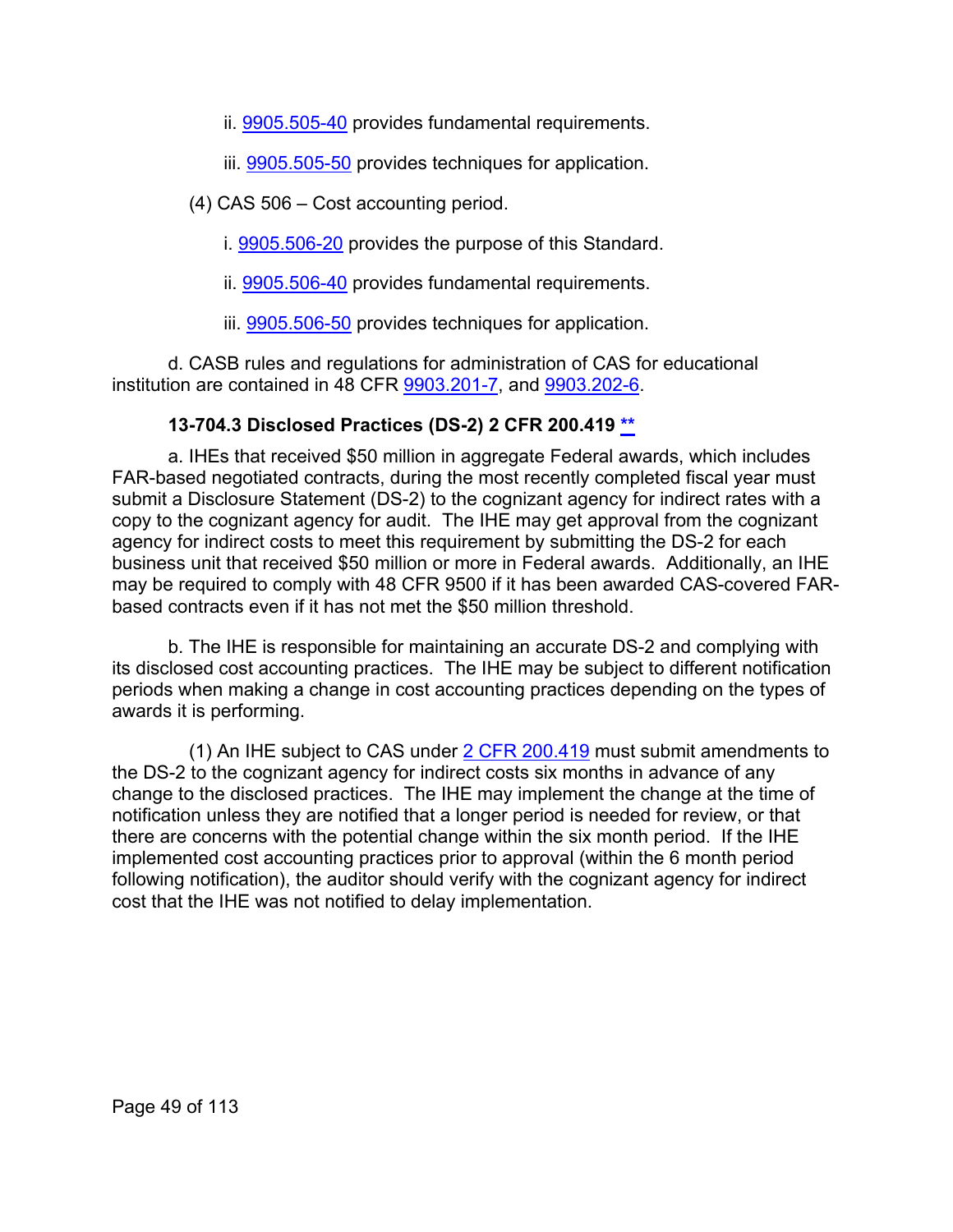(2) If the IHE is subject to CAS under 48 CFR 99, those contracts are administered under the FAR Part 30, Cost Accounting Standards Administration. Changes in cost accounting practices that impact these contracts must be submitted 60 days prior to implementing the change. Note, however, that if the IHE is subject to both 2 CFR 200.419 and 48 CFR 99, then the notification for changes in cost accounting practices that affect both FAR-based contracts and financial assistance awards must be submitted under the more restrictive requirements of 2 CFR 200.419 (i.e., 6 months prior to the change in cost accounting practice).

c. As part of the planning and performance of audits (other than a requested Disclosure Statement audit), the auditor should obtain and review the DS-2 to determine if the actual practices are consistent with disclosed practices. The auditor should evaluate the significance of any noncompliance, communicate with the cognizant agency for indirect rates, and report material noncompliances with CAS following the guidance in other sections of CAM, including 6-708.1(e), 6-709.2, 8-302.7, 10-208.7(e), and 14-120.2.

#### **13-704.4 CAS Administration [\\*\\*](#page-3-6)**

a. CAS administration requirements are contained in [48 CFR 9903.201-7](http://www.ecfr.gov/cgi-bin/text-idx?SID=b4c4da8e9fbd25882ca9a8842c3c1a26&mc=true&node=se48.7.9903_1201_67&rgn=div8) and [9903.202-6.](http://www.ecfr.gov/cgi-bin/text-idx?SID=e02897f8fa4013fce520ada64874198f&mc=true&node=se48.7.9903_1202_66&rgn=div8) To the maximum extent practicable, the cognizant Federal agency for indirect rates will take the lead role in administrating the CAS requirements. To ensure equitable treatment of indirect costs, the CAS requirements should not be administered on a contract-by-contract basis. See Chapter 8 for discussion of CAS administration for FAR-based contracts.

b. Cost impact for changes in cost accounting practices – 2 CFR 200.419(b)(3).

(1) If the IHE fails to follow its disclosed practices, any overpayment by the Federal government due to a noncompliant cost accounting practice must be credited or refunded, as deemed appropriate by the cognizant agency for indirect cost.

(2) Changes from one compliant cost accounting practice to another compliant practice that are approved by the cognizant agency for indirect costs may require a cost adjustment if the change has a material effect on Federal awards and the changes are deemed appropriate by the cognizant agency for indirect costs.

(3) When an IHE becomes subject to CAS through 2 CFR 200.419, the IHE (rather than the award) becomes CAS-covered. This is a distinction very different from FAR-based CAS coverage through 48 CFR 9903 requirements, where the contract itself is CAS-covered. The cognizant agency for indirect costs is responsible for determining cost adjustments. Adjustments are generally made for all Federal awards in the aggregate through coordination between the cognizant agency for indirect rates and the affected Federal awarding agencies[.2 CFR 200.419\(b\)\(6\)](https://www.ecfr.gov/cgi-bin/text-idx?SID=c9fdd0b3e5c38a71326d242a1e5b8053&mc=true&node=se2.1.200_1419&rgn=div8)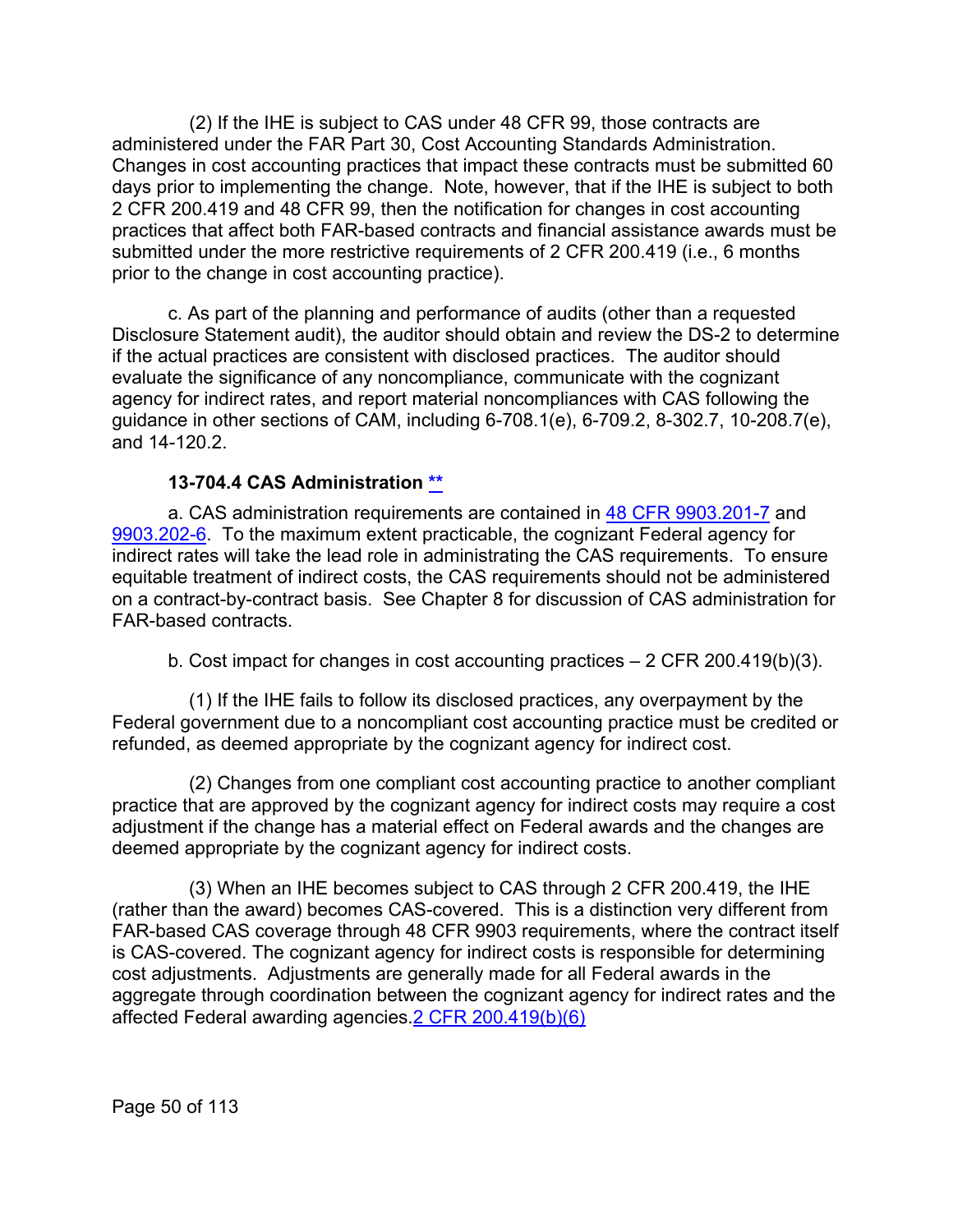c. FAR-based contracts are subject to the administrative requirements at FAR Part 30. Financial assistance awards (e.g., grants, cooperative agreements, etc.) are administered under 2 CFR 200.419.

d. DCAA performs audits of disclosure statements only upon request from the cognizant agency for indirect rates. The auditor should design the audit to build upon the audit effort performed during the annual single audit in order to avoid duplication of audit effort. The auditor should coordinate with the requestor to obtain information and working papers from the IPA, or coordinate with the DCAA cognizant office that participated in the single audit, to determine if any applicable audit effort was performed on which reliance can be placed.

### **13-704.5 CAS Noncompliance [\\*\\*](#page-3-7)**

a. If an IHE fails to comply with its disclosed practices, or with applicable CAS, the cognizant agency for indirect costs must make cost adjustments. The cost adjustment must normally be made on an aggregate basis for all affected Federal awards through an adjustment of the IHE's future indirect cost rates (2 CFR 200.419(b)(3)).

b. Excess amounts paid due to a noncompliance must be credited or refunded along with applicable interest on the excess amounts paid during the period of the noncompliance.

c. Changes from one compliant practice to another compliant practice that are approved by the cognizant agency for indirect costs may require cost adjustments.

d. CAS noncompliances affecting FAR-based cost-reimbursement contracts are resolved through the FAR Part 30 requirements (2 CFR 200.419(a)).

### **13-705 Audit Planning - Observation of Performance Areas [\\*\\*](#page-3-8)**

Auditors should gain an understanding of space utilization to assist in determining the reliability of the proposed costs allocated to organized research and instructional activities. Audit procedures should be developed to determine the reasonableness of the allocation of operation and maintenance costs. If the IHE has prepared a schedule of space utilization, the auditor should obtain that schedule to evaluate the reasonableness of the IHE's assertions during the physical inspection of the research facilities.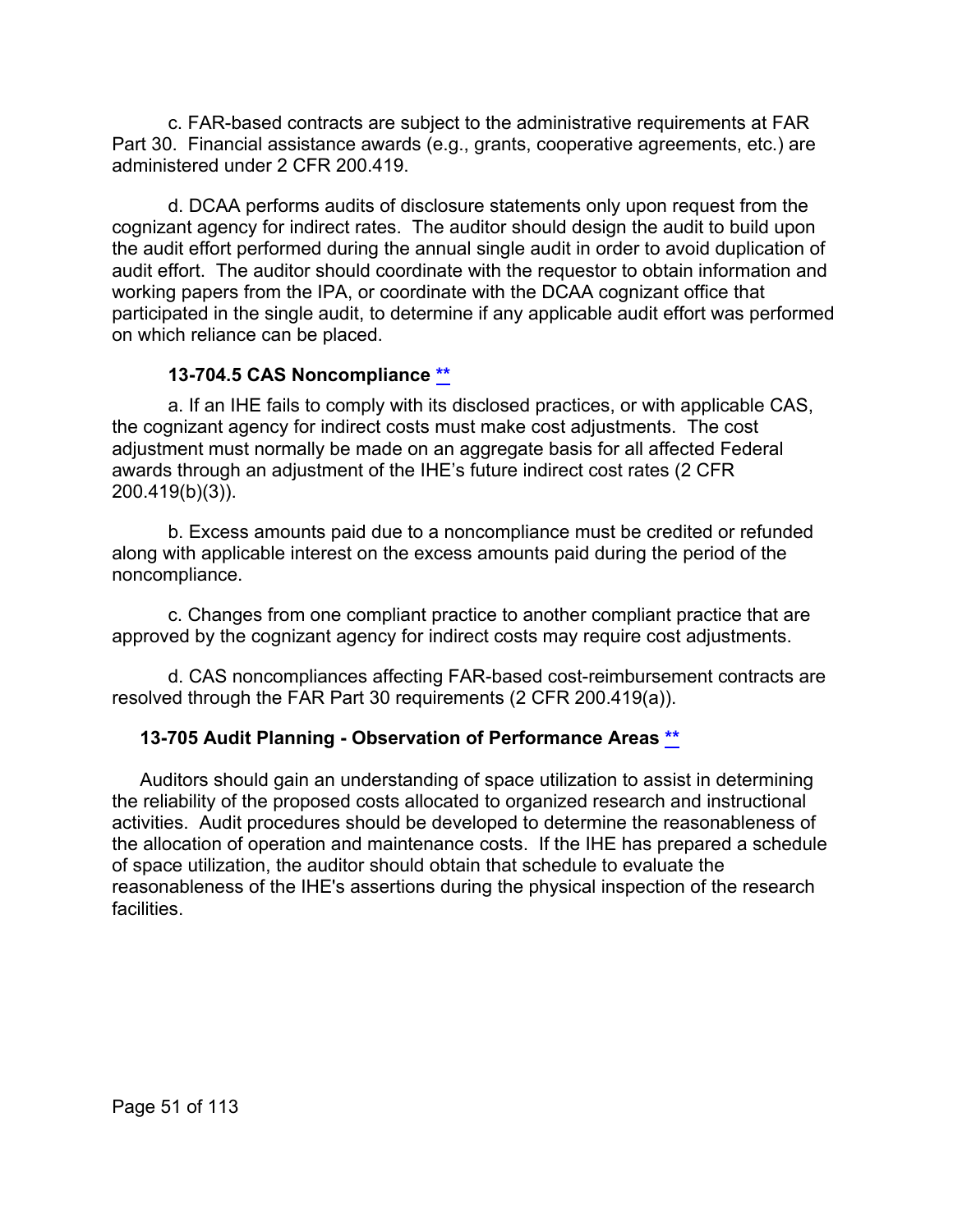#### **13-705.1 Research Facilities [\\*\\*](#page-3-9)**

a. The auditor should perform perambulations at major areas of research performance. A technical representative of the IHE and the Government technical office should accompany the auditor.

b. The visit should occur when activities representing normal use of the facility are in process. For example, the visit should not take place during summer vacation or other academic break periods.

c. During the visit, the auditor should gain an understanding of the types of research performed and the schools involved in order to establish an understanding of the percentages of space and utilization between instructional activities (including departmental research) and organized research activities. Space utilization applicable to other institutional activities is usually readily determinable.

#### **13-705.2 Non-research Facilities [\\*\\*](#page-3-10)**

The auditor should make physical observations of institutional locations where a significant amount of work under non-research agreements is being performed. To determine appropriate allocation of costs, the auditor needs to understand the oncampus costs that do not apply to Federal awards performed at off-campus locations. Additionally, performance of some on, or near, campus laboratories or research areas may not be applicable to other Federal projects due to their autonomy, that is, the research activities are not supervised by the IHE's deans or instructional department heads, and the facilities maintain their own administrative, purchasing, personnel, and accounting staffs.

### **13-705.3 Off-Campus Locations [\\*\\*](#page-3-11)**

The auditor should determine if the IHE performs on Federal awards at offcampus locations by reviewing the list of facility locations or making physical visits to the facilities. If the IHE has off-campus facilities, the auditor should perform the following:

(1) Determine if the costs incurred at the off-campus locations benefit from costs incurred at the on-campus facilities. For example, some off-campus locations operate autonomously and have their own library, accounting, billing, and departmental functions. The auditor should verify that costs incurred at the on-campus location are only allocated to the off-campus facility when the off-campus facility benefits from the on-campus activities. Additionally, the auditor should verify that the costs incurred solely for the benefit of the off-campus facility are allocated only to Federal awards performed at that location. If the IHE does not have an off-campus indirect rate, which would eliminate on-campus costs that are not appropriately allocable to the off-campus location, the auditor should recommend off-campus rates be developed to ensure equitable allocation of cost.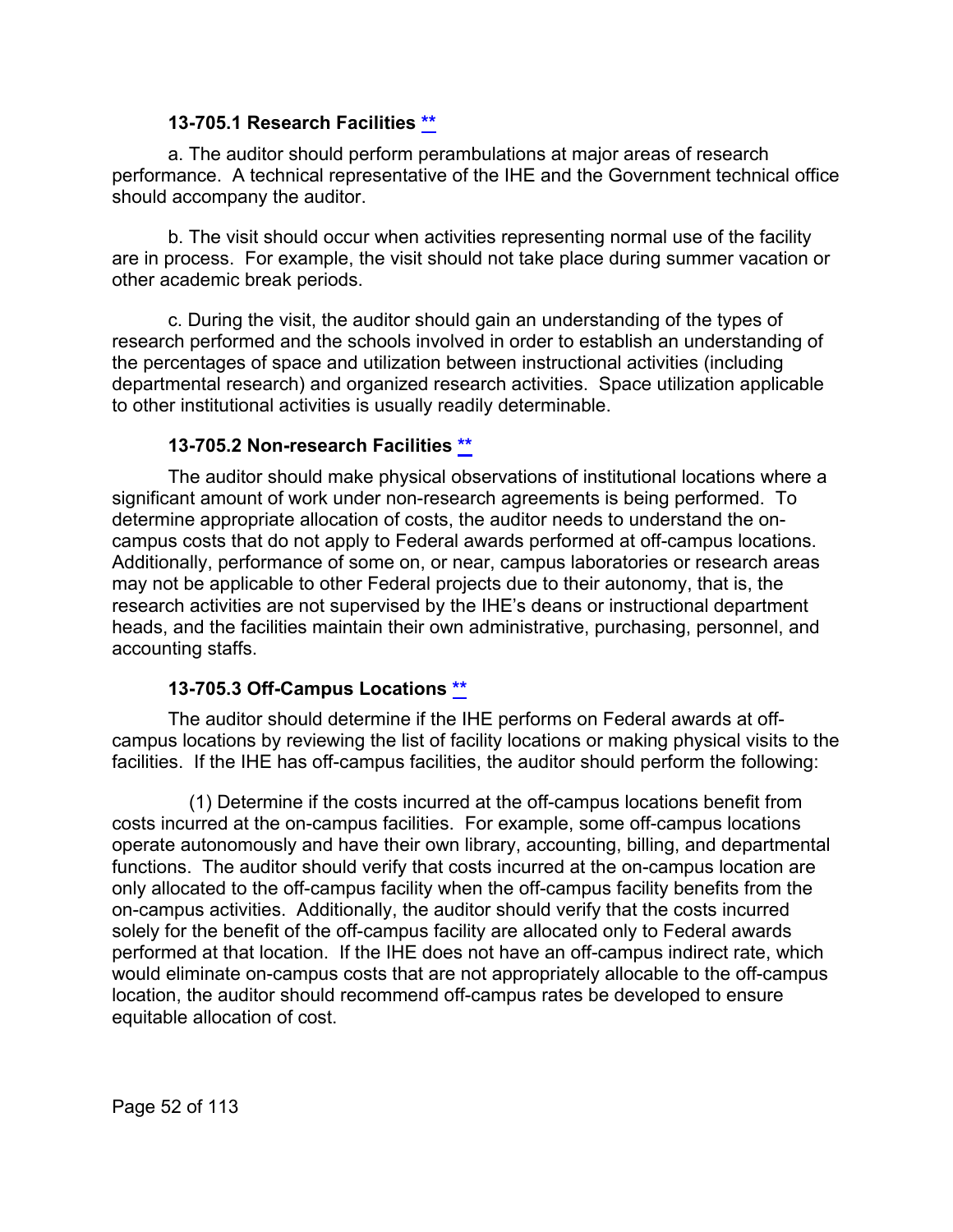(2) If the IHE has off-campus indirect rates, the auditor should perform audit procedures to determine if the cost is appropriately allocated to the benefitting locations.

#### **13-706 General Audit Procedures [\\*\\*](#page-3-12)**

a. DCAA audits at IHEs should be comprehensive for the scope required for the total group of auditable Federal awards. Auditors should consider materiality in determining the scope of audit. Audits of IHEs can be complex due to the diversity in services procured and Federal program requirements, as well as the variety of types of Federal awards, which can include grants, cooperative agreements, and contracts. (See section [500](#page-17-0) and CAM Chapter 4 for general audit guidance, which is applicable to all types of audits, including audits of IHEs).

b. The auditor should gain an understanding of the terms and conditions in Federal awards. Agreements may differ, for example, some awards may require the awarding agency give prior approval for designated types of expenditures, or there may be limitations on cost or specific types of transactions. This effort should include determining the adequacy of the IHE's procedures and internal control to ensure compliance with special provisions included in the terms and conditions of Federal awards.

c. Audit procedures should enable the auditor to evaluate the reliability of centralized administrative and financial internal controls, including the accounting system, and provide sufficient evidence, from testing selected transactions, of allowability and allocability of cost and compliance with terms and conditions of Federal awards and applicable regulations.

d. The discovery of fraud or other unlawful/improper activity is not the primary audit objective, but the auditor must be attentive to any condition that suggests such a situation may exist, which should be reported in accordance with [4-700.](https://viper.dcaa.mil/guidance/cam/3130/general-audit-requirements?term=reliance%20on%20the%20work%20of%20others)

### **13-707 Audit of Direct Costs [\\*\\*](#page-3-13)**

a. The auditor should gain an understanding of the terms and conditions of the Federal awards, and the IHE's internal controls and design procedures to determine if costs charged direct are allowable in accordance with the cost principles, and allocated to the appropriate institutional functions. See [CAM Chapter 6](https://viper.dcaa.mil/guidance/cam/3136/incurred-cost-audit-procedures) for audit guidance for auditing various types of cost.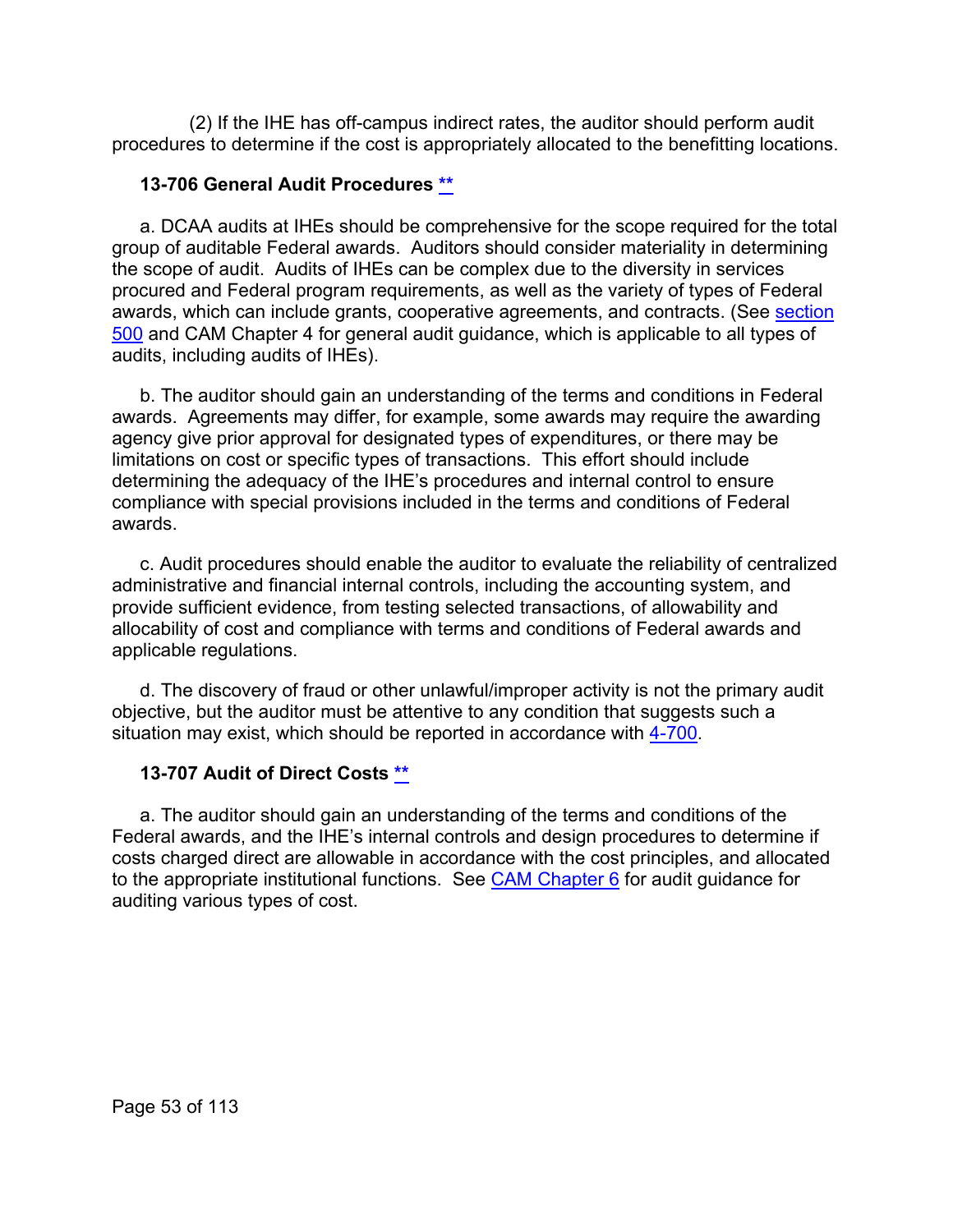b. In some circumstances, costs typically treated as an indirect cost may be charged as direct cost when an individual Federal award benefits specifically from the cost and the allocation of the cost results in equitable charging to Federal awards. An IHE may, for example, identify fringe benefit or pension costs directly with specific Federal awards. Auditors should perform procedures to determine if the IHE consistently applies the same methodology for similar costs in like circumstances [\(CAS 502](https://www.ecfr.gov/cgi-bin/text-idx?SID=1fe0947795b38016473aa8d886fe2872&mc=true&tpl=/ecfrbrowse/Title48/48cfr9905_main_02.tpl) when applicable). Auditors should also determine if any special distribution methods result in recovery of more cost than actually incurred and that any limitations on indirect costs are not circumvented.

#### **13-708 Audit of Indirect Costs [\\*\\*](#page-3-14)**

This section provides guidance for IHEs that develop both the administration and facilities portions of the indirect cost rate.

#### **13-708.1 Introduction [\\*\\*](#page-3-15)**

a. The Uniform Guidance at 2 CFR 200, Appendix III, Section A identifies the major functions of the IHE (see [Figure 13-7-1](#page-78-0) for an illustration), and prescribes the criteria for assigning indirect costs to specific cost groupings within the facilities and administration cost categories for distribution to major functions and subsequently to Federal awards.

b. Appendix III, Sections B.2 through B.4 provide guidelines for IHEs to identify and assign indirect costs for the development and negotiation of indirect cost (F&A) rates.

c. Appendix III, Section C contains the guidelines for indirect cost rate development using the regular (Standard Format) method. Large IHEs that expend more than \$10 million in direct Federal funds for a fiscal year are required to use the regular method described in Appendix III, Sections A through C.

d. IHEs that expend \$10 million or less in direct Federal funds for a fiscal year may use a simplified method for development of F&A cost rates (Appendix III, Section D). The simplified method is discussed in [section 712.2.](#page-71-0)

e. Appendix III, Sections E and F, apply to both large and small IHEs.

### **13-708.2 Audit Objective [\\*\\*](#page-3-16)**

CAM [6-600](https://viper.dcaa.mil/guidance/cam/3136/incurred-cost-audit-procedures) provides general guidance in establishing the scope of audit and performing audits of indirect costs. The audit objectives are to evaluate and determine:

- allowability, allocability, and reasonableness of the costs charged to Federal awards,
- propriety of the methods used to allocate indirect costs to Federal awards,

Page 54 of 113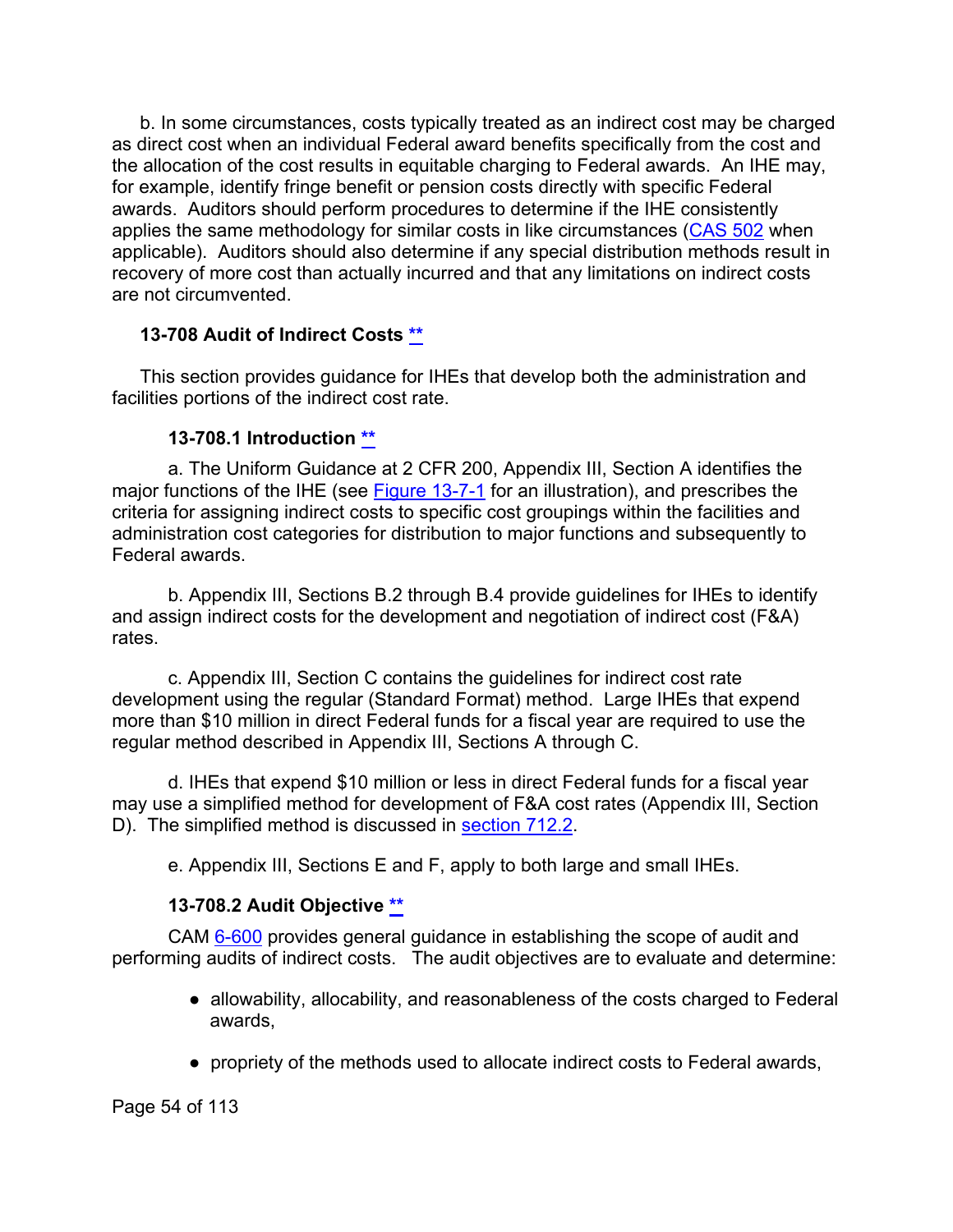- appropriateness of the bases used to apportion indirect costs,
- appropriateness of the indirect cost period,
- consistency of the application of policies and procedures to the Government and to other operations, and
- mathematical accuracy of the computed final indirect cost rates.

### **13-708.3 Certification of Indirect Cost (F&A) Proposals [\\*\\*](#page-3-17)**

Indirect cost rate (F&A) proposals must include certain certifications. 2 CFR 200, Appendix III, F.1 requires a certification of charges be submitted with all indirect cost proposals. The certification of indirect costs must be signed by the chief financial officer (CFO) or individual at a level no lower than vice president or CFO.

### **13-708.4 Audit Planning – Reconciliations and Account Analysis [\\*\\*](#page-3-18)**

a. 2 CFR 200 Appendix III requires costs be assigned to specific cost groupings and allocated over specified bases. This generally requires reclassification of cost per the general ledger to the cost groupings. The IHE should reconcile the costs in the proposal, both allocation bases and indirect cost groupings, to the IHE's audited financial statements.

b. The auditor should verify that all incurred costs, whether allowable or unallowable, income, and credits relevant to the Federal awards are appropriately reflected in the IHE's indirect cost rate proposal.

c. The auditor should perform an analysis of the individual accounts sufficient to identify the risk areas and determine the nature, timing and extent of audit procedures to be performed. See 6-608 and the [Variable Sampling guidebook](https://viper.dcaa.mil/guidance/guidebooks/variable-sampling) for guidance in developing and evaluating transaction testing plans. Additionally, 6-608.2 provides audit techniques to evaluate and select accounts for testing.

### **13-708.5 Facilities and Administration Cost Groupings [\\*\\*](#page-3-19)**

Appendix III to Part 200 prescribes the requirements for development and submission of F&A cost rate proposals and cost allocation plans.

### **13-708.5.1 Facilities Indirect Cost Groupings and Classifications [\\*\\*](#page-3-20)**

a. After identifying and distributing direct costs, the indirect costs must be assigned to cost groupings, or pools, for allocation to major activities and functions. "Facilities" and "Administration" are the two overarching indirect cost categories (2 CFR [200.414\)](https://www.ecfr.gov/cgi-bin/text-idx?SID=300bb4e5feb456a483a06cbf65377bb6&mc=true&node=se2.1.200_1414&rgn=div8). Within these two broad categories, subcategories of certain types of cost must be classified to specific cost groupings. A cost grouping is a pool of expenses that are of like nature in terms of the relative contribution to the allocation base (2 CFR 200, [Appendix III,](https://www.ecfr.gov/cgi-bin/text-idx?SID=300bb4e5feb456a483a06cbf65377bb6&mc=true&node=ap2.1.200_1521.iii&rgn=div9) Section A.2.b)). (See [section 712.2](#page-71-0) for indirect cost

Page 55 of 113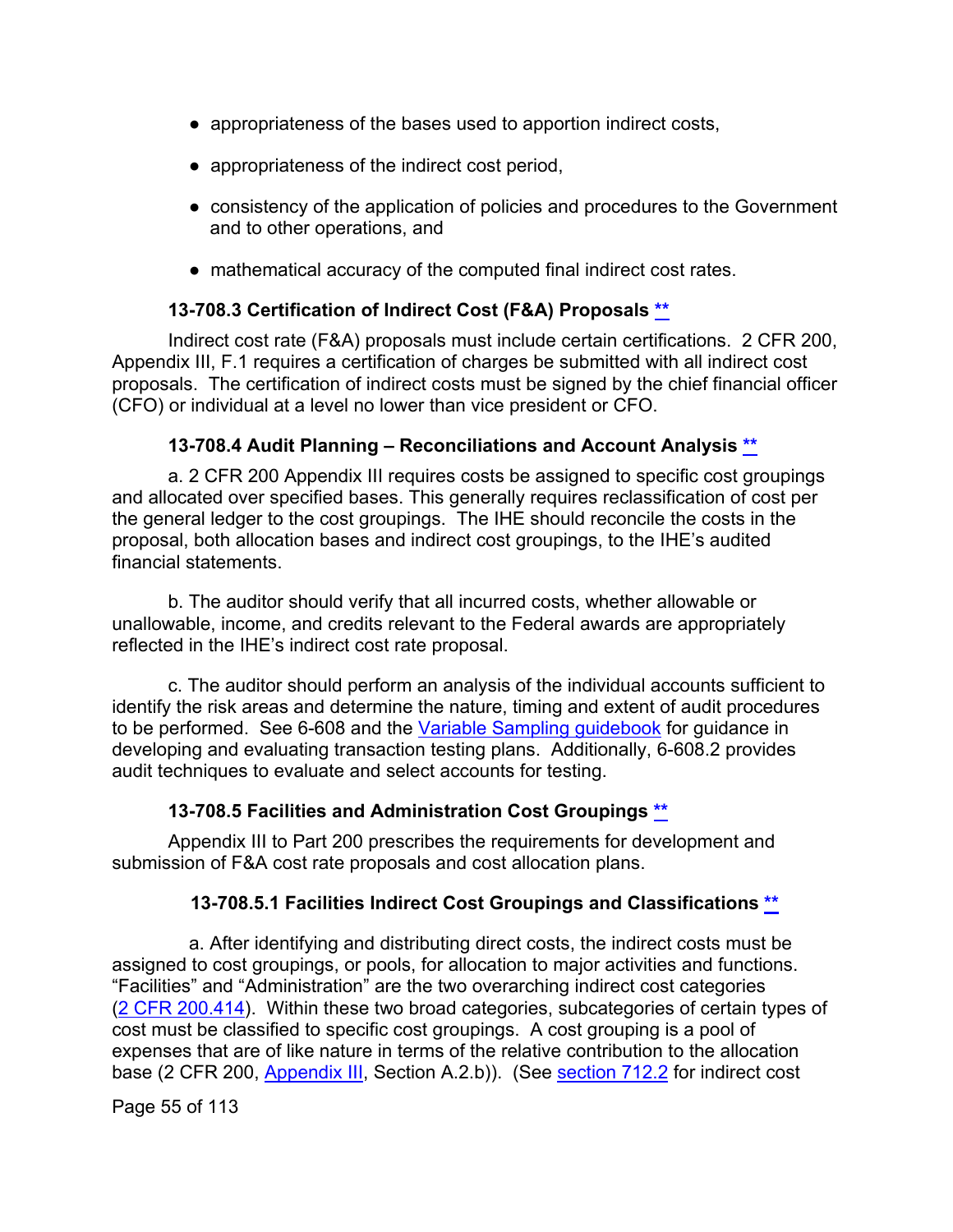groupings using the simplified method.) 2 CFR 200, Appendix III, Section B identifies specific cost subcategories within the Facilities and Administration categories. See [Figure 13-7-1](#page-78-0) for an illustration.

b. Auditors should determine if costs are assigned to the appropriate cost groupings, in accordance with the requirements of the Uniform Guidance, and have similar causal or beneficial relationships with the allocation base. The rate structure must also ensure that Federal funds to not subsidize industry or foreign government programs, and the auditor should determine if allocation bases contain all benefitting awards.

c. The Uniform Guidance at 2 CFR 200.414 defines the cost categories for Facilities and Administration costs and Appendix III prescribes the requirements for development and submission F&A cost rate proposals and cost allocation plans. Appendix III.A.1.a specifically identifies "instruction" as a major function of an IHE distinct from organized research activities. Appendix III.A.1.a(1) identifies instructional activities associated sponsored instruction and training. Auditors should consider instructional costs as unallowable to research agreements, unless they meet the criteria of Appendix III.A.1.a(1), which requires that specific instructional or training is provided for in the terms and conditions of the award.

## **13-708.5.2 Depreciation [\\*\\*](#page-3-21)**

a. In addition to the allowability criteria related to depreciation discussed in [section 507.3,](#page-28-0) the auditor needs to consider the allocation requirements contained in 2 CFR 200, Appendix III, Section B.2.

b. Under OMB Circular A-21, IHEs were permitted to apply a "use allowance" rather than use depreciation to recover costs to acquire assets. For assets that were in place prior to implementation of 2 CFR 200, IHEs may continue to use the "use allowance" for those assets. For assets acquired after December 26, 2014, IHEs must use depreciation to recover costs for the asset. Additionally, IHEs will continue to negotiated rates that were based on use allowance until the rate is renegotiated.

c. Where assets are used for operations and maintenance (O&M) activities, the O&M expense pool should receive an equitable distribution of the related depreciation expense. Once allocated to the O&M expense pool, the depreciation costs become part of the overall O&M expense pool and will be treated, for allocation purposes, as part of the O&M pool. Though categorized as an O&M expense at this point, the depreciation expense should none-the-less be identifiable as depreciation expense to permit reconciliation to the financial statements.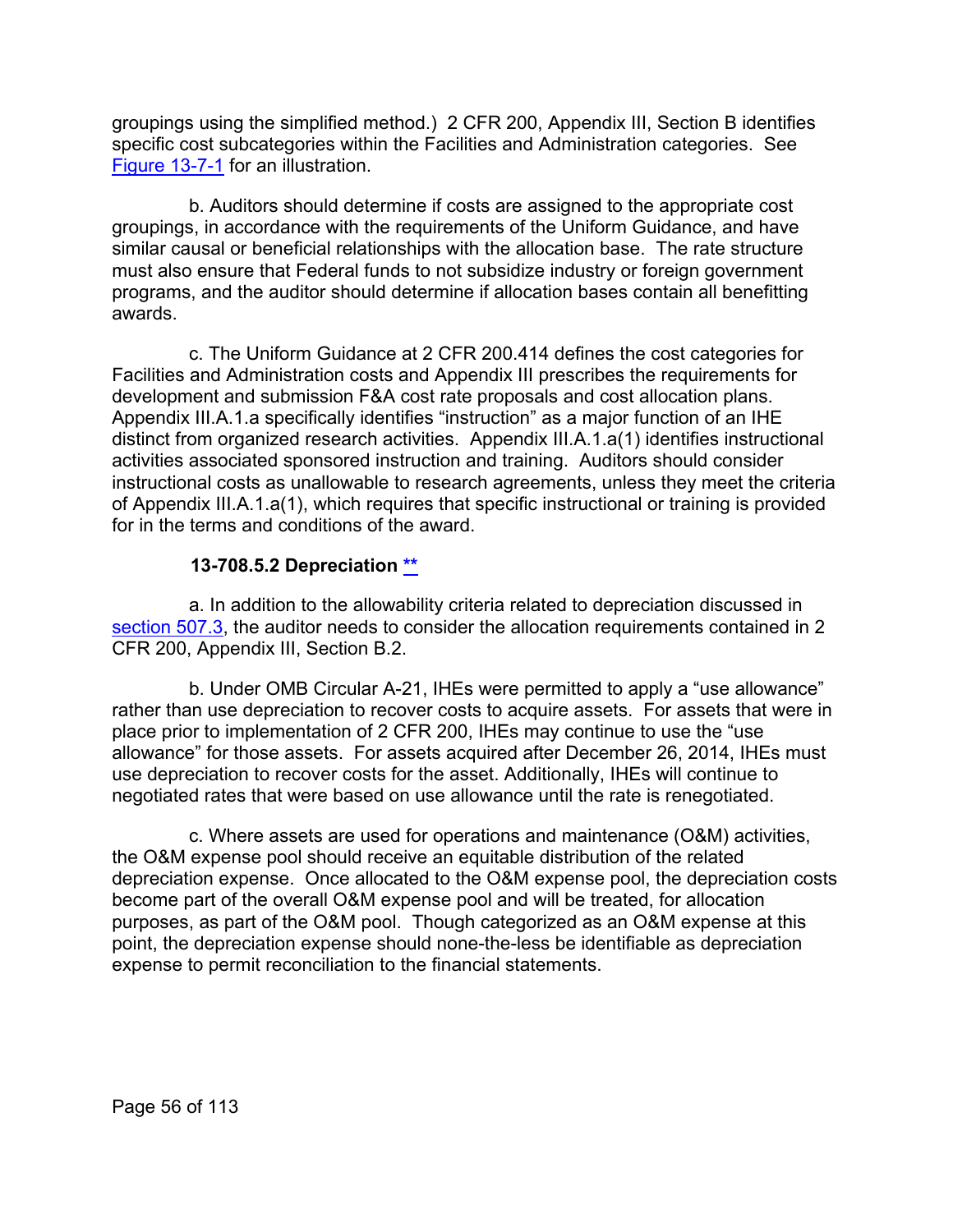#### **13-708.5.3 Interest [\\*\\*](#page-3-22)**

a. In addition to the allowability criteria related to interest discussed in [section](#page-30-0)  [507.4,](#page-30-0) the auditor needs to consider the allocation requirements contained in 2 CFR 200, Appendix III, Section B.3.

b. According to §200.449(e), for costs to be allowable for an IHE, the interest costs must have been incurred after September 23, 1982, in connection with acquisitions that occurred after that date.

c. Interest on debt associated with buildings, equipment and capital improvements defined in [§200.449](https://www.ecfr.gov/cgi-bin/text-idx?SID=6c3087b337527e75ff086cd110399d6a&mc=true&node=se2.1.200_1449&rgn=div8) must be classified as an expenditure under the Facilities category. These costs must be allocated in the same manner as the depreciation on the buildings, equipment and capital improvements to which the interest relates (Appendix III, Section B.3).

d. Where assets are used for operations and maintenance (O&M) activities, the O&M expense pool should receive an equitable distribution of the related interest expense. Once allocated to the O&M expense pool, the interest costs become part of the overall O&M expense pool and will be treated, for allocation purposes, as part of the O&M pool. Though categorized as an O&M expense at this point, the interest expense should none-the-less be identifiable as interest expense to permit reconciliation to the financial statements.

#### **13-708.5.4 Operation and Maintenance [\\*\\*](#page-3-23)**

a. Operation and maintenance (O&M) costs are defined in 2 CFR 200 Appendix III, Section B.4, and include an allocation of depreciation and interest and from other expense pools or through cross-allocations. Aggregated expenses including Depreciation and Interest allocated to the O&M cost grouping will be allocated in the same manner as O&M costs, but should be separately identified to allow reconciliation to financial statements.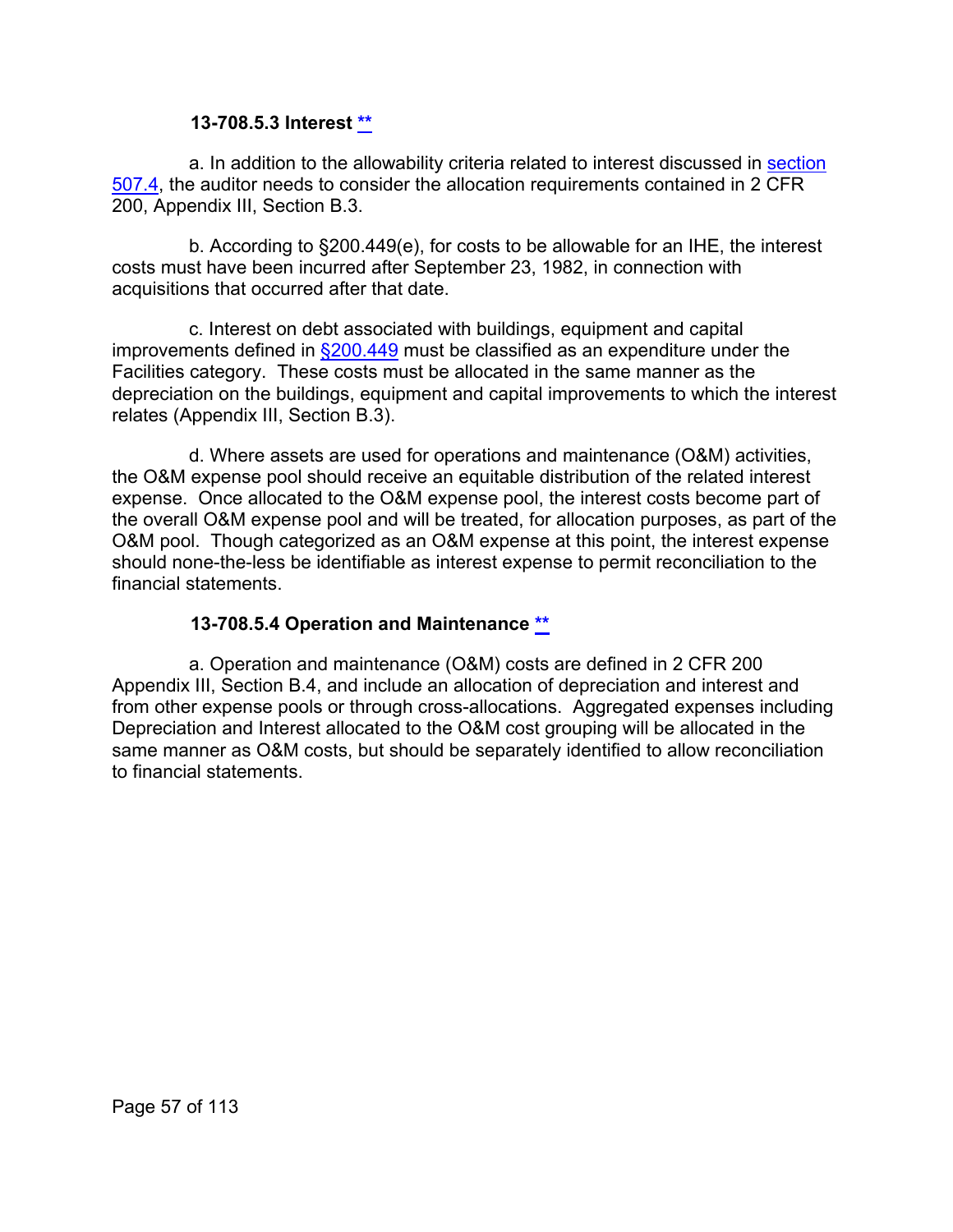b. In the absence of alternatives provided for in 2 CFR 200, Appendix III, Section A.2.d, these expenses must be allocated in a specified order: first to buildings used exclusively to conduct a single function, then to buildings used for more than one function, then to buildings related to space (e.g., individual rooms, laboratories) used jointly by more than one function. Allocations to the O&M pool from other expense pools, or through cross-allocations, are aggregated with the O&M expenses for allocation purposes.

c. The auditor should determine if the costs, including any allocated costs from other expense pools, such as depreciation and interest, are allowable, reasonable, and allocated in the order required by Appendix III.B.4.b. For O&M costs assigned to buildings separately, the auditor should evaluate the basis of the distribution to all applicable cost objectives, such as obtaining work orders for repair and maintenance activities. Where work orders are not used, the auditor should evaluate the basis for space utilization to determine if the allocation of O&M cost is equitable.

d. Utility Cost Adjustment

(1) For organized research, IHEs may include a utility cost adjustment of up to 1.3 percent in the negotiated indirect cost rate in accordance with the prescribed computation alternatives identified in Appendix III, Section B.4.c:

i. Where space is devoted to a single function and metering allows unambiguous measurement of usage, the measured cost must be assigned to the function located in that space.

ii. Where space is allocated to different functions and metering does not allow unambiguous measurement of usage by function, costs must be apportioned by calculating the difference between the actual square footage and the effective square footage of a site or building. Effective square footage is calculated as the actual square footage times the relative energy utilization index (REUI) posted on the OMB Web site at the time of the rate determination. If no current rate is posted on the OMB website, the default adjustment ratio value is 2.

e. The auditor should verify that utility costs allocated to organized research were calculated using the appropriate REUI. If utility costs are further allocated to service centers or other functions that the Government participates in, the auditor should perform procedures to determine if the reallocated utility costs are double counted or recovered more than once.

f. If the IHE uses weighting factors, these should be supported by a welldocumented comprehensive study. The auditor should evaluate the justification for weighting factors and determine if the results are equitable. If necessary, the auditor should request assistance from a Government technical specialist (See the Appendix  $B$ ).

Page 58 of 113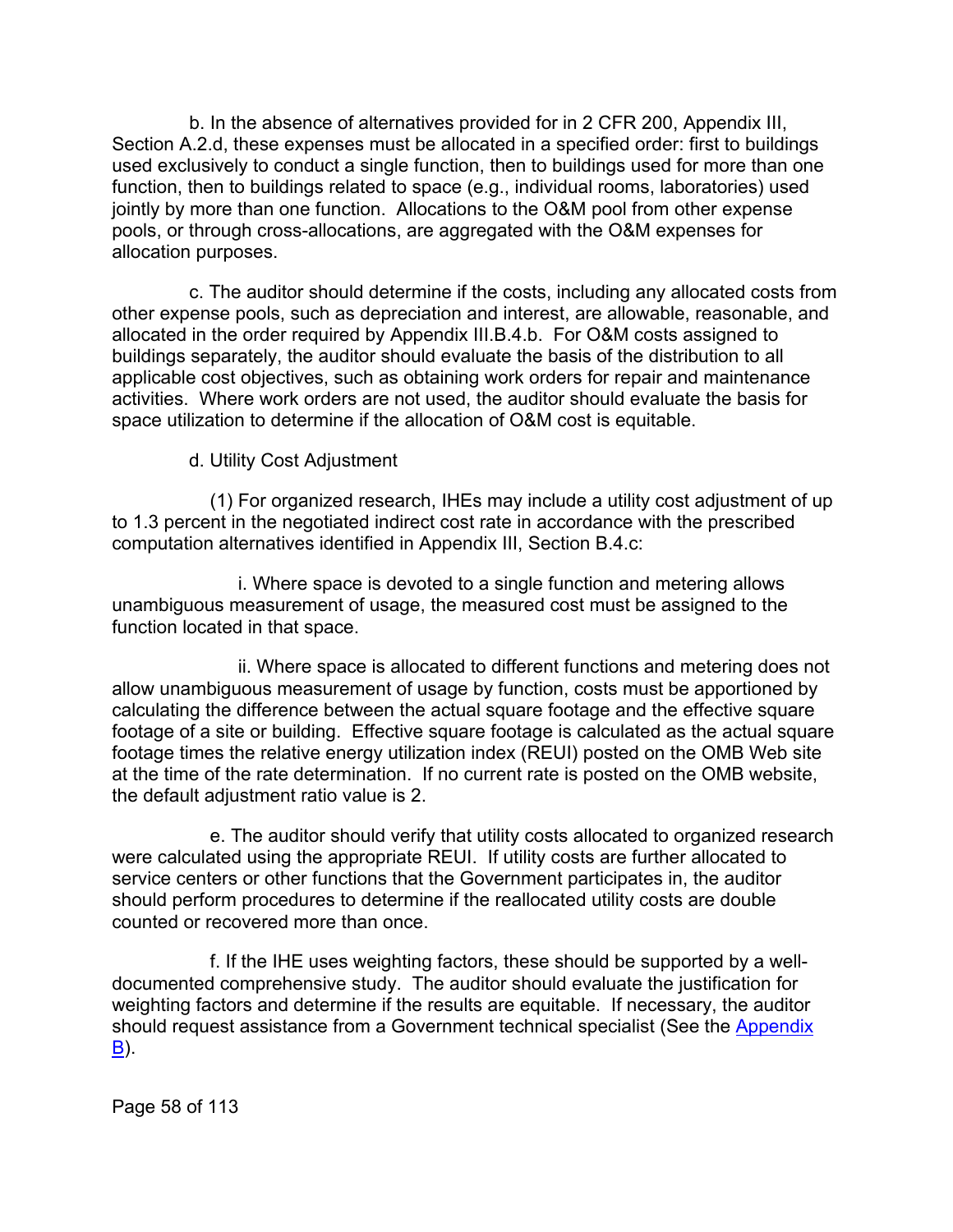### **13-708.6 Administration Indirect Cost Groupings and Classifications [\\*\\*](#page-3-24)**

Administration costs are defined as general administration and general expenses and include indirect costs such as the director's office, accounting personnel and all other types of expenditures not listed specifically under one of the subcategories of "facilities".

### **13-708.6.1 Alternative (Allowance Method) for Administrative Costs [\\*\\*](#page-3-25)**

a. For negotiation of indirect cost (F&A) rates, Appendix III, Section C.9 permits an IHE to elect to use an allowance of 24 percent of modified total direct cost or 95 percent of the most recently negotiated fixed or predetermined rate for cost pools included in the "administration" cost category, whichever is less, in lieu of allocating actual administration indirect costs. If this option is elected, the IHE does not need to develop the "administration" portion of the F&A cost rate, and no further documentation is required to support the costs.

b. If the IHE uses this alternative, the auditor should verify that the IHE excluded the following costs from indirect cost pools and no additional testing of the administration expenses is required:

(1) General administration expenses (Appendix III, Section B.5)

(2) Departmental administration expenses (Appendix III, Section B.6)

(3) Sponsored projects administration (Appendix III, Section B. 7), and

(4) Student administration services (Appendix III, Section B.9)

## **13-708.6.2 General Administration and General Expenses [\\*\\*](#page-3-26)**

a. General administration and general expenses are those that have been incurred for the general executive and administrative offices of the IHE, and other expenses of a general character that do not relate solely to any major function of the IHE. Costs in this category should also contain their allocable share of fringe benefit costs, depreciation, interest, and operation and maintenance expense.

b. Expenses incurred within non-university-wide deans' offices, academic departments, organized research units, or similar organization units must be excluded from the general administration and general expenses cost grouping.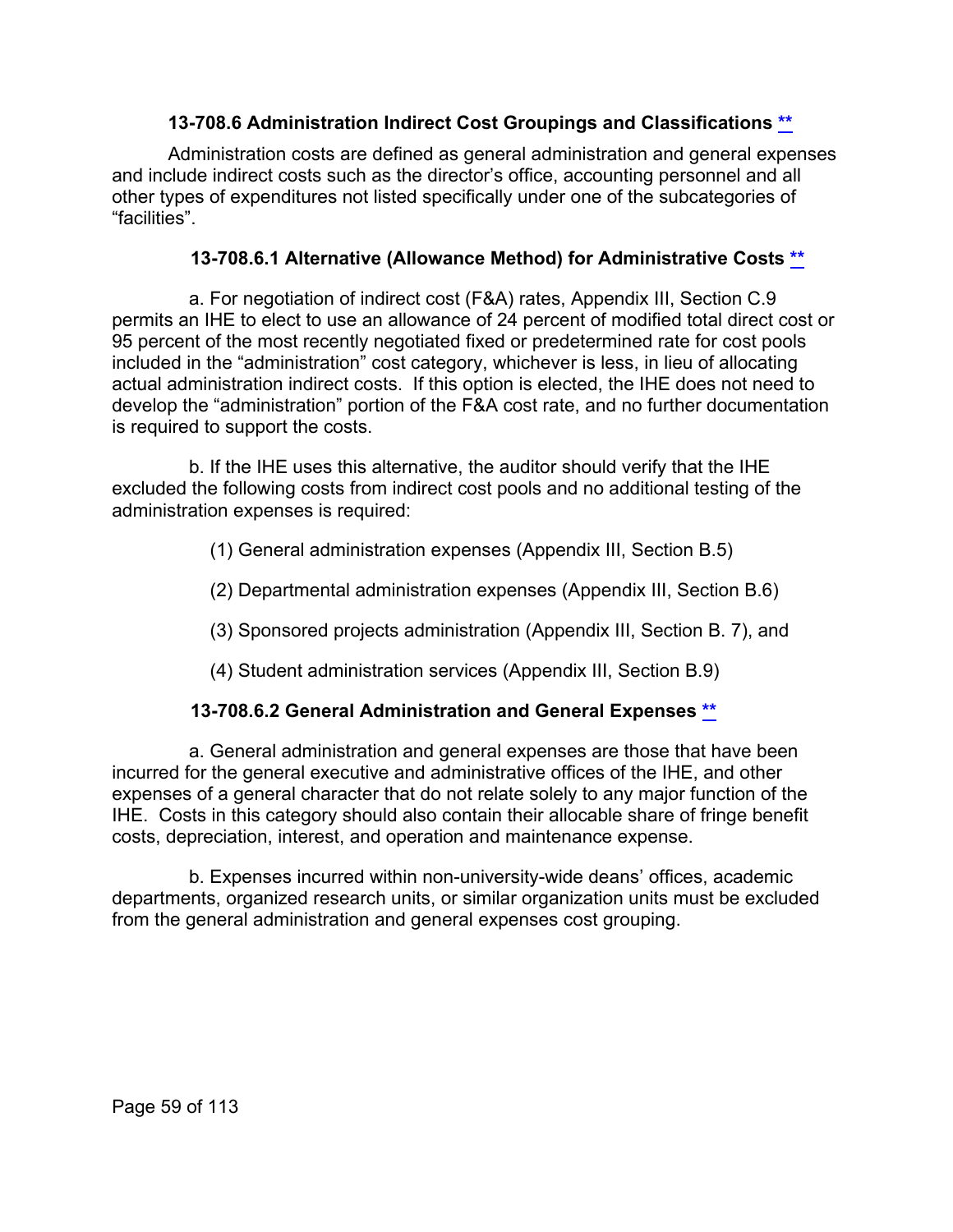c. The costs must first be grouped according to common major functions to which they provide services or benefits. The aggregate expenses of each group will then be allocated to the serviced or benefitting functions based on modified total cost, which consists of the same elements as the MTDC (2 CFR 200, Appendix III, Section B.5.b). The IHE may use an alternative method of distribution only if it can demonstrate the alternative method results in a more equitable allocation of cost, or that a more readily available base would not increase cost charged to Federal awards.

d. Costs incurred for the following general administrative activities must be limited to 26 percent of the modified total direct cost for each function. The limitation applies to the total of: departmental administration, sponsored projects administration, student administration and services (including their allocable share of depreciation, interest, O&M, and fringe benefits), and all other types of expenditures not listed specifically under any of the other facilities categories. The auditor should verify that the IHE appropriately applied the cost limitation for the F&A rate developed for each major function (2 CFR 200, Appendix III, Section C.8.a). [DFARS 231.303 p](https://www.ecfr.gov/cgi-bin/text-idx?SID=121fcc48e129a74992dd7392455c3fc5&mc=true&node=sp48.3.231.231_13&rgn=div6)rohibits the application of the 26 percent limitation to DoD contracts unless the IHE requests a waiver of the restriction in order to simplify management of contracts. The auditor should verify the existence of the waiver when applicable.

#### **13-708.6.3 Library Expenses [\\*\\*](#page-3-27)**

a. Library expenses are addressed in 2 CFR 200, Appendix III, Section B.8 and include costs incurred for the operation of the library, including the cost of books and library materials purchased for the library, less any library income that qualifies as a credit [\(2 CFR 200.406\)](https://www.ecfr.gov/cgi-bin/text-idx?SID=8fbbbb549cb50aaee5634df1616973db&mc=true&node=se2.1.200_1406&rgn=div8). Library expense category should include fringe benefits applicable to the salaries and wages (including tuition remission) of library employees and an appropriate share of general administration and general expense, O&M, and depreciation.

b. Rare books (museum-type books) with no value to Federal awards should not be allocated to Federal awards.

c. In the absence of alternative allocation methods provided for in 2 CFR 200, Appendix III, Section A.2.d, the expenses must be allocated in the manner specified in Appendix III, Section B.8.b. This methodology requires the expenses be allocated first on the basis of primary categories of users. The user categories must be:

(1) Students. This category consists of full-time equivalent students enrolled at the IHE, regardless of whether they earn credits toward a degree or certificate.

(2) Professional employees. This category consists of all faculty members and other professional employees of the IHE on a full-time equivalent basis. Graduate students and post-doctorate fellows may be included in this category rather than the student category.

Page 60 of 113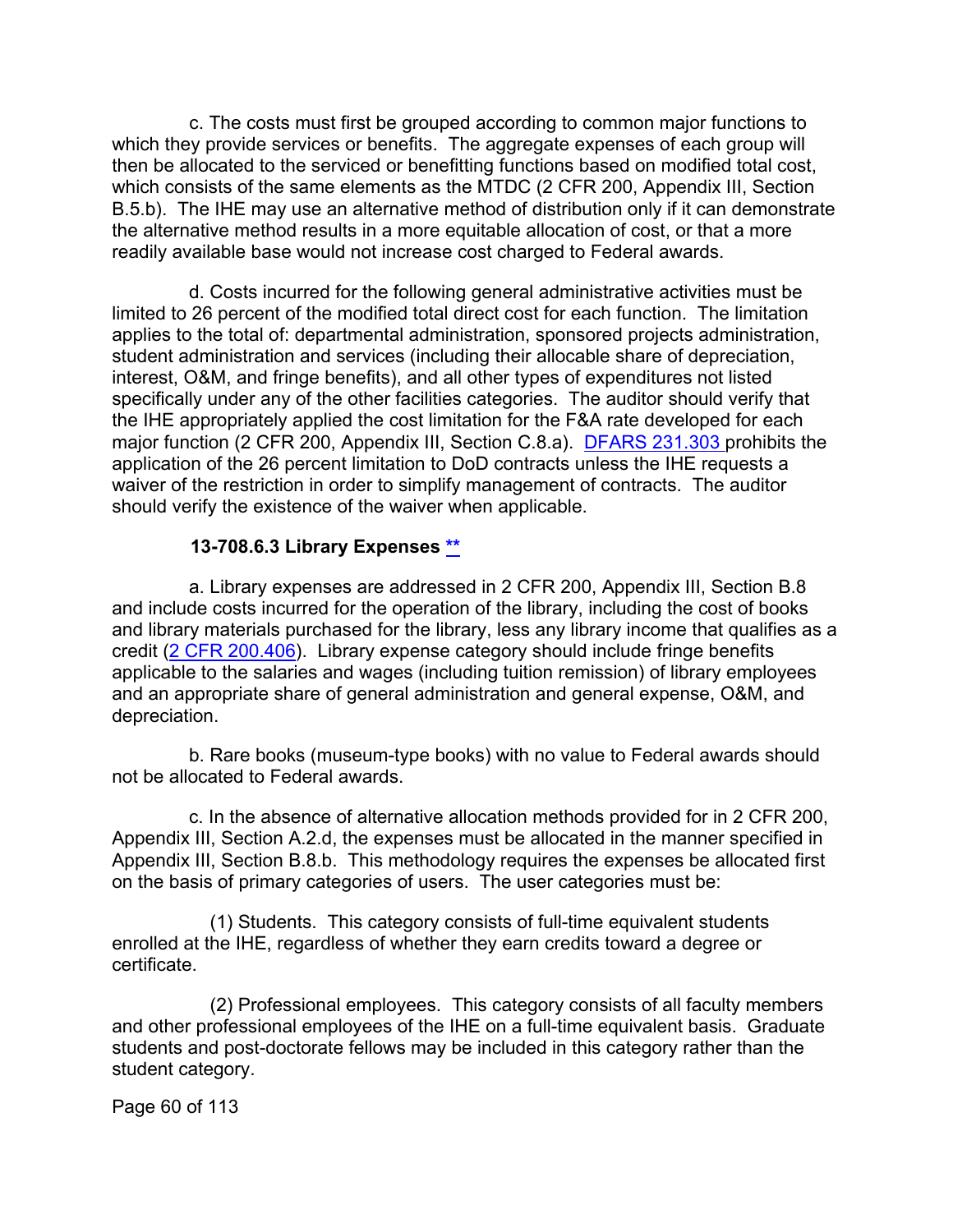(3) Other users. This category consists of a reasonable factor, as determined by the IHE's records (such as logs of accesses granted) to account for all other users of the library facilities.

d. After determining the user base by the categories defined above, the expenses must be assigned in the manner prescribed in Appendix III, Section B.2.c:

(1) The amount apportioned to the student category must be allocated to the instruction function of the IHE.

(2) The amount apportioned to the professional employee category must be assigned to the major functions of the IHE in proportion to the salaries and wages of all faculty members and professional employees applicable to those functions.

(3) The amount apportioned to the other users category must be assigned to the other institutional activities function of the IHE.

e. The auditor should perform procedures necessary to determine if the IHE appropriately identified the individuals in the three categories, properly calculated the full-time equivalent factors, properly assigned the expense to each category, and appropriately allocated the costs from the categories to the major functions as required.

f. If material, the auditor should perform procedures necessary to evaluate the reasonableness of costs of books, periodicals, and materials.

### **13-708.6.4 Departmental Administration Expenses [\\*\\*](#page-4-0)**

a. These types of expenses are addressed in 2 CFR 200, Appendix III, Section B.6 and include costs incurred for administrative and supporting services that benefit common or joint departmental activities or objectives in academic deans' offices, academic departments and divisions, and organized research units, such as institutes, study centers, and research centers.

b. Academic deans' offices: salaries and operating expenses are limited to those attributable to administrative functions.

c. Academic departmental personnel exclude professional business or professional administrative officers. Salaries and fringe benefits attributable to the administrative work, including bid and proposal preparation, of faculty, including department heads, and other professional personnel conducting research and/or instruction are allowed at a rate of 3.6 percent of the modified total direct costs. This rate is added to the F&A cost rate for major function (Appendix III, B.6(2)(a)). No further documentation is required to support this allowance. The auditor should verify that the expenses covered by the 3.6 percent allowance are excluded from the departmental administration cost pool.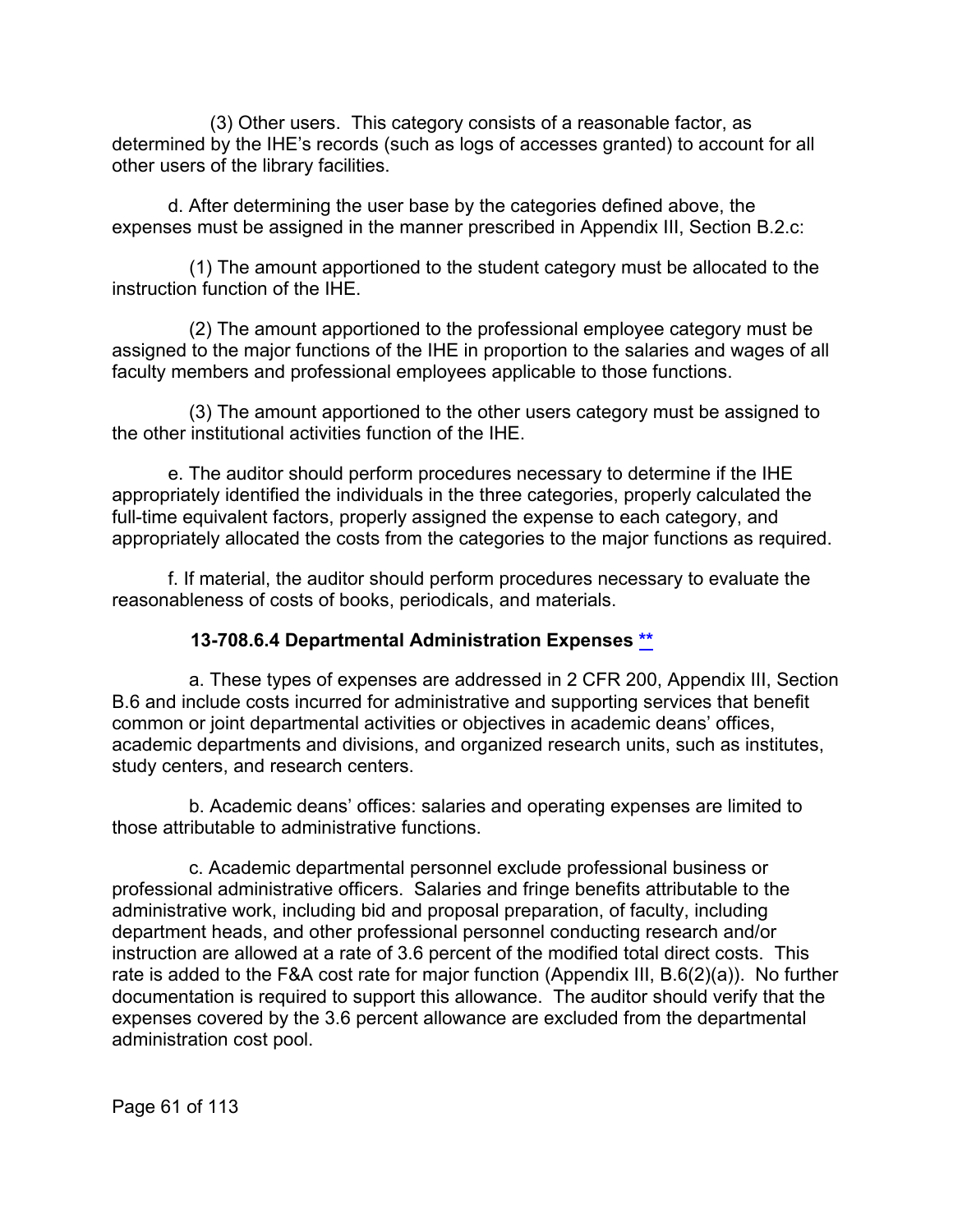d. Items such as office supplies, postage, local telephone costs, and memberships must normally be treated as indirect cost.

e. The auditor should determine if other expenses incurred in the academic departments are allowable in accordance with the cost principles and terms and conditions of agreements, are appropriately categorized as direct or indirect cost, and are treated consistently as direct or indirect cost in like circumstances, including salaries of secretarial and clerical staff, salaries of administrative officers and assistants, travel, office supplies, etc. If audit procedures identify misclassified costs, the auditor should adjust the pools and bases accordingly.

f. The auditor should determine if the IHE allocated the expenses in accordance with the Uniform Guidance requirements. In the absence of alternatives for allocation provided in Appendix III, Section A.2.d, departmental administrative expenses must be allocated in the manner prescribed in Appendix III, Section B.2.c, which requires that expenses for each dean's office must be allocated to the academic department within their respective college or school on the modified total cost basis and then each academic department, along with its allocable share of indirect cost, must be allocated to the appropriate functions of the department on the modified total cost basis.

## **13-708.6.5 Sponsored Projects Administration Expense [\\*\\*](#page-4-1)**

a. Sponsored projects administration expenses are limited to costs incurred by a separate organization established primarily to administer sponsored projects, including such functions as grant and contract administration, special security, purchasing, personnel, administration, editing and publishing research, etc.

b. The expenses include salaries and costs of activities of the head of the organization, assistants, and immediate staff along with the salaries and expenses of personnel engaged in supporting the activities performed by the organization (such as stock rooms and print shops, etc.).

c. The expenses should include their allocable share of fringe benefit costs, general administration and general expenses, operation and maintenance expenses, and depreciation.

d. When services are provided to other functions or organizations, the expenses should be appropriately adjusted so the cost of the service provided is allocated to the benefitting function or organization.

e. If the IHE does not account for these types of expenses separately, the auditor should consider the materiality of including the costs in other cost groupings (usually general administration and general expenses) before attempting to segregate the costs into a separate cost grouping.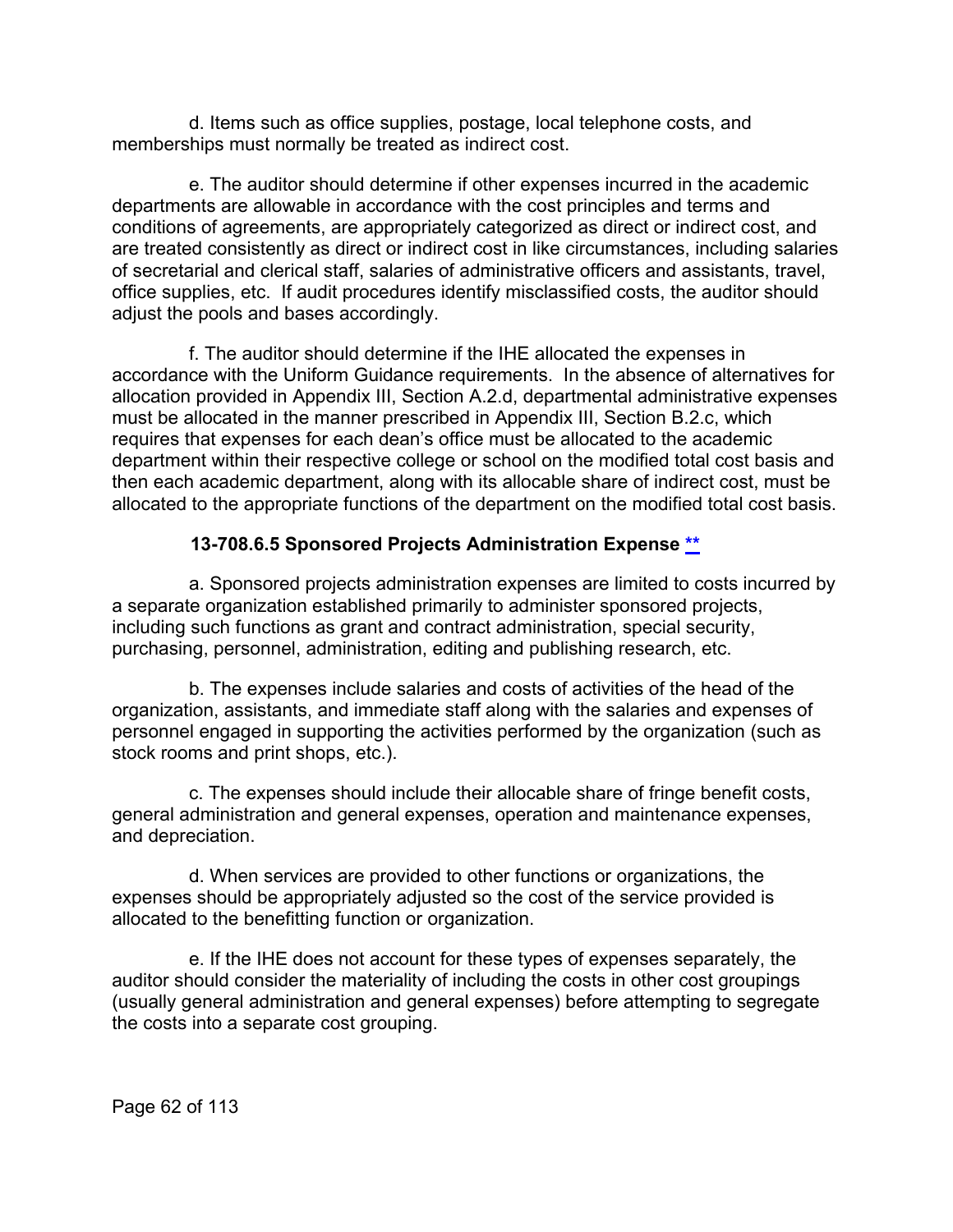f. If a sponsored project is administered independently (that is, has its own purchasing or personnel department for example), the auditor should determine if that project received an inequitable allocation of cost through the sponsored projects administration expense cost grouping. The auditor should determine if the separately administered sponsored project should have a selective distribution of the indirect expenses rather than being included in the allocation base based on the project's direct cost.

### **13-708.6.6 Fringe Benefit and Pension Costs [\\*\\*](#page-4-2)**

a. Auditors should perform procedures to determine if the fringe benefits are allowable in accordance with [2 CFR 200.431.](https://www.ecfr.gov/cgi-bin/text-idx?SID=221130c2250ba5c09f1bad439232c6b7&mc=true&node=se2.1.200_1431&rgn=div8) Fringe benefits are generally allowable if the benefits are reasonable and are required by law, the IHE's established policy, or an employee-IHE employment agreement. Fringe benefits may be assigned to cost objectives by identifying specific benefits to specific individual employees, or through allocation on the basis of entity-wide salaries and wages of the employees receiving the benefits. Fringe benefits allocated to direct employees become part of the direct cost base for allocation of indirect (F&A) costs.

b. IHE contributions for expenses for social security, insurance (see [§200.447](https://www.ecfr.gov/cgi-bin/text-idx?SID=496f078b821461f82b8dba2a6de0ff73&mc=true&node=se2.1.200_1447&rgn=div8) for exceptions), pension costs, and other similar benefits are allowable if the benefits are granted under established written policies and are allocated to Federal awards and all other activities in a manner consistent with the pattern of benefits attributable to the individuals or groups of employees whose salaries and wages are chargeable to Federal awards and other activities, and that they are charged as direct or indirect cost in accordance with the IHE's accounting practices. The auditor should perform audit procedures to determine if:

(1) The IHE has a formal written policy that is adequate to ensure the IHE complies with the requirements of §200.447 and properly allocate the costs to Federal awards. If the IHE is self-insured, the auditor should verify that payments do not exceed the lower of actual expenditures or the cost of purchasing outside insurance.

(2) The IHE consistently treats fringe benefits as direct or indirect costs in like circumstances in accordance with its accounting practices.

(3) Fringe benefits are allocated through rates for separate groupings of employees, unless the IHE demonstrates that the relationship of fringe benefit costs to salaries and wages does not differ significantly between the groups of employees.

(4) The fringe benefit rate used to apportion the fringe benefits to the wages and salaries is appropriately calculated and that the rates reasonably allocate the costs proportionately with the applicable wages and salaries that benefit from the benefits.

(5) Fringe benefits assigned directly to Federal awards are appropriately identified with direct cost of the employees benefiting from the benefits.

Page 63 of 113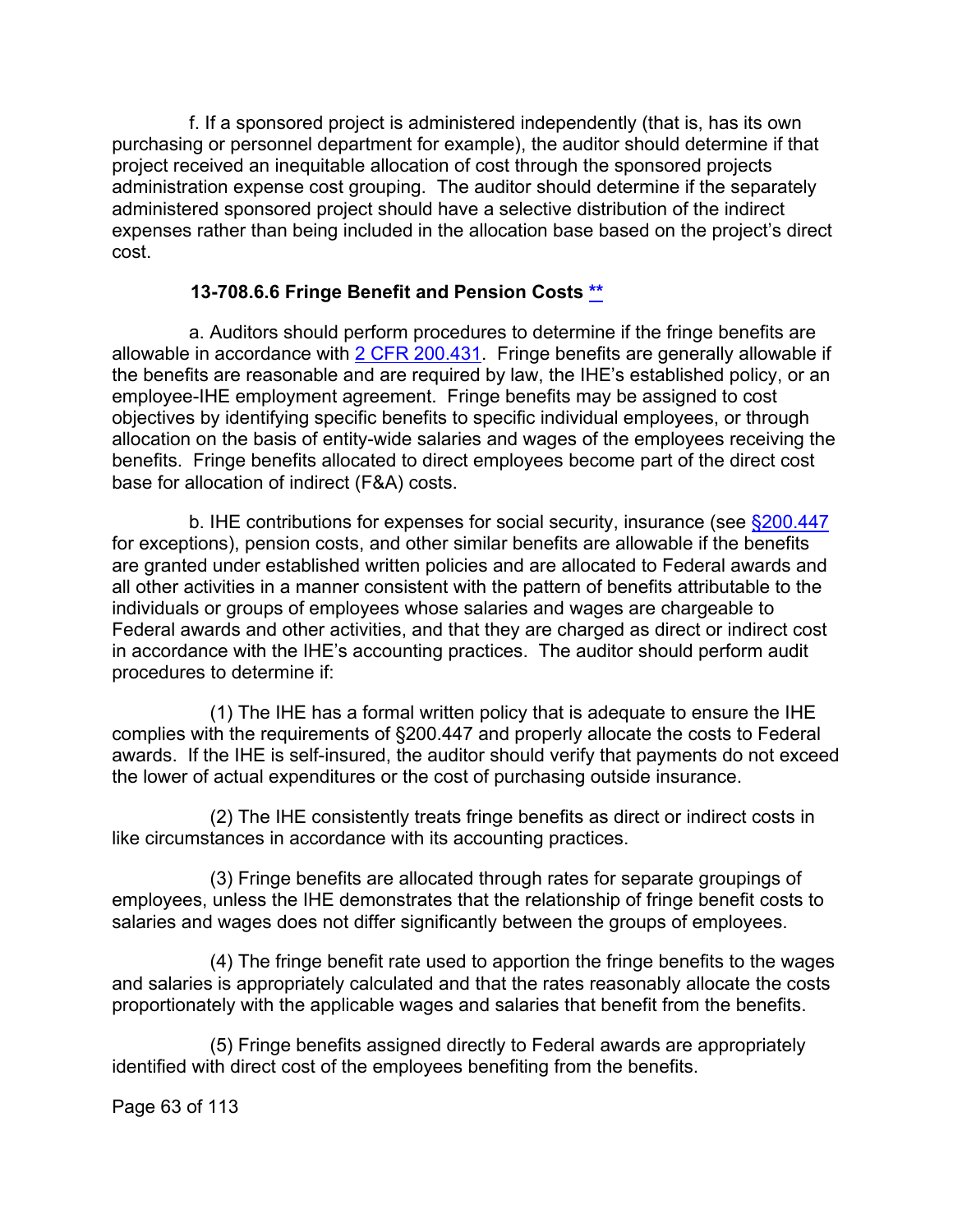(6).The direct cost allocation base for distribution of indirect (F&A) costs includes the applicable fringe benefits costs for the direct wages and salaries in the base.

c. Benefits for university employees may be provided through a state-wide fringe benefit program (2 CFR 200.431 $(k)$ ). Because the state is paying the costs, the IHE may not record them in the IHE's accounting records. The IHE may charge the state-paid benefits to Federal awards if the costs meet the criteria identified [2 CFR](https://www.ecfr.gov/cgi-bin/text-idx?SID=221130c2250ba5c09f1bad439232c6b7&mc=true&node=sg2.1.200_1401.sg12&rgn=div7)  [200.402 through §200.411](https://www.ecfr.gov/cgi-bin/text-idx?SID=221130c2250ba5c09f1bad439232c6b7&mc=true&node=sg2.1.200_1401.sg12&rgn=div7) Basic Considerations, which requires, among other things, that the costs:

- Are reasonable and allocable,
- Are necessary for performance of the Federal award,
- Conform with any limitations or exclusions identified in the cost principles or the Federal award terms and conditions,
- Are consistent with institutional policies and procedures that apply uniformly to both Federally and non-Federally funded activities,
- Are treated consistently as a direct or indirect cost in similar circumstances,
- Are determined in accordance with GAAP,
- Are not included as a cost or used to meet cost sharing or matching requirements of any Federal award in either the current or a prior period,
- Are adequately documented,
- Have received prior approval by an awarding agency, if required.

d. The state-paid fringe costs should not be questioned solely because the IHE has not recorded them in its accounting records. The auditor should verify documentation to substantiate the payment of the costs by the state and determine if the costs are appropriately included in the corresponding direct cost allocation or indirect cost pool for the employees that received the benefits.

#### **13-709 Other Institutional Activities [\\*\\*](#page-4-3)**

"Other institutional activities" are all activities except for instruction, departmental research, organized research, and other sponsored activities (2 CFR 200, Appendix III, Section A.1). This section provides general guidance for other institutional activities commonly seen during DCAA audits.

Page 64 of 113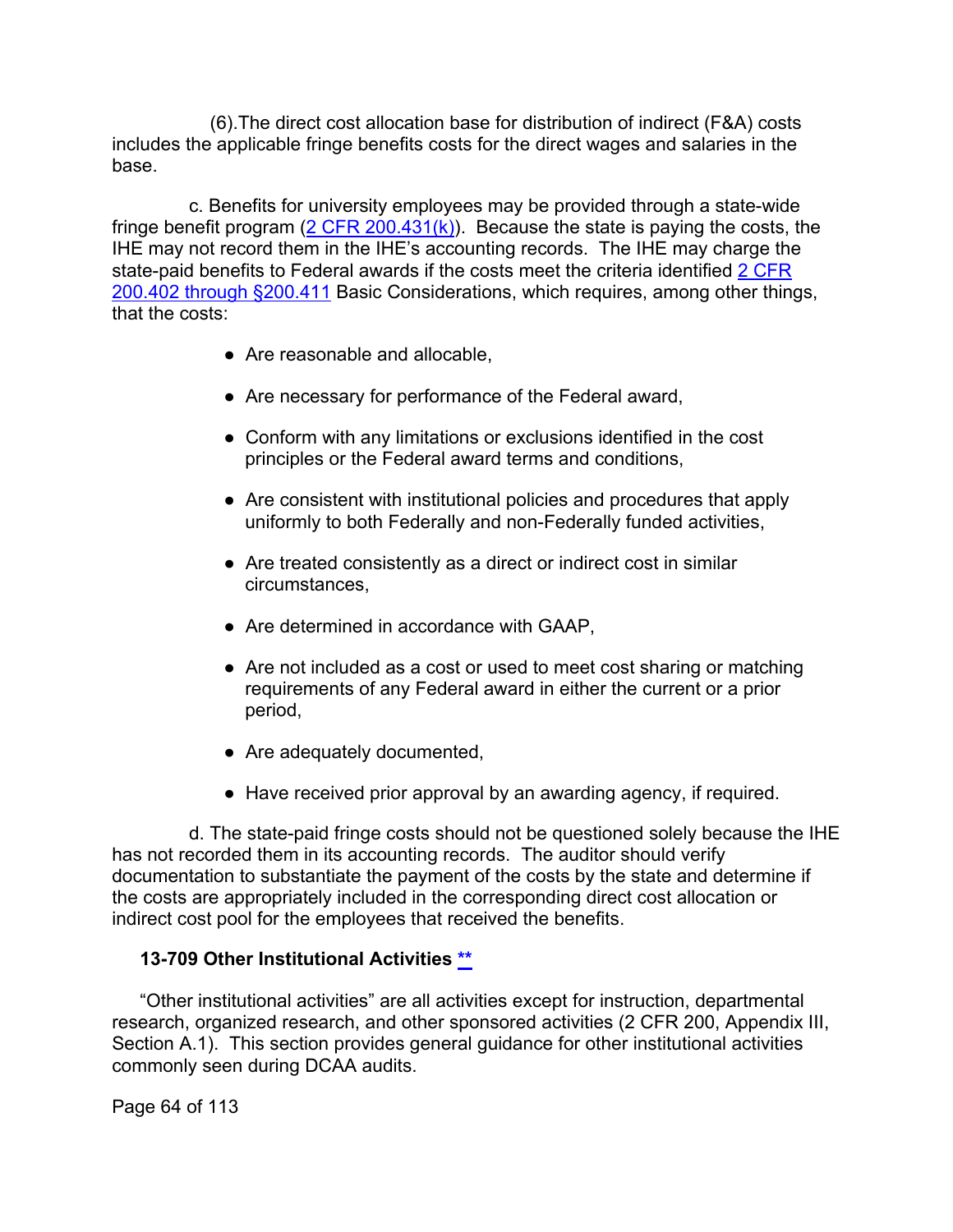### **13-709.1 University Owned/Operated Hospitals [\\*\\*](#page-4-4)**

## **13-709.1.1 Relationship of Hospitals to Institutional Activities [\\*\\*](#page-4-5)**

a. The medical schools of IHEs may operate hospitals as a public service to their communities, introducing complexities in indirect cost allocations. Although the hospital may be physically located on or near the campus, hospitals generally function autonomously (similar to off-campus facilities). The auditor should gain an understanding of the relationship between the hospital and the IHE and perform procedures to determine if cost allocations to and from the hospital are reasonable and result in equitable distribution of cost to benefiting activities.

b. The auditor should perform procedures to determine if reimbursement rates are equitable between the IHE and hospital. Cross-servicing activities, for example, the IHE providing utility and power facilities to the hospital, are commonly provided on a reimbursable basis to permit proper determination of patient care costs.

c. For general administration and general expenses generated by the hospital, the auditor should determine if hospital general administration and general expenses are allocated only to the hospital activities. These types of cost should be accounted for in the hospital's accounting records. Examples of such functions are purchasing, accounts payable, patient billing, cost accounting, etc.

#### **13-709.1.2 Institutional General Administrative and General Expenses Allocated to the Hospital [\\*\\*](#page-4-6)**

a. The overall objective of the indirect cost allocation process is to distribute the indirect costs in proportions consistent with the nature and extent of their use of the resources. This may require selective distribution of cost in some circumstances (Appendix III, Section A.2.b), such as when the hospital does not benefit from the institutional general administrative activities (e.g., it performs its own general administration activities). Audit procedures should be performed to determine if the allocation of institutional general administrative and general expenses results in a reasonable apportionment of the cost based on the benefits to the receiving functions.

b. IHEs must allocate general administrative and general expenses using a modified total direct cost (MTDC) base, or an acceptable alternative (2 CFR 200, Appendix III, Section B.5.b). The MTDC base is comprised of: all direct salaries and wages, applicable fringe benefits, materials and supplies, services, travel, and up to the first \$25,000 of each subaward and subcontract ().

c. When the hospital is included in the MTDC allocation base for the IHE's general administration and general expenses, but performs many of its own general administrative activities, including the hospital's total direct costs in the allocation base may result in inequitable distribution of the cost.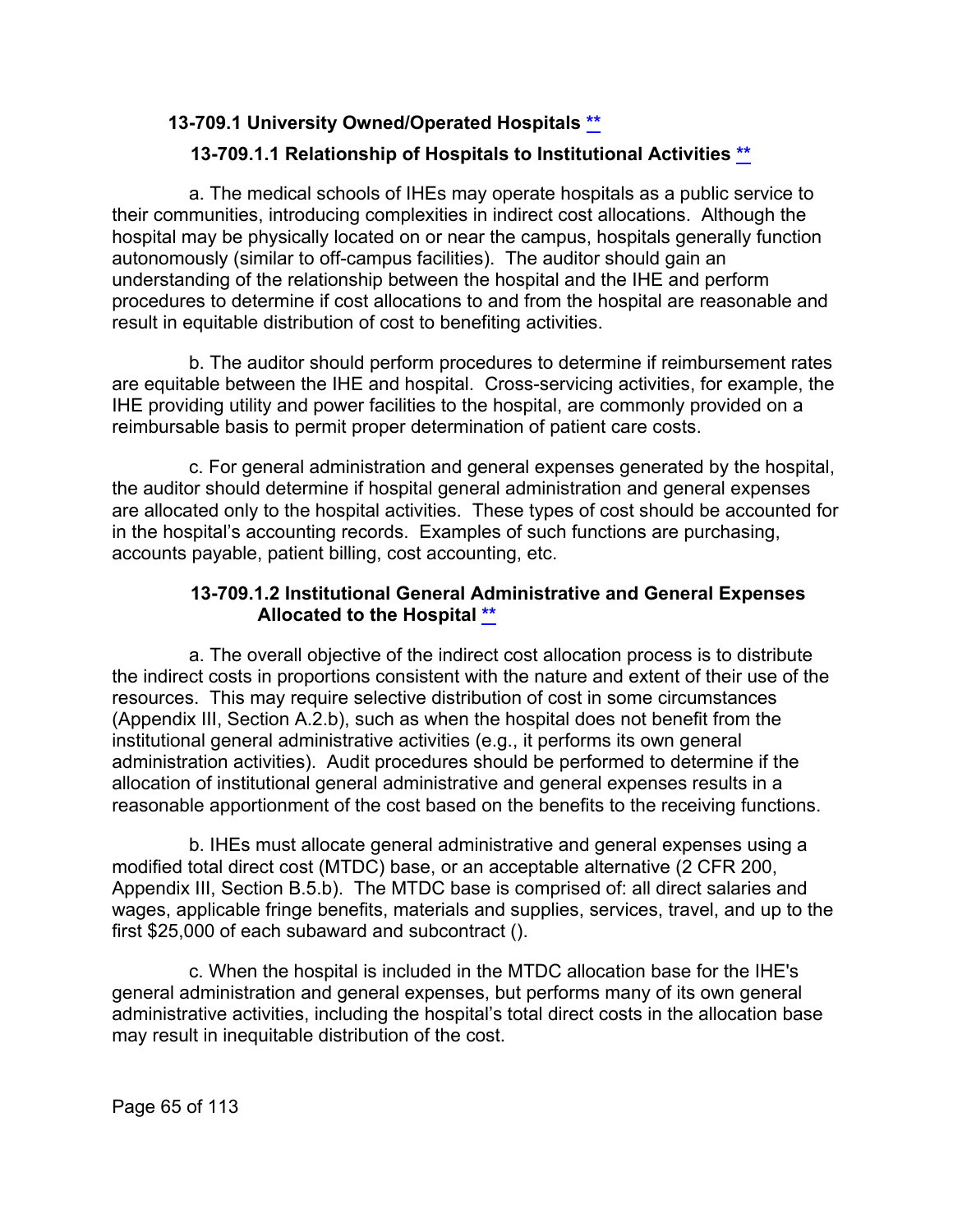d. Any institutional general administration and general expenses that are directly allocable to the hospital operations should be included as part of the hospital direct costs and removed from the general administration and general expenses pool.

### **13-709.2 Dining Halls [\\*\\*](#page-4-7)**

a. Dining halls (2 CFR 200, Appendix III, Section A.1.3) are evaluated for cost allowability under [§200.468](https://www.ecfr.gov/cgi-bin/text-idx?SID=baffe59b936da5ebd779dcbc10f4ada1&mc=true&node=se2.1.200_1468&rgn=div8) Specialized service facilities, and are allowable provided they meet certain conditions and take into account items of income or applicable credits.

b. The auditor should perform procedures to determine if the costs for dining hall services, when material, are charged directly to applicable awards based on actual usage, which may be through the use of a schedule of rates or established methodology as prescribed under §200.468(b) to ensure the IHE:

(1) Does not discriminate between activities under Federal awards and other activities, including usage by the IHE for internal purposes, and

(2) Recovers only the aggregate costs of the services, normally consisting of both the direct costs and the allocable share of all indirect costs.

(3) Adjusts rates at least biennially and accounts for variances to actual cost of previous periods.

c. When costs related to dining hall services are not material, they may be allocated as indirect (F&A) costs through the "other institutional activities" function.

### **13-709.3 Student Health Services [\\*\\*](#page-4-8)**

When health services are available to students and other IHE employees, auditors should determine if the cost of the operation of the activity is distributed to major functions on an equitable basis.

### **13-709.4 Institution Planning and Development [\\*\\*](#page-4-9)**

Costs related to general planning and development for the IHE are allocable to all institutional activities if the costs are otherwise allowable and reasonable. When the IHE is planning or contemplating new construction, however, the auditor should verify the IHE appropriately capitalizes the cost to the construction project in accordance with generally accepted accounting principles. The historical cost of an asset includes administrative and technical activities during the preconstruction stage, such as development of plans (ASC 360-10-30-1).

## **13-709.5 Tuition Remission, Scholarships and Student Aid [\\*\\*](#page-4-10)**

a. Fringe benefits in the form of tuition or remission of tuition for individual employees are allowable if the benefits are granted in accordance with established policies and are distributed to all activities on an equitable basis [\(2 CFR 200.431\(j\)\)](https://www.ecfr.gov/cgi-bin/text-idx?SID=2677acabf25ec64cec04b35eaa5d2169&mc=true&node=se2.1.200_1431&rgn=div8).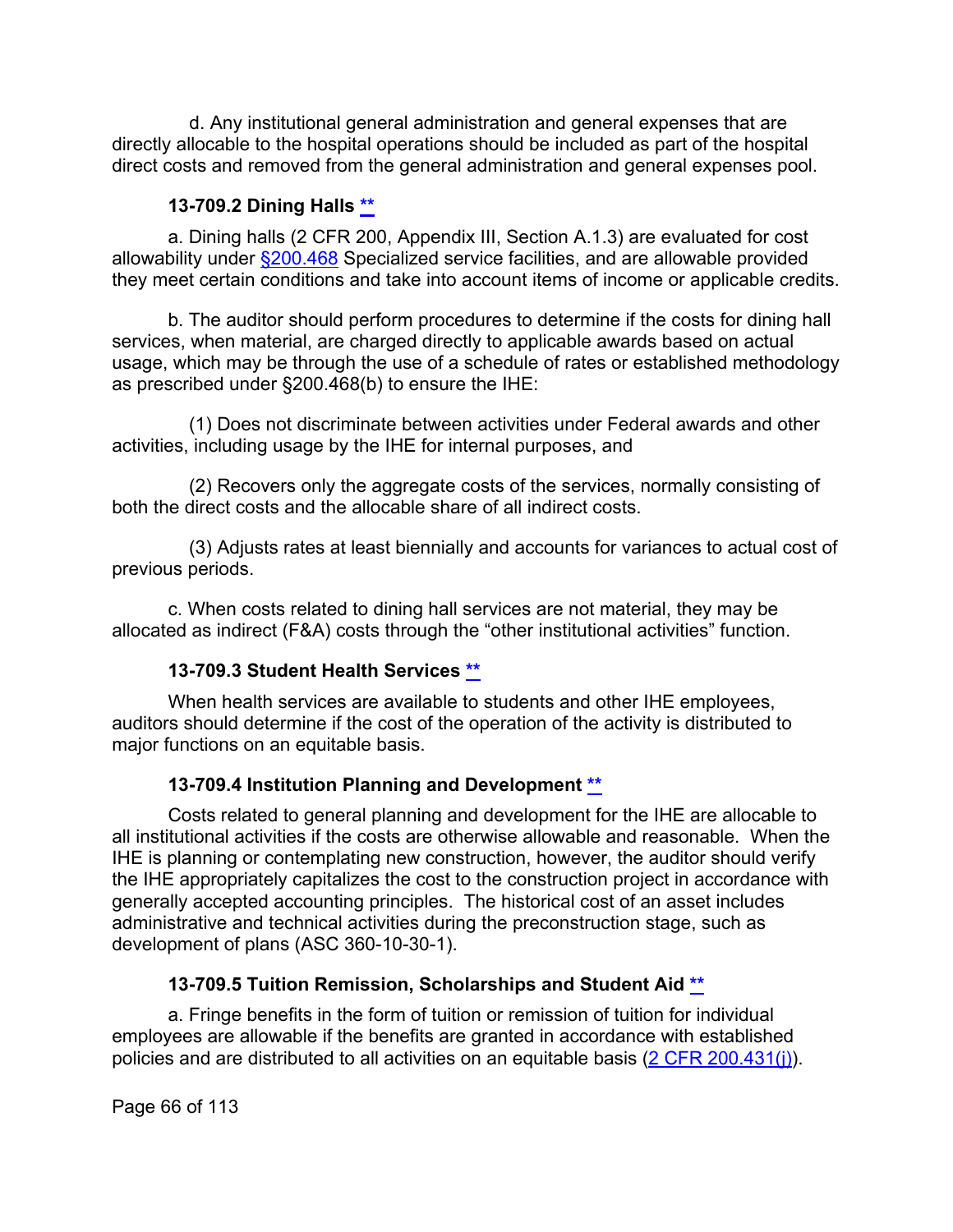b. [§200.466](https://www.ecfr.gov/cgi-bin/text-idx?SID=036c02e1e57dc56c97611bf5def8b179&mc=true&node=se2.1.200_1466&rgn=div8) provides criteria for allowability of costs associated with scholarships and student aid. The auditor should review the IHE's relevant policies and procedures when costs are material, to determine if the IHE is complying with the requirements.

### **13-709.6 Computer Facilities [\\*\\*](#page-4-11)**

The National Science Foundation (NSF) provides grants to IHEs to help defray the cost of acquiring or operating computer facilities to support nonsponsored research. Auditors should understand the terms and conditions of the NSF award to determine if there are any specific restrictions for use of the grant funding. Where there are no specific restrictions or conditions, the IHE may allocate costs for acquiring or operating a computer facility to major functions in a manner that is equitable.

#### **13-710 Work-Study Program Costs [\\*\\*](#page-4-12)**

a. Students may receive Federal support through the Federal work-study program administered by the Department of Education. The Uniform Guidance does not specifically address work-study related costs. The Department of Education establishes the regulations governing the work-study program for post-secondary education (34 CFR Subtitle B, Parts 600 through 699). [34 CFR 675.1 through §675.50](https://www.ecfr.gov/cgi-bin/text-idx?SID=ef675b01a0bed9df50b862587cc2fe04&mc=true&tpl=/ecfrbrowse/Title34/34cfr675_main_02.tpl) establish the regulations for post-secondary education work study programs. Audit procedures should focus on determining if the costs charged to Federal awards comply with the 34 CFR regulations, and are appropriately allocated to the Federal award, including:

(1) Students are paid on an hourly basis for actual time on the job, and fringe benefits are not counted as part of the wage rate. (This does not apply to graduate students for whom the IHE may pay in accordance with its usual practices.)

(2) The wage rate was at least equal to the minimum wage rate required under the Fair Labor Standards Act of 1938, section 6(a), and payment was not through a salary, commission, or fee [\(§675.24\)](https://www.ecfr.gov/cgi-bin/retrieveECFR?gp=&SID=ef675b01a0bed9df50b862587cc2fe04&mc=true&n=sp34.3.675.a&r=SUBPART&ty=HTML#se34.3.675_124).

(3) The Federal share does not exceed 75 percent of the compensation, unless it meets certain criteria. Fringe benefits, employer's share of social security, workers' compensation, retirement, or other welfare or insurance program that the employer pays on behalf of the student employee are not included in the Federal share  $(\frac{6675.26(b)}{260})$ . These restrictions apply even when the Department of Education authorizes a Federal share of 100 percent of the wages.

b. The auditor should verify that the portion of wages supported by the work-study grant are included in the appropriate allocation bases of the major functions where the work-study participants work. For example, the Federal costs related to a student working in a research lab should be included in the research and development function's allocation base and are not included as indirect costs of Federal awards.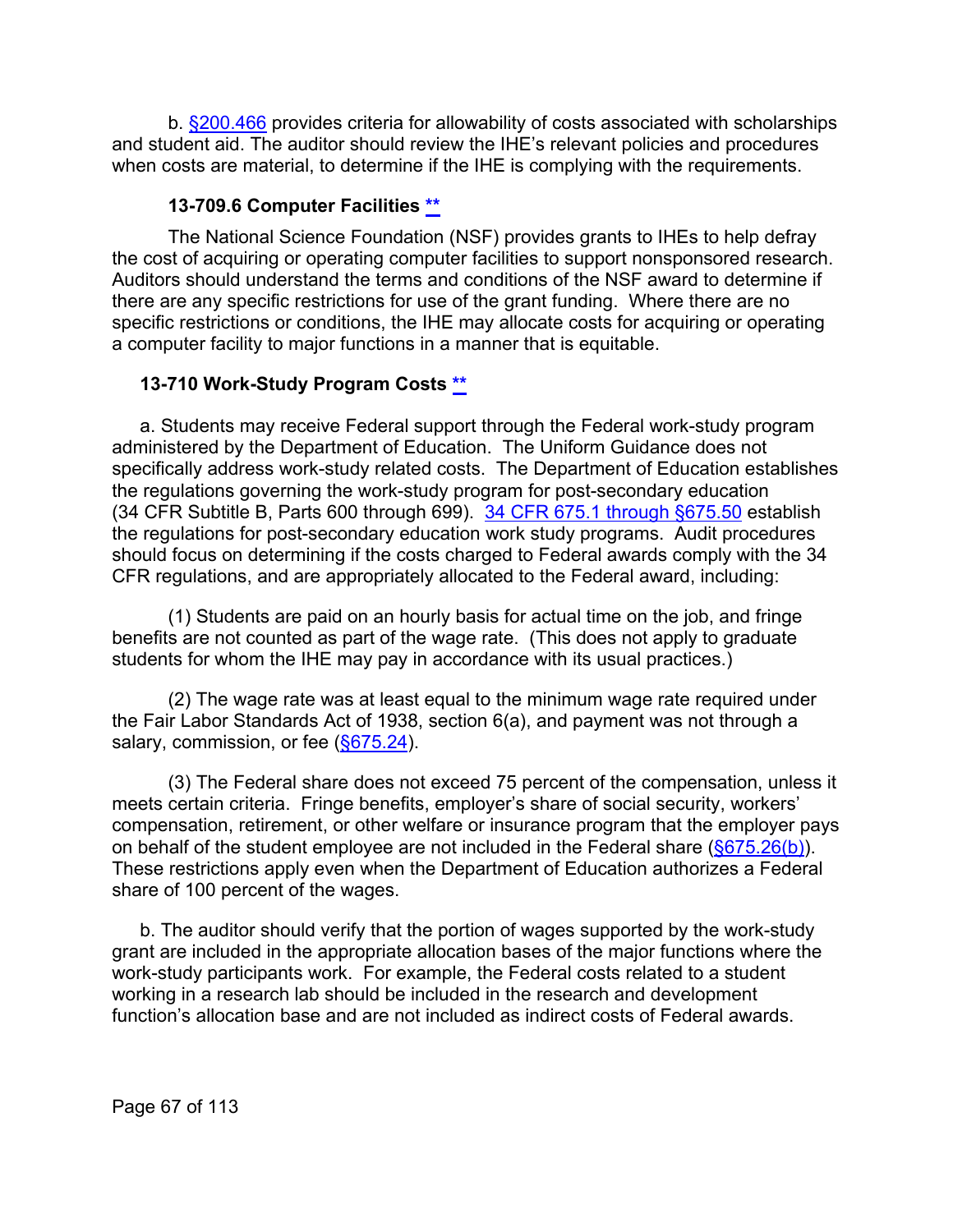#### **13-711 Allocation [\\*\\*](#page-4-13)**

a. The overall objective of the indirect cost allocation process is to distribute the indirect costs to major functions (as defined in 2 CFR 200, Appendix III, Section A.1) of the IHE in proportions reasonably consistent with the nature and extent of their use of the IHE's resources (2 CFR 200, Appendix III, Section A.2.b or Section D for small IHEs using the simplified method). This discussion applies to large IHEs, for small IHEs using the simplified method, see [section 712.2.](#page-71-0)

b. Appendix III, Section A.2 provides general criteria for distribution, Section B provides guidelines for intermediate distribution of specified cost groupings to major activities and functions, and Section C.2 provides criteria for establishing the final allocation bases for distributing the F&A costs to major functions.

c. Indirect costs for cost categories identified in Appendix III, Section B, must first be distributed in the order specified, unless the IHE uses an alternative provided for in Section A.2.d.

d. Indirect costs must be distributed to applicable Federal awards and other benefitting activities within each major function on the basis of modified total direct costs (MTDC). This is the final distribution base for each major function and must contain all the programs or activities that utilize the indirect costs allocated to that major function. Each major function will have separate indirect (F&A) cost rate.

#### **13-711.1 Base Period and General Criteria [\\*\\*](#page-4-14)**

a. The base period for distribution of indirect costs is the period during which the costs are incurred. The base period normally coincides with the fiscal year established by the IHE. If a different base period is selected, it should ensure an equitable distribution of cost.

b. To achieve equitable allocation of cost, the IHE should develop appropriate indirect cost groupings (Appendix III, Section A.2.b). Cost groupings should be established considering Appendix III, Section A, and each pool or cost grouping should then be distributed using the distribution base or method most appropriate in light of the guidelines set forth in Appendix III, Section A.2.d.

c. The auditor should determine if all programs and activities are included in the distribution base for each major function and that the distribution provides an equitable distribution of cost to Federal awards.

#### **13-711.2 Allocation of Indirect Cost – Step-Down Process [\\*\\*](#page-4-15)**

a. Order of allocation. Indirect costs for certain cost groups must be allocated to other cost groups as well as to the major functions and specialized service facilities of the IHE in a specified order (Appendix III, Section A.2.e). This is commonly referred to as the "step-down" process. See [Figure 13-7-3](#page-80-0) for an illustration of this process.

Page 68 of 113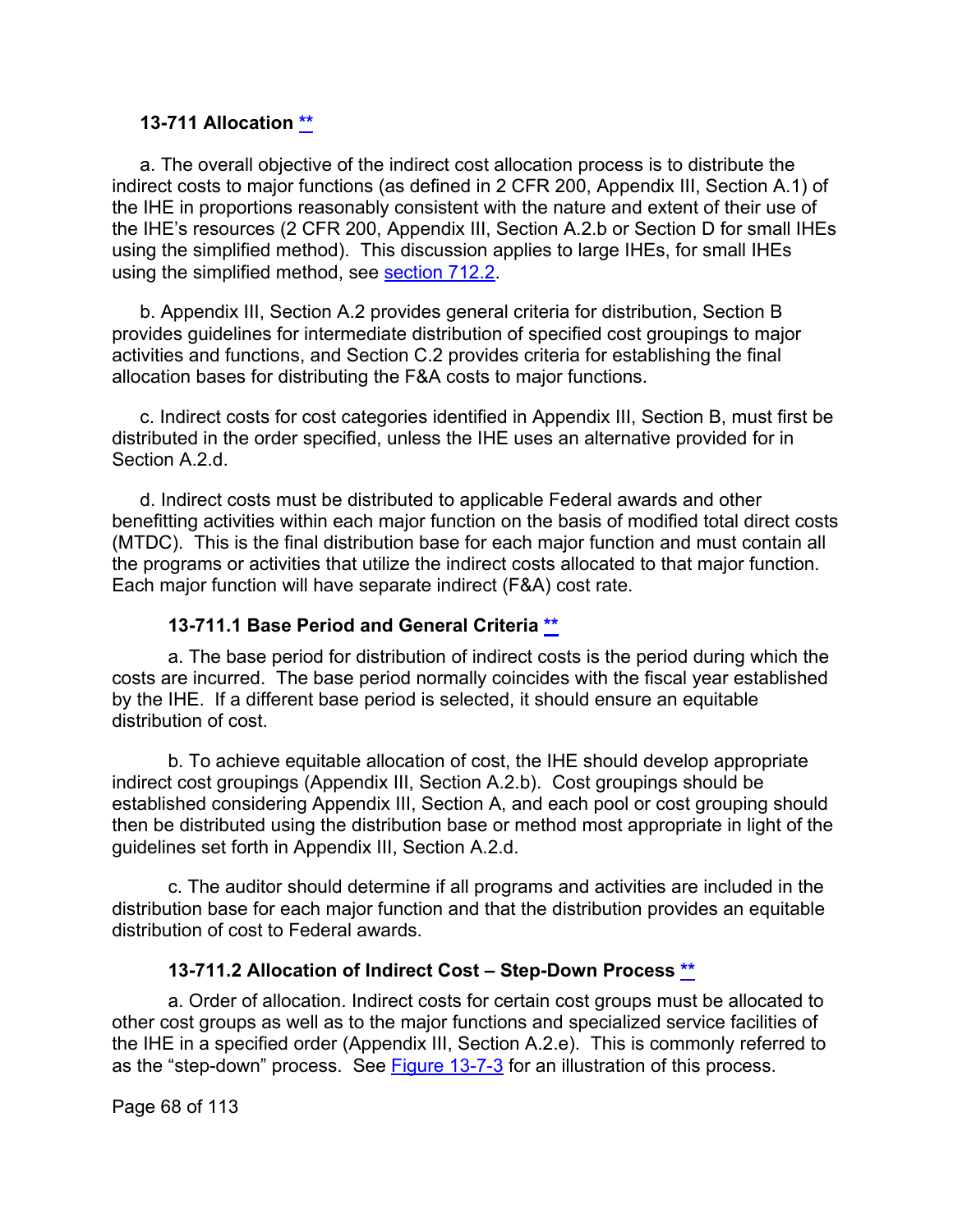(1) Depreciation

(2) Interest expense

(3) Operation and maintenance expense

(4) General administrative and general expenses

(5) Other cost categories may be allocated in the order determined to be most appropriate by the IHE.

b. An indirect cost category will be considered closed once it has been allocated to other cost objectives, and costs may not be subsequently allocated to it. The IHE may use a cross-allocation methodology to initially distribute indirect cost groupings, rather than through the order of distribution described above, when it results in a more equitable allocation of cost. The distribution of cost from one cost category to another does not change the nature of the item, however, and modification to the composition of the indirect cost categories is required.

#### **13-711.3 Allocation to Final Cost Objectives [\\*\\*](#page-4-16)**

a. An allocation base should be the one best suited for allocating the indirect costs in the cost grouping or pool to the cost objectives based on a causal or beneficial relationship, or on sound logic and reason when the benefit cannot be determined. For allocation of cost from major functions to final cost objectives (through the major function's F&A rate) the IHE must use the method prescribed in Appendix III, Section C.2 for large IHEs (the Modified Total Direct Cost (MTDC) base) for large IHEs, and in Section D for small IHEs, which can be either the MTDC or salaries and wages allocation base.

b. Modified Total Direct Cost Base (MTDC)

(1) The MTDC allocation base must be used to allocate indirect costs to final cost objectives. Qualifying IHEs may use the simplified procedures in 2 CFR 200, Appendix III, Section D, which permits use of a simplified MTDC or a wages and salaries base. (See 13-615).

(2) Appendix III, Section C.2 prescribes that indirect costs be distributed to applicable Federal awards and other benefitting activities within each major function on the basis of MTDC. The MTDC base contains all direct salaries and wages, applicable fringe benefits, materials and supplies, services, travel and the up to the first \$25,000 of each subward or subcontract. The MTDC base excludes equipment, capital expenditures, charges for patient care, rental costs, tuition remission, scholarships, fellowships, and participant support costs. With the approval of the cognizant agency for indirect costs, other items may be excluded only to avoid a serious inequity in the distribution of the indirect costs. (68).

Page 69 of 113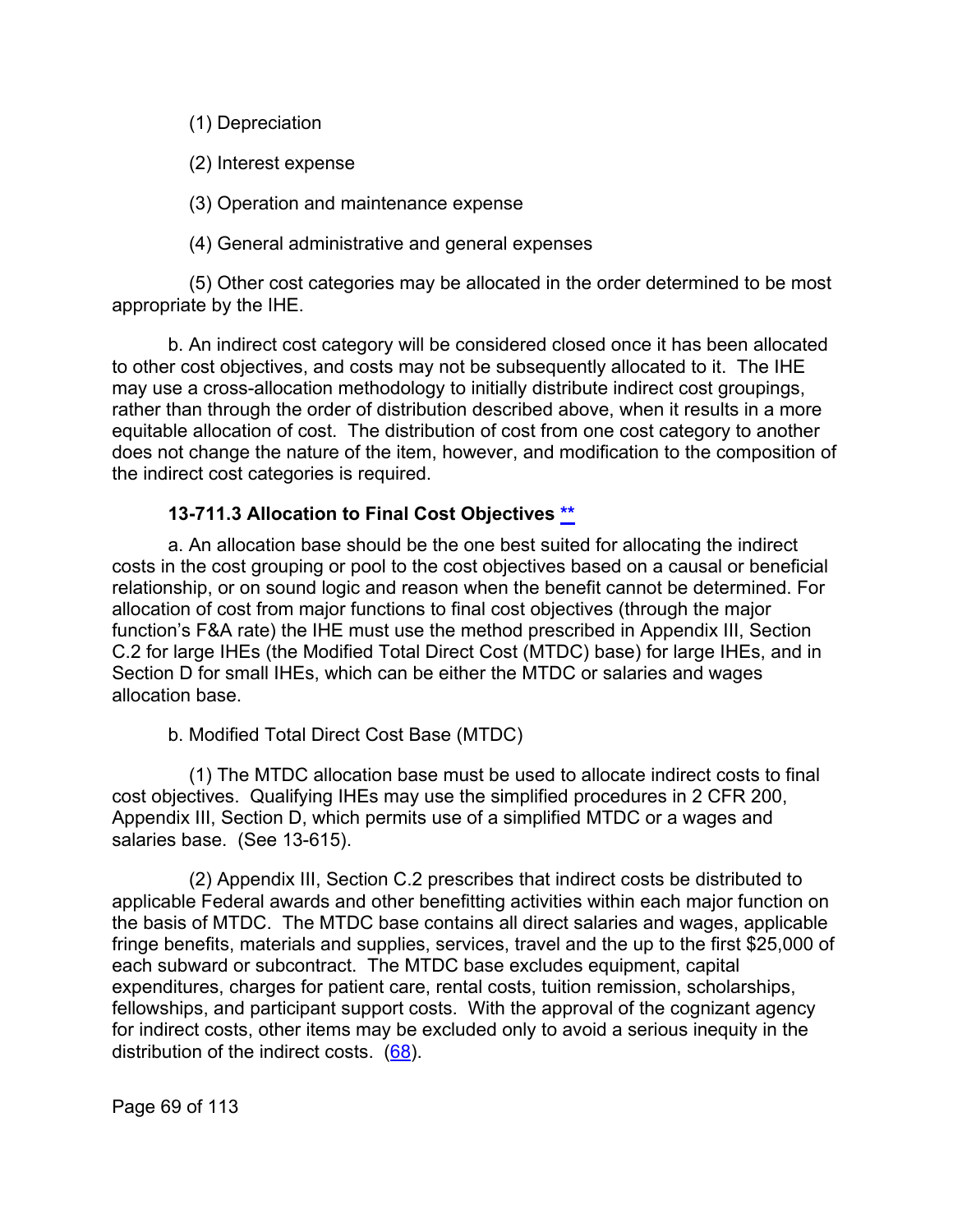c. A separate F&A rate will be developed for each major function for allocation of indirect cost to final cost objectives.

## **13-711.4 Allocation to Major Functions and Intermediate Cost Objectives [\\*\\*](#page-4-17)**

a. For distributing cost to major activities and functions, the IHE may use any methodology that is based on a causal or beneficial relationship and is otherwise equitable. In some cases, it may be necessary to selectively distribute cost by establishing separate cost groupings within one or more cost categories identified in Appendix III, Section B, in order to provide equitable allocation of the cost.

b. This section discusses common methods for allocation.

## **13-711.4.1 Cost Analysis Studies [\\*\\*](#page-4-18)**

a. A cost analysis study may be used to determine the allocation of indirect costs when the study meets the conditions required in Appendix III, Section A.2.d(3) and results in equitable distribution of cost.

b. Cost analysis studies cannot be used to determine the allocation base for utility and student services costs.

c. Section A.2.d(3) requires the cost analysis study provide for the following:

(1) Be appropriately documented in sufficient detail for subsequent review,

(2) Distribute costs to related cost objectives in accordance with the relative benefits derived,

(3) Be statistically sound,

- (4) Be performed specifically at the IHE where the results are used,
- (5) Be reviewed periodically, but no less frequently than rate negotiations,
- (6) Be updated as necessary,
- (7) Be used consistently,
- (8) Any assumptions made in the study be stated and explained, and
- (9) Be fully justified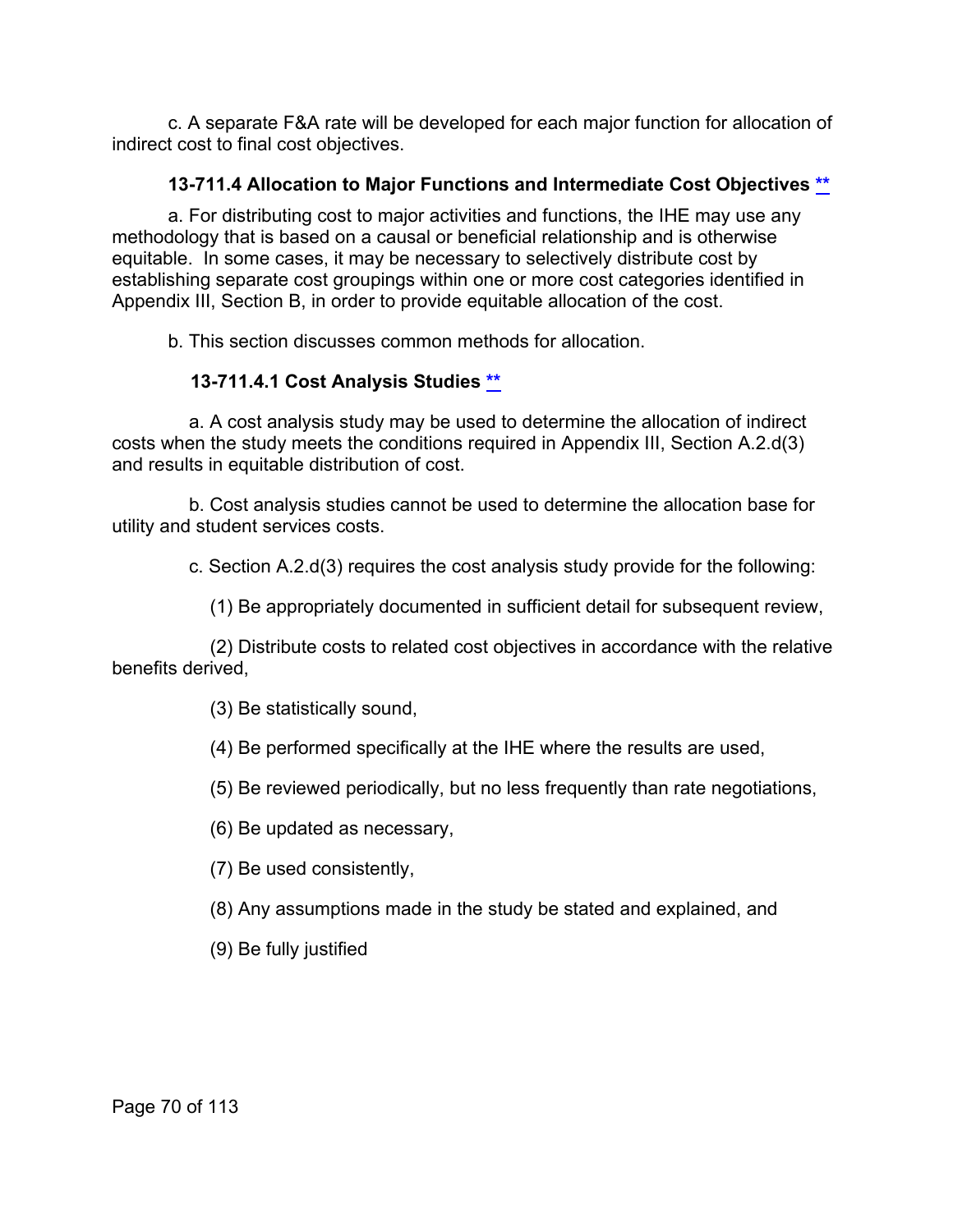d. The auditor should determine if the study meets the conditions required by the Uniform Guidance. If the audit procedures indicate that the study does not result in equitable distribution of cost, the auditor should request the IHE demonstrate that the study results in more equitable distribution of cost than using the MTDC or other appropriate base. If the IHE cannot demonstrate the case study results in more equitable distribution of cost, determine the appropriate allocation using the requirements of Section B.

### **13-711.4.2 Space Utilization [\\*\\*](#page-4-19)**

a. The space utilization base is used to allocate costs for an activity that either drives the need for the space, or otherwise uses and benefits from the space. The IHE should maintain adequate supporting records to demonstrate that the use of space provides for equitable distribution of the indirect costs.

b. The period used to develop the space utilization base should be representative of the usage during the entire period.

c. When appropriate, the auditor should request assistance from Government technical personnel. See Appendix B for guidance on requesting and using the work of technical specialists.

## **13-711.4.3 Population Served [\\*\\*](#page-4-20)**

The population served base should include all individuals that received benefit from the activities generating the indirect costs, including institutional personnel, all students, as well as the general public. Students should be included regardless of whether they attend full-time, part-time, evenings or summer only, are extension students, etc. The auditor should determine if the population included in the base is complete, and is appropriately weighted (for example, grouping all part-time individuals and recalculating as FTEs, rather than including each person as an individual regardless of the amount of time they are involved in the activity).

## **13-711.4.4 Allocation of Depreciation Expense [\\*\\*](#page-4-21)**

Allocation of depreciation expense for buildings and equipment will typically be based on space utilization. The auditor should verify that depreciation expense was apportioned to the major functions in a manner that results in equitable distribution of the cost to the final cost objectives. For example, if depreciation expense is combined into a single cost grouping and allocated using salaries and wages, the auditor should verify that the depreciation expense was adjusted appropriately to account for student usage of classrooms, auditoriums, laboratories, etc.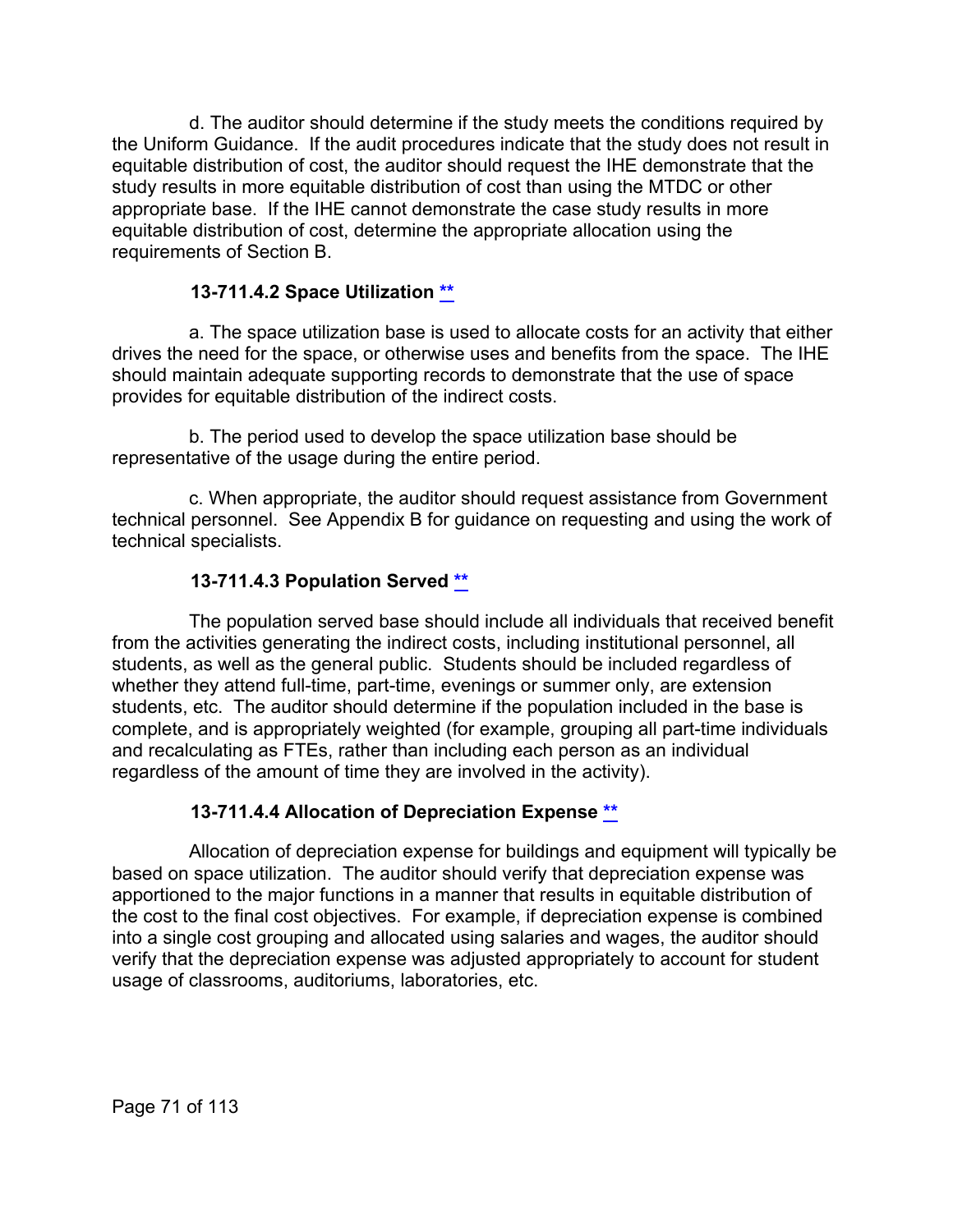### **13-712 Establishing Indirect Cost Rates at Educational Institutions (2 CFR 200, Appendix III) – Simplified Procedure [\\*\\*](#page-4-22)**

This section discusses methods that Government agencies use to establish indirect cost rates for grants and contracts at IHEs and the contract audit responsibilities involved in the process. Small IHEs that expend \$10 million or less in direct Federal funds in a fiscal year may use simplified procedures to establish their indirect cost rates. The simplified procedures are discussed in [712.2.](#page-71-0) The remainder of this section focuses on establishing the indirect rates using the regular method.

### **13-712.1 Introduction [\\*\\*](#page-4-23)**

a. The F&A cost rate process must be designed to ensure that the Federal government does not, in any way, subsidize the indirect costs of other non-Federal entities, specifically activities sponsored by industry and foreign governments. Each allocation method used to identify and allocate indirect cost pools must contain the full amount of the IHE's modified total costs or other appropriate unit of measurement to make the computations (2 CFR 200, Appendix III, Section C.1.a(3)). In some instances, a single rate for a major function may not be appropriate and a separate indirect cost pool may be necessary. Separate rates should be developed during the regular course of the rate determination process. For example, a single rate for the research function might not take into account the different environmental factors or other conditions that may substantially affect the indirect costs applicable to a particular segment of research at the IHE.

b. An IHE may perform on both research and non-research awards. Regardless of the type of negotiated indirect rates, the auditor should perform procedures to determine if the allocation of indirect cost is equitable. This includes considering the IHE's activities and related indirect cost rate structure and the materiality of undesirable effects of distribution of particular indirect cost. If audit procedures indicate the rates are inappropriate, or otherwise contributing to a significant inequity, the auditor should notify the cognizant federal agency for indirect costs to discuss the concerns.

c. See also [section 500](#page-17-0) for general information related to many of the concepts included in here. For example, additional information on auditing indirect rates and types of negotiated rates.

### <span id="page-71-0"></span>**13-712.2 Simplified Method [\\*\\*](#page-4-24)**

a. IHEs that expend \$10 million or less in direct Federal funds in a fiscal year are considered to be small IHEs and the Uniform Guidance provides for somewhat less restrictions related to indirect cost allocation. Small IHEs must still comply with the rest of the Uniform Guidance. This subsection discusses the simplified procedures permitted by the Uniform Guidance for F&A cost allocation for small IHEs.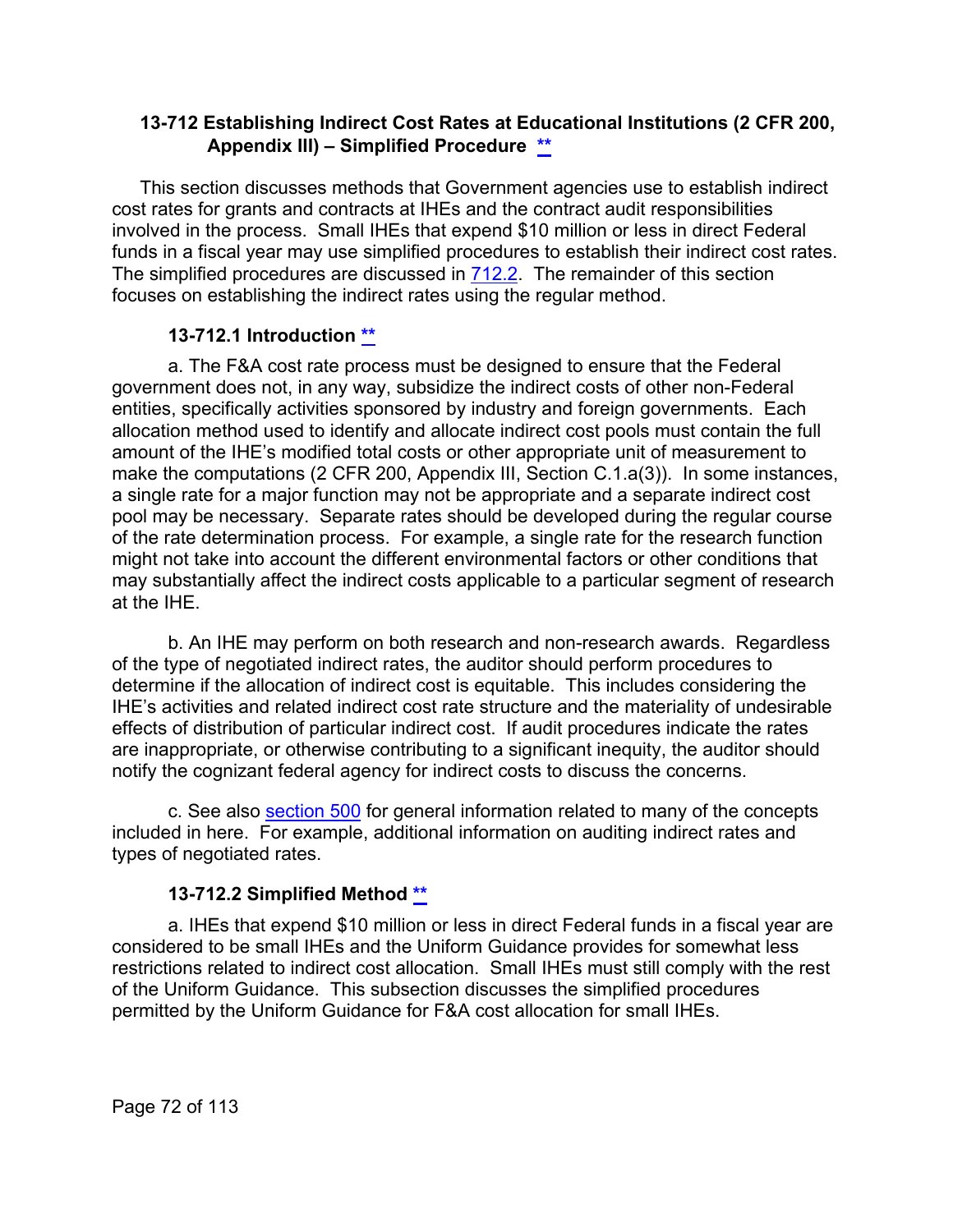b. The simplified procedures are intended to reduce the burden on small IHEs and require that the IHE's most recent annual financial report and immediately available supporting information be utilized as a basis for determining the indirect cost rate applicable to all Federal awards.

c. The simplified procedures in 2 CFR 200, Appendix III, Section D permit indirect (F&A) cost rates be established using either a simplified MTDC or a salaries and wages base. Both are discussed below.

d. Audit effort will generally be reduced when an IHE uses the simplified procedures rather than the regular procedures. However, if the auditor finds that the simplified procedures result in inequitable allocation of cost to the Federal government, or to the IHE, the allocation of indirect cost should be determined using the regular procedures. This may happen at any point during the audit, for example, during review of the IHE's financial reports if the auditor finds supporting information is unavailable or inconsistent with the financial reports.

## **13-712.2.1 Simplified Procedure - Salaries and Wages Base [\\*\\*](#page-4-0)**

a. To use the salaries and wages distribution base (2 CFR 200, Appendix III, Section D.2), the IHE must first establish the total amount of direct and indirect salaries and wages paid to all employees of the IHE. The allocation base is derived by subtracting the indirect salaries and wages that are included in the indirect (F&A) cost pool from the total salaries and wages.

b. The IHE will establish a single indirect cost pool that consists of expenditures customarily classified as general administration and general expenses, operation and maintenance, library, department administration, etc. The cost pool must exclude capital items and cost specifically identified as unallowable. The following conditions apply:

(1) General administration and general expenses must exclude costs for student administration and services, student activities, student aid, and scholarships,

(2) Operations and maintenance of physical plant and depreciation must be appropriately adjusted for costs applicable to institutional activities,

(3) Departmental administration expenses are limited to 20 percent of the salaries and expenses of deans and heads of departments. Where these types of costs have previously been classified as other institutional activities, they may be included in the F&A cost pool. Additionally, the total amount of salaries and wages included in the F&A cost pool must be separately identified from the other indirect costs.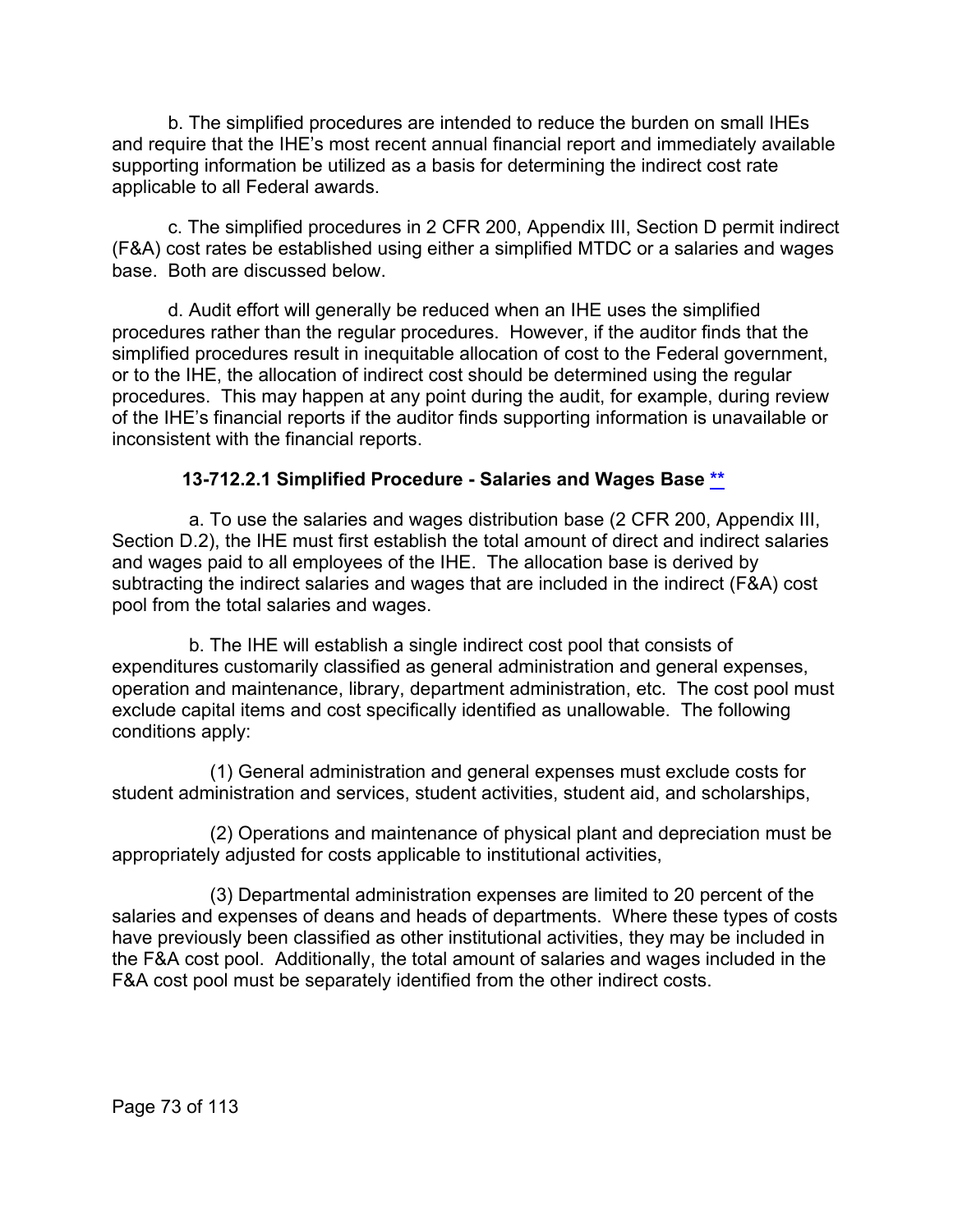c. The auditor should perform procedures to determine if:

(1) Specifically unallowable costs and capital items are excluded from the indirect cost pool,

(2) Costs are based on the most recent financial report,

(3) The cost pool has been established in accordance with the conditions identified in b.(1) through b.(3) above,

(4) The total amount of indirect salaries and wages included in the cost pool have been deducted from the total salaries and wages to arrive at the distribution base.

(5) The F&A rate is accurately derived and appropriately applied to all Federal awards.

## **13-712.2.2 Simplified Procedure – Modified Total Direct Cost Base [\\*\\*](#page-4-1)**

a. Using the simplified procedure for modified total direct cost (MTDC) base (2 CFR 200, Appendix III, Section D.3), the IHE will establish a single F&A rate rather than a separate rate for each major function. The MTDC base must include all of the IHE's direct functions.

b. The IHE must establish the total costs incurred by the IHE for the base period. The MTDC distribution base must consist of the costs identified in Appendix III, Section C.2, which includes all direct salaries and wages, fringe benefits, materials, supplies, services, travel, and the first \$25,000 of each subaward/subgrant.

## **13-712.3 Educational Service Agreements [\\*\\*](#page-4-2)**

Educational service agreements may be established as part of the IHE's general instructional activities. If the service agreements require the establishment of actual indirect cost rates, additional analysis would be required to determine if the cost rates are consistent with any limitations or ceilings applicable to the administration costs, and to determine if the allocation of the cost is equitable to all awards in the general instruction function. For example, services may be related to the education of the general student body and not to specialized educational services rendered under specific awards.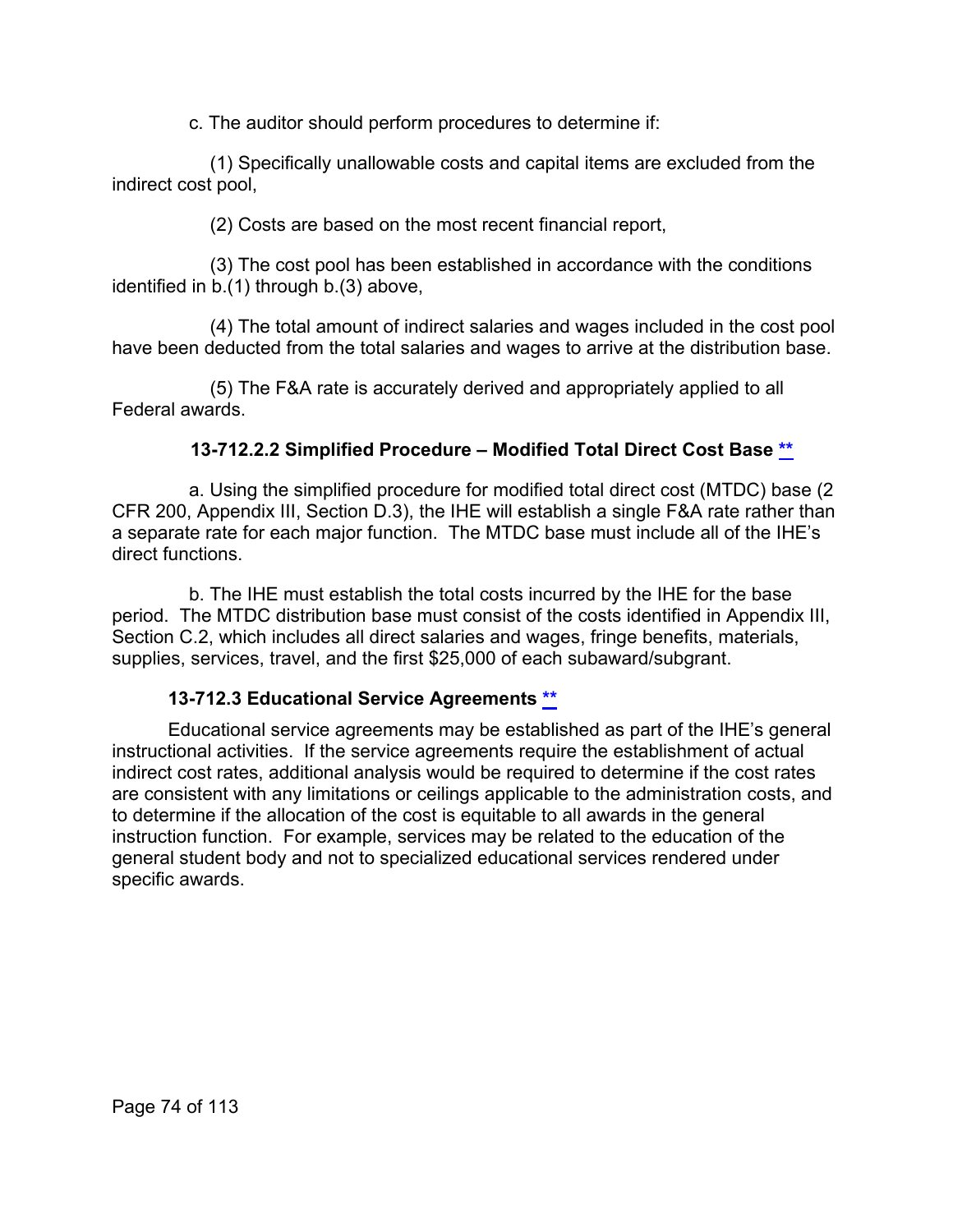#### **13-712.4 Indirect Cost Rates [\\*\\*](#page-5-0)**

a. Indirect cost rates are typically negotiated in advance of the periods they are used based on costs incurred in the most recently completed fiscal year (base year). The rates can be used for two to four years and some rates may be extended up to five years with approval of the cognizant agency for audit. Final F&A rates can be negotiated as predetermined, fixed with carry-forward provisions, provisional, final or the de minimis rate. This section discusses each type of rate and general audit activities the auditor should consider.

b. During an audit of an IHE's indirect cost rates, regardless of the type of rate, the auditor should determine if the costs included in the pools and bases are allowable, appropriately classified as direct or indirect cost, and are likely to result in equitable distribution of cost for the years the rate will be used.

## **13-712.4.1 Predetermined Rates [\\*\\*](#page-5-1)**

a. Predetermined rates are presented in 2 CFR 200, Appendix III, Section C.4. Title [41 U.S.C 4708](http://uscode.house.gov/view.xhtml?req=granuleid:USC-prelim-title41-section4708&num=0&edition=prelim) authorizes the use of predetermined rates for research agreements with IHEs. The objectives of the law are to simplify the administration of cost-type research and development awards with IHEs, facilitate the preparation of the IHE's budgets, and expedite closeout of awards.

b. Rates are established for a period of two to four years and can be used when the parties involved can reach an informed judgment as to the probable level of indirect costs during the years the rates will be used.

c. Predetermined rates carry the highest level of risk due to the fact that no adjustment will be made based on actual cost experience. The auditor should consider factors that may indicate the rate will not be equitable in subsequent years. For example, the rate may not equitably distribute cost in the future if the IHE acquires or loses substantial work in a particular function as compared to other functions, if the IHE is planning to increase or decrease instructional programs, or is planning to implement or stop other institutional activities, such as starting or curtailing cafeteria services, adding new areas of instruction, completing buildings that are currently under construction, etc.

d. During incurred cost or other types of audits, the auditor should determine if the IHE appropriately applies the predetermined rate consistently. If the auditor becomes aware, during subsequent audit effort, that the IHE is treating costs differently as either direct or indirect cost as compared to the classification of the cost for the negotiated rate, the auditor should consider if this is a CAS 502 noncompliance and follow the guidance in Chapter 8-302.7c.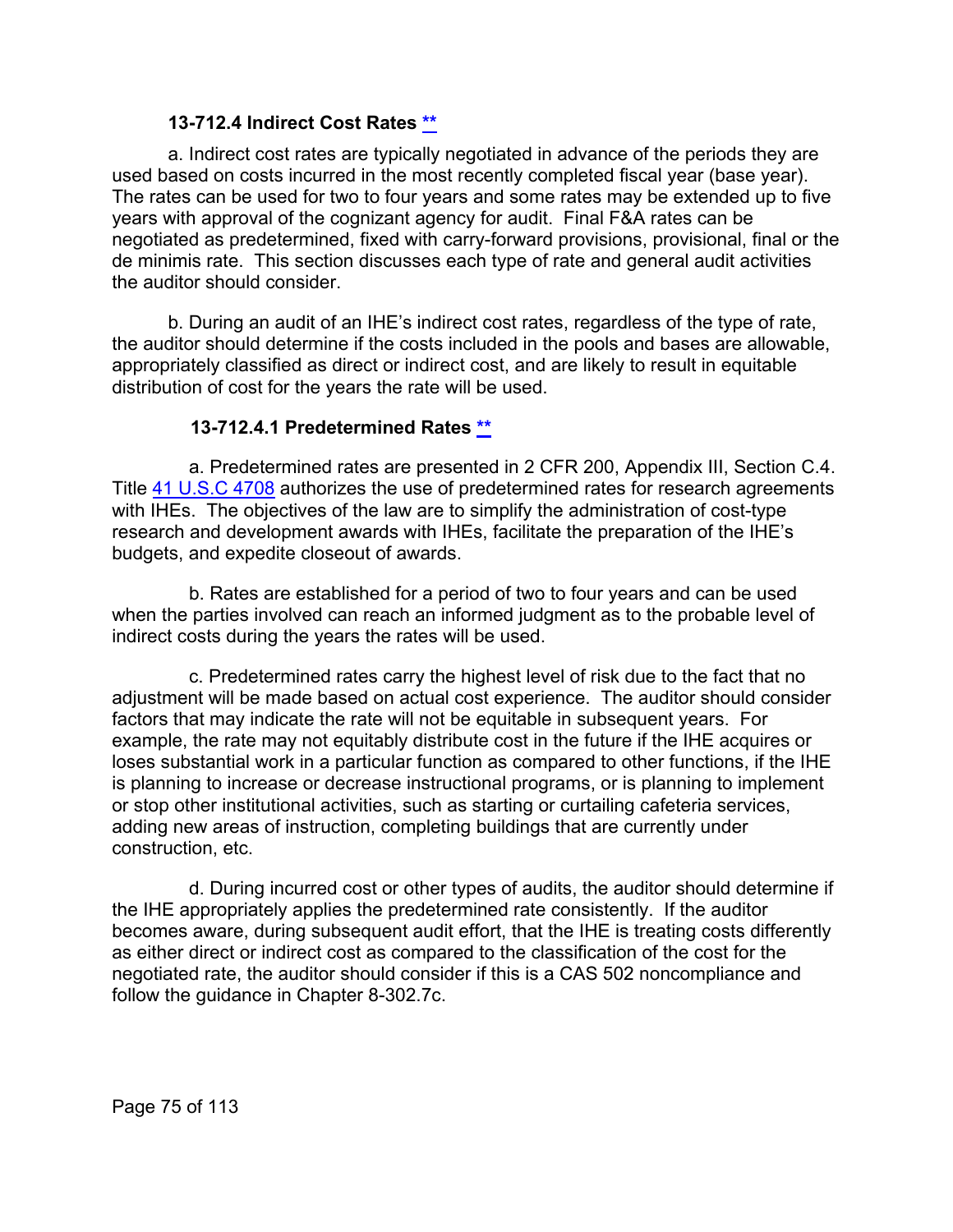#### **13-712.4.2 Fixed Rates and Carry-Forward Provisions [\\*\\*](#page-5-2)**

a. Fixed rates and carry-forward provisions are discussed in 2 CFR 200, Appendix III, Section C.5. The fixed rate is applied to awards and is not adjusted for over- or under-recovery of indirect cost. The amount of over or under recovery of indirect cost will be applied to subsequent year indirect rates. In the event a fixed rate is negotiated before the carry-forward adjustment is determined for the prior period, the adjustment may be applied to the next subsequent rate negotiation.

b. The carry-forward adjustment from the prior period is applied to the proposed distribution base to arrive at the negotiated fixed rate. Unrecovered amounts under lump-sum agreements or cost-sharing provisions of prior years must not be carried forward for consideration in the new rate negotiation.

d. The cognizant agency for indirect costs and the IHE must agree in advance whether the differences between the fixed rate and the actual cost incurred will be considered in rate negotiation rather than making that determination after the differences are known.

e. IHEs electing to use carry-forward provisions must obtain prior approval from the cognizant agency for indirect costs before changing to a post-determined rate. If the IHE returns to a post-determined rate, any over- or under-recovery during the period where the fixed rate was used will be included in the subsequent postdetermined rate.

f. The auditor should verify that the IHE appropriately applies fixed rates to all awards. Additionally, DCAA may provide audit support to determine the amount of the carry-forward at the request the cognizant agency for indirect costs.

## **13-712.4.3 Provisional and Final Rates [\\*\\*](#page-5-3)**

a. Provisional and final rates are addressed in 2 CFR 200, Appendix III, Section C.6. Provisional rates are used only when: 1) The cognizant agency for indirect costs determines factors exist that do not justify the use of predetermined or fixed rates with carry-forward, or 2) the IHE and cognizant agency for indirect costs cannot agree on an equitable rate. To prevent substantial over- or under-payment of cost, the provisional rate may be adjusted by the cognizant agency for indirect costs during the IHE's fiscal year.

b. A provisional rate may be replaced with a predetermined or fixed rate at any time prior to the close of the fiscal year. If a provisional rate is not replaced by a predetermined or fixed rate, a final rate will be established and upward or downward adjustments will be made based on the actual allowable costs incurred for the period involved.

Page 76 of 113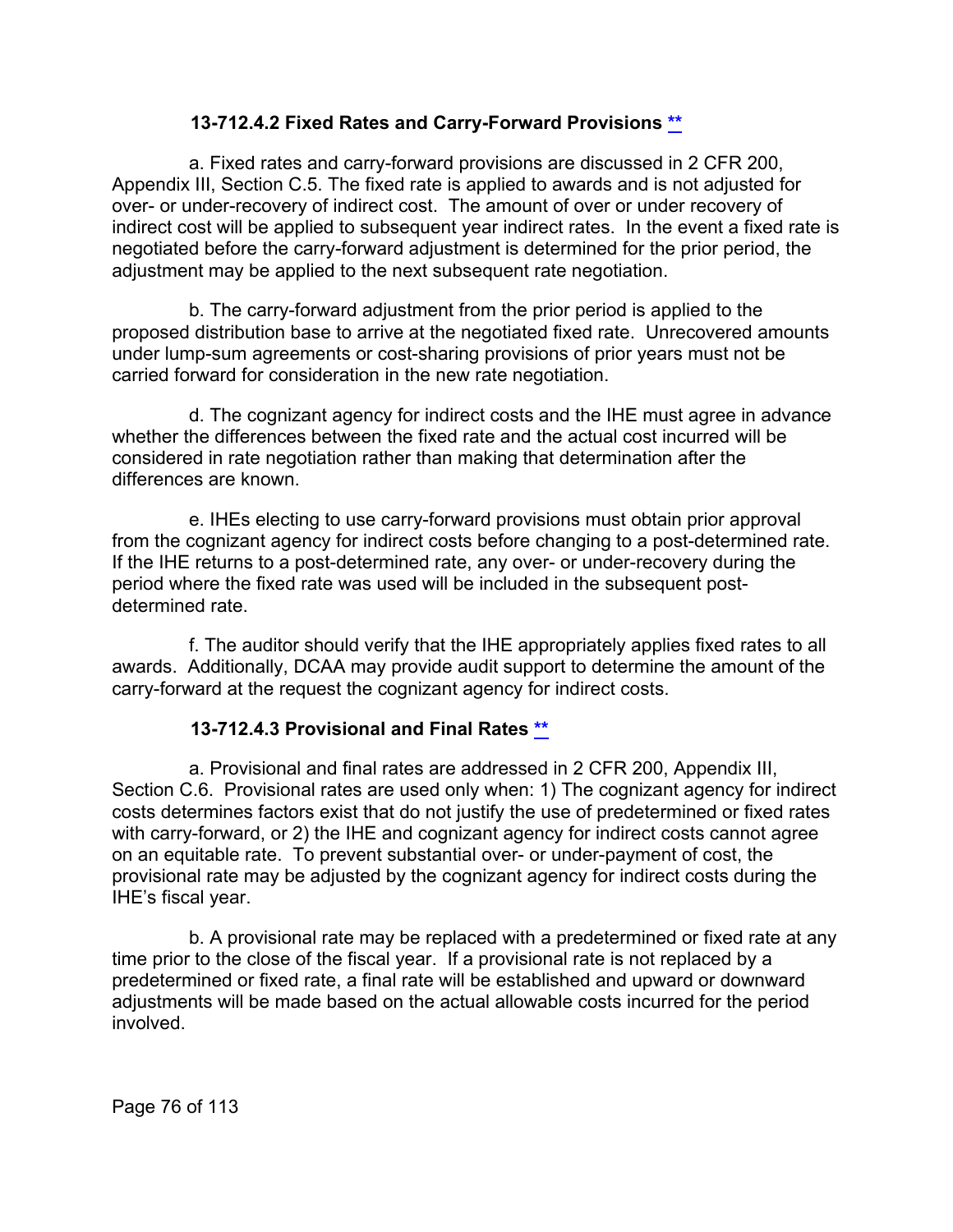c. The auditor should verify that the IHE appropriately applies the provisional rate, and notify the cognizant agency for audit if it appears the provisional rate will result in substantial over- or under-payment of cost for the fiscal year.

## **13-712.4.4 De Minimis Rate [\\*\\*](#page-5-4)**

IHEs that have never had a negotiated indirect cost rate may elect to use a de minimis rate of 10 percent of the modified total direct costs [\(2 CFR 200.414\(f\)\)](https://www.ecfr.gov/cgi-bin/text-idx?SID=4a254e55c36e7f8d80d6d80ac8f4c53d&mc=true&node=se2.1.200_1414&rgn=div8). If an IHE uses the de minimis rate they must comply with  $\S$ 200.403, which requires costs:

- Be necessary and reasonable for the performance of the award,
- Conform to any limitations or exclusions in the cost principles or terms and conditions of the awards,
- Be consistent with the IHE's policies and procedures to apply costs uniformly to both Federally and non-Federally funded activities,
- Be treated consistently as either direct or indirect cost in like circumstances,
- Be determined in accordance with GAAP (or the applicable standards for state and local governments and Indian tribes).
- Not be included as a cost or used to meet cost sharing or matching requirements of any other Federally-financed program in either the current or a prior period,
- Be adequately documented.

## **13-713 Selected Areas of Cost – Considerations for Educational Institutions [\\*\\*](#page-5-5)**

#### **13-713.1 Introduction [\\*\\*](#page-5-6)**

This section addresses cost principles specified in 2 CFR 200, Subpart E that provide allowability criteria specific to IHEs. [Section 507](#page-27-0) provides general guidance for selected areas of cost that are applicable to all types of entities covered by 2 CFR 200, Subpart E.

## **13-713.2 Compensation [\\*\\*](#page-5-7)**

a. In addition to the criteria for allowability discussed in [section 507.5,](#page-30-0) [§200.430\(h\)](https://www.ecfr.gov/cgi-bin/text-idx?SID=6dc5878c61c6ff444c678c370a4dc3bb&mc=true&node=se2.1.200_1430&rgn=div8) provides additional criteria specific to IHEs. Certain conditions require special consideration and possible limitations in determining allowable compensation under Federal awards. These include:

(1) Allowable activities. Charges to Federal awards may include reasonable amounts for activities contributing directly to work under an agreement  $(S200.430(h)(1)(i))$ .

Page 77 of 113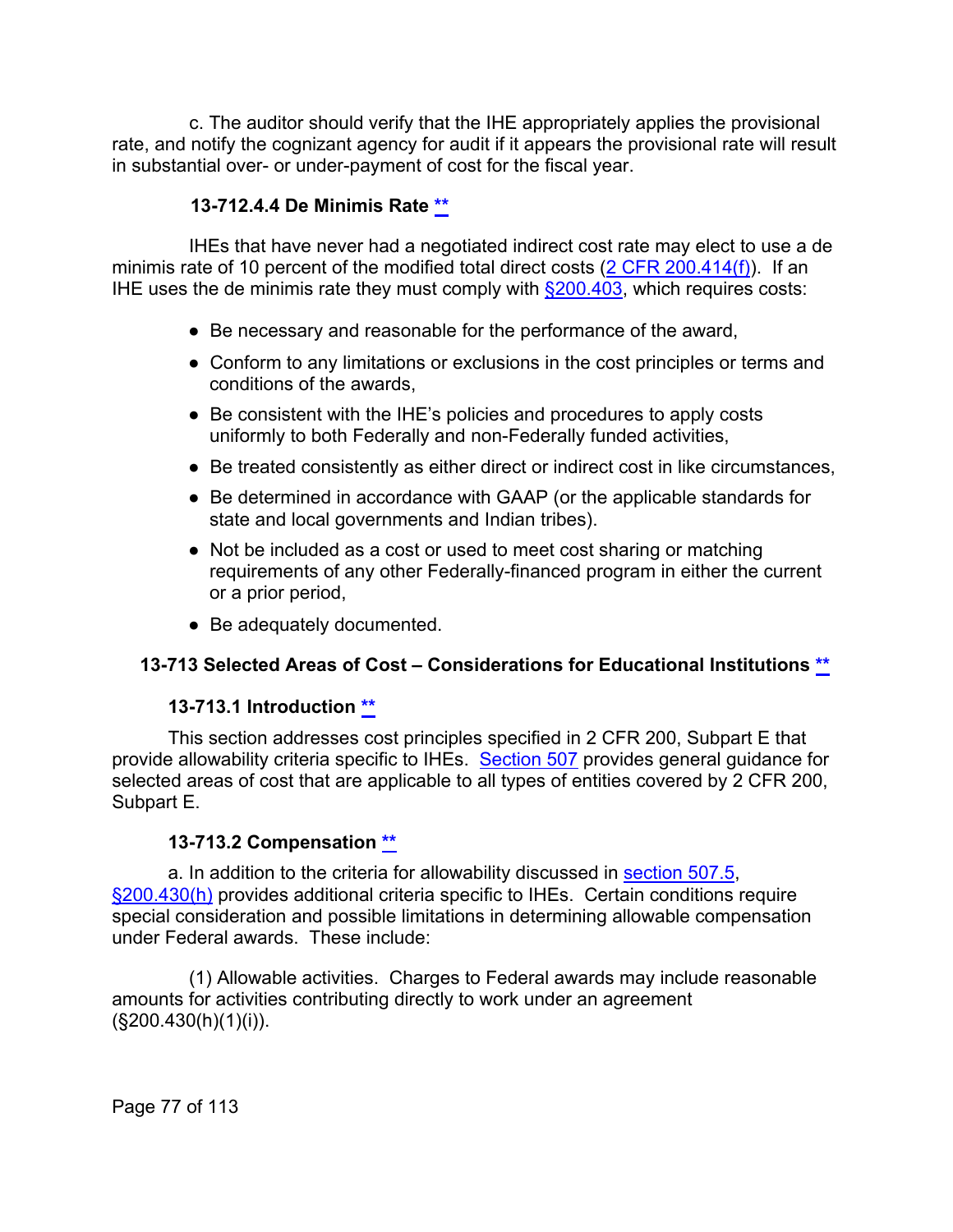(2) Documentation of supplemental compensation for incidental activities that are allowable under the IHE's written policy. Rates that do not exceed the institutional base salary (IBS) do not need to be described in the records required for documentation of personnel expenses (§200.430(i)). The IBS is the annual compensation paid by the IHE for the individual's appointment, whether their time is spent on research, instruction, administration, or other activities. To be allowable, the activities must either be specifically provided for in the Federal award budget, or have prior written approval by the Federal awarding agency.

b. Costs for salaries for faculty members during the academic year are allowable at the IBS rate (except see bullet a(2) above). The charges to a Federal award for compensation shall not exceed the proportionate share of the IBS for the period, unless specifically provided for under the Federal award or with written approval by the Federal awarding agency.

c. See §200.430(h)(3) through (h)(8) for criteria related to:

- $\bullet$  Intra-institution consulting  $-$  (h)(3)
- Extra service pay  $(h)(4)$
- Periods outside the academic year  $-$  (h)(5)
- Part-time faculty  $(h)(6)$
- Sabbatical leave costs  $(h)(7)$
- Non-faculty members  $(h)(8)$

d. Sabbatical leave costs are allowable only when the IHE has a uniform written policy on sabbatical leave (see 2 CFR 200.430(h)(7)). Sabbatical leave may be treated as direct or indirect cost depending on the circumstances. The auditor should review the IHE's policy on sabbatical leave and determine if the IHE policy is compliant with the Uniform Guidance and that the IHE treats similar costs consistently.

#### **13-713.3 Fringe Benefits [\\*\\*](#page-5-8)**

a. In addition to the criteria discussed in [section 507.6,](#page-34-0) the auditor needs to consider the conditions applicable to IHEs in [§200.431\(j\).](https://www.ecfr.gov/cgi-bin/text-idx?SID=f08842fab83ea3459530753e08170f8c&mc=true&node=se2.1.200_1431&rgn=div8)

b. Fringe benefit costs (such as pension and insurance) paid by a state or local government on behalf of the IHE are allowable whether or not these costs are recorded in the IHE's accounting records if the costs are:

(1) Compliant with the Uniform Guidance cost principles,

(2) Properly supported by approved cost allocation plans, and

(3) Not otherwise borne directly or indirectly by the Federal government.

Page 78 of 113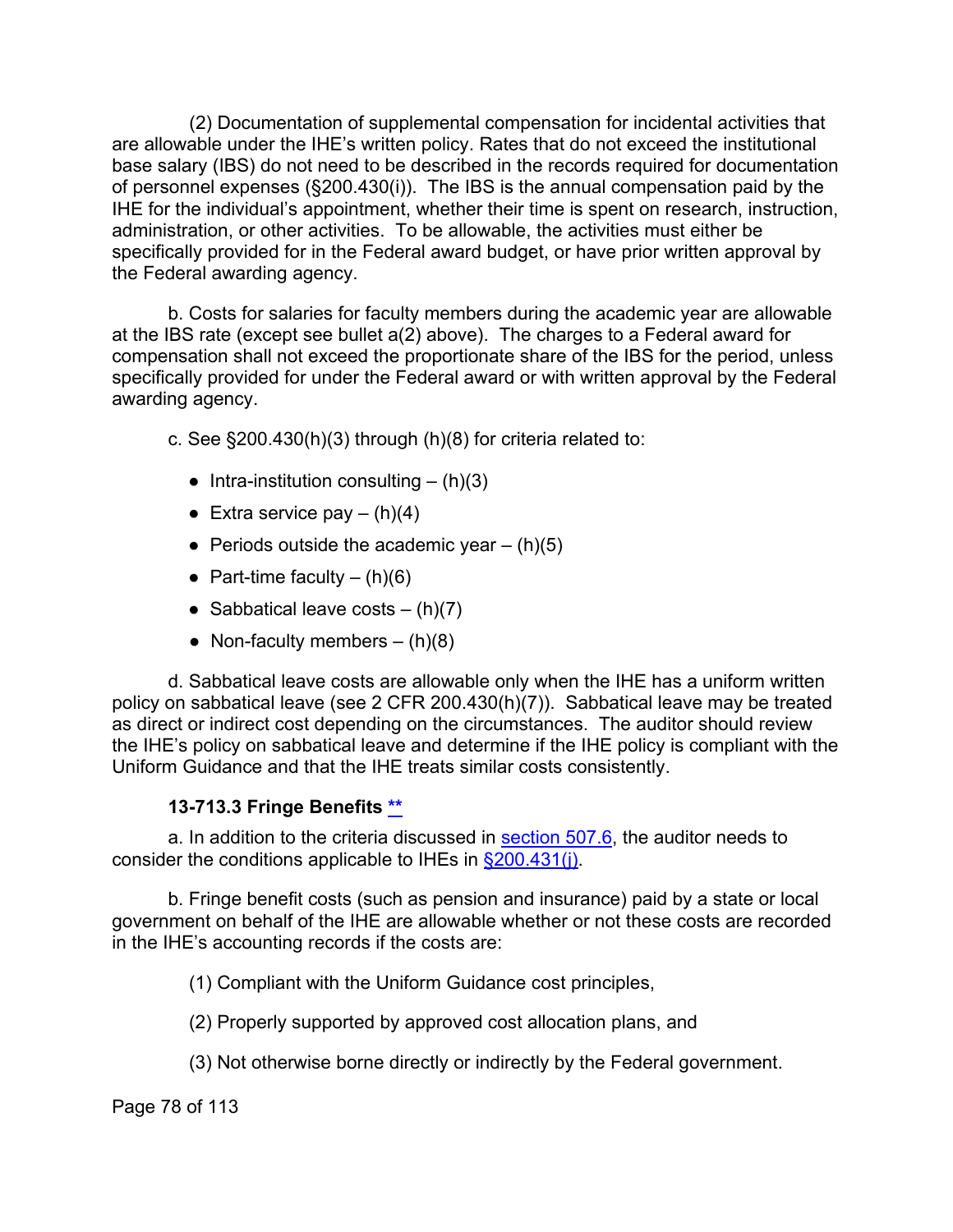## **13-713.4 Interest [\\*\\*](#page-5-9)**

In addition to the allowability criteria discussed in <u>section 507.4</u>, interest costs are allowable if the IHE incurred the costs after September 23, 1982 in connection with the acquisition of capital assets that occurred after that date.

## **Figure 13-7-1 [\\*\\*](#page-5-10)**

| <b>Indirect Cost</b>                                                                                                                                                              |                                                                                                                                                                                                                                                                                                                                                                                                                                                 |  |  |  |  |  |
|-----------------------------------------------------------------------------------------------------------------------------------------------------------------------------------|-------------------------------------------------------------------------------------------------------------------------------------------------------------------------------------------------------------------------------------------------------------------------------------------------------------------------------------------------------------------------------------------------------------------------------------------------|--|--|--|--|--|
| <b>Facilities</b>                                                                                                                                                                 | <b>Administration</b>                                                                                                                                                                                                                                                                                                                                                                                                                           |  |  |  |  |  |
| Depreciation Expense (Appendix III, B.2)<br>Interest Expense (Appendix III, B.3)<br>Operations and Maintenance Expense (Appendix III, B.4)<br>Library Expense (Appendix III, B.8) | General administration and general expenses (Appendix III, B.5)<br>Director's office<br>Accounting<br>Personnel<br>All other types of expenditures not listed specifically under a<br>subcategory of Facilities, the following are specified cost<br>subcategories:<br>Departmental Administration Expenses (Appendix III, B.6)<br>Sponsored Projects Administration (Appendix III, B.7)<br>Student Administration Services (Appendix III, B.9) |  |  |  |  |  |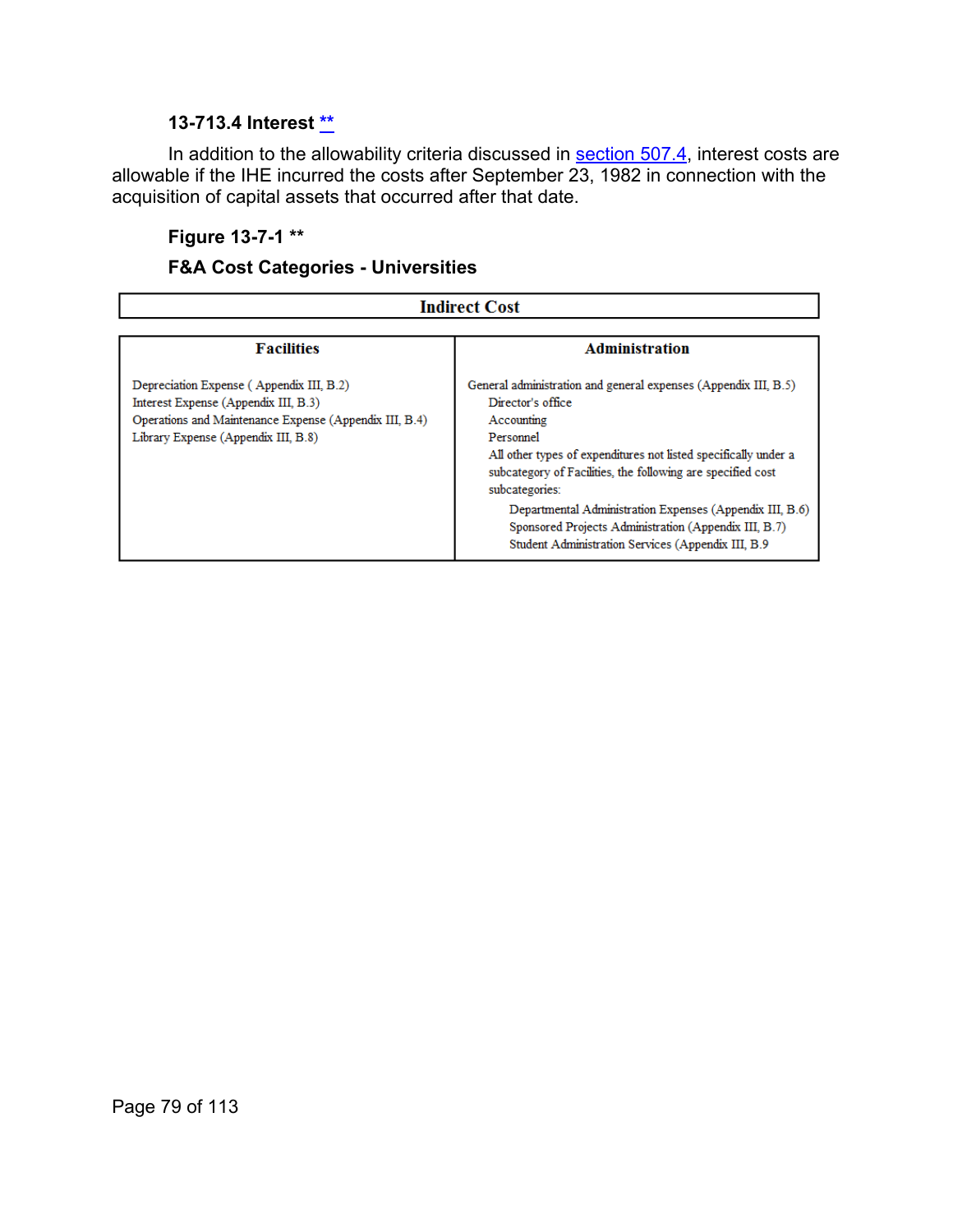# **Figure 13-7-2 [\\*\\*](#page-5-11)**

## **F&A Allocation Flowchart Illustration for Educational Institutions**

| <b>Educational Institutions</b>          |                                                                                                                   |                                                          |                             |                                                                                     |                                                                 |                                                                                |  |  |  |  |  |  |
|------------------------------------------|-------------------------------------------------------------------------------------------------------------------|----------------------------------------------------------|-----------------------------|-------------------------------------------------------------------------------------|-----------------------------------------------------------------|--------------------------------------------------------------------------------|--|--|--|--|--|--|
|                                          |                                                                                                                   | All Costs - First classified as Direct or Indirect       |                             |                                                                                     |                                                                 |                                                                                |  |  |  |  |  |  |
|                                          |                                                                                                                   |                                                          |                             |                                                                                     |                                                                 |                                                                                |  |  |  |  |  |  |
|                                          |                                                                                                                   |                                                          |                             |                                                                                     |                                                                 |                                                                                |  |  |  |  |  |  |
| <b>Direct Cost</b>                       | <b>Indirect Cost</b>                                                                                              |                                                          |                             |                                                                                     |                                                                 |                                                                                |  |  |  |  |  |  |
|                                          | <b>Facilities</b><br><b>Administration</b>                                                                        |                                                          |                             |                                                                                     |                                                                 |                                                                                |  |  |  |  |  |  |
|                                          |                                                                                                                   |                                                          |                             |                                                                                     |                                                                 |                                                                                |  |  |  |  |  |  |
|                                          |                                                                                                                   | Depreciation Expense (Appendix III, B.2)                 |                             |                                                                                     | General administration and general expenses (Appendix III, B.5) |                                                                                |  |  |  |  |  |  |
|                                          | Interest Expense (Appendix III, B.3)                                                                              | Operations and Maintenance Expense (Appendix III, B.4)   |                             | Director's office                                                                   |                                                                 |                                                                                |  |  |  |  |  |  |
|                                          | Library Expense (Appendix III, B.8)                                                                               |                                                          |                             | Accounting<br>Personnel                                                             |                                                                 |                                                                                |  |  |  |  |  |  |
|                                          |                                                                                                                   |                                                          |                             |                                                                                     |                                                                 | All other types of expenditures not listed specifically under a subcategory of |  |  |  |  |  |  |
|                                          |                                                                                                                   |                                                          |                             |                                                                                     | Facilities, the following are specified cost subcategories:     |                                                                                |  |  |  |  |  |  |
|                                          | Departmental Administration Expenses (Appendix III, B.6)<br>Sponsored Projects Administration (Appendix III, B.7) |                                                          |                             |                                                                                     |                                                                 |                                                                                |  |  |  |  |  |  |
|                                          |                                                                                                                   |                                                          |                             |                                                                                     | Student Administration Services (Appendix III, B.9              |                                                                                |  |  |  |  |  |  |
|                                          |                                                                                                                   |                                                          |                             |                                                                                     |                                                                 |                                                                                |  |  |  |  |  |  |
| Aggregated F&A Costs (Step-Down process) |                                                                                                                   |                                                          |                             |                                                                                     |                                                                 |                                                                                |  |  |  |  |  |  |
|                                          |                                                                                                                   |                                                          |                             |                                                                                     |                                                                 |                                                                                |  |  |  |  |  |  |
|                                          |                                                                                                                   |                                                          |                             | <b>Major Functions</b>                                                              |                                                                 |                                                                                |  |  |  |  |  |  |
|                                          | <b>Instruction (I)</b>                                                                                            | <b>Sponsored Instruction and</b><br><b>Training (SI)</b> |                             | <b>Organized Research (OR)</b>                                                      | <b>Other Sponsored Activities</b><br>(OSA)                      | <b>Other Institutional Activities (OAI)</b>                                    |  |  |  |  |  |  |
|                                          | Teaching and                                                                                                      | If instruction and                                       | Sponsored                   | University                                                                          | Programs and projects                                           | All activities of an institution except                                        |  |  |  |  |  |  |
| <b>MTDC</b> base                         | training activities of                                                                                            | training are established                                 | research is all             | research is all                                                                     | financed by Federal and                                         | • instruction                                                                  |  |  |  |  |  |  |
| for each<br>benefitting                  | an institution<br>Departmental                                                                                    | by a grant or contract,<br>this can be treated as a      | research and<br>development | research and<br>development                                                         | non-Federal agencies<br>and organizations which                 | • departmental research<br>• organized research                                |  |  |  |  |  |  |
| <b>Major</b>                             | research are                                                                                                      | major function (e.g.,                                    | activities that are         | activities that are                                                                 | involve the performance                                         | · other sponsored activities                                                   |  |  |  |  |  |  |
| <b>Function (I,</b>                      | activities that are                                                                                               | when significant costs                                   | sponsored by                | separated budgeted                                                                  | of work other than                                              | $\bullet$ indirect (F&A) cost activities                                       |  |  |  |  |  |  |
| SI, OR, OSA,                             | not organized                                                                                                     | are involved).                                           | Federal and non-            | and accounted for                                                                   | instruction and                                                 | identified in Appendix III, Section B                                          |  |  |  |  |  |  |
| <b>OAI</b> )                             | research (not                                                                                                     |                                                          | Federal agencies            | under an internal<br>organized research.                                            |                                                                 | • specialized services facilities                                              |  |  |  |  |  |  |
|                                          | separately budgeted<br>and accounted for).                                                                        |                                                          | and organizations.          | application of<br>E.g., health service<br>institution funds.<br>projects, community |                                                                 | described in 2 CFR 200.468                                                     |  |  |  |  |  |  |
|                                          |                                                                                                                   |                                                          |                             |                                                                                     | service programs. If the                                        | Examples include operation of<br>residence halls, dining halls,                |  |  |  |  |  |  |
|                                          |                                                                                                                   |                                                          |                             |                                                                                     | activities are underaken                                        | hospitals, climics, student unions,                                            |  |  |  |  |  |  |
|                                          |                                                                                                                   |                                                          |                             |                                                                                     | by the institution without                                      | intercollegiate athletics, bookstores,                                         |  |  |  |  |  |  |
|                                          |                                                                                                                   |                                                          |                             |                                                                                     | outside support, they                                           | faculty housing, student apartments,                                           |  |  |  |  |  |  |
|                                          |                                                                                                                   |                                                          |                             |                                                                                     | may be classified as<br>other institutional                     | chapels, theaters, museums, and<br>other similar auxiliary enterprises.        |  |  |  |  |  |  |
|                                          |                                                                                                                   |                                                          |                             |                                                                                     |                                                                 |                                                                                |  |  |  |  |  |  |
|                                          | ÷                                                                                                                 | ÷                                                        |                             | ÷                                                                                   | ÷                                                               | ÷                                                                              |  |  |  |  |  |  |
|                                          | <b>MTDC</b>                                                                                                       | <b>MTDC</b>                                              |                             | <b>MTDC</b>                                                                         | <b>MTDC</b>                                                     | <b>MTDC</b>                                                                    |  |  |  |  |  |  |
|                                          |                                                                                                                   |                                                          |                             | Ξ                                                                                   |                                                                 |                                                                                |  |  |  |  |  |  |
|                                          | Instruction F&A                                                                                                   | Sponsored Instruction                                    | Organized Research F&A rate |                                                                                     | Other Sponsored                                                 | Other Institutional Activities F&A rate                                        |  |  |  |  |  |  |
|                                          | rate                                                                                                              | F&A rate                                                 |                             |                                                                                     | <b>Activities Research</b><br>F&A rate                          |                                                                                |  |  |  |  |  |  |
|                                          |                                                                                                                   |                                                          |                             |                                                                                     |                                                                 |                                                                                |  |  |  |  |  |  |
|                                          | <b>Benefitting Final</b>                                                                                          | <b>Benefitting Final Cost</b>                            | <b>Benefitting Final</b>    | <b>Benefitting Final</b>                                                            | <b>Benefitting Final Cost</b>                                   | <b>Benefitting Final Cost Objectives</b>                                       |  |  |  |  |  |  |
|                                          | Cost Objectives                                                                                                   | Objectives                                               | Cost Objectives             | Cost Objectives                                                                     | Objectives                                                      |                                                                                |  |  |  |  |  |  |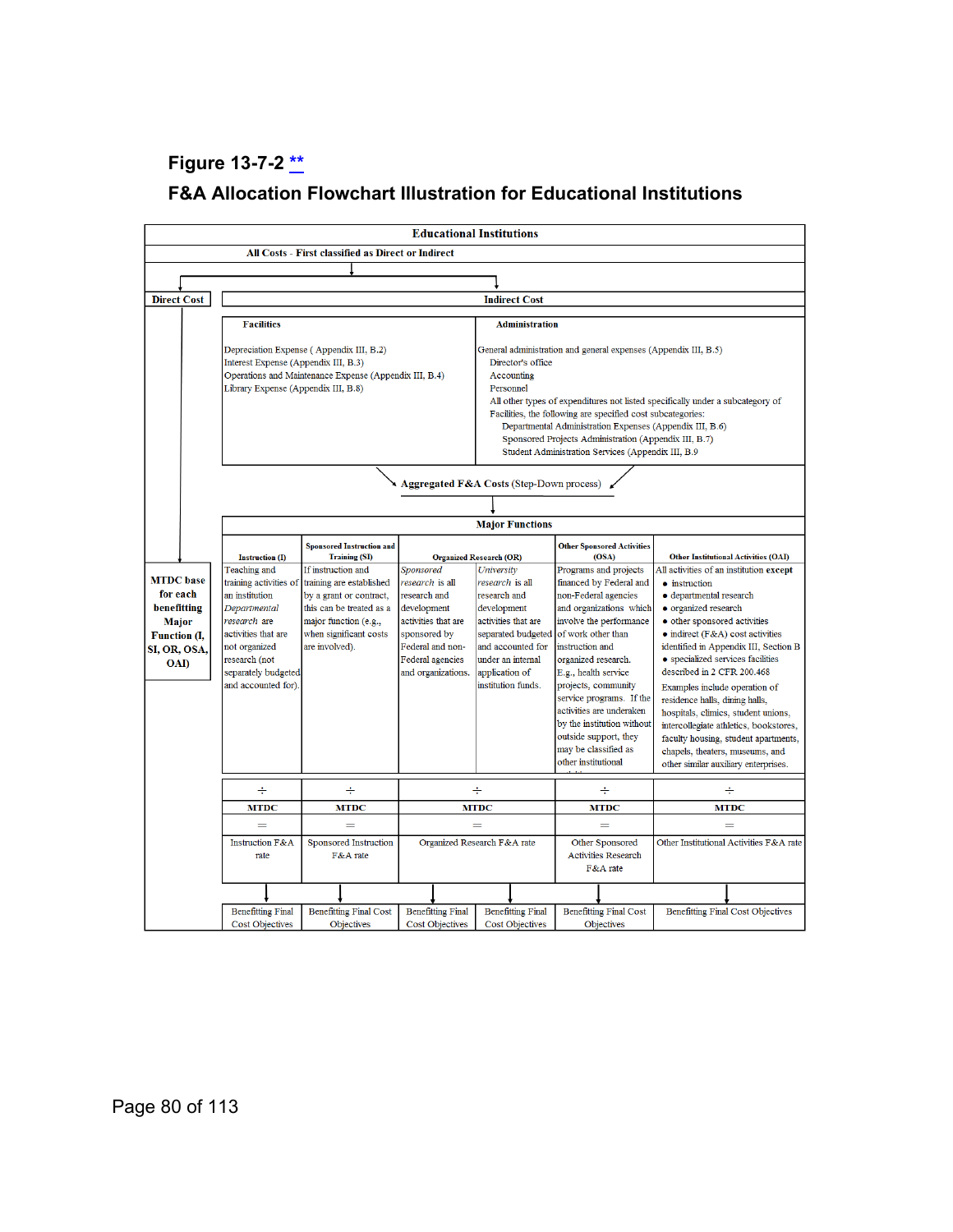## **Figure 13-7-3 [\\*\\*](#page-5-12)**

| <b>STEP DOWN SCHEDULE</b> |        |             |       |              |          |             |                |            |              |         |             |        |
|---------------------------|--------|-------------|-------|--------------|----------|-------------|----------------|------------|--------------|---------|-------------|--------|
|                           | Total  | <b>Bldg</b> | Equip |              |          |             |                |            |              |         |             |        |
| <b>Cost Group</b>         | Cost   | Depr        | Depr  | Interest O&M |          | <b>GA</b>   | DA             | <b>SPA</b> | <b>SSA</b>   | LIB     | <b>UA</b>   | Total  |
| <b>INDIRECT POOLS</b>     |        |             |       |              |          |             |                |            |              |         |             |        |
| <b>Bldg Depr</b>          | 2.900  | (2,900)     |       |              |          |             |                |            |              |         |             |        |
| Equip Depr                | 800    | 0           | (800) |              |          |             |                |            |              |         |             |        |
| Interest                  | 300    | 0           | 0     | (300)        |          |             |                |            |              |         |             |        |
| O&M                       | 5.500  | 40          | 10    | 0            | (5,550)  |             |                |            |              |         |             |        |
| General Admin             | 1.800  | 25          | 20    | 0            | 55       | (1,900)     |                |            |              |         |             |        |
| Departmental Admin        | 3.800  | 100         | 25    | 5            | 180      | 160         | (4,270)        |            |              |         |             |        |
| <b>Sponsored Projects</b> | 1,800  | 5           | 5     | 3            | 10       | 20          | 1              | (1, 844)   |              |         |             |        |
| <b>Student Services</b>   | 1,700  | 50          | 10    | 0            | 80       | 60          | 95             | $\bf{0}$   | (1,995)      |         |             |        |
| Library                   | 1.400  | 150         | 5     | 0            | 170      | 50          | 1              | $\bf{0}$   | 0            | (1,776) |             |        |
| Unallowable               | 1.700  | $\bf{0}$    | 0     | 0            | 5        | 10          | 0              | 0          | 0            | 0       | (1,716)     | 0      |
| <b>MAJOR FUNCTIONS</b>    |        |             |       |              |          |             |                |            |              |         |             |        |
| Instruction               | 18,000 | 1,200       | 280   | 110          | 1.900    | 750         | 2,170          | 1,505      | 1,995        | 1.000   | $\mathbf 0$ | 28,910 |
| Organized Research        | 7.000  | 450         | 260   | 140          | 900      | 300         | 1,015          | 120        | $\mathbf{0}$ | 80      | 0           | 10,265 |
| Other Sponsored Act       | 5,300  | 80          | 15    | 5            | 170      | 250         | 600            | 220        | 0            | 140     | 0           | 6,780  |
| Other Institutional Act   | 6.900  | 800         | 170   | 40           | 2,080    | 300         | 390            | $\bf{0}$   | 0            | 550     | 1,716       | 12,946 |
| <b>TOTAL Allocated</b>    |        |             |       |              |          |             |                |            |              |         |             |        |
| <b>Indirect Cost</b>      | 58,900 | (0)         | 0     | 3            | $\bf{0}$ | $\mathbf 0$ | $\overline{2}$ | 1          | 0            | (6)     | 0           | 58,900 |
|                           |        |             |       |              |          |             |                |            |              |         |             |        |

## **Indirect Cost Allocation – Step-Down Process**

## **13-800 Uniform Guidance Annual Audit (Formerly OMB Circular A-133, or Single Audits) [\\*\\*](#page-5-13)**

## **13-801 Introduction [\\*\\*](#page-5-14)**

a. This section provides guidance on performing the compliance audit portion of the annual single audit required by [2 CFR 200, Subpart F –](https://www.ecfr.gov/cgi-bin/retrieveECFR?gp=&SID=30fca21e5a11274384d152f709a627ab&mc=true&n=pt2.1.200&r=PART&ty=HTML#sp2.1.200.f) Audit Requirements. A nonfederal entity exceeding the statutory threshold of Federal awards must have either a single or program-specific audit performed. For purposes of this section, "single audit" will be used to refer to either, unless specifically identified as relating to one or the other type audit. DCAA efforts as part of the annual audit are performed under the 10110 activity code. DCAA participates in the compliance audit portion of the annual audit in coordination with the auditee's independent public accounting (IPA) firm that conducts the financial statement audit.

b. The Single Audit Act was enacted in 1984 to require an annual organization-wide financial and compliance audit for recipients of Federal awards. The Federal Office of Management and Budget (OMB) issued several circulars to clarify grant administration and audit requirements. On December 26, 2014, several circulars were consolidated

Page 81 of 113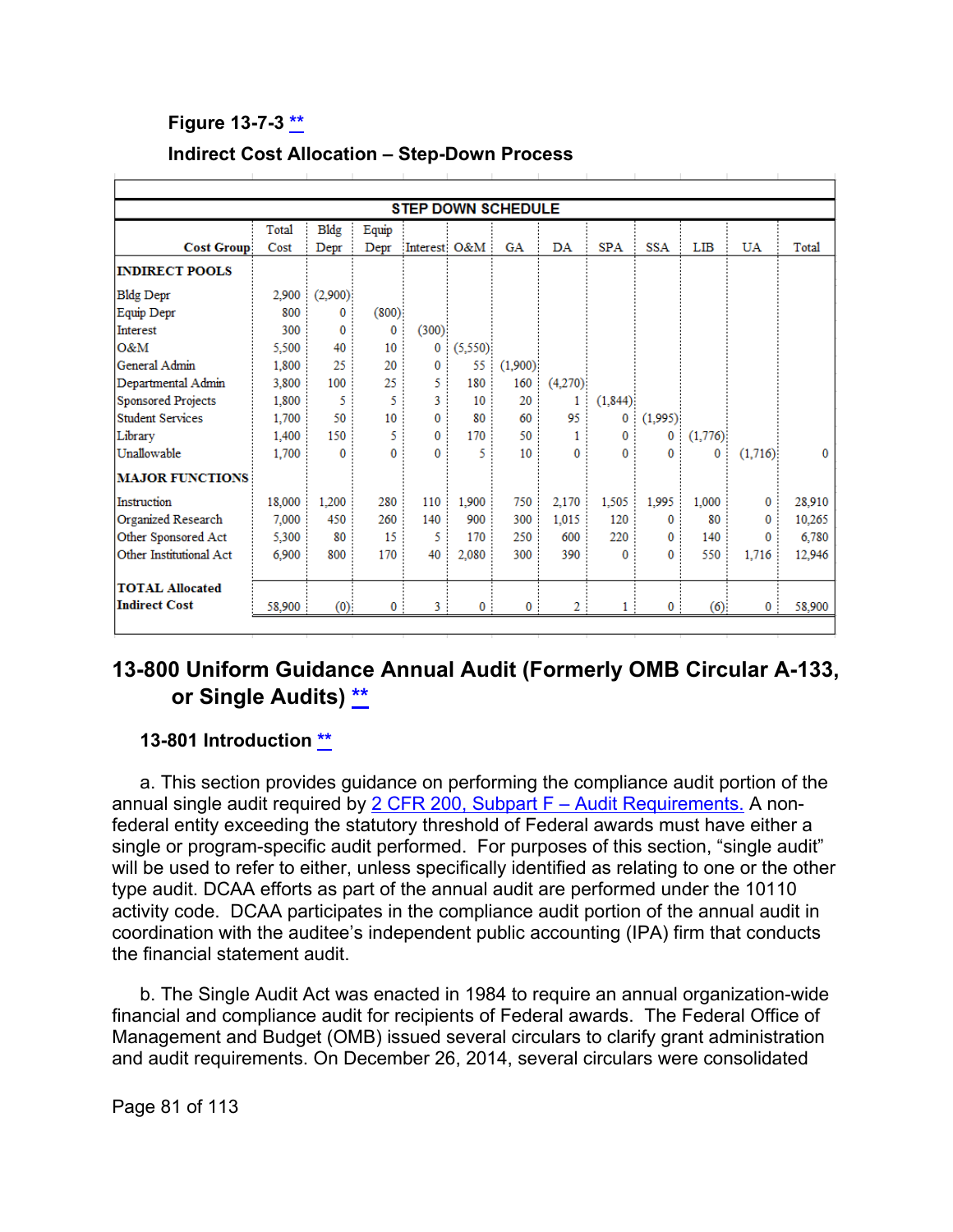into 2 CFR 200 (Uniform Guidance). The requirements for the annual audit, contained in 2 CFR 200, Subpart F, became effective for audits of auditee fiscal years beginning on or after December 26, 2014.

c. The guidance for reporting included in this section supplements the information presented in Chapter 10 and applies to audit reports for all organizations covered by the Uniform Guidance requirements, including IHEs, Federal Funded Research and Development Centers (FFRDCs), and other nonprofit organizations.

d. An audit conducted in accordance with 2 CFR 200, Subpart F, must be in lieu of any other financial audit of Federal awards. To the extent that the audit provides a Federal agency with the information necessary to carry out its responsibilities under Federal statute or regulation, a Federal agency must rely upon and use that information.

#### **13-802 Relationship to Other Audits [\\*\\*](#page-5-15)**

a. The Uniform Guidance, including its implementation of the Single Audit Act (31 U.S.C. 7501-7507), requires federal agencies when planning audits, to ensure that the audits are not duplicative of other audits of federal awards [\(2 CFR 200.503\)](https://www.ecfr.gov/cgi-bin/text-idx?SID=a1fb58164c0cd6bcbdd0c9d4dba0485c&mc=true&node=se2.1.200_1503&rgn=div8). To accomplish this, the federal agency (or pass-through entity) must review the Federal Audit Clearinghouse (FAC) website for recent audits submitted by the entity. Any additional planned audits must rely and build upon the work performed in the single audit. This includes the audit documentation, sampling and testing already performed to the extent it meets the federal agency's needs. Federal agencies must pay for any financial audits performed in addition to the single audit [\(2 CFR 200.503\)](https://www.ecfr.gov/cgi-bin/text-idx?SID=811ea1c14368a9c695d92f515647f95a&mc=true&node=se2.1.200_1503&rgn=div8).

b. The Single Audit Act (31 U.S.C. 7501-7507), as implemented by the Uniform Guidance, does not prohibit DCAA from performing different types of audits (i.e. systems, CAS, etc), under most circumstances as described in this paragraph. When Federal agencies require audits in addition to the annual single audit, in part a. above. The audit team must work with the requestor to obtain an understanding of their needs and determine the scope of the audit. If a single audit has been performed on the same scope of audit; the auditor must coordinate with the requestor to determine whether the single audit does or does not meet their needs. Further, the audit team should consider the audit procedures performed for the single audit and any findings reported. This may require obtaining access to the independent accounting firm's (i.e., the IPA or State Auditor's Office as applicable) working papers to determine if the procedures performed were sufficient for the needs of the audit, and determining whether that work can be used to design audit procedures. Audit teams are to follow the guidance in 4-1000.

#### **13-803 Coordinated Audit Approach [\\*\\*](#page-5-16)**

a. DCAA participation in the annual audit subject to the Uniform Guidance is performed in coordination with the independent audit firm (IPA) hired by the auditee to perform the financial statement audit. This approach requires DCAA (including Field Detachment, if necessary) and the IPA to meet and coordinate audit responsibilities and

Page 82 of 113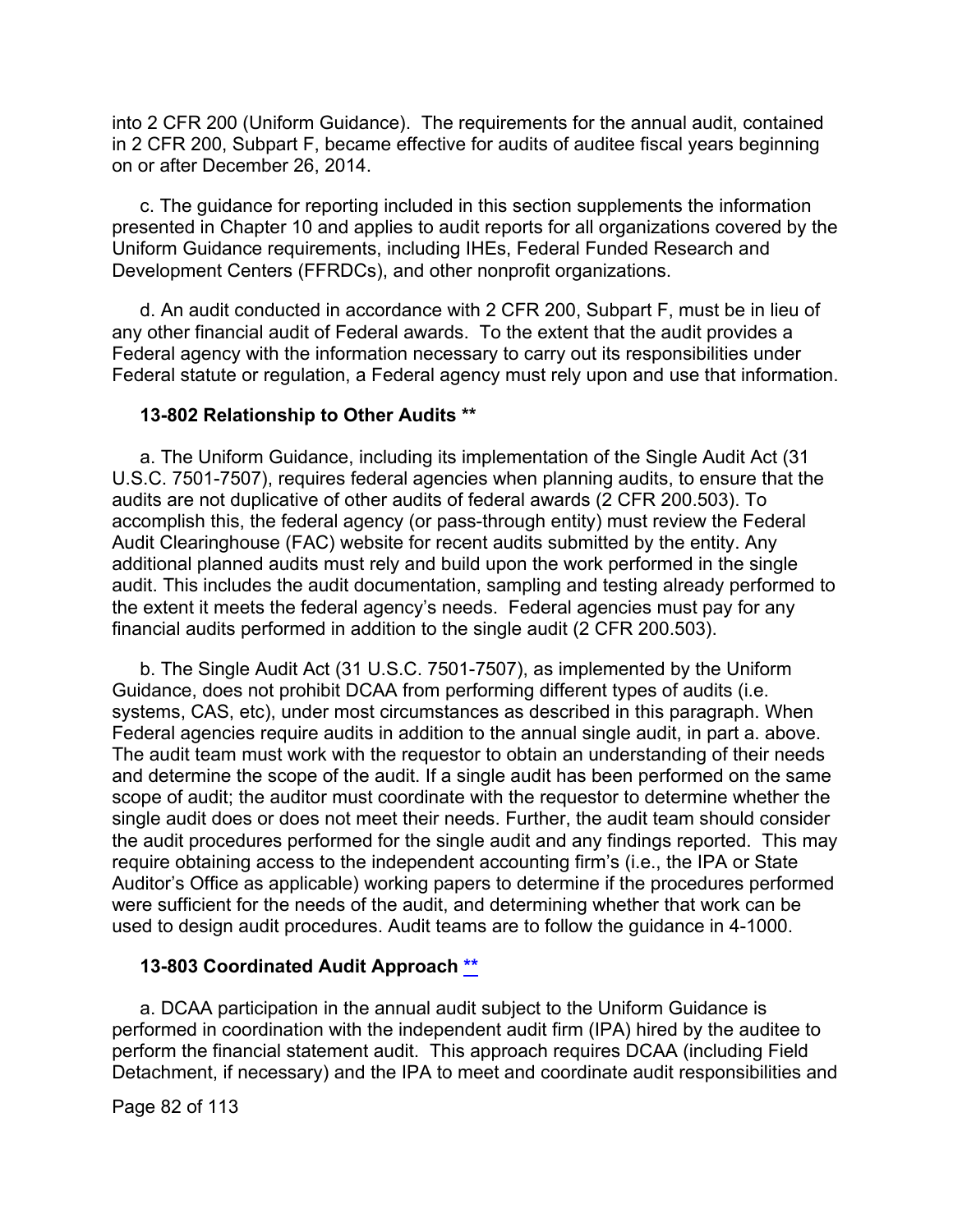milestones to enable the auditee to meet its reporting requirements. The auditor should maintain documentation in the working papers for all activities related to the coordination of the audit.

b. Each audit entity will report on internal control related to the compliance requirements for which they are responsible, report an opinion on compliance for each major program tested, and, prepare a schedule of findings and questioned costs for findings identified during the audit procedures.

c. Due to DCAA's limitation on providing audit services to non-DoD agencies that do not participate in the costs of the audit, DCAA may not provide audit services for awards to non-DoD agencies. Because the Uniform Guidance compliance audit must cover the entire operations of the auditee, the auditor will need to closely coordinate with the IPA to ensure all awards are covered by the audit for compliance requirements for which DCAA is responsible.

d. The "coordinated audit approach" is not synonymous with the DCAA one-audit approach. DCAA cannot use the "one-audit" approach with the IPA. If the auditor intends to use the work of the IPA auditor, or the auditee's internal audit staff, follow the guidance in [4-1000.](https://viper.dcaa.mil/guidance/cam/3130/general-audit-requirements#Section41000)

#### **13-803.1 Initial Coordination [\\*\\*](#page-5-17)**

Coordination of the audit with the IPA generally requires the following activities:

(1) An initial planning/coordination meeting should be held that includes DCAA, the IPA firm, and the auditee. The auditor should invite the ACO to attend the meeting to help ensure the audit scope is responsive to the needs of the cognizant Federal agency. The intent of the meeting is to discuss, agree-to, and document each firm's audit and reporting responsibilities to eliminate duplication of effort. The responsibility for completing the auditor's portion of the data collection form (see section [804](#page-83-0) for discussion of the data collection form) should be agreed upon with the IPA during the initial coordination meeting or other appropriate time. If the IPA assumes this responsibility, it will include ensuring that DCAA audit findings are incorporated in the form, and DCAA should verify that DCAA findings are appropriately included. If the DCAA auditor will be relying on the work of the IPA or other non-DCAA auditors, discussion should include procedures for obtaining access to the IPA working papers and information about those individual's training and professional credentials.

(2) During the initial meeting, the firms will identify the major programs subject to audit, along with the applicable direct and material compliance requirements, and agree to the distribution of responsibilities for audit coverage and reporting. The discussion should include review of the OMB compliance supplement (2 CFR 200, appendix XI) corresponding to the auditee's fiscal year under audit to identify the compliance requirements that have a direct and material effect on each major program subject to audit. The coordinated audit matrix template included with the 10110

Page 83 of 113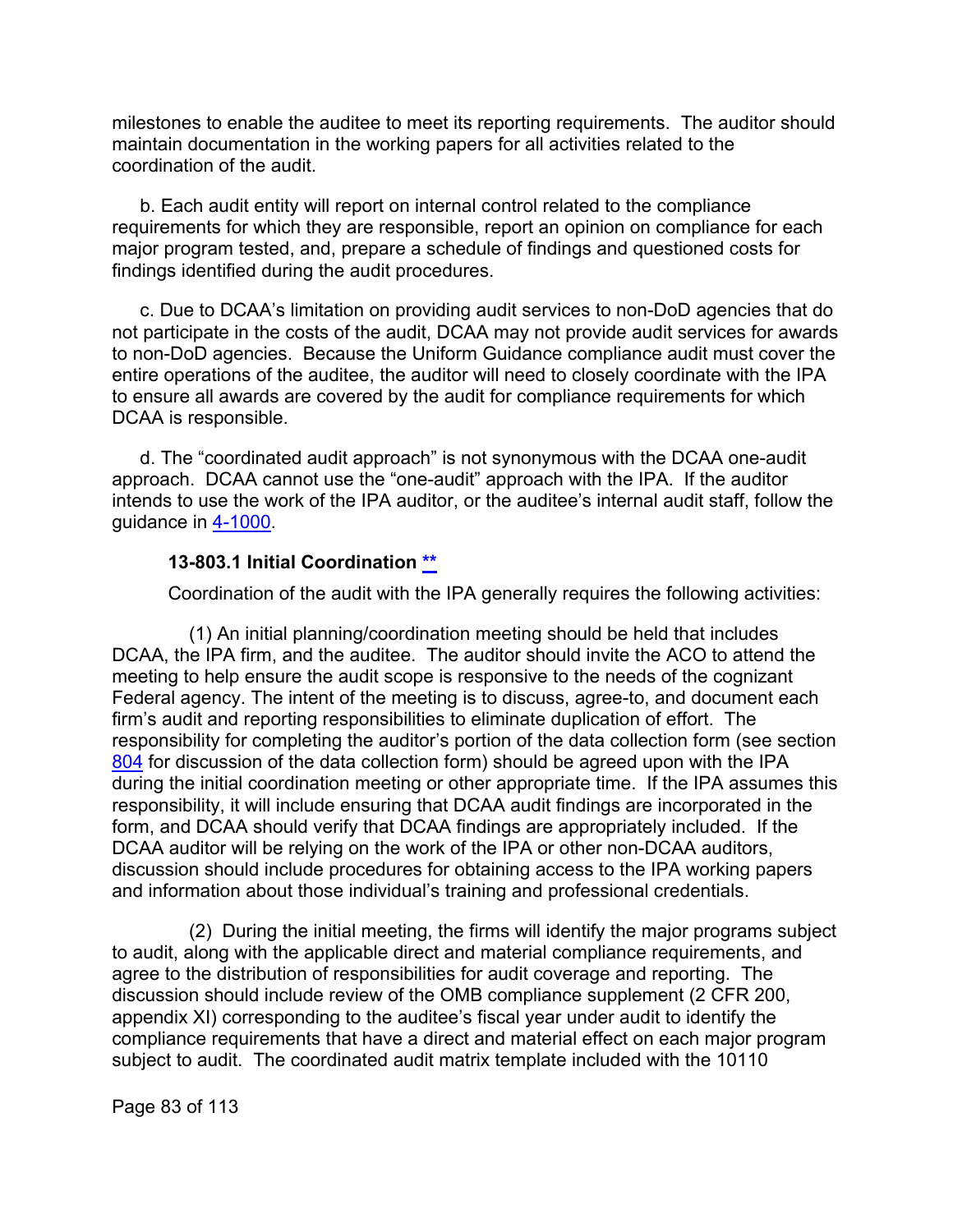standard working papers should be used to facilitate the discussion and document the outcome of the responsibilities agreed-to at this meeting (see [Figure 13-8-1](#page-107-0) for an example coordinated audit matrix).

(3) Inform the auditee, the IPA, and the ACO of any non-DoD Federal awards that will be excluded from the DCAA audit scope. The coordinated audit matrix should clearly identify who will be responsible for providing audit coverage of the non-DoD awards excluded from DCAA scope of audit.

#### **13-803.2 Coordination Activities [\\*\\*](#page-5-18)**

a. Following the plan for responsibilities established during the initial meeting, each audit firm will perform audit procedures related to internal control and compliance, and report on the portions of the audit scope for which they accepted responsibility.

b. To ensure that the audit is completed in time for the auditee to meet reporting requirements, DCAA and the IPA should plan and maintain ongoing communication throughout the audit regarding status/progress and issues that may arise during the audit in order to ensure the combined audit plans result in an effective audit process with minimal duplication of effort.

c. When the FAO and Field Detachment have joint audit responsibilities, the objective should be to achieve a comprehensive, integrated audit of the recipient's Federal expenditures. This generally requires annual coordination meetings in advance of the coordination meeting held with the IPA. See 6-103.2 for guidance in coordinating audit activities between FAOs and Field Detachment.

d. Audits of classified or non-DoD agency awards may be performed by other Government audit organizations. Where classified work is involved, the FAO should request assistance from Field Detachment, who will coordinate with the other Government audit organization and perform procedures necessary for determining reliance on the work of others following the guidance in Appendix B.

e. If the auditor intends to rely on work performed by the auditee's internal audit personnel or non-DCAA Government technical specialists, for example Government individuals that are part of a business system review team, the auditor must evaluate the work performed by following the guidance in 4-1000 and Appendix B.

## <span id="page-83-0"></span>**13-804 Annual Audit – Auditee Reporting Requirements [\\*\\*](#page-5-19)**

a. A non-federal entity that expends Federal awards in excess of the statutory threshold during a fiscal year, as either a recipient or subrecipient, must have an annual single audit performed in accordance with the provisions of Subpart F. An entity is a recipient or subrecipient under a Federal award when the award requires the entity to carry out part of the Federal award, which requires the auditee to comply with the terms and conditions of the Federal award, and does not apply to vendors or contractors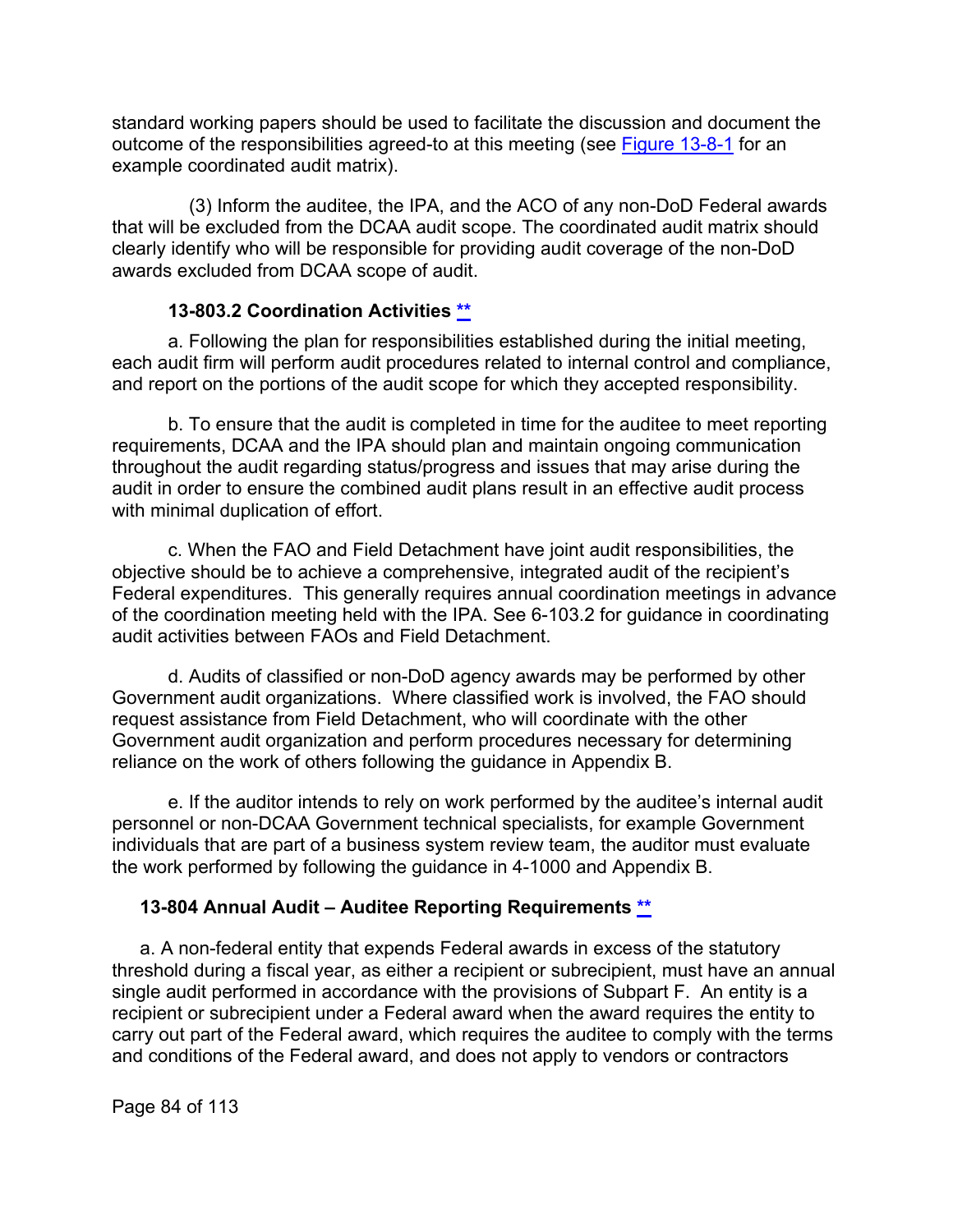providing only goods and services for the non-federal entity's use in carrying out the program. Payments received for providing goods to the awarding agency or a passthrough entity for the agency's or pass-through entity's personal use, are not considered Federal awards. The substance of the agreement is the determining factor for classifying an agreement as either a Federal award or a contract for goods and services. The auditor should verify that the entity appropriately identified all Federal awards in the Schedule of Federal Expenditures, and excluded procurement-type awards for goods and services (discussed in [section 807\)](#page-87-0).

b. 2 CFR 200, Subpart F, establishes the annual single audit and reporting requirements for nonprofit organizations, IHEs, states and local governments, and Native Tribal governments. The auditee is responsible for submitting the required documents to the Federal Audit Clearinghouse (FAC) within the established timeframes to meet the reporting requirements  $(\frac{200.508(a)}{a})$ , which requires submission of the reporting package within 30 days after receiving all audit reports, or within 9 months after the end of the period subject to audit, whichever comes first.

c. The reporting package must contain the audited financial statements  $(\frac{200.510}{\ldots})$ the schedule of expenditures of federal awards (§200.510(b)), a summary schedule of prior audit findings  $(\frac{200.511(b)}{b})$ , the audit report on the financial statements, report on internal control over compliance with Federal programs, the report on compliance with Federal programs ( $\S$ 200.515), and the auditee's corrective action plan addressing audit findings identified in the audit report (§200.511(c)).

d. When the auditee expends Federal awards under only one Federal program (excluding R&D programs), and the Federal program's statutes, regulations, or terms and conditions of the award do not require a financial statement audit of the auditee, the auditee may elect to have a program-specific audit performed in accordance with [§200.507.](https://www.ecfr.gov/cgi-bin/retrieveECFR?gp=&SID=74ca6a8fff11cb73b1cfb79d6a8cbfd0&mc=true&r=SECTION&n=se2.1.200_1507) A program specific audit for R&D can only be performed if all of the Federal awards expended were received from the same Federal agency or pass-through entity. See [section 819](#page-106-0) for discussion of program specific audits.

e. If the auditee owns or operates a Federally Funded Research and Development Center (FFRDC), the auditee may elect to treat the FFRDC as a separate entity for purposes of the annual audit (§200.501(e)), in which case the expenditures by the FFRDC would be excluded from the auditee's reporting package and submitted as a separate reporting package to the FAC. Audits of FFRDCs is discussed in [section](#page-109-0) 900.

f. The reporting package, including the audit report, must be available for public inspection. Beginning in 2017, the FAC provides access to the general public for all audit packages submitted. Auditors should keep this in mind when developing the audit report and exhibits and strive to exclude proprietary information from the audit report. The report and audit findings should be presented at a high level and the detailed working papers supporting the audit report findings provided directly to the cognizant agency for indirect rates in a memorandum rather than as an exhibit or attachment to the audit report. For example, the audit exhibit reporting questioned costs or rates

Page 85 of 113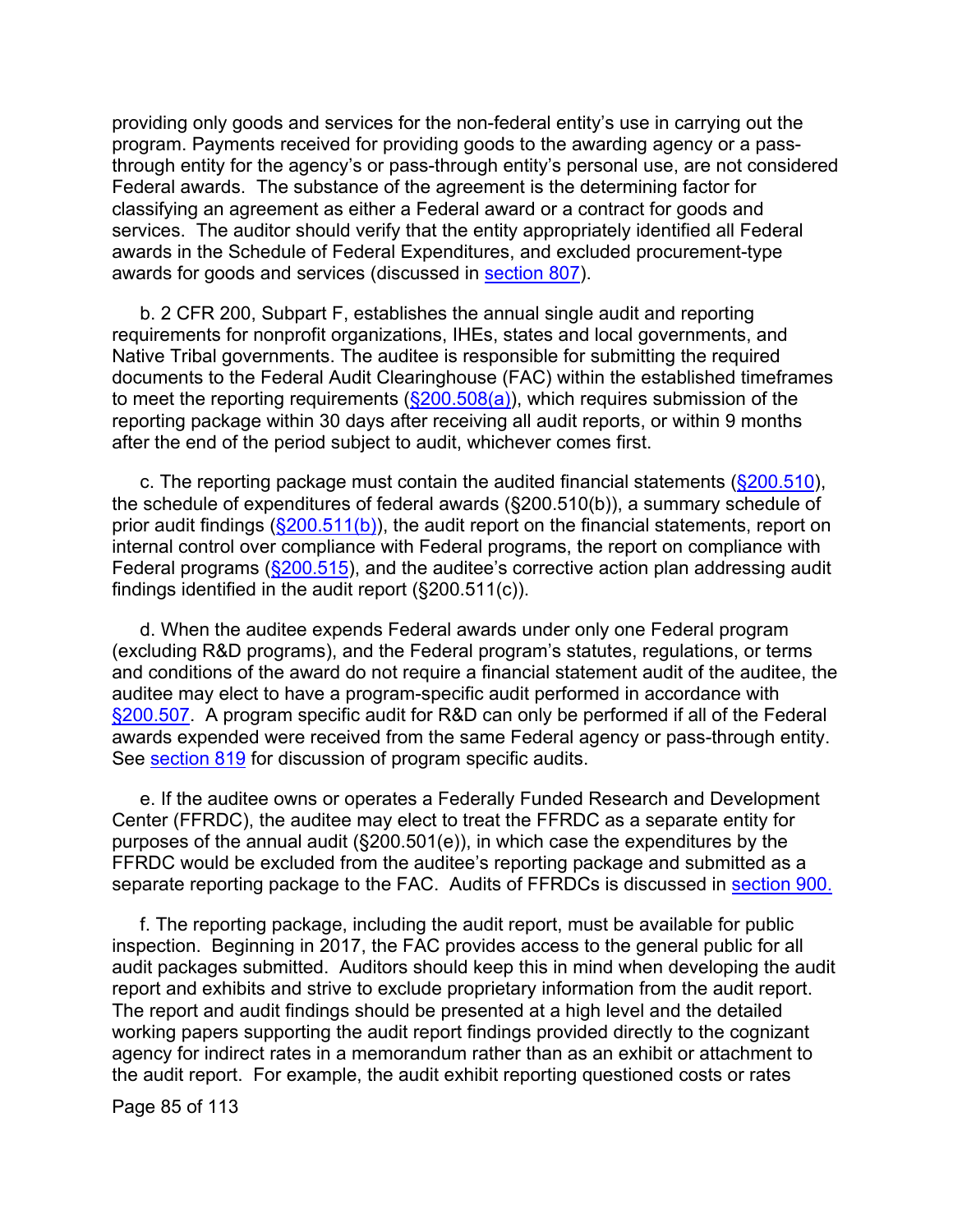should report only the amount/rate percentage questioned, and not include the amount/rate proposed or the audit-adjusted amounts/rates. Additionally, personally identifiable information should never be included in the audit report. The auditor should maintain a record of correspondence with the cognizant agency for indirect rates in the working papers.

#### **13-805 Auditor Responsibilities – Introduction [\\*\\*](#page-5-20)**

a. This section provides an overview of the auditor's responsibilities while conducting the Uniform Guidance compliance audit, as specified in §200.514 through 200.520. The auditor may be a Federal auditor, or an independent public accountant. The results of the compliance audit are submitted with the audit report on the financial statements performed by the independent public accounting firm (IPA) procured by the auditee. DCAA involvement in the annual single audit is generally limited to the compliance audit portion of the audit, including testing of internal control over compliance with Federal programs. DCAA auditors will need to work closely with the IPA to identify the direct and material compliance requirements that will be audited by each organization in a manner that ensures the auditee's entire operations are covered by the total audit activities, and to ensure that DCAA audit findings are appropriately reported in the data collection form.

b. The audit must be conducted in accordance with Generally Accepted Government Auditing Standards (GAGAS, or the Yellow Book). Because the compliance audit is part of a financial audit, GAGAS Chapter 4 is applicable to the compliance audit rather than GAGAS Chapter 5. Additionally, AU-C 935 is also applicable to the compliance portion of the audit.

c. The audit must cover the entire operations of the auditee. But see  $\S 200.514$  for circumstances where the auditee elects to have a series of audits performed to cover its departments, agencies, and other organizational units.

d. In performing the compliance audit, the auditor must also consider the risk of fraud (see [section 813\)](#page-93-0). The auditor should develop an appropriate audit scope and conduct a quality audit. The planning of the audit should ensure the following audit objectives are met:

- Performing the audit in accordance with GAGAS,
- Assessing internal control over compliance with Federal program requirements, and reporting on internal control over compliance (See [section](#page-93-1)  [814\)](#page-93-1),
- Determining compliance with Federal statutes, regulations, and the terms and conditions of Federal awards, and reporting compliance in the Schedule of Findings and Questioned Costs (See [section 815\)](#page-98-0),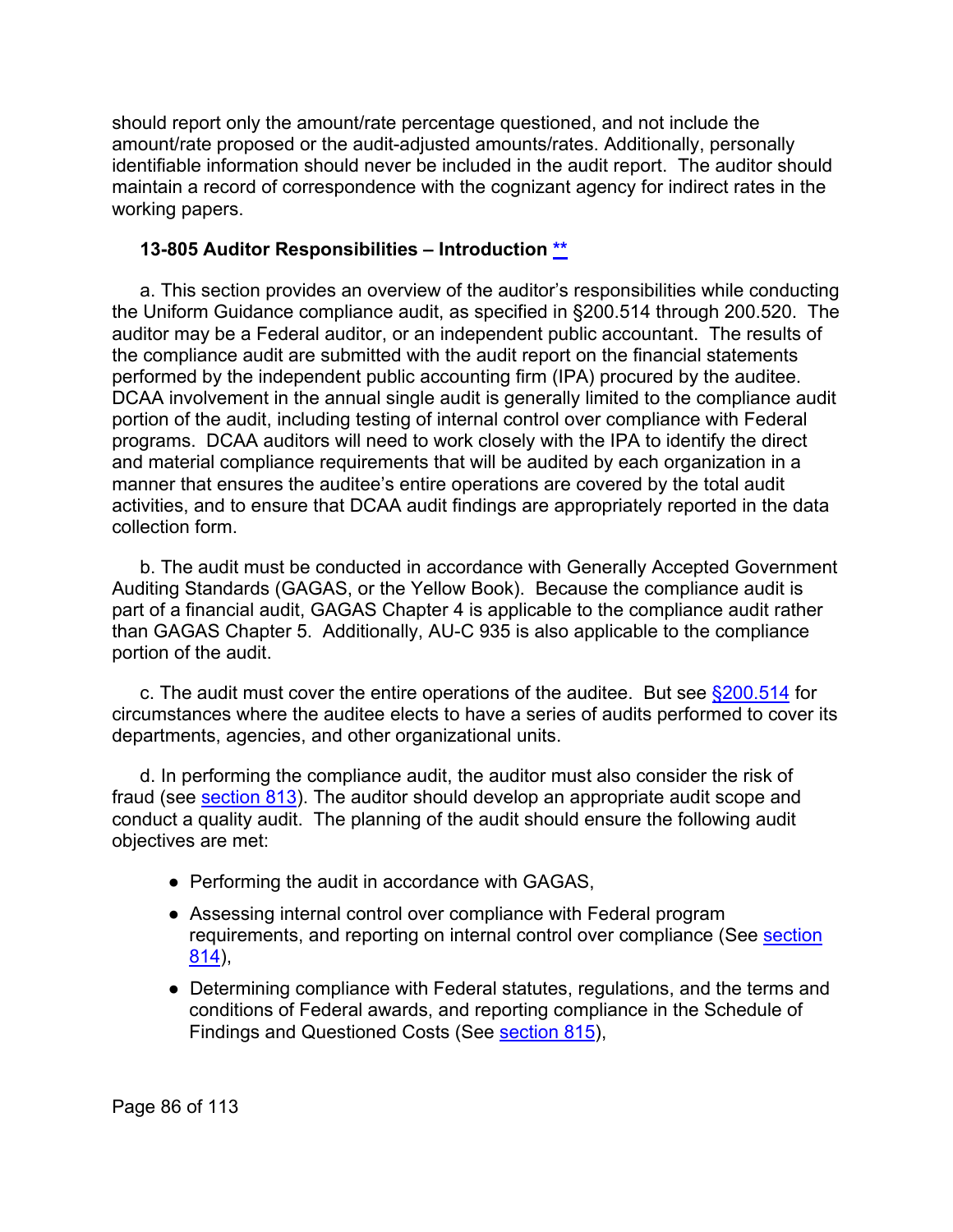- Assessing whether the auditee's summary schedule of prior audit findings materially represents the actual status of the prior audit findings (See [section](#page-92-0)  [812\)](#page-92-0).
- e. Performing the audit requires the auditor to:

(1) Determine the level of auditee risk (See **section 808** for discussion)

(2) Determine program risk (See [section 809](#page-88-0) for discussion)

(3) Determine major programs for testing compliance using the risk-based approach (See [section 810](#page-89-0) for discussion).

(4) Maintain adequate audit documentation (See [section 811](#page-92-1) for discussion)

(5) Reporting audit findings (See [section 812](#page-92-0) for discussion).

(6) Submission of the Audit Report(s) as part of the Reporting Package (See [section 817](#page-104-0) for discussion).

## <span id="page-86-0"></span>**13-806 OMB Compliance Supplement [\\*\\*](#page-5-21)**

a. The OMB compliance supplement (the Supplement) (2 CFR 200, appendix XI) provides guidance related to performing the annual single audit and is updated on an annual basis and must be considered during the performance of the annual single audit performed in accordance with 2 CFR 200. The auditor should review the Supplement applicable to the fiscal year under audit and is responsible for achieving the stated audit objectives for compliance requirements applicable to the Federal program(s) subject to audit.

b. The Supplement provides the principal compliance requirements for major programs that Federal agencies expect to be considered as part of the annual single audit. The Supplement assists auditors to understand the Federal program objectives, provides recommended procedures for performing tests for each compliance requirement relevant to the audit objective for determining compliance with Federal programs. For programs not included in the Supplement, the auditor should review the Federal award and applicable regulations and determine if a program-specific guide is available from the Office of the Inspector General of the Federal awarding agency. When a current program-specific audit guide is not available, the auditee and auditor must have basically the same responsibilities for the Federal program as they would have for an audit of a major program in a single audit  $(\frac{200.507(b)}{1})$ 

c. The auditor must determine the applicable compliance requirements for each major program tested and design appropriate audit procedures to assess test internal control and test for compliance.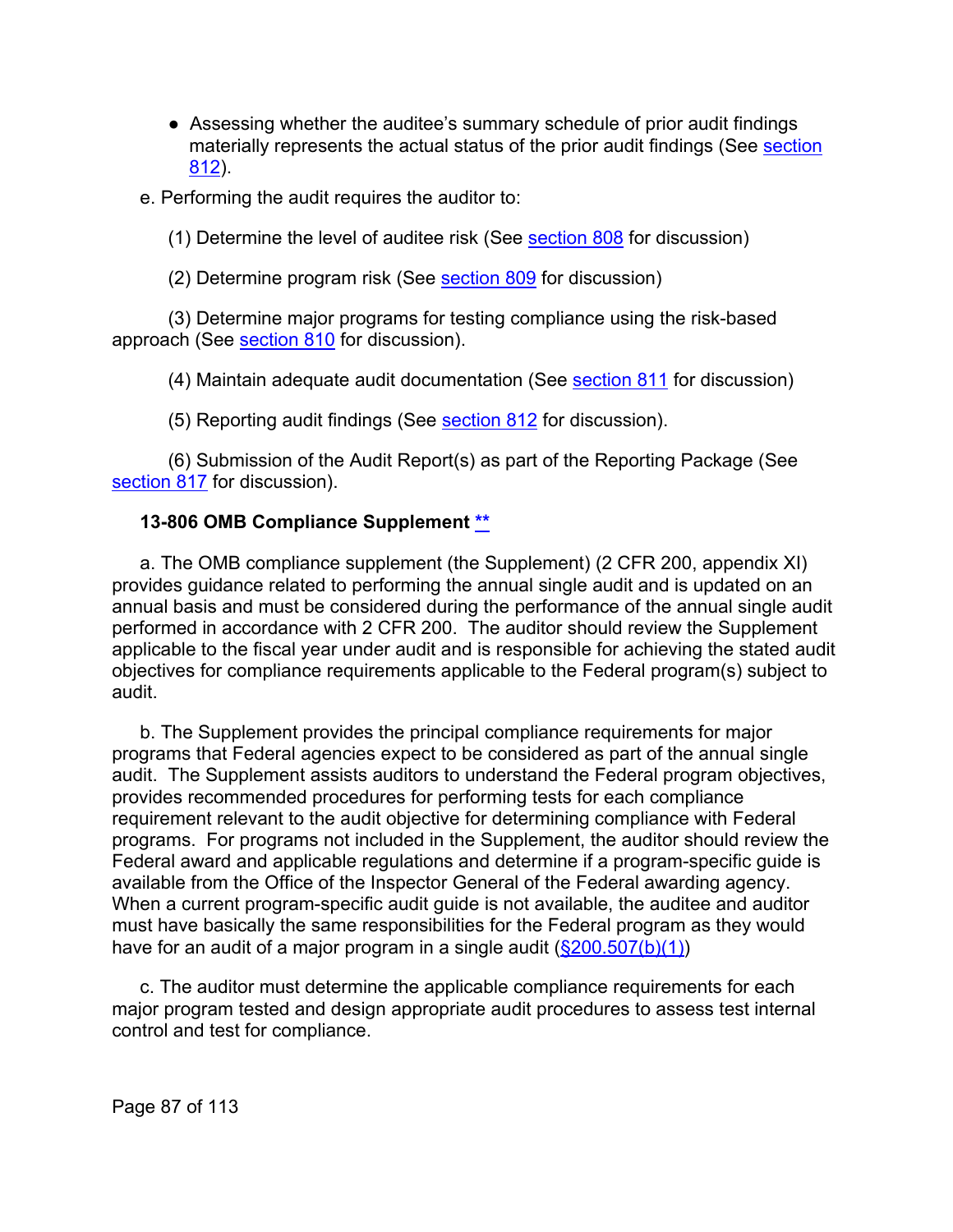## <span id="page-87-0"></span>**13-807 Schedule of Expenditures of Federal Awards (SEFA) [\\*\\*](#page-5-22)**

a. The auditee is required to prepare a SEFA for the period covered by the auditee's financial statements  $(2 \text{ CFR } 200.510(b))$ . The SEFA is a schedule of expenditures by major program, non-major program, loans, and non-cash assistance that accompanies the financial statements. The IPA reporting on the financial statements will report on whether the SEFA is stated fairly in all material respects in relation to the financial statements. The SEFA must include the total Federal award expended (see §200.502 for determining expenditures) and include the following information at a minimum:

(1) List individual Federal programs by Federal agency. For a cluster of programs the individual Federal programs within the cluster must include applicable Federal agency names. For R&D, for example, total Federal awards expended must be shown either by individual Federal award, or by Federal agency and major subdivision of the agency.

(2) The name of pass-through entities and identifying award numbers for expenditures made as a subrecipient.

(3) Total Federal awards expended for each individual Federal program, and the CFDA number, or other identifying number if the CFDA is not available. For a cluster of programs, the total expenditures for the cluster must also be shown.

(4) The total amount provided to subrecipients from each Federal program.

(5) Notes that describe the significant accounting policies used to prepare the schedule, and whether the auditee elected to use the 10% de minimis cost rate (see §200.414). For loan or loan guarantee programs (see §200.502) the notes must also include a schedule of balances outstanding at the end of the audit period in addition to the amount expended for loan and loan guarantee programs.

b. The auditor should verify that the information in the SEFA is complete, and determine if audit assistance is required, for example when there are classified awards or an assist audit is needed due to the location of records for Federal awards.

#### <span id="page-87-1"></span>**13-808 Determining Auditee Risk Level [\\*\\*](#page-5-23)**

a. During the preliminary stage of the audit, the auditor must assess whether the auditee may be considered a low-risk auditee, or other than low-risk auditee. The 10110 standard audit program contains a working paper to facilitate this determination. During the initial coordination meeting, DCAA and the IPA should agree on whether auditee is considered to be a low-risk auditee.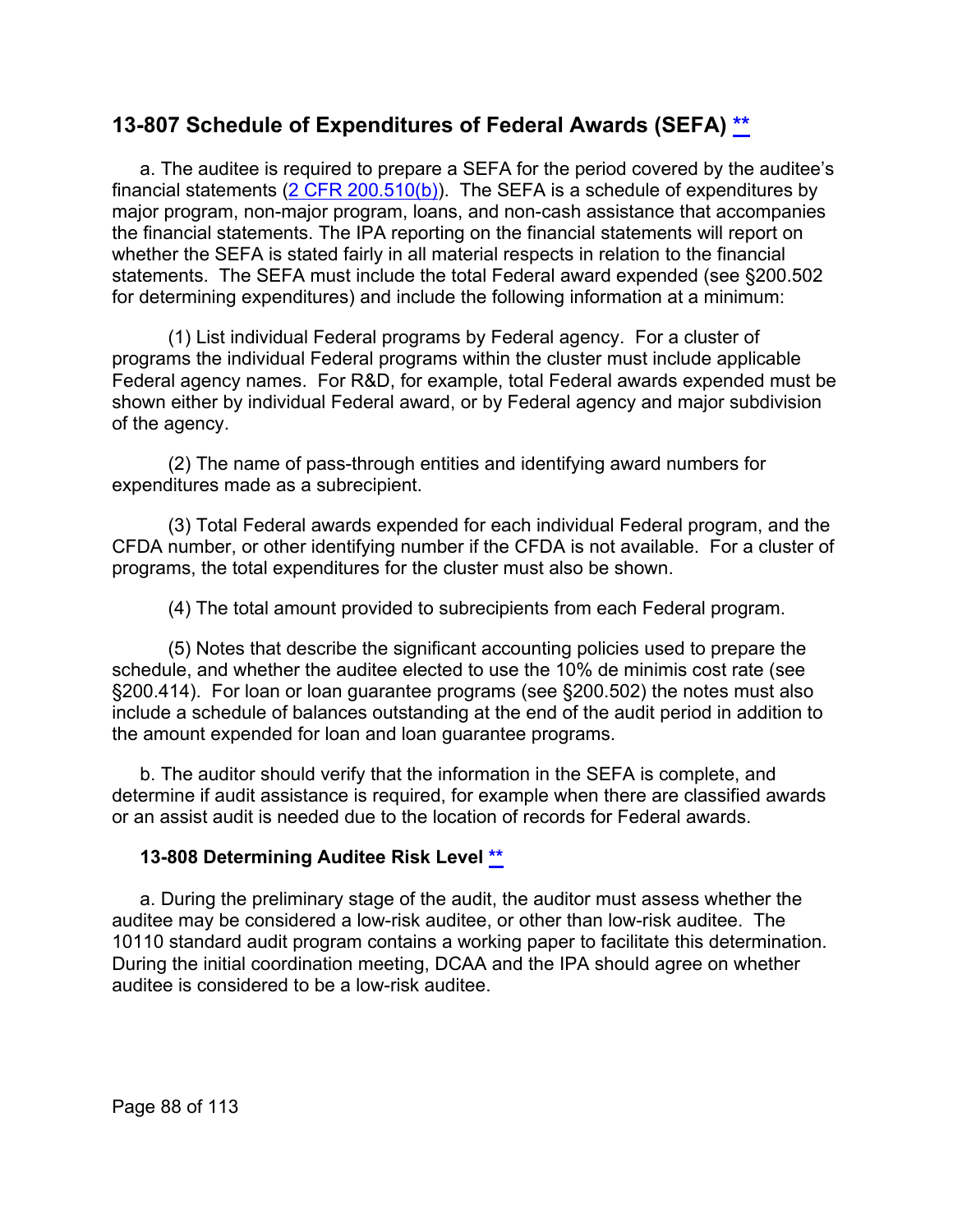b. When an auditee is considered to be a low-risk auditee, the percentage of coverage rule requires testing of major programs that encompass at least 20 percent of the total Federal awards. When an auditee is considered other than low-risk, the testing of major programs must encompass at least 40 percent of the total Federal awards expended.

c. The criteria for determining whether an auditee is eligible to be considered low risk is contained in §200.520 and requires all of the following conditions to be met in the two preceding audit periods:

(1) Single audits were performed on an annual basis, including submission of the data collection form and reporting package to the FAC within the timeframe required by §200.512.

(2) There were unmodified opinions on whether the financial statements were prepared in accordance with GAAP and the SEFA in-relation-to opinion.

(3) No material weaknesses in internal control were reported under the requirements of GAGAS.

(4) The auditor did not report substantial doubt about the auditee's ability to continue as a going concern.

(5) None of the Federal programs classified as Type A programs had audit findings reporting:

- Material weaknesses in internal control for major programs reported in the internal control report,
- Modified opinion on a major program, or
- Known or likely questioned costs exceeding five percent of the total Federal awards expended for a Type A program.

## <span id="page-88-0"></span>**13-809 Determining Federal Program Risk [\\*\\*](#page-5-24)**

a. In determining Federal program risk, the auditor should evaluate the overall risk of noncompliance that could be material to the program. The auditor should consider the input of auditee management, the Federal awarding agency, or the pass-through entity. In assessing Federal program risk the auditor should review §200.519.

b. The auditor should consider current and prior audit experience, oversight exercised by Federal agencies or pass-through entities, and inherent risk in the Federal program.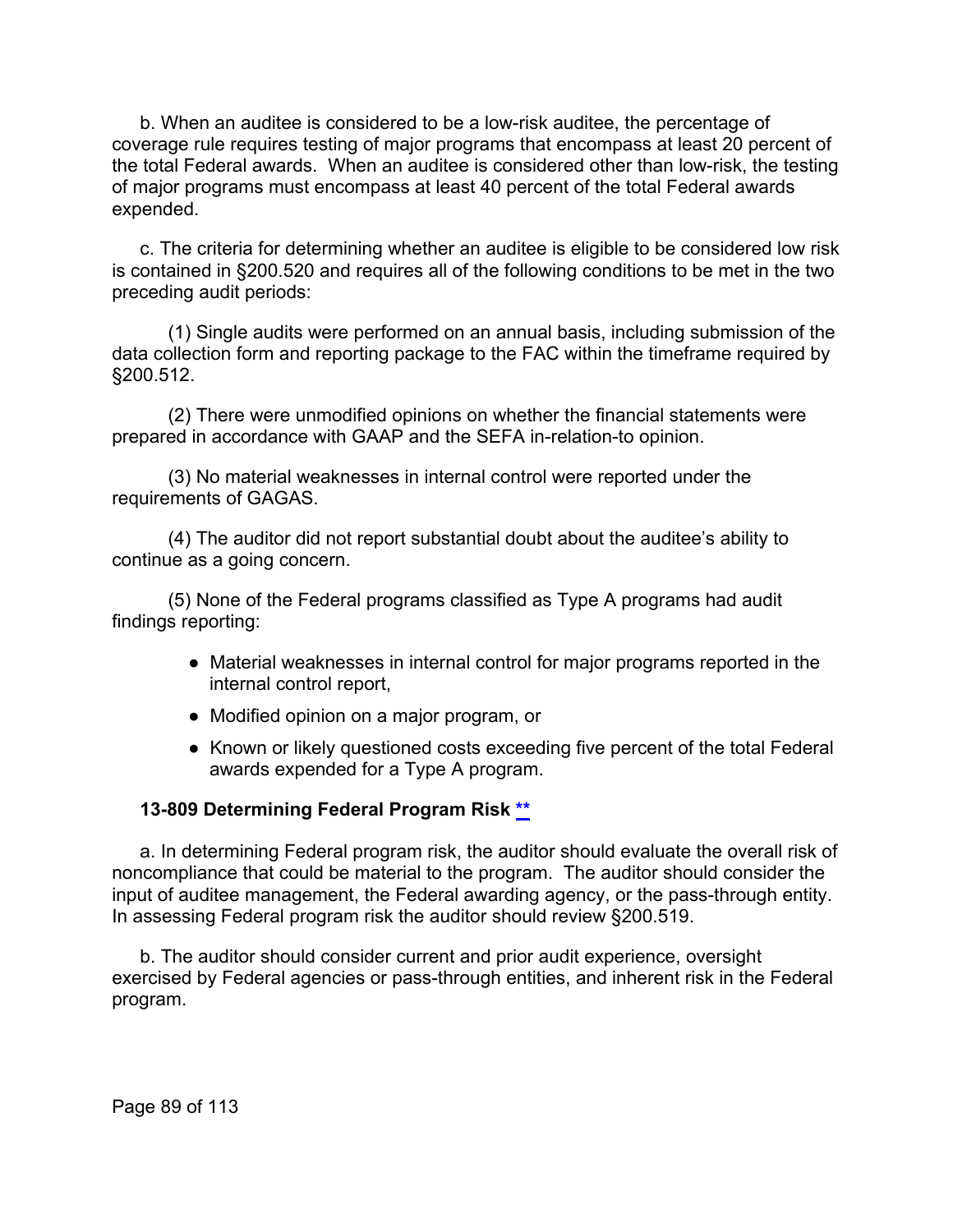c. Current and prior audit experience related to weaknesses in internal control over Federal programs could indicate higher risk. The control environment may also indicate factors such as management's expectations in adhering to Federal statutes, regulations, and the terms and conditions of the awards, as well as competence and experience of personnel administering Federal programs.

d. A Federal program administered under multiple internal control structures may have a higher risk. For example, the auditor should consider whether weaknesses identified are isolated to a single operating unit, such as one college campus, or are pervasive throughout the entity.

e. Prior audit findings would indicate higher risk, particularly when the findings have a significant impact on a Federal program or have not been corrected.

f. The auditor should consider oversight activities performed by Federal agencies or pass-through entities. For example, recent monitoring by an oversight entity that identified problems during monitoring activities may indicate a higher risk.

g. Federal programs have inherent risk. The auditor should consider such things as:

(1) Complexity of the program and the type of service provided (see §200.519(d)(1)).

(2) A program that is new to the auditee, or where there are new or interim regulations may indicate a higher risk than an established program with time-tested regulations. For example, the Uniform Guidance now contains procurement system requirements that non-Federal entities must comply with. A newly implemented procurement system may have higher risk if it is significantly different from the prior procurement system or practices.

(3) Risk might be higher during the first and last years of a Federal program due to start-up or closeout activities that are not a normal part of the administration of the program.

## <span id="page-89-0"></span>**13-810 Major Program Determination [\\*\\*](#page-5-25)**

a. The Uniform Guidance does not require testing of all major Federal programs. It does require auditors to use a risk-based approach to determine which Federal programs will be audited as major programs for each annual audit.  $2$  CFR 200.518 provides the requirements for using the risk-based approach in determining major programs.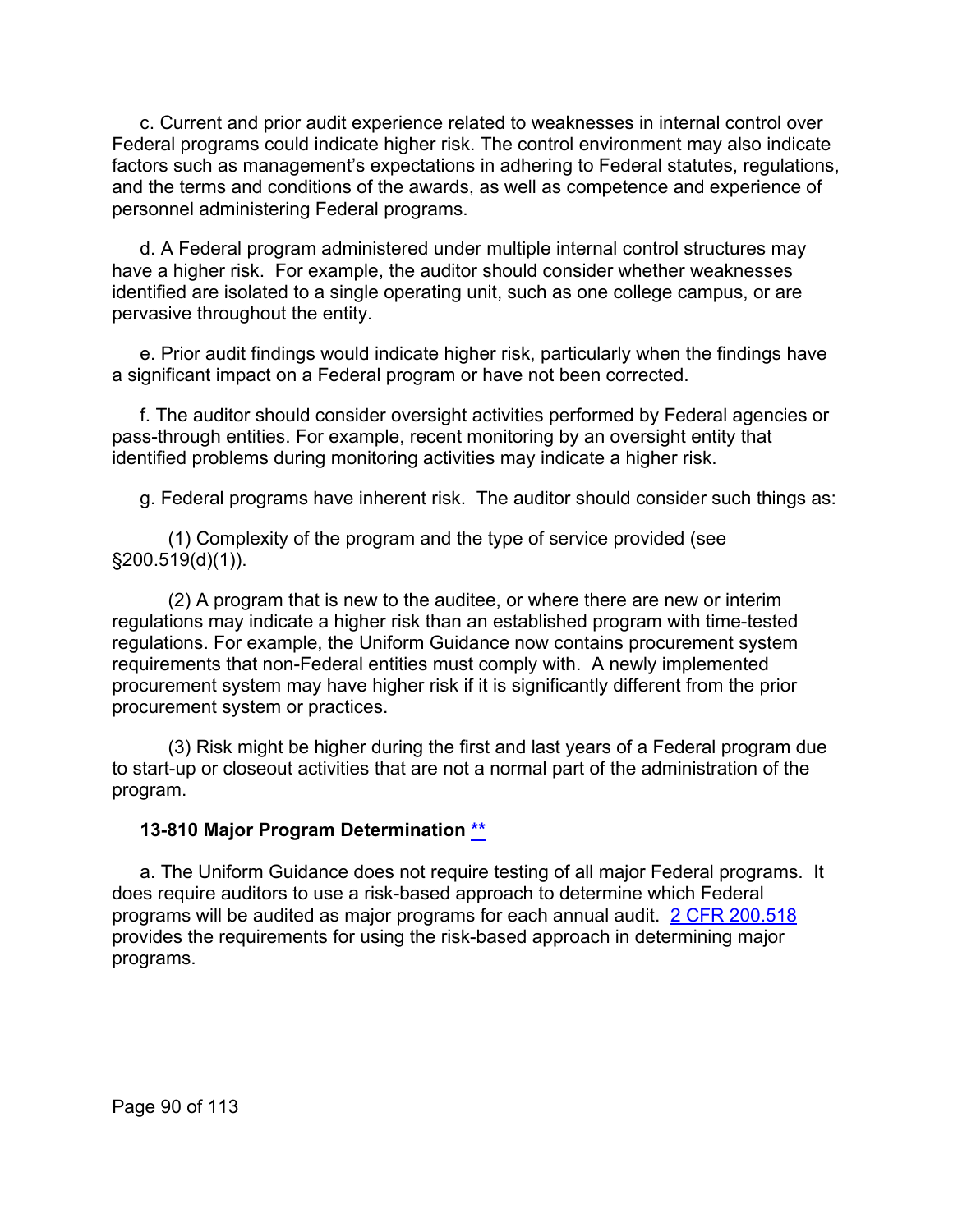b. The auditor must follow the risk-based approach prescribed at §200.518, which includes consideration of the current and prior audit experience, oversight by Federal agencies and pass-through entities, and inherent risk of the Federal program. The SEFA is the basis for determining major programs to be tested. The standard 10110 audit program contains working papers to facilitate performing the risk-based assessment, which should be completed as part of the preliminary audit effort.

c. The risk-based approach is a four-step process:

(1) Using the SEFA, the auditor must first identify Federal programs as either Type A or Type B programs by establishing a dollar threshold using the parameters outlined in the Uniform Guidance:

| Total Federal awards expended                               | Type A/B threshold                        |
|-------------------------------------------------------------|-------------------------------------------|
| Equal to \$750,000 but less than or equal to \$25 million   | \$750,000                                 |
| Exceed \$25 million but less than or equal to \$100 million | Total Federal awards expended times .03   |
| Exceed \$100 million but less than or equal to \$1 billion  | \$3 million                               |
| Exceed \$1 billion but less than or equal to \$10 billion   | Total Federal awards expended times .003  |
| Exceed \$10 billion but less than or equal to \$20 billion  | \$30 million                              |
| Exceed \$20 billion                                         | Total Federal awards expended times .0015 |

§ 200.518 Criteria for determining Type A/B threshold

(a) During the initial coordination meeting, DCAA and the IPA should agree on the Type A/Type B threshold.

(b) Federal programs not labeled as Type A programs are Type B programs.

(c) The inclusion of large loan and loan guarantees should not result in exclusion of other programs as Type A programs. When a Federal program provides loans that exceed four times the largest non-loan program, it is considered a large loan program and must be excluded when determining other Type A programs. In other words, the Type A program threshold is calculated after removing all large loan programs. See §2 CFR 200.518(e) for additional requirements related to large loan programs and their impact on determining Type A programs.

(2) After determining the Type A programs, the auditor must then identify the lowrisk Type A programs. In making this determination the auditor must consider the criteria for Federal Program risk (see 809), the results of audit follow-up, and the significance of any changes in personnel or systems affecting the program. In order to be considered low-risk, the Federal program must have been audited as a major program in at least one of the two most recent audit periods, and none of the following conditions exist:

Page 91 of 113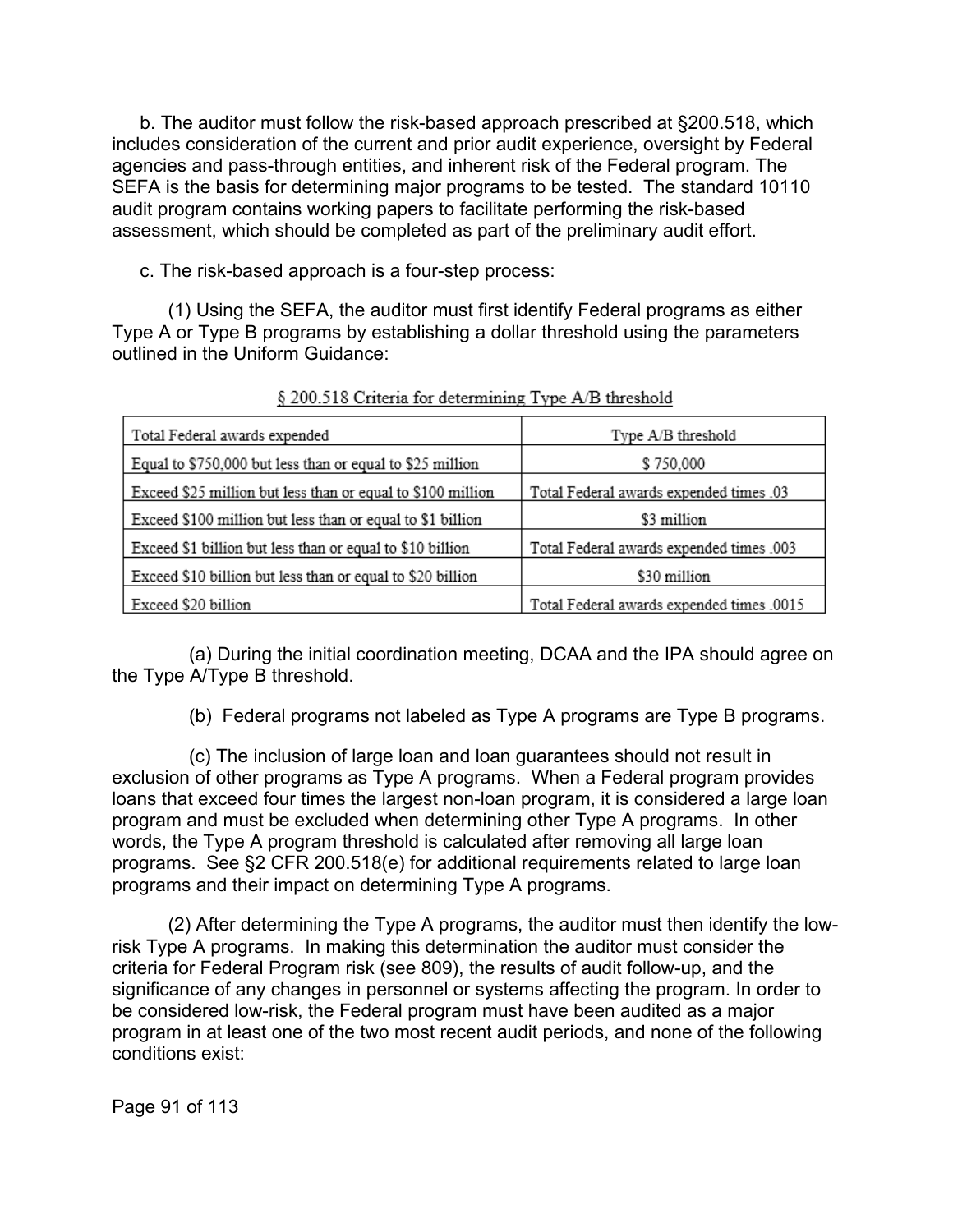- In the most recent audit period, no material weaknesses were reported in internal control,
- The opinion on compliance with the Federal program was not modified,
- Known or likely questioned costs did not exceed five percent of the total Federal awards expended for the program.

(3) After determining the low-risk Type A programs, the auditor must identify Type B programs that are high-risk using professional judgment and the criteria in §200.519 (criteria for Federal program risk). The auditor is NOT required to identify more high-risk Type B programs than at least one fourth of the number of low-risk Type A programs. Other than known material weakness in internal control or compliance problems, no single criteria in risk would generally cause a Type B program to be considered high-risk and professional judgment is required. Additionally, the auditor is not expected to perform risk assessments on relatively small Federal programs, which are defined as programs that are that do not exceed 25 percent of the Type A threshold. Therefore, if no Type A programs are identified as low-risk, the auditor does not need to assess risk for Type B programs.

(4) The last step in the process is to identify the major programs that will be tested during the annual audit. The auditor must audit all of the following as major programs (at a minimum):

- (a) All Type A programs not identified as low risk,
- (b) All Type B programs identified as high risk,

(c) Additional programs as necessary to meet the percentage of coverage rule. This may require the auditor to audit more programs as major programs than the number of Type A programs. The percentage of coverage rule prescribes the following (§200.518(f)):

- If the auditee is classified as a low-risk auditee (see [section 808\)](#page-87-1), the aggregate Federal programs audited as major programs must encompass at least 20 percent of the total Federal awards expended.
- If the auditee is classified as other than a low-risk auditee, the programs tested as major programs must encompass at least 40 percent of the total Federal awards expended.

d. The auditor must include in the working papers of the risk documentation of the analysis used to determine major programs.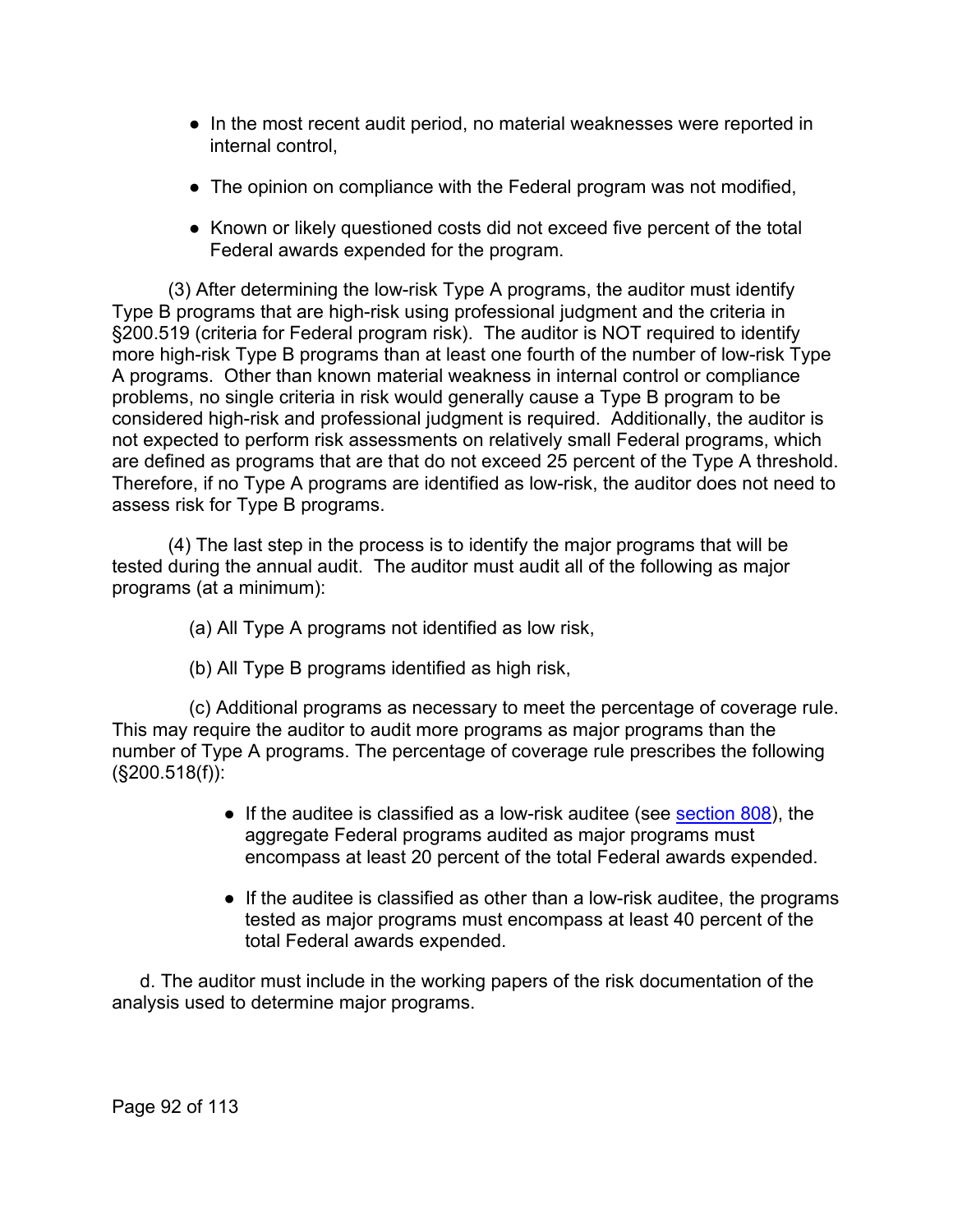#### <span id="page-92-1"></span>**13-811 Audit Documentation [\\*\\*](#page-6-0)**

a. The Uniform Guidance audit must be completed in accordance with the requirements of GAGAS for financial audits (not attestation engagements), which incorporate the AU-C standards (not the AT-C) standards. Auditors should ensure they are documenting the appropriate criteria for standards when applicable. The audit team should review GAGAS for the standards for financial audits to determine if there are any additional requirements applicable to financial audits as compared to attestation engagements described in other chapters throughout CAM.

b. [Chapter 2](https://viper.dcaa.mil/guidance/cam/3128/auditing-standards#Section2100) provides guidance on performing audits in accordance with GAGAS in order to state compliance with the standards in the audit report. Working papers should include sufficient detail to enable a third party reviewer, unfamiliar with the engagement, to determine that the audit was conducted in accordance with GAGAS, and that the findings are fully supported in the working papers.

c. [Chapter 3-204.14 and .15](https://viper.dcaa.mil/guidance/cam/3129/audit-planning#Section320414) provide guidance on obtaining and determining sufficiency of evidence. Auditors should consider the audit objectives and the risk level in determining the sufficiency and appropriateness of evidence obtained and include documentation that fully supports the reported findings.

d. [Chapter 4-602.9](https://viper.dcaa.mil/guidance/cam/3130/general-audit-requirements#Section46029) provides guidance on sampling plan design and documentation.

e. [Chapter 4-1000](https://viper.dcaa.mil/guidance/cam/3130/general-audit-requirements#Section41000) provides guidance on using the work of other auditors. GAGAS 4.16 (2011 Yellow Book) states that audit organizations in Federal government and public accounting firms engaged to perform a financial audit in accordance with GAGAS cooperate in auditing programs of common interest so that auditors may use others' work and avoid duplication of efforts. If using the work of the IPA auditor, follow the guidance in 4-1000.

f. GAGAS requirements for reporting on internal control for financial audits are incorporated into the standard 10110 audit program and proforma report.

#### <span id="page-92-0"></span>**13-812 Summary Schedule of Prior Audit Findings [\\*\\*](#page-6-1)**

a. The auditee must include a summary schedule of prior audit findings as part of the reporting package, which presents the status of corrective action on prior audit findings. The schedule must include all findings reported in the previous year's summary schedule except for findings listed as corrected or no longer valid in the previous summary schedule. Each audit finding must include a reference number in the form of YYYY-XXX (e.g. 2018-001) to permit entry into the FAC Data Collection Form, and to allow easy reference to the finding (13-816.1).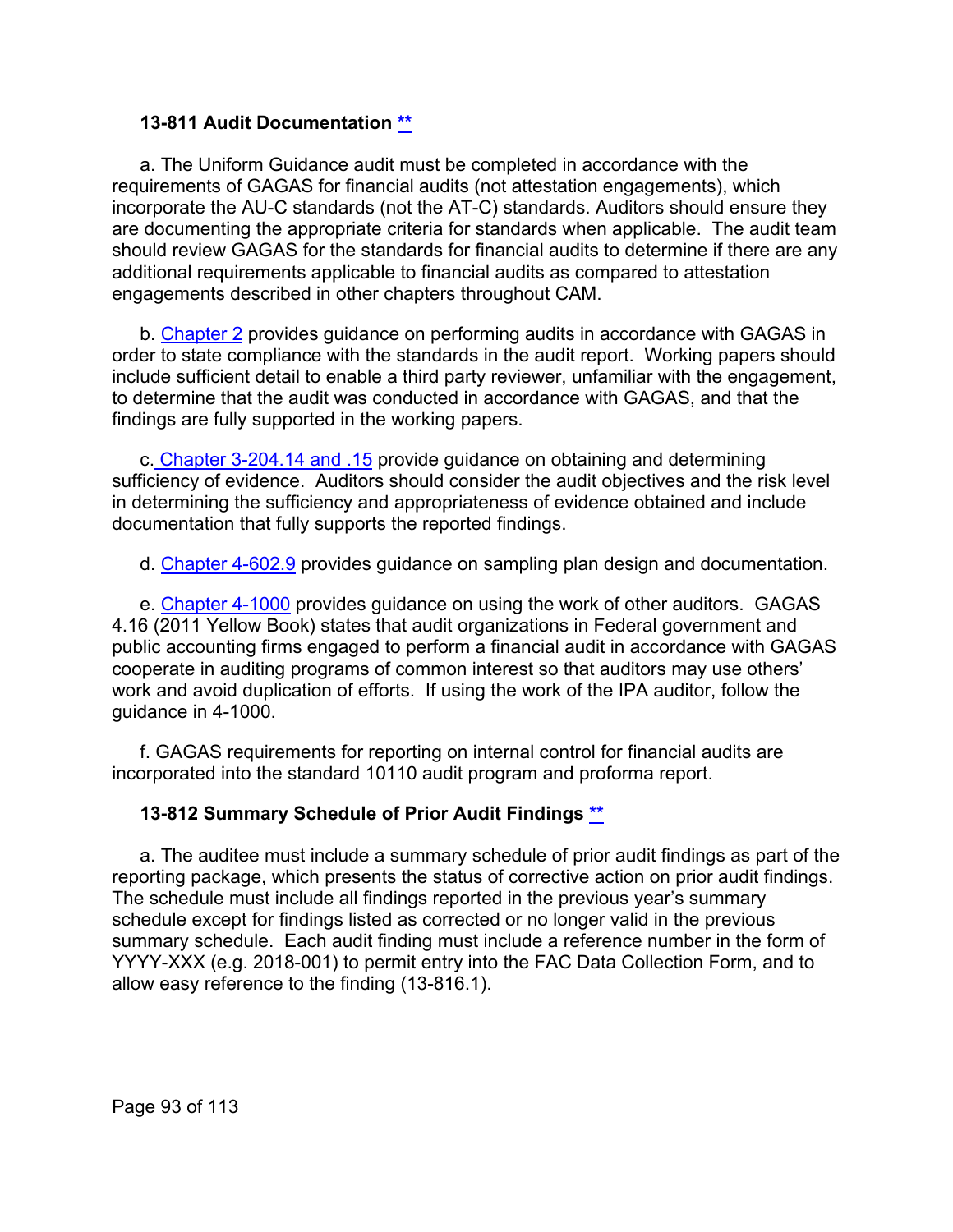b. The auditor must design audit procedures to assess the accuracy and reasonableness of the summary schedule of prior audit findings prepared by the auditee (§200.514(e)). If the auditor determines that the status of corrective action materially misrepresented the actual status, the auditor must report this as a current year finding in the schedule of findings and questioned costs.

c. The summary schedule of prior audit findings and the auditee's corrective action plan should be included as appendices to the audit report.

#### <span id="page-93-0"></span>**13-813 Consideration of Fraud [\\*\\*](#page-6-2)**

a. The auditor should review AU-C 240, GAGAS 4.06 – 4.09, and guidance throughout CAM related to the auditor's responsibilities to detect and report fraud. AU-C 240 requires auditors to plan and perform the examination considering fraud risk factors specific to the audit in order to obtain reasonable assurance that material misstatements or noncompliance are detected, whether caused by error or fraud. GAGAS requires auditors to extend the AICPA requirements to consideration of compliance with provisions of contracts or grants (GAGAS 4.06 – 4.09).

b. The auditor's risk assessment should be ongoing throughout the audit, following the initial assessment. Based on analytical procedures performed during the risk assessment, the auditor should evaluate whether unusual or unexpected relationships indicate risks of material misstatement due to fraud and determine the overall responses to address the assessed risks. When fraud or similar unlawful activity is suspected, the circumstances should be reported in accordance with [4-700.](https://viper.dcaa.mil/guidance/cam/3130/general-audit-requirements?term=reliance%20on%20the%20work%20of%20others)

#### <span id="page-93-1"></span>**13-814 Internal Control over Compliance with Federal Programs [\\*\\*](#page-6-3)**

a. The auditee is required to establish and maintain effective internal control over Federal awards that provides reasonable assurance that the entity is managing the Federal awards in compliance with Federal statutes, regulations, and the terms and conditions of the awards. The internal controls should reflect the principles in the "Standards for Internal Control in the Federal Government" issued by the Comptroller General of the United States and the "Internal Control Integrated Framework" issued by the Committee of Sponsoring Organizations of the Treadway Commission (COSO). This means that the entity should incorporate the principles for the five components of internal control into its system of internal controls.

b. Auditors are required to perform procedures to obtain an understanding of internal control over Federal programs to determine whether the system of internal control provides reasonable assurance that the auditee is properly managing its Federal programs. In addition to the requirements of GAGAS, the auditor must perform procedures to obtain an understanding of control over Federal programs sufficient to plan the audit to support a low-assessed control risk for major programs (2 CFR 200.514(c)).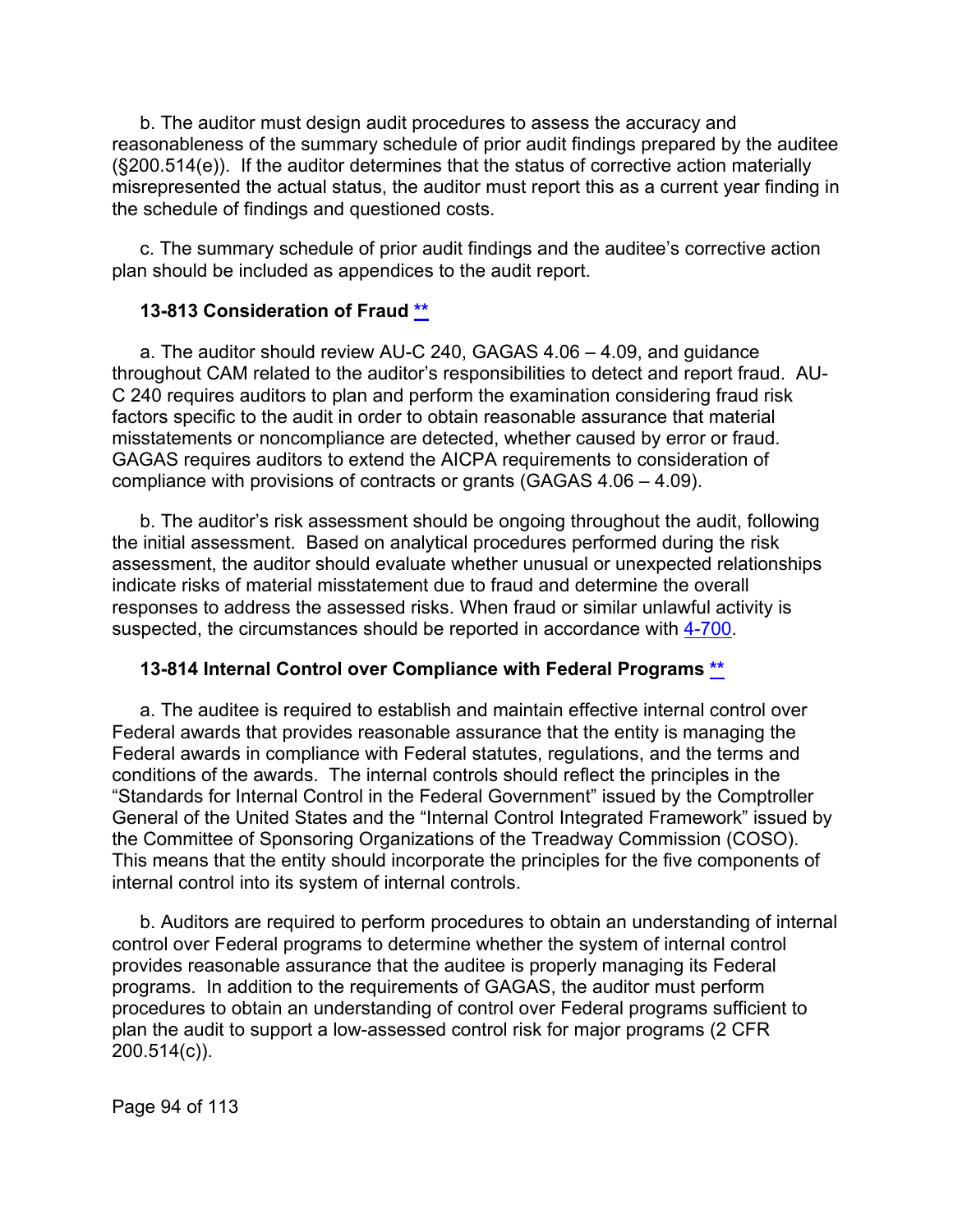c. The auditor should review [AU-C 330,](https://www.aicpa.org/research/standards/auditattest/clarifiedsas.html) *Performing Audit Procedures in Response to Assessed Risks and Evaluating the Audit Evidence Obtained*, AU-C 240, *Consideration of Fraud in a Financial Statement Audit,* and the OMB compliance supplement guidance, Part 6, for guidance in designing procedures to test for effectiveness of internal controls over Federal programs. Tests of control must be performed in a manner that will provide evidence of the auditor's assessment of control risk for each compliance requirement for each major program being tested.

d. The auditor should design and perform tests of internal control using the guidance in Part 9 of the AICPA Audit Guide, *Government Auditing Standards and Single Audits*, AU-C 315, *Understanding the Entity and Its Environment and Assessing the Risks of Material Misstatement,* AU-C 330, *Performing Audit Procedures in Response to Assessed Risks and Evaluating the Audit Evidence Obtained,* AU-C 240, *Consideration of Fraud in a Financial Statement Audit*, and the OMB Compliance Supplement, Part 6. The Committee of Sponsoring Organizations of the Treadway Commission's (COSO) Internal Control Framework provides discussion related to each of the five components including examples of controls that would be evident for each type of control.

## **13-814.1 Scope of Audit – Internal Control [\\*\\*](#page-6-4)**

a. The Uniform Guidance requires auditors to obtain an understanding of the auditee's internal control over Federal programs, to assess the control risk, to plan procedures for testing internal control, and to perform the tests as planned. An assessment of low control risk should generally result in lower sample sizes for compliance testing. Unlike most DCAA attestation audits, however, controls assessed at maximum risk for the Uniform Guidance financial or compliance audit, must be reported as a current year finding, which requires the auditor to develop the finding in accordance with GAGAS 4.10 through 4.14.

b. If the auditor plans to use evidence from a previous audit about the operating effectiveness of specific controls, the auditor should perform procedures to establish the continuing relevance of that information in the current audit. This can be obtained through inquiry, combined with observation and inspection (AU-C 330.14). In determining whether it is appropriate to use audit evidence about the operating effectiveness of controls obtained in previous audits, the auditor should consider the following (see AU-C 330.13):

- Length of time elapsed since testing the control,
- Effectiveness of other internal control elements, including the control environment, the entity's monitoring of controls, and the entity's risk assessment process,
- Risks arising from the characteristics of the control, such as whether the control is manual or automated and whether any changes have been made to the processes,

Page 95 of 113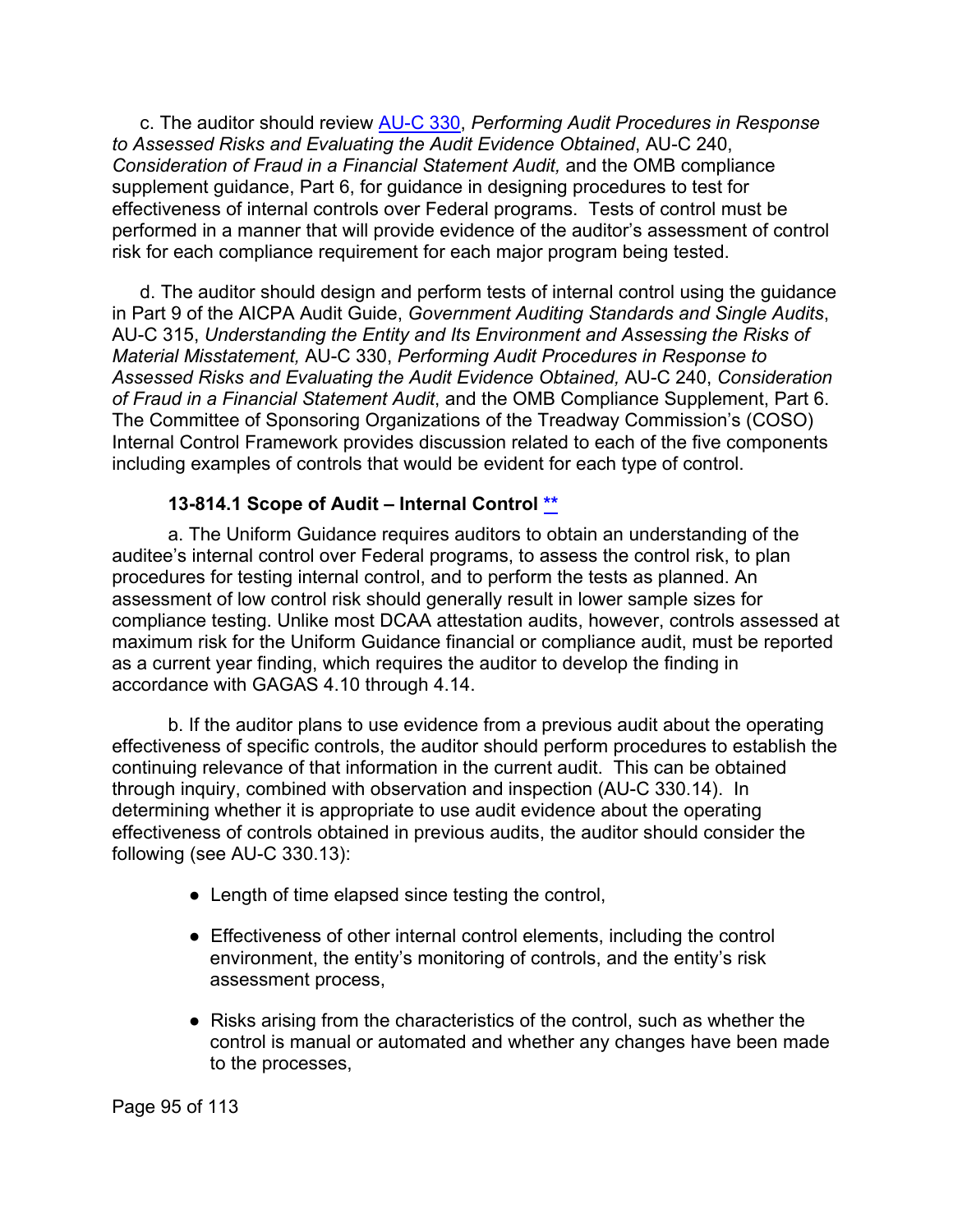- Effectiveness of general IT controls,
- Effectiveness of the control and its application by the entity, including the nature and extent of deviations noted in previous audits and personnel changes that significantly affect the application of the control.

#### **13-814.2 Testing and Assessing Risk of Internal Control [\\*\\*](#page-6-5)**

a. The Uniform Guidance does not require testing of internal control where the system of internal control is likely to be ineffective in preventing, or detecting and correcting, material noncompliances. This situation would always be considered significant. If the auditor limits the determination on internal control for any reason, the deficiencies/material weaknesses must be reported in the schedule of findings and questioned costs.

b. The auditor should gain sufficient understanding of the entity in order to identify key internal controls relevant to each compliance requirement subject to the audit and for each major program separately. Where key controls provide control for multiple compliance requirements and/or major programs, the auditor should document the impact of the effectiveness of the control for each compliance requirement, and for each major program.

c. The auditor should gain an understanding of controls for each of the five components of internal control identified in the COSO Internal Control Framework. The auditor should document the understanding for each component that is relevant to the applicable compliance requirements for which the auditor is testing compliance. The five components are:

(1) Control environment. This represents the "tone at the top" for the collective effect of management's philosophy and operating style, the organizational structure, functioning of the board of directors, methods for assigning authority and responsibility, management's methods for monitoring and following up on performance and identified deficiencies or noncompliances, attitude and response toward internal and external audit findings, implementation of formal policies and procedures that affect operations and practices. Key controls might include adequacy of relevant policies and procedures, clear designation of authorities and segregation of duties, procedures for addressing identified deficiencies, procedures to address misconduct or poor performance in employees, implementation of training plans for staff, etc.

(2) Risk Assessment. The risk assessment is the entity's process for identifying areas that may have a significant negative impact on achieving their objectives. For example: how they identify where material misstatements, weaknesses, deficiencies may occur; how they assess environmental or economical changes might impact operations; how they consider the potential for fraud, how organization or system changes may significantly impact the system of internal control, etc.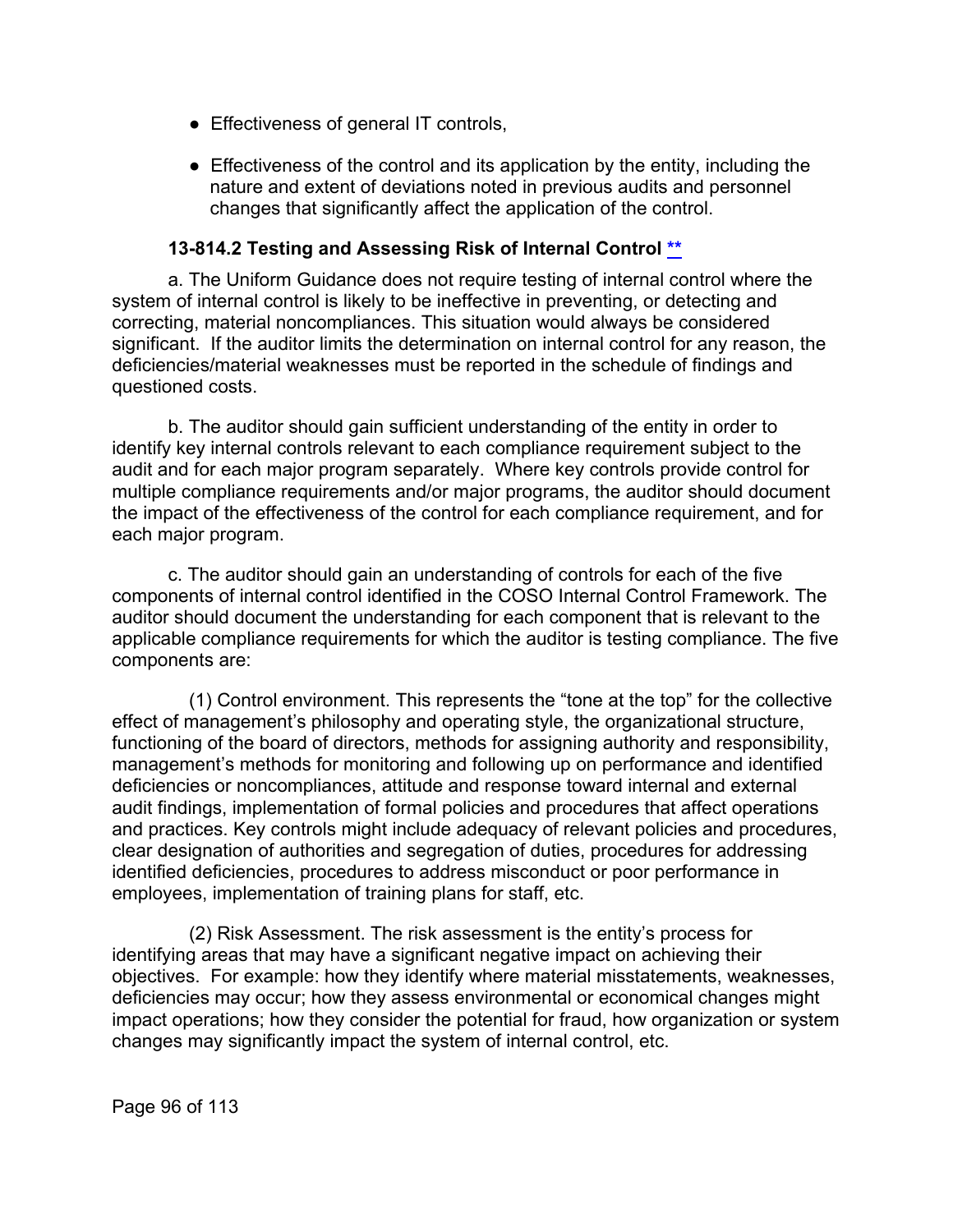(3) Control activities are typically deployed through policies that establish expectations, and the procedures that put the policies into action. The activities are designed to contribute to mitigating risks that may impede achieving objectives to an acceptable level. Control activities are the "day-to-day" procedures that help ensure material misstatements do not occur without being detected. The activities can be manual or automated, and they may occur frequently or infrequently.

(4) Information and Communication. This is how the entity obtains, generates, and uses relevant, quality information to support the function of the other components of internal control. This component focuses on how the entity obtains and internally communicates information, including objectives and responsibilities for internal control, as well as how it communicates with external parties in matters that affect the functioning of internal control. Controls might include how employees are aware of program requirements and changes in requirements, how awarding agencies are notified of control or programmatic deficiencies or weaknesses, how the governing board is made aware of audit findings, etc.

(5) Monitoring Activities are activities that are ongoing (or established as separate evaluations, when needed) and designed to ascertain if the components of internal control are both present and functioning. Monitoring activities are also for evaluating and communicating internal control deficiencies in a timely manner to parties responsible for taking action. Monitoring controls might include: monthly reconciliations with reviews by responsible officials, comparison of budget to actual spending, review of funding levels to expenditures, reviews of program milestones to actual performance, evaluation of employee performance, etc.

d. During the audit, the auditor may become aware of deficiencies in the design, implementation, or operation of an internal control. Auditor judgment is required to determine if identified deficiencies are material weaknesses. AU-C 935.11 defines material weaknesses and deficiencies related to internal control, paraphrased as follows:

(1) A significant deficiency in internal control over compliance with a type of compliance requirement is a deficiency that is less severe than a material weakness but still important enough to merit attention of those charged with governance.

(2) A material weakness is a deficiency, or combination of deficiencies, such that there is a reasonable possibility that a material noncompliance will not be prevented, or detected and corrected, on a timely basis.

e. Professional judgment is required to determine whether a deficiency, or combination of deficiencies, is a significant deficiency or a material weakness. The severity of a deficiency depends on the magnitude of the potential noncompliance that may result. It is not necessary that a noncompliance actually happened for a material weakness to exist. Some factors to consider:

Page 97 of 113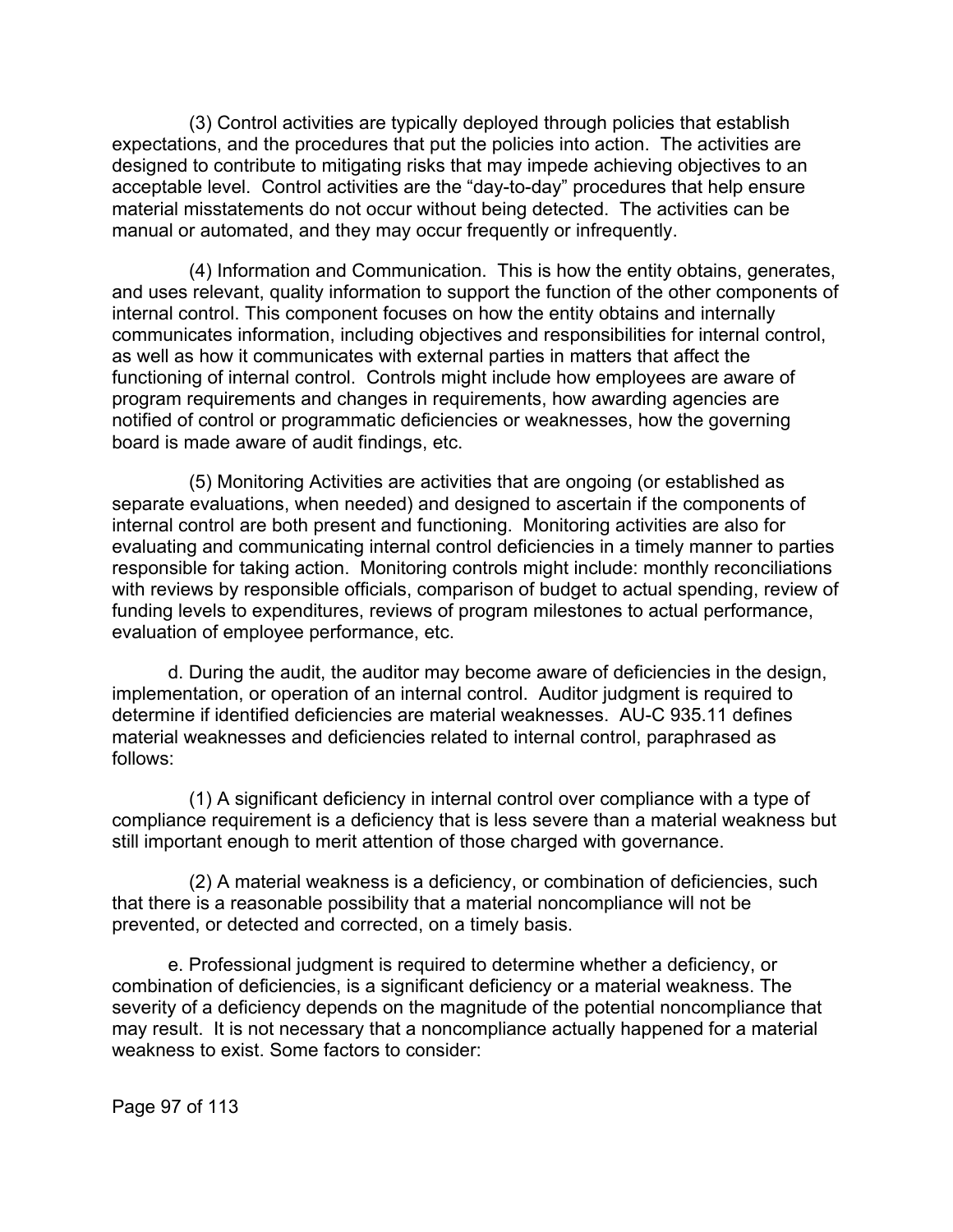(1) the nature of the type of compliance requirement involved. For example, testing for compliance with a specific award provision may involve greater risk since it is unique to the program.

(2) program susceptibility to fraud,

(3) interaction or relationship of the control with other controls, or impact on other deficiencies,

(4) future consequences, if not corrected.

(5) program amounts and volume of transactions exposed to the deficiency,

(6) other qualitative factors.

f. The auditor should follow the guidance in 2-407 and GAGAS 4.03 – 4.04 for communicating deficiencies. If the deficiency is determined to be a material weakness, it must be reported in the schedule of findings and questioned costs for the compliance audit. The auditor should coordinate with regional management and the auditee's independent public accounting firm prior to citing the auditee for a material weakness in internal control.

## **13-814.3 Dual-Purpose Testing [\\*\\*](#page-6-6)**

a. Dual-purpose testing is testing that is performed concurrently to assess both internal control effectiveness and compliance with Federal programs. In some circumstances, it may be more efficient to perform dual-purpose testing. For example, when a key control is not automated and requires selecting and testing a sample to determine the rate of deviation of the control, this could be done concurrently with tests for compliance with the cost principles. In situations where a key control is automated, it may be more efficient to test that control through observation or reperformance to assess its effectiveness. The nature, timing, and extent of testing for compliance with laws, regulations, and provisions of contracts and grants is generally dependent upon the results of testing internal control.

b. When using a dual-purpose sample to test for internal control effectiveness simultaneously with compliance testing, the auditor must determine and document that the sample universe is appropriate for both types of testing. The auditor must document the plan to use dual-purpose transaction testing when developing the sampling plan. Documentation must also clearly distinguish the audit procedures performed and their results for testing control and compliance separately.

c. If deficiencies in internal control are identified using dual-purpose testing, the auditor will need to determine, and document, whether additional testing for compliance is necessary to address the increased risk.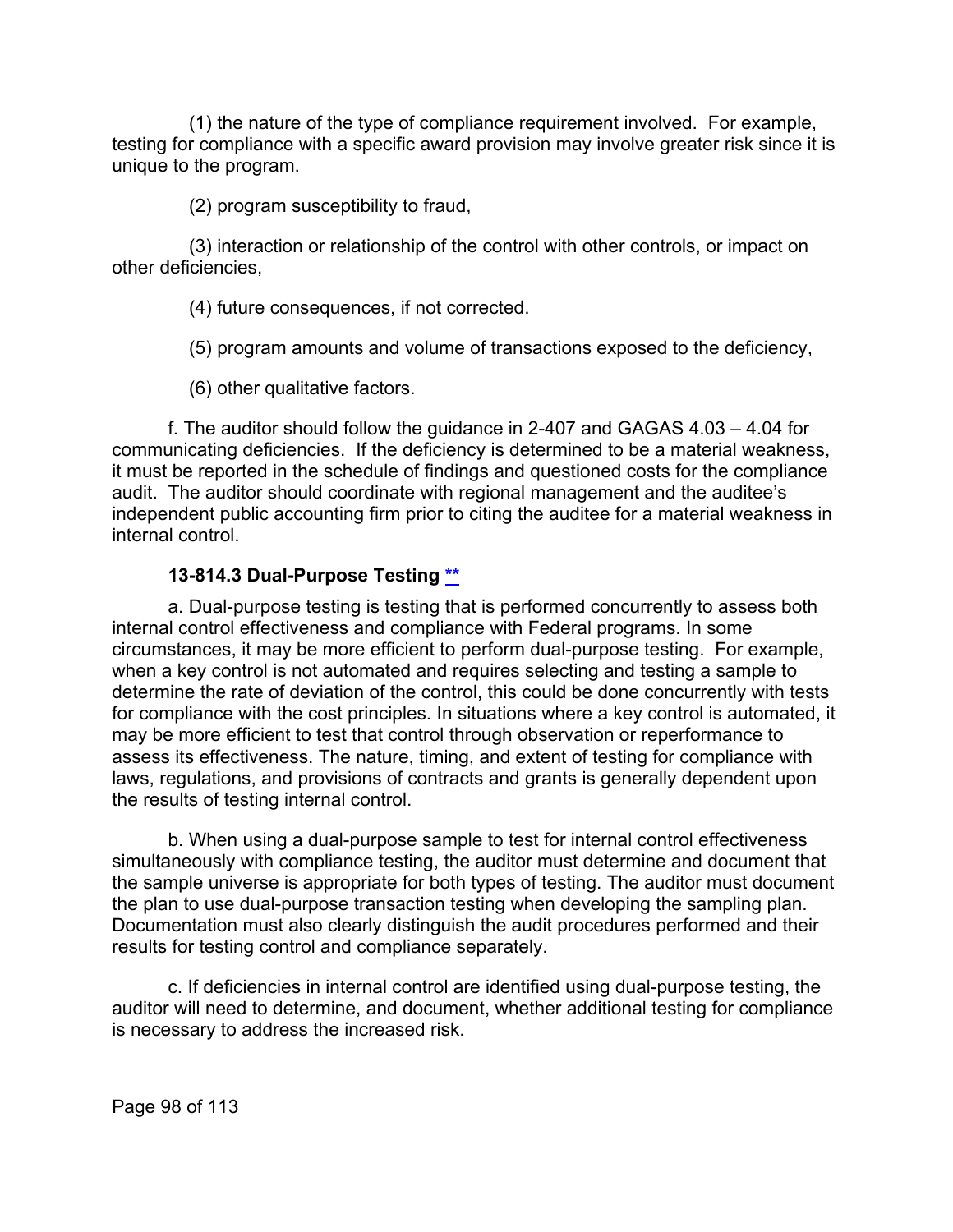d. Because the purpose of testing internal control is very different from the purpose of testing for compliance, the sample selection, testing criteria, and results of testing must be documented, evaluated, and considered separately for internal control and compliance tests. In addition, the sample size selected for dual-purpose testing will be the larger of the two sample sizes determined for the internal control and compliance testing individually. The AICPA Audit Guide provides for minimum sample sizes for both tests of control and tests for compliance that should be considered.

## **13-814.4 Reporting – Internal Control [\\*\\*](#page-6-7)**

The report on internal control is typically included with the report on compliance. The auditor does not express an opinion on the overall system of internal control because procedures are not performed in order to express an opinion on the overall system. The internal control report will describe the scope of testing internal control and the results of testing. If deficiencies are reported, the internal control report will identify whether they are significant deficiencies or material weaknesses, and will provide the reference number assigned to it in the Schedule of Findings and Questioned Costs.

## <span id="page-98-0"></span>**13-815 Audit for Compliance with Federal Programs [\\*\\*](#page-6-8)**

## **13-815.1 Introduction [\\*\\*](#page-6-9)**

a. 2 CFR 200 requires the auditor to express or disclaim an opinion on compliance for each major program. This section discusses the audit responsibilities for conducting the compliance testing for the annual audit performed under the Uniform Guidance. The following sections cover:

- Audit Findings Schedule of Findings and Questioned Costs [\(section 816\)](#page-101-0)
- Audit Reports Compliance and Internal Control over Compliance (section [817\)](#page-104-0)
- Data Collection Form [\(section 818\)](#page-106-1)

## **13-815.2 Scope of Audit [\\*\\*](#page-6-10)**

a. The auditor must consider the OMB compliance supplement (the Supplement) when designing procedures to test for compliance with Federal programs. The Supplement provides the objectives for each type of compliance requirement and contains suggested audit procedures for testing compliance. The Supplement also identifies the compliance requirements applicable to most Federal programs. See [section 806](#page-86-0) for discussion related to the Supplement.

b. The auditor must determine whether the auditee complied with Federal statutes, regulations, and the terms and conditions of the Federal awards that may have a direct and material effect on each of its major programs (2 CFR 200.514). The principal compliance requirements applicable to most Federal programs are included in

Page 99 of 113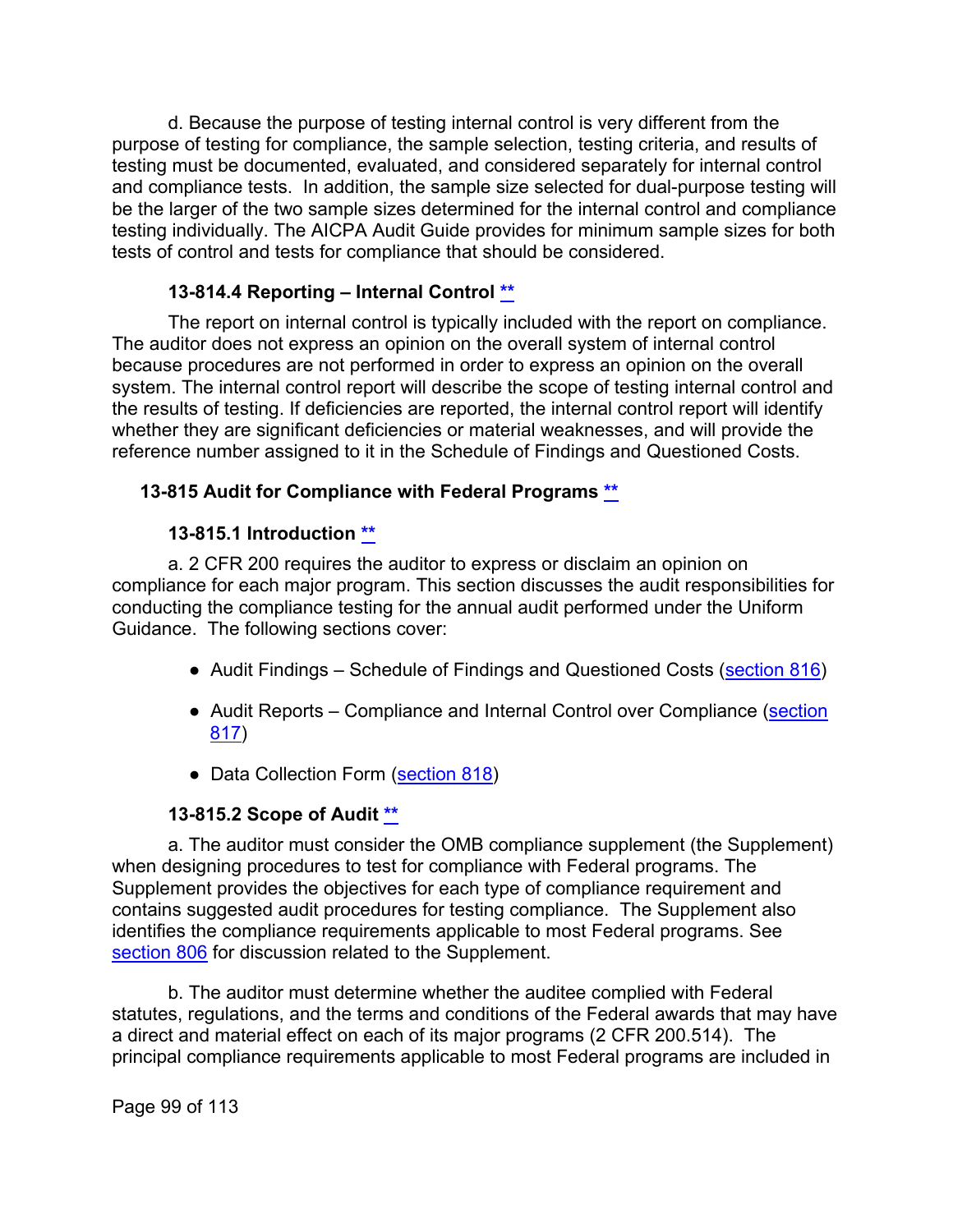the Compliance Supplement. The DCAA audit team and the IPA will need to coordinate, prior to beginning the audit, in order to identify the compliance requirements that are material to Federal programs and designate which audit organization will be responsible for testing for compliance. If classified awards are involved, the auditor will also need to coordinate with Field Detachment. Documentation of the coordination activities should be maintained in the audit package.

c. The auditor should review the Federal programs to determine if the programs, or terms and conditions of the awards, contain restrictions that impact the 2 CFR 200 cost principles, or if there are applicable compliance requirements that are not included in the Supplement.

d. Compliance testing must include tests of transactions and such other auditing procedures necessary to provide the auditor with sufficient evidence to support an opinion on compliance with the Federal programs. Each Federal program identified as a major program needs to have testing performed that is specific to that program. DCAA is typically involved in the compliance audit only for the R&D major program. However, if more than one program is identified as a major program, the auditor should develop procedures for each major program independently.

e. The auditor must follow-up on prior audit findings to assess the reasonableness of the summary schedule of prior audit findings prepared by the auditee (see [section](#page-92-1) 811).

## **13-815.3 Selected Compliance Requirements [\\*\\*](#page-6-11)**

During the coordination efforts between DCAA and the IPA, the two organizations will agree which compliance requirements will be tested by which organization. Where the same audit procedures can be used to test for multiple compliance requirements, the auditor should plan to test them concurrently. See [Figure](#page-107-0)  [13-8-1](#page-107-0) for an example of the coordinated audit matrix. Typically DCAA performs audit procedures to test for compliance with the following compliance requirements:

(1) Compliance Requirement A, Allowable Activities. The auditor should review the Federal programs and design audit procedures to determine if unallowable costs resulting from unallowable activities were charged to each major program tested.

(2) Compliance Requirement B, Allowable Cost/Cost Principles. The auditor should design audit procedures based on the results of tests of controls, and determine if costs expended were allowable for each major Federal program tested. See discussion in section 500 related to the CAS, the cost principles, and testing direct and indirect cost.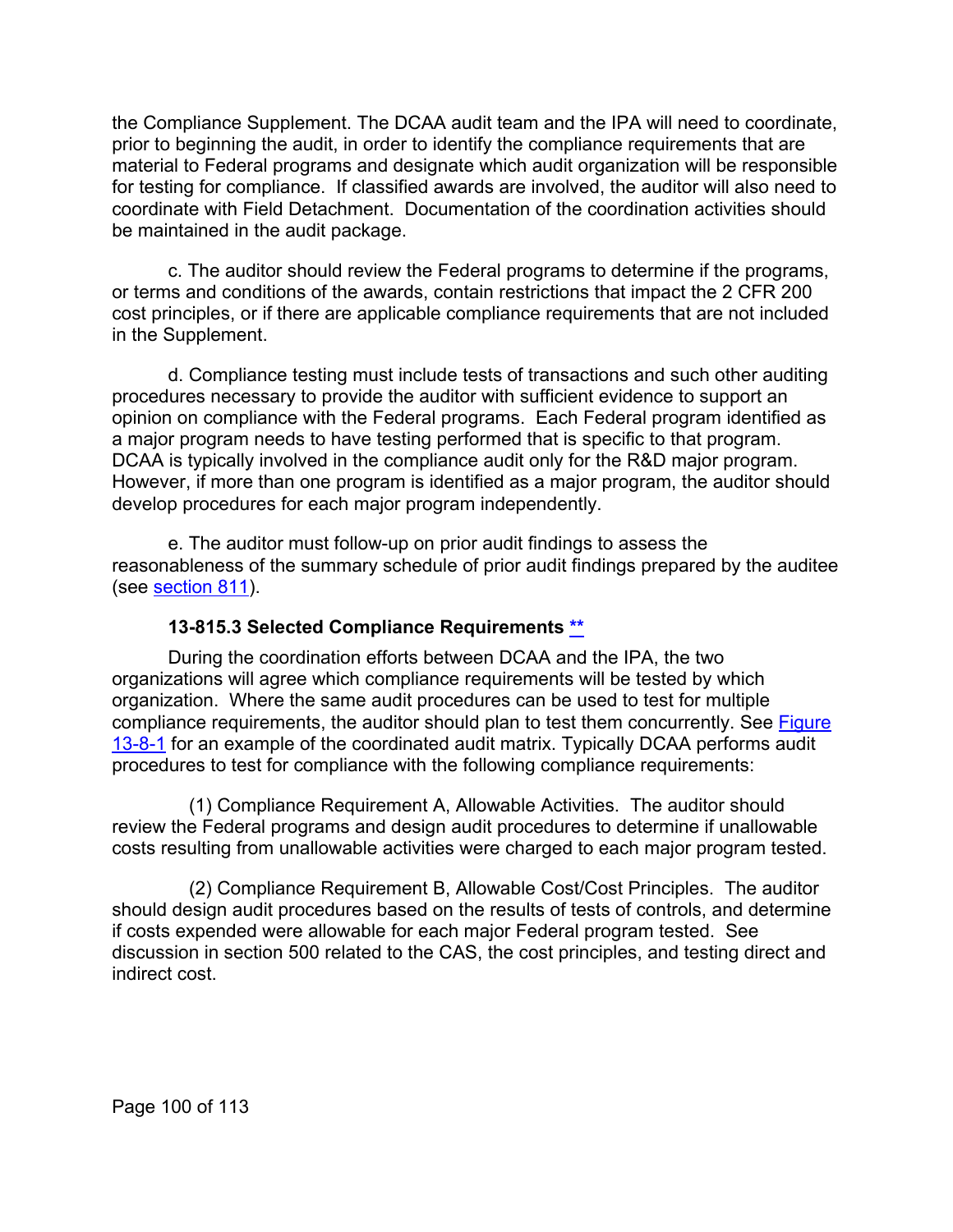(3) Compliance Requirement H, Period of Performance. The auditor should design audit procedures to test determine if costs were incurred within award periods of performance. The auditor should consider using analytical procedures during the risk assessment to determine if there is risk that needs to be addressed further due to funds that were incurred before or after the period of performance.

#### **13-815.3.1 Subrecipient Monitoring [\\*\\*](#page-6-12)**

a. 2 CFR 200 does not apply to subrecipients that are for-profit entities,  $(S200.501(h))$  and the auditee must establish requirements to ensure compliance by forprofit subrecipients. The agreement between the auditee and the for-profit recipient should describe applicable compliance requirements and the subrecipient's compliance responsibility. Methods to ensure compliance may include pre-award audits, monitoring during the agreement, and post-award audits. The discussion that follows is applicable to nonprofit entities, including universities.

b. If the auditee makes awards to subrecipients, the auditee is required to perform monitoring and management of the subrecipient (§[§200.330](https://www.ecfr.gov/cgi-bin/text-idx?SID=c9b5964259cdf79483e0091895699529&mc=true&node=se2.1.200_1330&rgn=div8) - [.331\)](https://www.ecfr.gov/cgi-bin/retrieveECFR?gp=&SID=c9b5964259cdf79483e0091895699529&mc=true&r=SECTION&n=se2.1.200_1331). A subrecipient is an entity that is responsible for carrying out a portion of the Federal program and is required to comply with Federal statutes, regulations, and the terms and conditions of the award. A vendor that only provides goods and services, such as materials, supplies or a payroll service, etc., for the awarding entity's own use is not a subrecipient.

c. A non-Federal entity may concurrently be a recipient (prime awardee), a subrecipient, and a vendor/contractor depending on the agreements with Federal awarding agencies and other pass-through entities

d. The substance of a subaward prevails over the type of contracting vehicle used to issue the award. The auditor will need to evaluate significant subawards and determine if the auditee appropriately identified the subaward as a subrecipient or a vendor/contractor and whether the Subrecipient compliance requirement is applicable. Characteristics supporting the classification as a subrecipient are provided in 2 CFR 200.330.

e. All pass-through entities must ensure that every subaward clearly identifies the receiving entity as a subrecipient and includes the information specified in §200.331.

f. If the subawardee does not have Federally negotiated indirect cost rates, the pass-through entity must negotiate indirect cost rates with the subrecipient in compliance with the indirect cost rate requirements included in the applicable appendix of 2 CFR 200, depending on the type of entity receiving the award. The subrecipient may elect to use the 10 percent de minimis rate in lieu of negotiating rates.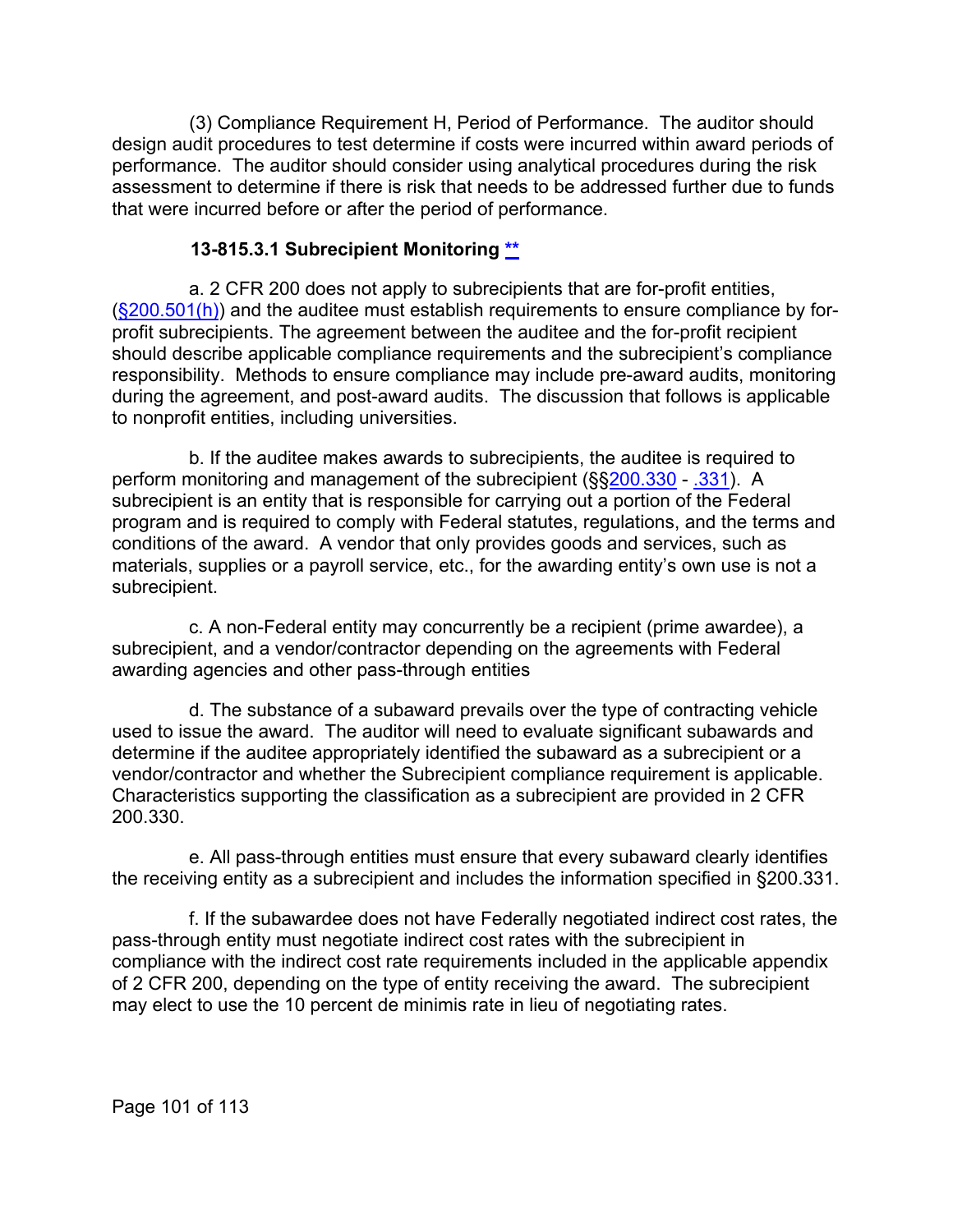g. The subrecipient must permit the pass-through entity and auditors, access to the subrecipient's records and financial information necessary to meet the requirements of the Uniform Guidance.

h. The subrecipient must have annual audits in accordance with 2 CFR 200, Subpart F.

i. The pass-through entity must monitor the activities of the subrecipient to ensure the subaward is used for authorized purposes and in compliance with Federal statutes, regulations, and terms and conditions of the subaward. This monitoring must include the following:

(1) Review of financial and programmatic reports required by the passthrough entity,

(2) Following-up and ensuring the subrecipient takes timely and appropriate action on all deficiencies detected through audits, on-site reviews or through other means when the deficiencies pertain to the Federal award.

## **13-815.3.2 Allowable Cost/Cost Principles [\\*\\*](#page-6-13)**

Generally, the most significant component of DCAA audit effort in the Compliance audit is focused on determining allowability of cost during testing for compliance requirement B, Allowable Cost/Cost Principles. Refer to [section 300](#page-10-0) for discussion regarding the Uniform Guidance cost principles.

## <span id="page-101-0"></span>**13-816 Schedule of Findings and Questioned Costs [\\*\\*](#page-6-14)**

a. This section provides guidance related to preparation of the findings identified in the audit. Audit findings are presented in the Schedule of Findings and Questioned Costs and should be presented in sufficient detail for the auditee to prepare a corrective action plan and for the cognizant agency for indirect rates to understand the significance of the finding to allow resolution of the finding. The Schedule is divided into three sections:

b. Section I – Summary of Auditor's Results, which presents a summary of the audit opinion, whether there were material weaknesses or significant deficiencies in internal control over compliance, whether findings were required to be reported, identification of the Major programs, the dollar threshold for distinguishing between type A and type B programs, and whether the auditee is classified as a low-risk auditee. See [Figure 13-8-](#page-108-0) [2](#page-108-0) for an illustration of Section I.

c. Section II – Relates to the financial statements.

d. Section III – Findings related to Federal Awards presents the findings identified during the audit.

Page 102 of 113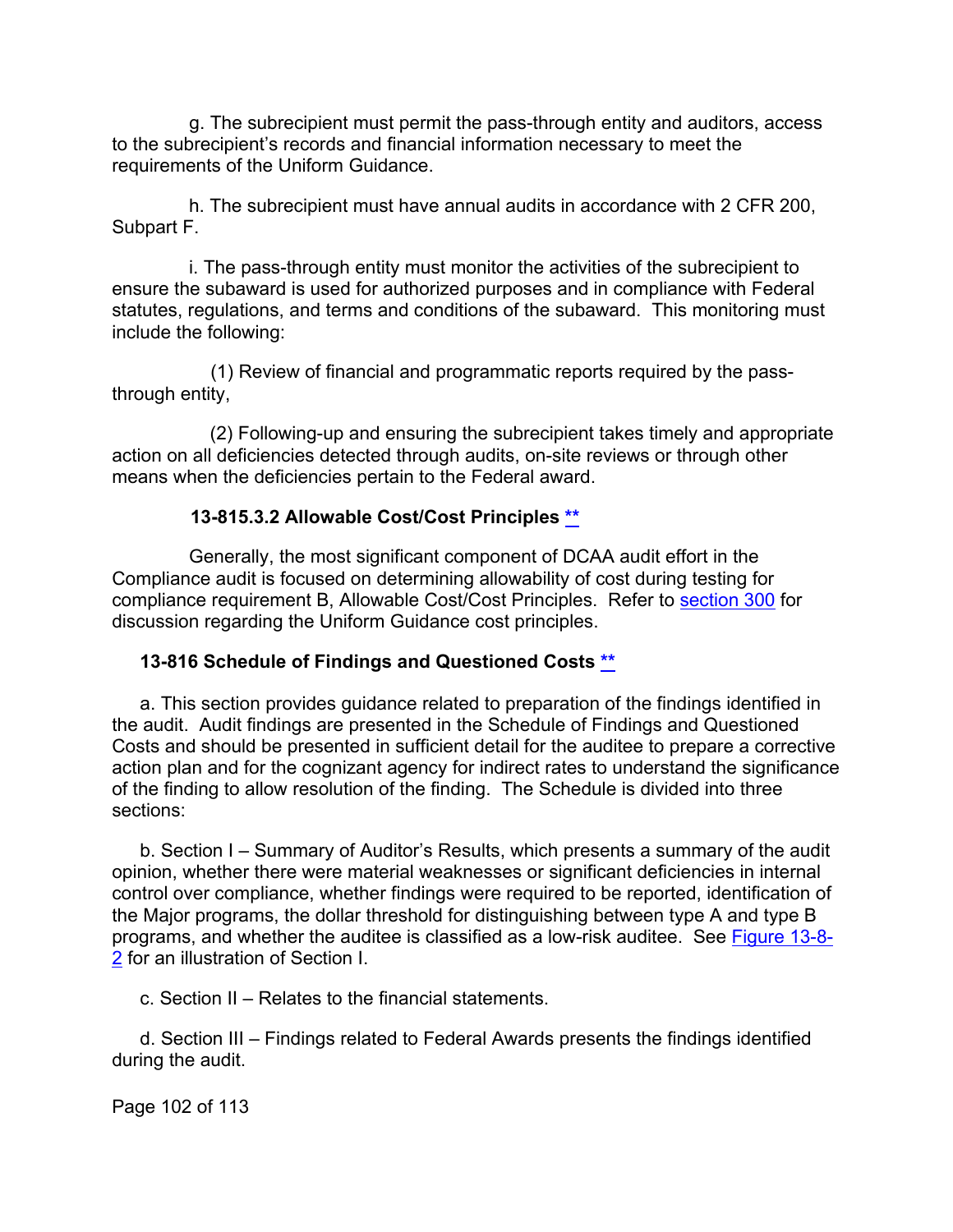#### **13-816.1 Elements of a Finding [\\*\\*](#page-6-15)**

a. Reference number - each audit finding must include a reference number in the form of YYYY-XXX (e.g. 2018-001) to permit entry into the FAC Data Collection Form, and to allow easy reference to the finding. The DCAA auditor and the IPA should agree during the initial coordination meeting how each audit organization will reference their findings. The elements of the findings must include the audit detail described below.

b. The elements of an audit finding will include (See the [Elements of a Finding](https://viper.dcaa.mil/guidance/guidebooks/elements-of-a-finding)  [Guidebook](https://viper.dcaa.mil/guidance/guidebooks/elements-of-a-finding) for additional guidance):

(1) Condition found including the facts supporting the deficiency identified,

(2) Cause – a statement of cause that identifies the reason or explanation for the condition or the factors responsible for the difference between the condition identified and the criteria,

(3) Criteria – the specific regulatory, statutory, or other criteria, such as the specific terms and conditions of the award that were not complied with. Provide enough information to provide proper perspective for the significance and potential consequences of the deficiency. Where appropriate, include the number of instances of noncompliance, the size of the universe, and the sample size examined,

(4) Effect – the possible asserted effect of the deficiency in sufficient detail to provide the auditee and Federal agency, or pass through entity, to determine the cause and effect of the deficiency and to facilitate prompt and proper corrective action. The statement should provide a clear and logical link to establish the impact or potential impact of the deficiency between the condition and criteria.

(5) Recommendation – what needs to be done to prevent future occurrences of the deficiency – this should be related to the criteria requirements – not a specific management action.

c. Obtain and include the views of responsible officials of the audited entity, which can be included as an appendix and referenced in the audit finding. When summarizing the entity's response, be mindful that the report will publicly available.

d. The auditor's response to the views of the responsible officials should include comments on whether and/or how the auditee's perspective impacted the audit finding.

## **13-816.2 Audit Findings [\\*\\*](#page-6-16)**

a. Audit findings must be presented in sufficient detail and clarity for the auditee to prepare a corrective action plan and take corrective action, and to enable Federal agencies and pass-through entities to make a management decision (2 CFR 200.516(b))

Page 103 of 113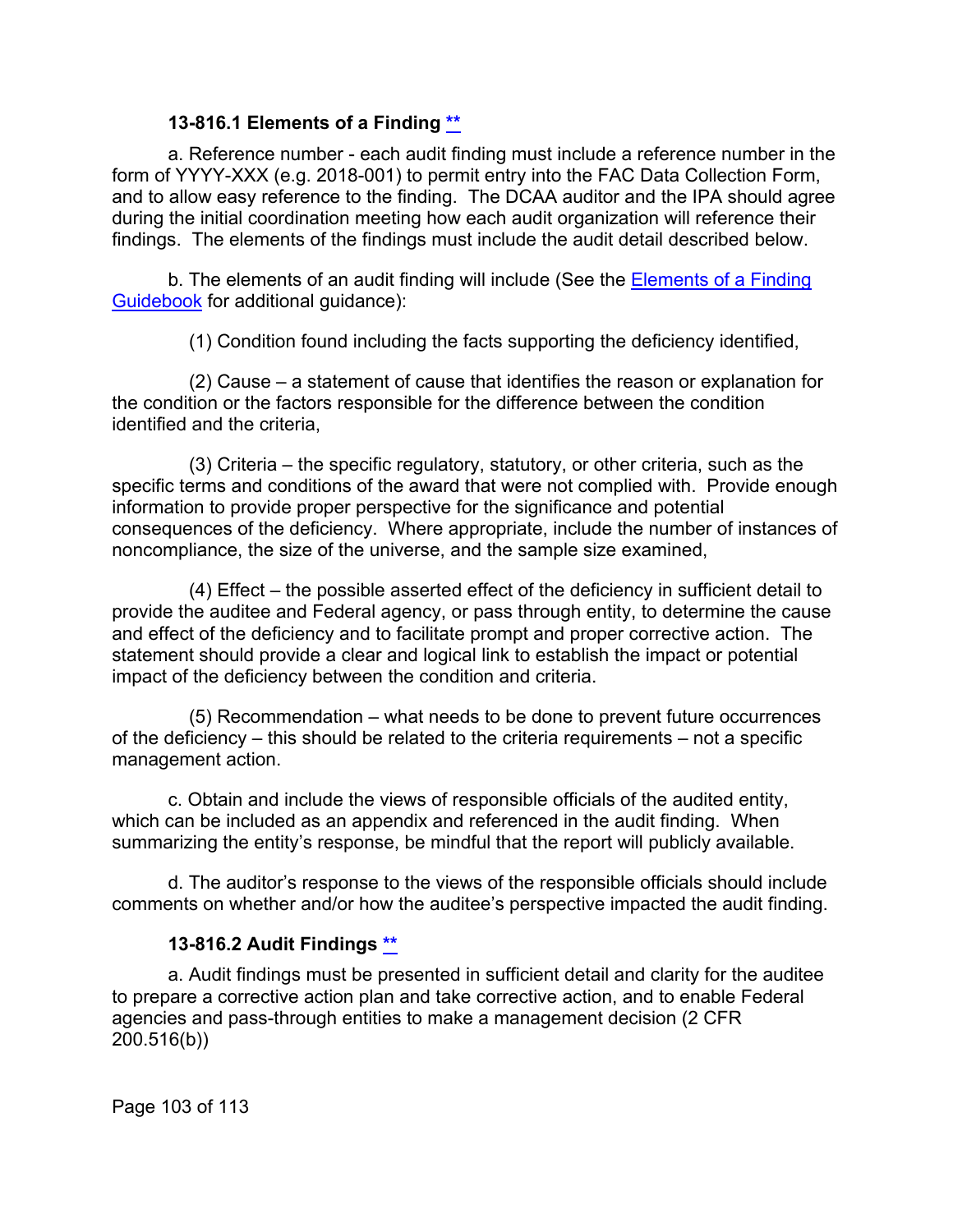b. Findings must include the Federal program and specific CFDA title and number, Federal award identification number and year, name of the Federal agency (or pass-through entity). When CFDA information is not available, use the best information available to describe the Federal award. If auditing a cluster (such as the R&D cluster), the auditor may reference back to the SEFA R&D Cluster information rather than repeating the award information.

c. Each finding should state definitively whether or not the finding is a repeat finding. Meaning, if a finding was not a repeat finding, the auditor must state that the finding is not a repeat finding, and if the finding is a repeat finding, must state that the finding is a repeat finding.

d. The Schedule of Findings and Questioned Cost must include findings related to the following deficiencies identified (2 CFR 200.516).

(1) Questioned costs that are known to be, or are likely to be, greater than \$25,000 for a compliance requirement for a major program. When reporting questioned cost, the auditor must include sufficient information to provide proper perspective for judging the prevalence and consequences of the questioned costs and include how the questioned costs were computed. Known questioned costs must be identified by applicable CFDA number and applicable Federal award identification number.

(2) Significant deficiencies and material weaknesses in internal control over major programs and significant instances of abuse relating to major programs. The determination of whether the deficiency is a significant deficiency or a material weakness should be made in consideration of the type of compliance requirement for the major program.

(3) Instances where the results of audit follow-up procedures disclosed that the summary schedule of prior audit findings materially misrepresents the status of a prior audit finding. When this occurs, the current year finding should use the current year referencing scheme, and reference the prior finding using the reference number applicable in the prior year's report.

e. The following must be reported as a finding unless they are already included in another finding:

(1) Circumstances why the report on compliance is other than an unmodified opinion,

(2) Known or likely fraud affecting a Federal award. See CAM 4-700 for guidance in reporting fraud, which could compromise investigative or legal proceedings.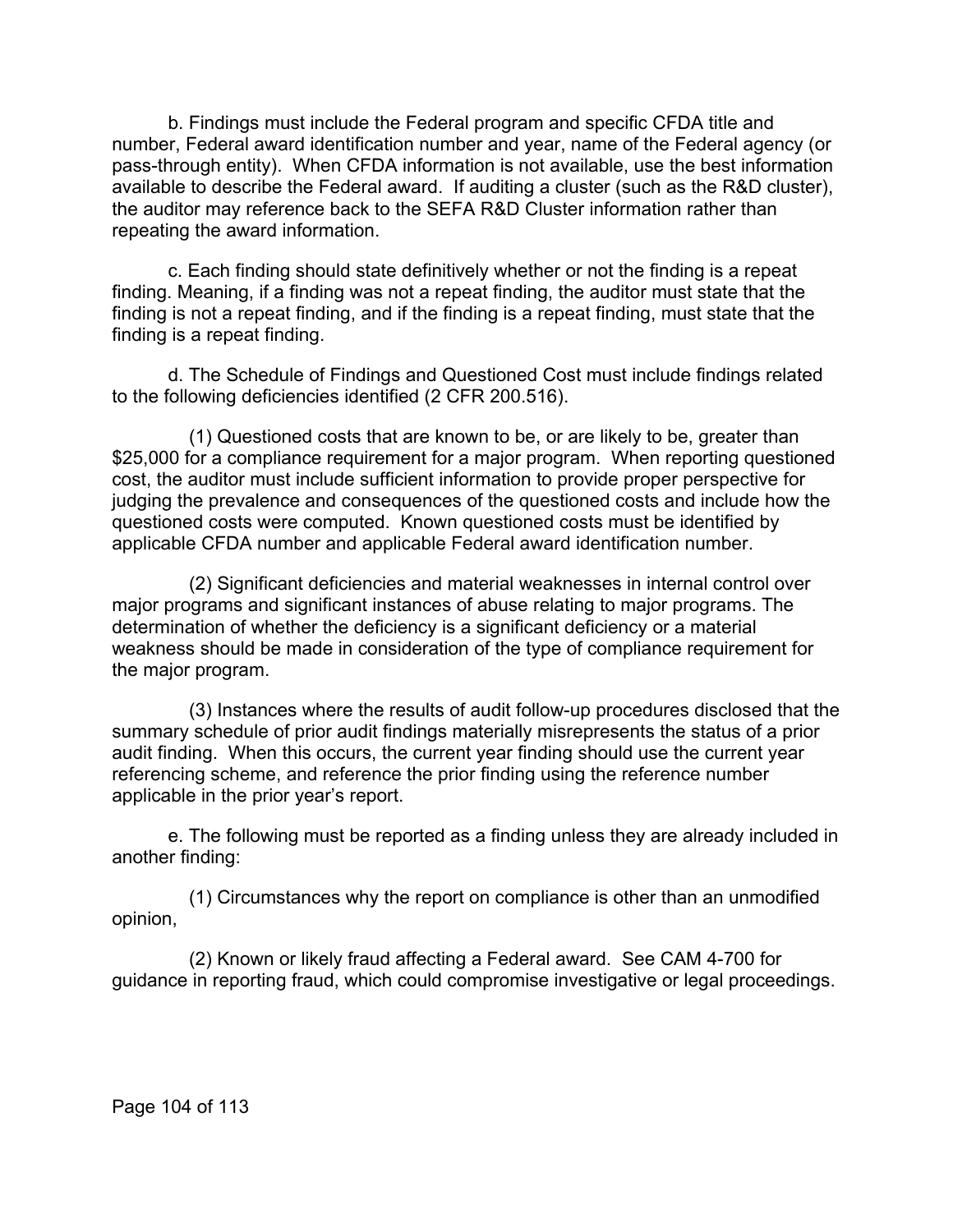#### <span id="page-104-0"></span>**13-817 Audit Reports [\\*\\*](#page-6-17)**

a. DCAA's Uniform Guidance audit report includes a report on internal control over compliance with Federal programs, and a report with an opinion on compliance with laws, regulations, and terms and conditions of an award. The reports can be issued separately, but are generally submitted as a combined document.

b. A separate opinion (or disclaimer of opinion) must be reported for compliance with each Federal program audited. Therefore, when more than one Federal program or cluster is audited, the report may contain different opinions. Depending on the coordination between the IPA and DCAA, both the IPA and DCAA will report on compliance and internal control over compliance in their respective reports.

c. The Report on Compliance for Each Major Federal Program should identify the compliance requirements identified as direct and material to the Federal program, a statement of management's responsibility, a statement of auditor's responsibility, the opinion on compliance for the Federal program, and other matters, as applicable.

d. The report on internal control over compliance must define the scope of testing of internal control over compliance, define "deficiency", "material weakness", and "significant deficiency". No opinion is provided for the report on internal control but must reference the Schedule of Findings and Questioned Costs and identify whether each finding (by reference number) is a significant deficiency or material weakness.

e. A report section, generally following the report on internal control over compliance, should provide auditor comments on the Summary Schedule of Prior Audit Findings with a description of results of testing the prior audit findings and references to any current findings related to the Summary Schedule.

f. The IPA performing the financial statement audit will report on whether the schedule of expenditures of Federal awards is fairly stated in relation to the financial statements.

#### **13-817.1 Scope Limitations [\\*\\*](#page-6-18)**

Situations may arise that cause a limitation on the scope of the Uniform Guidance compliance audit, which may result in the need to issue a qualified audit opinion or disclaimer of opinion, depending on the significance of the limitation. A scope limitation might arise, for example, when:

(1) A significant portion of the Federal awards are from non-DoD agencies that are unwilling to reimburse DCAA for audit services. The Uniform Guidance requires that the entity's entire operations be covered by the single audit. When a non-DoD agency will not reimburse DCAA for audit services, and the IPA is willing to provide the required audit coverage for those awards, additional coordination would be required to ensure DCAA can appropriately rely on the IPA's audit results. For example, the IPA

Page 105 of 113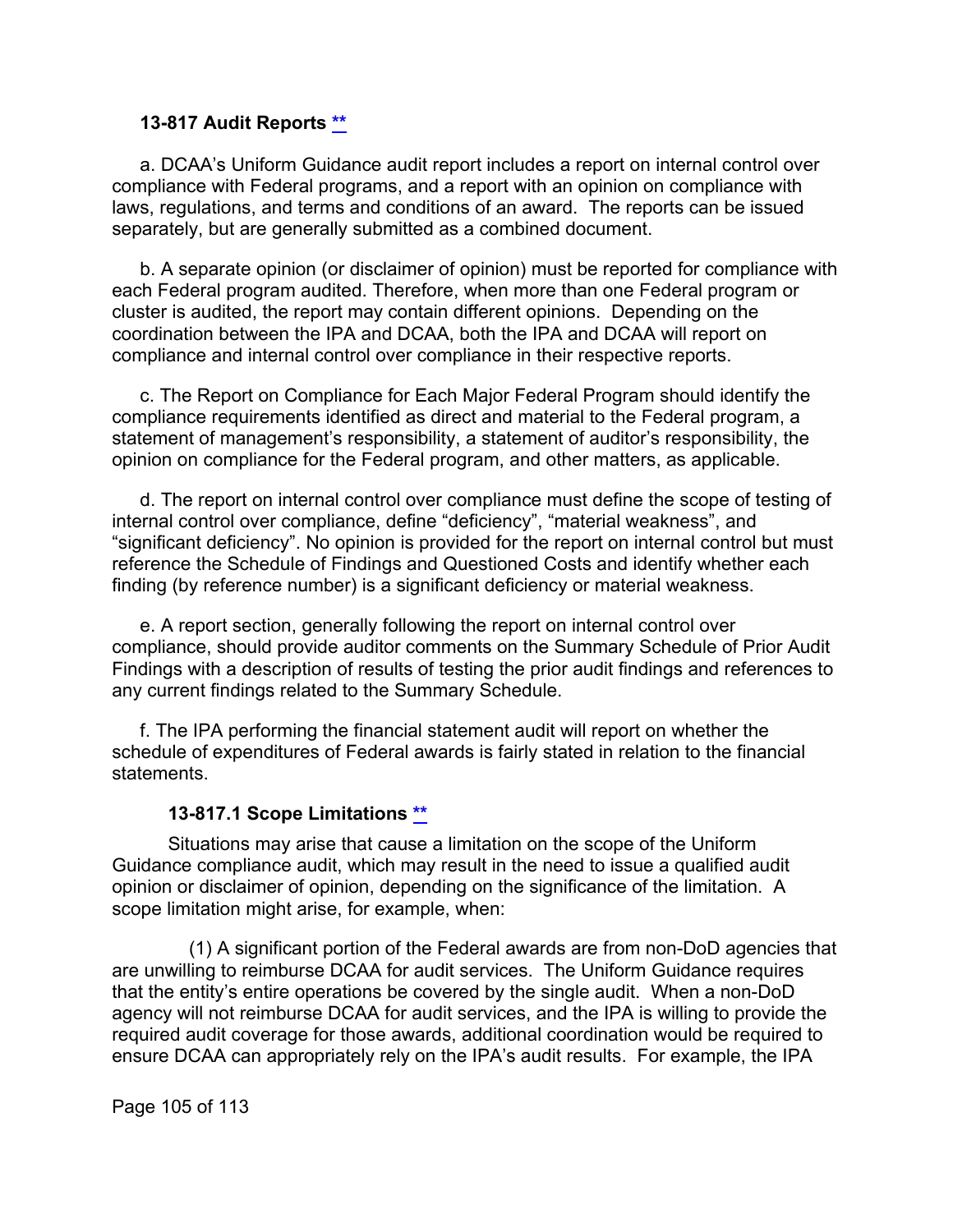may agree to perform audit procedures designed by DCAA for the compliance requirement and allow DCAA to assess the reliability of the IPA's audit effort through direct supervision or DCAA supervisory review of the working papers, and incorporate the results into the overall determination of compliance for that requirement. If the IPA is unable, or unwilling, to provide the necessary coverage, the FAO should leave the non-DoD awards in the audit universe, and report findings as required by CFDA in the schedule of findings and questioned costs, but will not provide additional analysis or details to the non-DoD agency.

(2) A significant portion of the expenditures for the period is excluded from the scope of DCAA's audit due to restricted access to information, including classified information, or individuals, or when assist audit reports have not been received.

(3) The work performed by other Government audit organizations is material to DCAA's opinion, and the auditor is unable to rely on the work performed. The audit report will exclude the associated awards, and the scope limitation should not indicate the level of classification of any such awards.

## **13-817.2 Report Restrictive Markings [\\*\\*](#page-6-19)**

a. The auditor with the appropriate authority must issue DCAA's Uniform Guidance audit reports in Portable Document Format (PDF) with digitally secured signatures to protect the integrity of the audit report.

b. The Uniform Guidance report will include the "CUI" markings to comply with applicable law, regulations, and Government-wide policies for Controlled Unclassified Information . The "restrictions" language defines the "CUI" marking as a document designation, not a classification, and authorizes the auditee to release the audit report to the public at its direction.

c. Audit report restrictions include language that the audit report is a restricteduse report, and should not be used by anyone other than the intended parties specified in the audit report. The Audit Report Distribution and Restrictions page includes language to comply with Statement on Auditing Standards AU-C 905, Alert That Restricts the Use of the Auditor's Written Communication. A restricted-use report is one that is intended only for specified parties.

#### **13-817.3 Report Distribution [\\*\\*](#page-6-20)**

a. The cognizant FAO will prepare the final audit reports on (i) compliance with Federal programs and (ii) on internal control over compliance. The Uniform Guidance permits the compliance and internal control reports to be submitted in the form of either combined or separate reports. Each report must state that the audit was conducted in accordance with 2 CFR 200, Subpart F (§200.515). Where other DCAA offices, including Field Detachment, performed audit procedures to support the audit, the cognizant FAO will incorporate those results into the final report and schedule of findings and questioned costs.

Page 106 of 113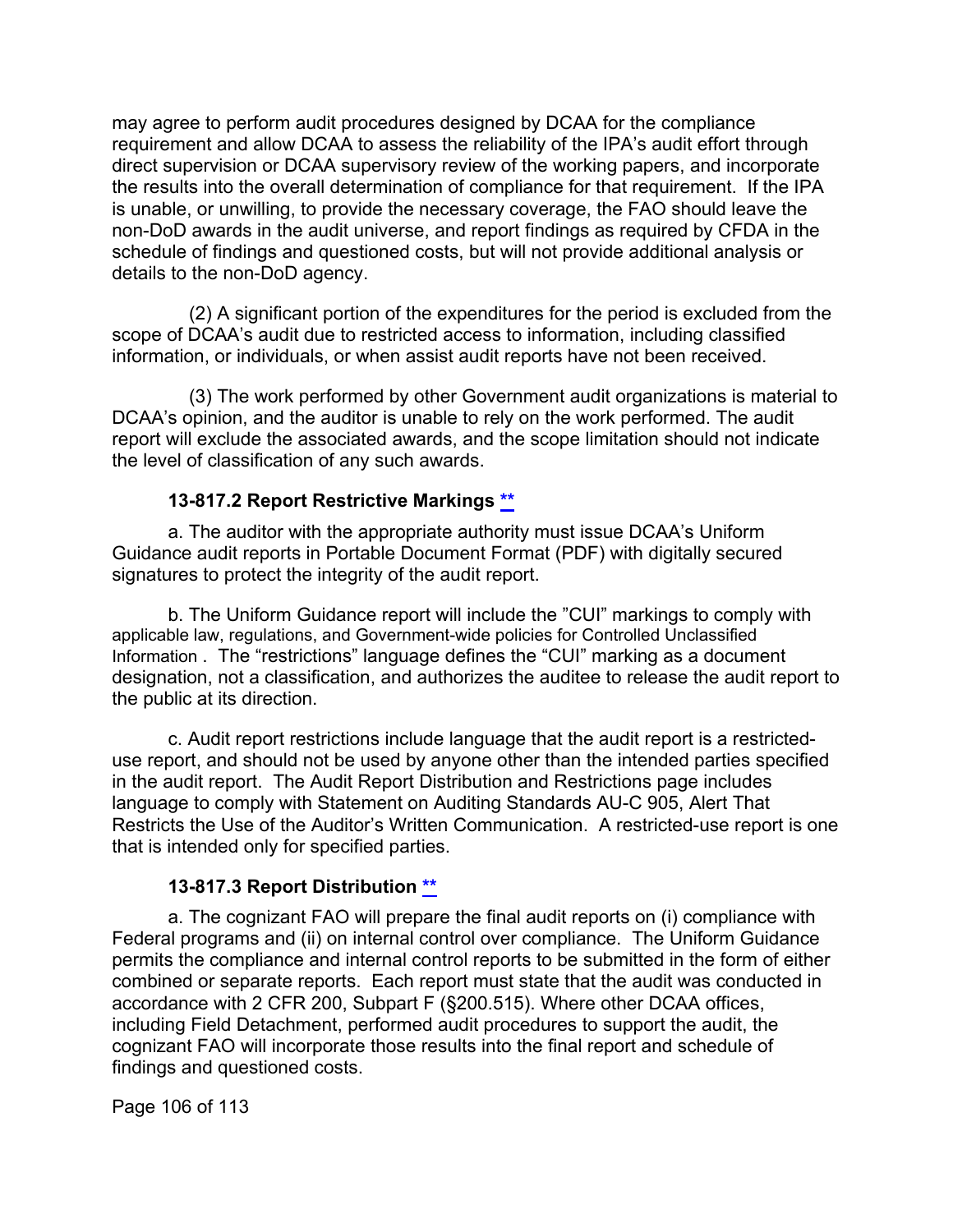b. The auditee submits its complete audit report package to a federal clearinghouse designated by OMB. The final reports are publicly available.

#### <span id="page-106-1"></span>**13-818 Auditor Responsibility for the Data Collection Form [\\*\\*](#page-6-21)**

The auditee must complete and submit the Data Collection Form (DCF) required by the Federal Audit Clearinghouse (FAC) when it submits its annual single audit reporting package. The DCF contains several components, some the auditee will complete, and some sections the auditor completes. The audit entity that assumes responsibility for completing the DCF will complete the auditor portions of the DCF for both the DCAA FAO and the IPA. This responsibility should be discussed and agreed-to during the initial coordination meeting. If the IPA completes the DCF, the FAO should review the DCF prior to submission to the FAC to ensure DCAA information and findings are appropriately included in the DCF.

#### <span id="page-106-0"></span>**13-819 Program Specific Audits [\\*\\*](#page-6-22)**

a. Under certain circumstances, an auditee may elect to have a program-specific audit performed instead of the annual single audit (§200.501(c)). A program specific audit may be performed only when Federal expenditures for the year are under a single Federal program, and the Federal award does not require the auditee to have an annual financial statement audit performed. The Federal awarding agency or pass-through entity must approve the performance of a program-specific audit in advance.

b. A program-specific audit may not be elected for the R&D program cluster unless all of the Federal awards expended were from the same Federal agency (or from the same Federal agency and the same pass-through entity if performing as a subrecipient). Typically, the R&D cluster is comprised of awards from multiple agencies.

c. If engaged to perform a program-specific audit, the auditor must first determine if a program-specific audit can be performed given the criteria in 2 CFR 200.507, and contact the Office of Inspector General of the Federal agency to obtain a programspecific audit guide. A program-specific audit guide provides specific guidance with respect to internal controls, compliance requirements, suggested audit procedures, and audit reporting requirements. If a program-specific audit is performed, the engagement should be completed using the 10110 standard audit program with modifications as necessary.

d. Because DCAA does not typically perform program-specific audits, the auditor is referred to §200.507 for guidance and should coordinate with RST and/or headquarters as necessary to perform the audit.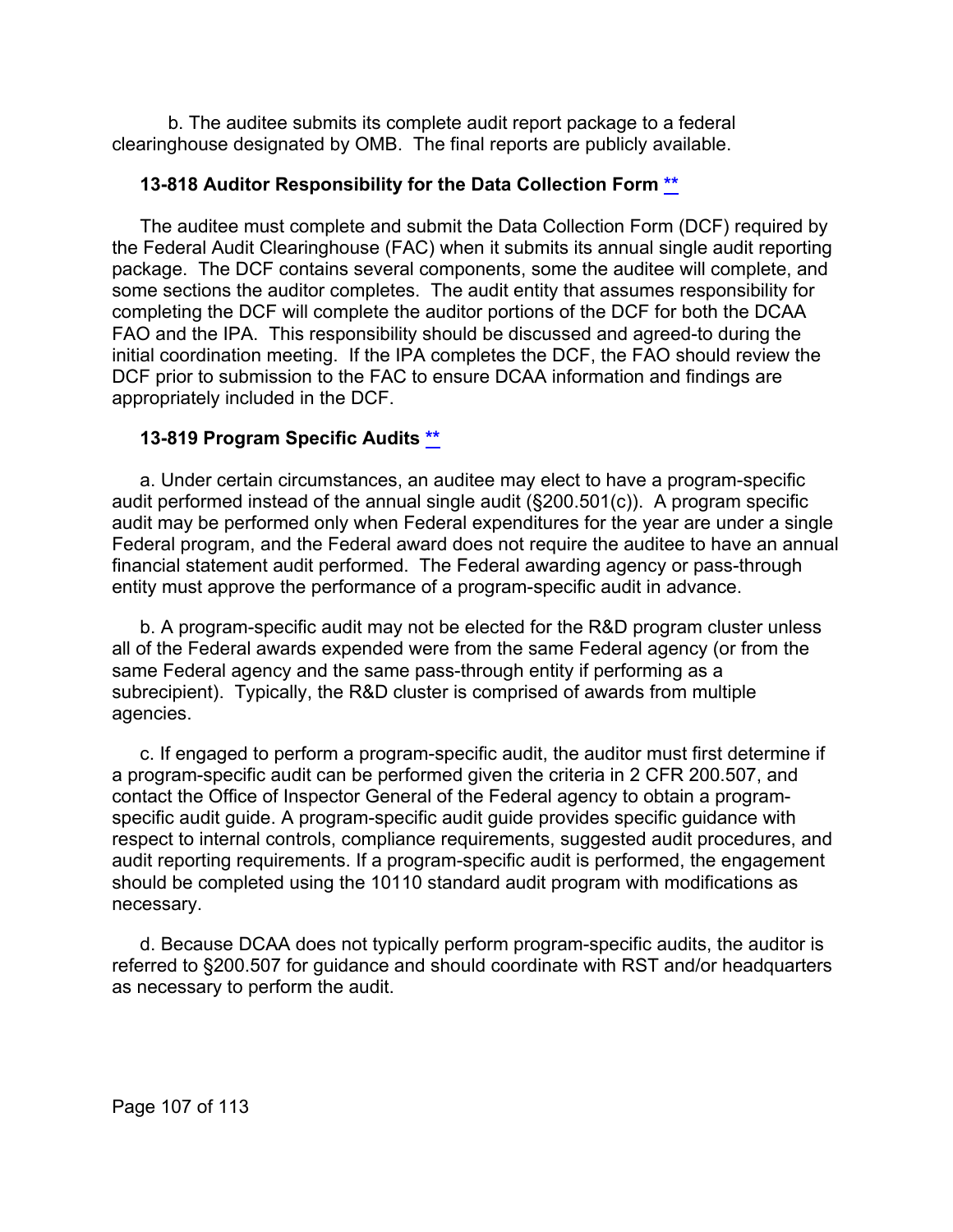# <span id="page-107-0"></span>**Figure 13-8-1 Coordinated Audit Matrix Example [\\*\\*](#page-6-23)**

| AUDIT COORDINATION MATRIX                                                                        |                          |                                                              |                                                            |                    |                                |                       |  |
|--------------------------------------------------------------------------------------------------|--------------------------|--------------------------------------------------------------|------------------------------------------------------------|--------------------|--------------------------------|-----------------------|--|
|                                                                                                  |                          |                                                              | Org Responsible for Audit<br><b>Coverage and Reporting</b> |                    |                                |                       |  |
| <b>Major Program Compliance</b><br><b>Requirements (See Compliance</b><br>Supplement, Parts 2&3) | Applicable<br>(Y or N/A) | Material<br><b>Effect on</b><br>Maior<br>Program<br>(Y or N) | IPA                                                        | <b>DCAA</b><br>FAO | <b>DCAA</b><br>FD <sup>3</sup> | Comments <sup>4</sup> |  |
| A - Activities Allowed or Unallowed                                                              |                          |                                                              |                                                            |                    |                                |                       |  |
| B - Allowable Costs/Cost Principles                                                              |                          |                                                              |                                                            |                    |                                |                       |  |
| C - Cash Management                                                                              |                          |                                                              |                                                            |                    |                                |                       |  |
| D - Reserved                                                                                     |                          |                                                              |                                                            |                    |                                |                       |  |
| E - Eligibility                                                                                  |                          |                                                              |                                                            |                    |                                |                       |  |
| F - Equipment and Real Property<br>Management                                                    |                          |                                                              |                                                            |                    |                                |                       |  |
| G - Matching, Level of Effort,<br>Earmarking                                                     |                          |                                                              |                                                            |                    |                                |                       |  |
| H - Period of Performance                                                                        |                          |                                                              |                                                            |                    |                                |                       |  |
| I - Procurement and Suspension<br>and Debarment                                                  |                          |                                                              |                                                            |                    |                                |                       |  |
| J - Program Income                                                                               |                          |                                                              |                                                            |                    |                                |                       |  |
| K - Reserved                                                                                     |                          |                                                              |                                                            |                    |                                |                       |  |
| L - Reporting                                                                                    |                          |                                                              |                                                            |                    |                                |                       |  |
| M - Subrecipient Monitoring                                                                      |                          |                                                              |                                                            |                    |                                |                       |  |
| N - Special Tests & Provisions                                                                   |                          |                                                              |                                                            |                    |                                |                       |  |
| Opinion on Schedule of<br>Expenditures of Federal Awards                                         |                          |                                                              |                                                            |                    |                                |                       |  |
| Completion of Data Collection Form                                                               |                          |                                                              |                                                            |                    |                                |                       |  |
| Other (list as applicable                                                                        |                          |                                                              |                                                            |                    |                                |                       |  |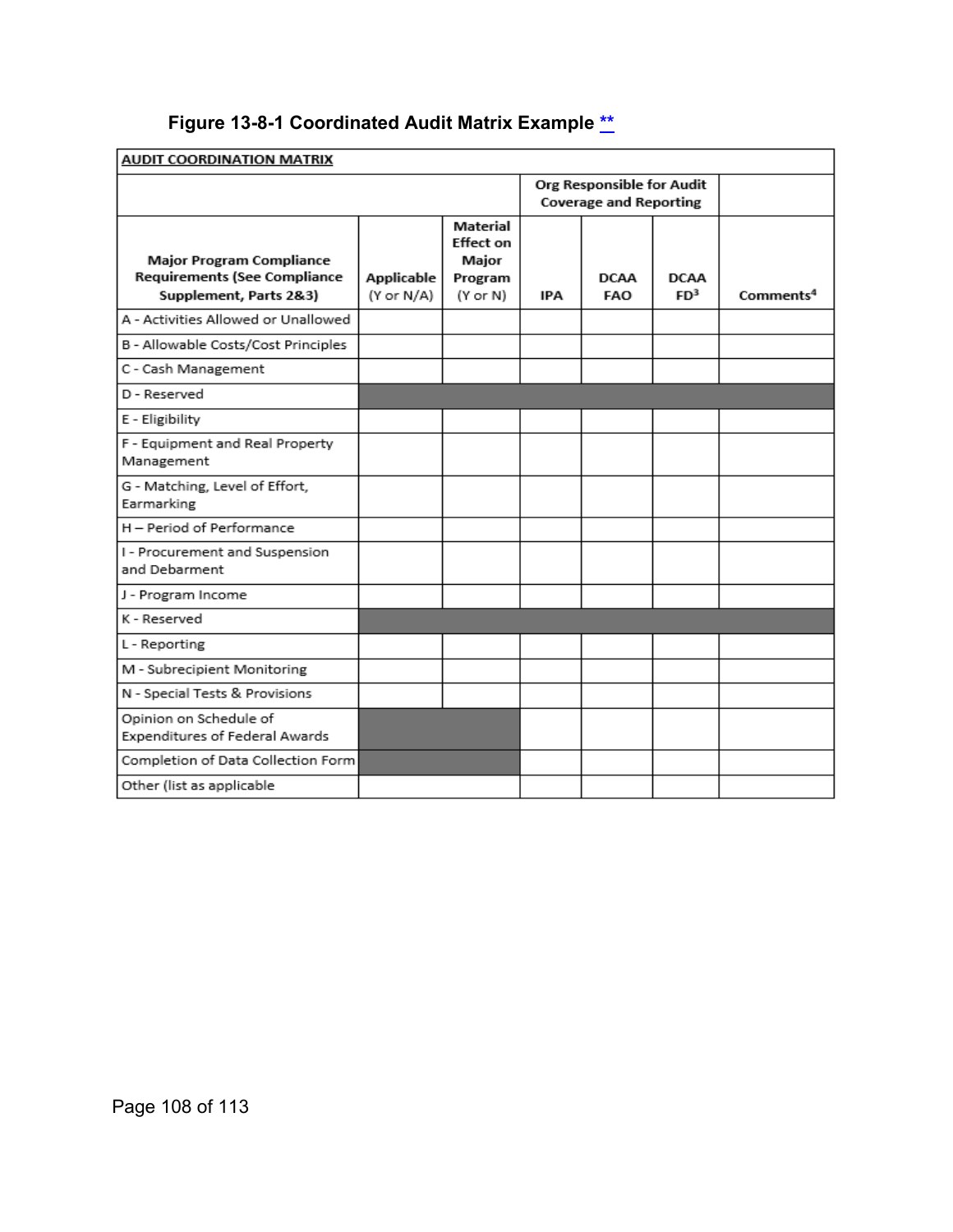Figure 13-8-2 Section I of the Schedule of Findings and Questioned Costs

Audit Report No.

**EXHIBIT** 

#### SCHEDULE OF FINDINGS AND QUESTIONED COSTS Auditee Name **Fiscal Year Ended XXXX**

#### [SECTION I: -- SUMMARY OF AUDITOR'S RESULTS:

A. Financial Statements:

Information pertaining to the financial statements and the report on the Schedule of Expenditures of Federal Awards required by the Uniform Guidance are included in the independent public accountant's audit report.

B. Federal Awards:

Type of auditor's report issued on compliance for major programs:

| Type of Audit Opinion | Identify the Major Federal Program/Cluster |
|-----------------------|--------------------------------------------|
|                       | Name as necessary corresponding to the     |
|                       | opinion                                    |
| Unmodified            |                                            |
| Qualified             |                                            |
| Adverse               |                                            |
| Disclaimer            |                                            |

Internal control over major programs:

|                                         | Yes | None Reported |
|-----------------------------------------|-----|---------------|
| Material weaknesses were identified.    |     |               |
| Significant deficiencies identified not |     |               |
| considered to be material weaknesses.   |     |               |

Audit findings disclosed that are required to be reported in accordance with 2 CFR 200.516(a)

Identification of Major Programs:

| CFDA Num | Federal Program |
|----------|-----------------|
|          |                 |
|          |                 |

Dollar threshold used to distinguish between Type A and Type B programs:

Auditee classified as a low-risk under 2 CFR 200 Subpart F:

9

FOR OFFICIAL USE ONLY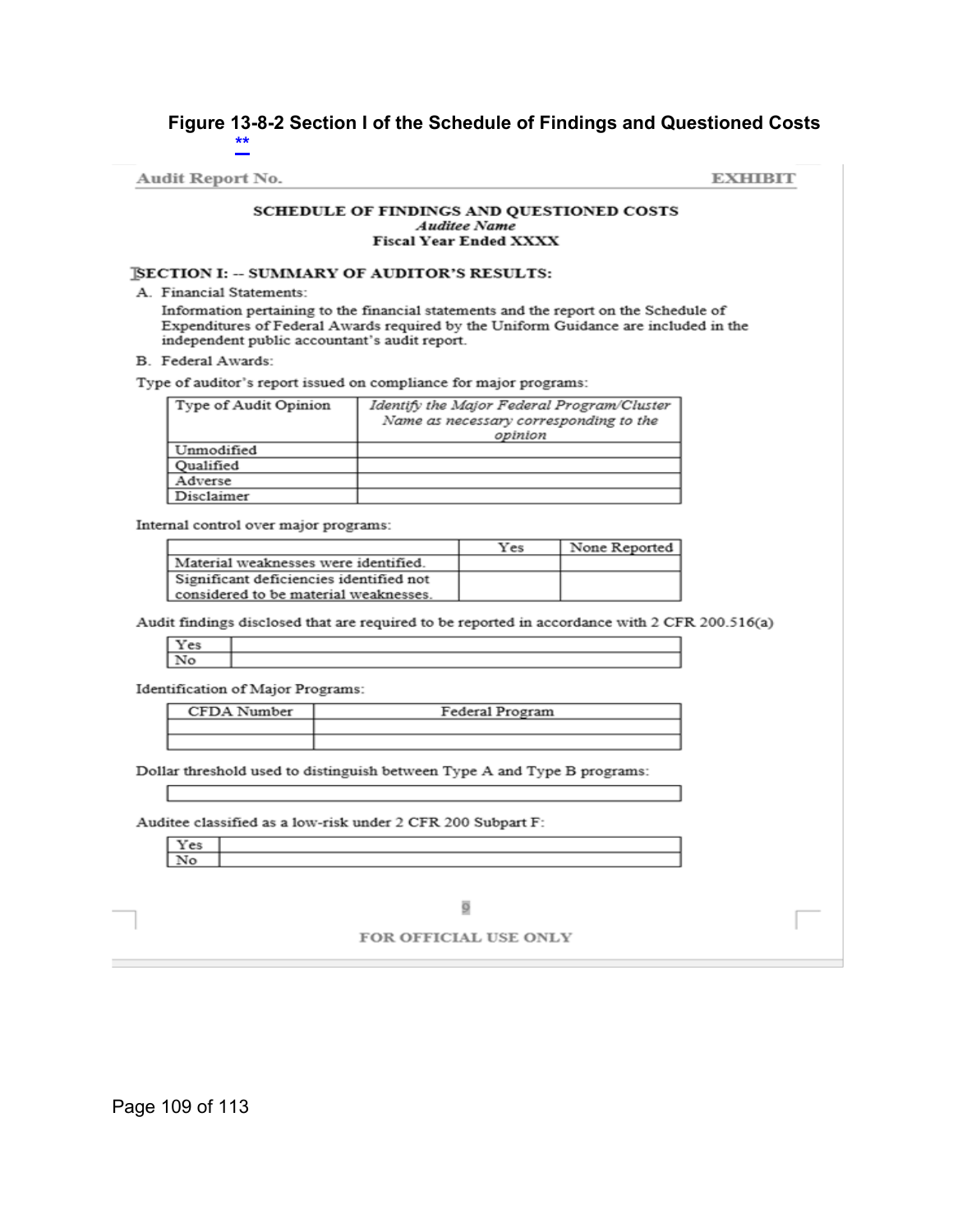# **13-900 Federally Funded Research and Development Centers (FFRDCs) and University Affiliated Research Centers (UARCs) [\\*\\*](#page-6-1)**

## **13-901 Introductio[n\\*\\*](#page-7-0)**

This section provides basic information for FFRDCs and UARCs, applicable regulations, and guidance as to the auditor's responsibilities related to the audit of FFRDC fees. For activities related to performing the Uniform Guidance audit as part of the annual single audit prescribed under 2 CFR 200, Subpart F, see section 13-800, but note that the auditor will need to determine if an FFRDC is exempt from the 2 CFR 200, Subpart E cost principles.

#### **13-902 FFRDC Organization[s\\*\\*](#page-7-1)**

a. An FFRDC sponsored by the DoD is an independent, private-sector, nonprofit organizational unit possessing the capabilities to meet strategic long-term engineering, research, development, or other analytical needs that cannot be met as effectively by Government or other private-sector resources [\(DoDI 5000.77\)](http://www.esd.whs.mil/Portals/54/Documents/DD/issuances/dodi/500077p.PDF?ver=2018-02-20-140950-980). FFRDCs perform activities sponsored under a broad charter by Government agencies and receive 70 percent or more of the financial support from the Government.

b. Most or all of the FFRDC facilities are owned or funded by the Government but are operated by commercial, nonprofit, or IHEs. The FFRDC operates as either an autonomous organization, or as a separately identifiable operating unit of the parent organization. DoD-sponsored FFRDCs are operated by either an IHE or a nonprofit organization under long term contracts, generally with 5-year periods of performance.

c. The FFRDC has access to Government and supplier data, employees, and facilities beyond that of the common/normal contractual relationship.

d. The National Science Foundation (NSF) maintains a [master listing](https://www.nsf.gov/statistics/ffrdclist/) of FFRDCS and sponsoring Federal agencies.

#### **13-903 Federal and DoD Laws and Regulations Applicable to FFRDCs [\\*\\*](#page-7-2)**

a. [FAR 6.302-3](http://www.ecfr.gov/cgi-bin/text-idx?SID=b9d1d11e28ffa12aea69f73b646e73cb&mc=true&node=se48.1.6_1302_63&rgn=div8) implements [10 U.S.C. 2304\(c\)\(3\)](http://uscode.house.gov/view.xhtml?req=granuleid:USC-prelim-title10-section2304c&num=0&edition=prelim) and permits FFRDCs exemption from the Competition in Contracting Act, allowing FFRDCs to issue sole-source contracts for specified needs.

b. [FAR 35.017](http://www.ecfr.gov/cgi-bin/text-idx?SID=b9d1d11e28ffa12aea69f73b646e73cb&mc=true&node=se48.1.35_1017&rgn=div8) prescribes Government-wide policies for the establishment, use, oversight, and termination of an FFRDC.

c. The DoD [Instruction 5000.77](http://www.esd.whs.mil/Portals/54/Documents/DD/issuances/dodi/500077p.PDF?ver=2018-02-20-140950-980) establishes the FFRDC Management Plan issued by the Director, Defense Research and Engineering, and sets forth the Department's policies and procedures for the management and use of DoD-sponsored FFRDCs.

Page 110 of 113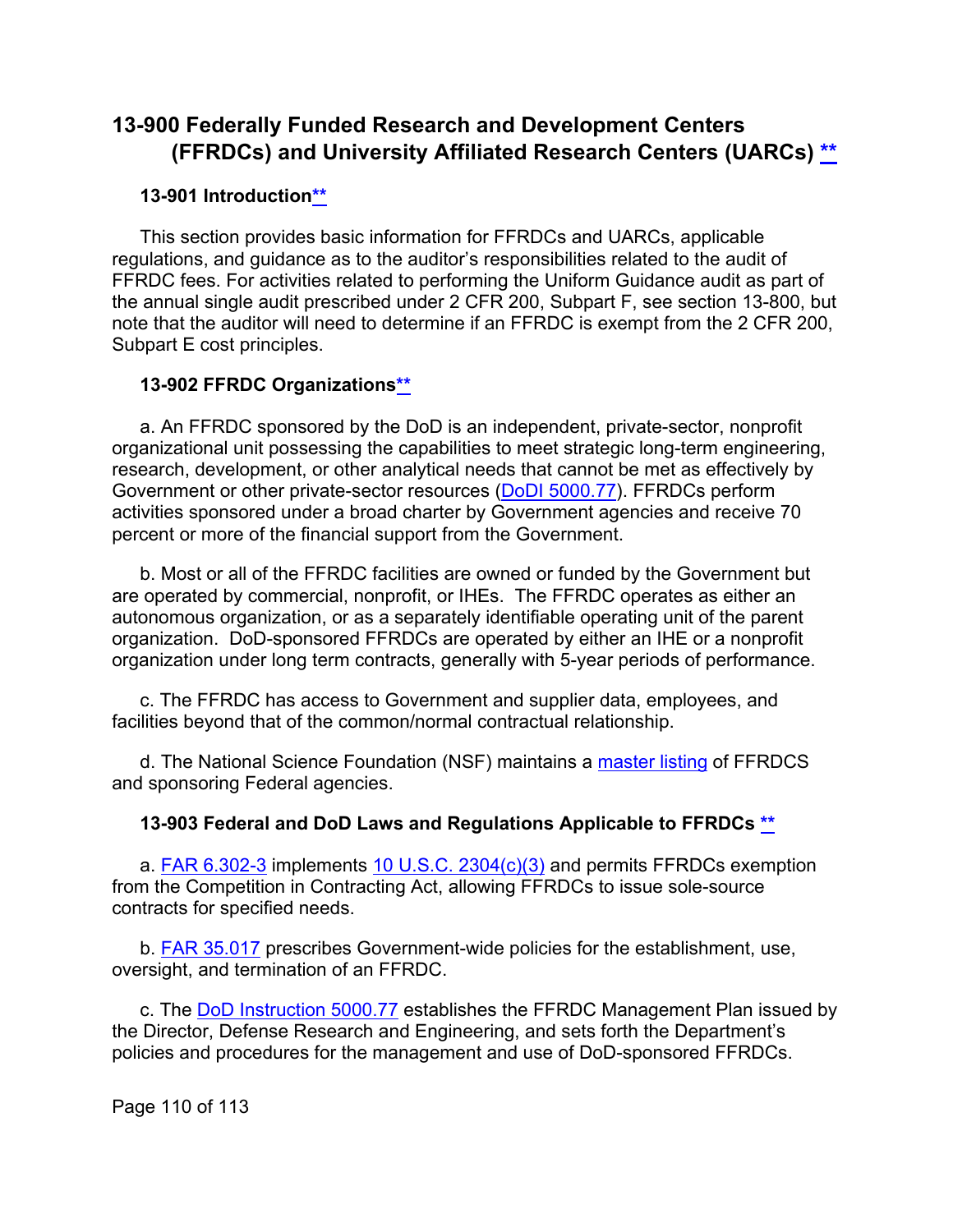d. [DFARS 215.404-75,](http://www.ecfr.gov/cgi-bin/text-idx?SID=b9d1d11e28ffa12aea69f73b646e73cb&mc=true&node=se48.3.215_1404_675&rgn=div8) provides guidance to the contracting officer to determine whether payment of management fees to an FFRDC operated by a nonprofit organization is appropriate.

e. The 2018 NDAA (Public Law 115-124)

(1) §8025(c) continues a long-standing prohibition on FFRDCs use of DoD funds to construct new buildings that are not on a military installation. "Notwithstanding any other provision of law, none of the funds available to the department from any source during the current fiscal year may be used by a defense FFRDC, through a fee or other payment mechanism for construction of new buildings not located on a military installation, for payment of cost sharing for projects funded by Government grants, for absorption of contract overruns, or for certain charitable contributions, not to include employee participation in community service and/or development".

(2) §8025(b) prohibits certain individuals from being compensated for his or her services as a member of the entity, or as a paid consultant by more than one FFRDC in a fiscal year. However, travel expenses and per diem as authorized under the Federal Joint Travel Regulations are allowable for the individual when engaged in the performance of membership duties.

#### **13-904 FFRDC Audit Activities\*\***

a. The 2 CFR 200, Subpart F audit requirements for an annual single audit are applicable to IHEs or nonprofit organizations operating an FFRDC. The FFRDC may have an annual single audit performed separately from its parent organization.

b. Costs incurred by the FFRDC are generally subject to the cost principles applicable to the type of entity operating the FFRDC. However, some FFRDCs are exempt from the requirements of 2 CFR 200 cost principles. See 2 CFR 200, [Appendix](https://www.ecfr.gov/cgi-bin/text-idx?SID=76acb7881f61de416b13fe28509c5c7e&mc=true&node=ap2.1.200_1521.viii&rgn=div9)  **[VIII](https://www.ecfr.gov/cgi-bin/text-idx?SID=76acb7881f61de416b13fe28509c5c7e&mc=true&node=ap2.1.200_1521.viii&rgn=div9)** for a list of organizations that are exempt from the 2 CFR 200. Additional organizations can be granted a waiver for exemption on a case-by-case basis from the OMB. An organization that is exempt from the 2 CFR 200, Subpart E cost principles, is subject to the FAR Part 31 cost principles. The auditor must ensure to use the appropriate cost principles when performing audits at an FFRDC.

c. When the FFRDC is exempt from the 2 CFR 200, Subpart E cost principles, the remaining portions of 2 CFR 200 are still applicable to the organization. However, the FFRDC may forego competition in procurement required by 2 CFR 200 Procurement Standards (2 CFR [200.317 -](https://www.ecfr.gov/cgi-bin/text-idx?SID=87c24e51254760827370b2a615d18c8c&mc=true&node=sg2.1.200_1316.sg3&rgn=div7) .326) for some circumstances (see [FAR 6.302-3\)](http://www.ecfr.gov/cgi-bin/text-idx?SID=b9d1d11e28ffa12aea69f73b646e73cb&mc=true&node=se48.1.6_1302_63&rgn=div8).

d. All FFRDCs, including those operated by IHEs, are subject to the CASB rules and regulations in 48 CFR [9903.101 to 9903.307,](https://www.ecfr.gov/cgi-bin/text-idx?SID=2b73cb69f20b10b81f49756b0f42f0fa&mc=true&tpl=/ecfrbrowse/Title48/48cfr9903_main_02.tpl) and to the cost accounting standards in 48 CFR [9904.](https://www.ecfr.gov/cgi-bin/text-idx?SID=2b73cb69f20b10b81f49756b0f42f0fa&mc=true&tpl=/ecfrbrowse/Title48/48cfr9904_main_02.tpl)

Page 111 of 113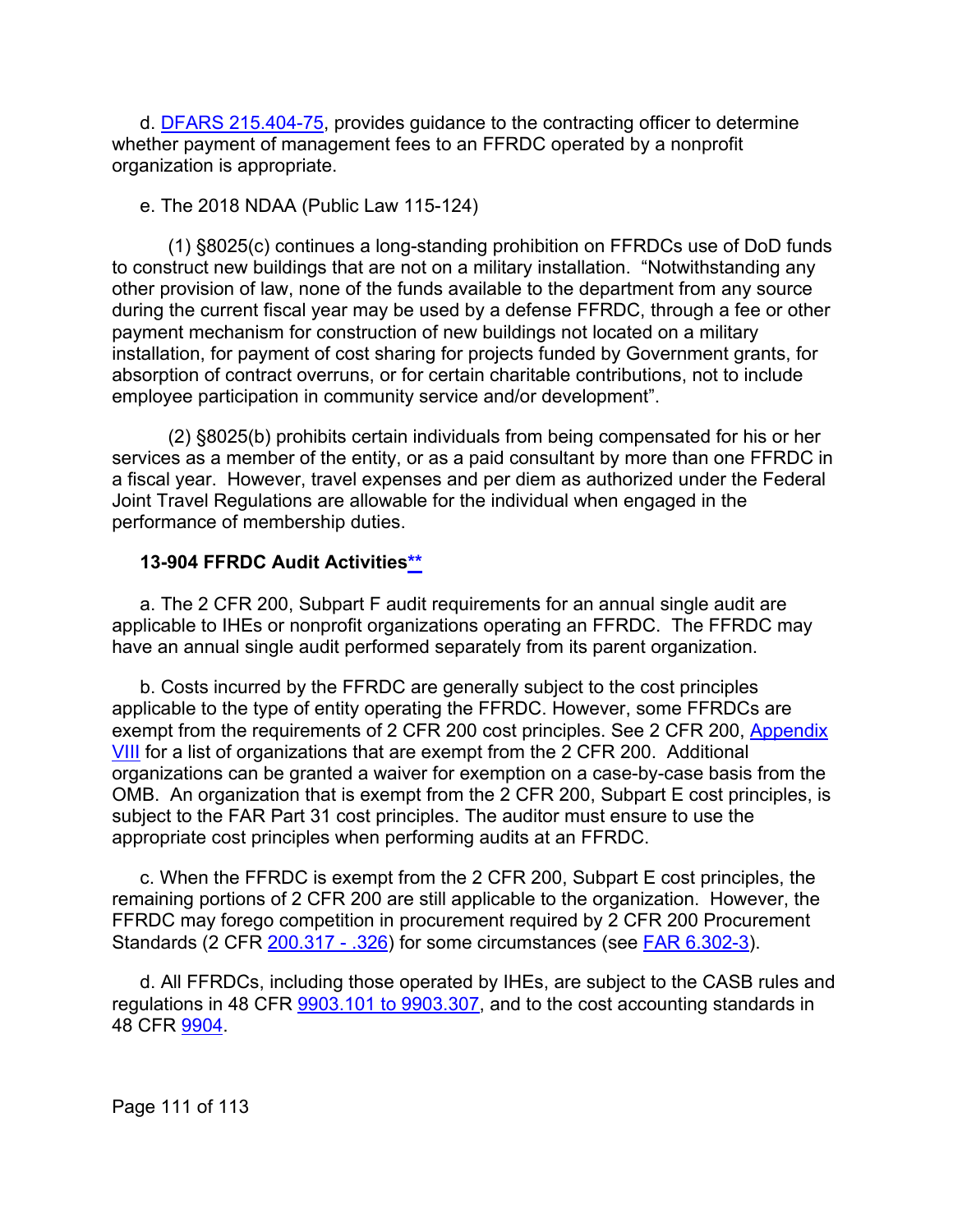#### **13-904.1 FFRDC Fees [\\*\\*](#page-7-3)**

a. Nonprofit organizations and IHEs do not generally receive fees in addition to reimbursement of incurred cost. However, for an FFRDC, the contracting officer may determine that payment of management fees are appropriate to provide for additional funding in addition to reimbursement of incurred costs. See DFARS [215.404-75](https://www.ecfr.gov/cgi-bin/text-idx?SID=be5665b9ebac60c48115da25d7bb29a2&mc=true&node=se48.3.215_1404_675&rgn=div8) for additional information.

b. DoDI 5000-77, Section 9, provides DoD instruction for determining the need for FFRDC fees. To arrive at a fee amount, the contracting officer may seek DCAA's assistance. Although DCAA is not responsible for fee determination, the auditor may be requested to comment on whether the FFRDC's financial and cost data supporting the fee proposal are fairly stated. These efforts should be performed under an agreed-upon procedures engagement, or as an advisory service and the auditor's comments regarding fee will not include an audit opinion and the auditor's effort will be limited to providing only factual information.

c. The proposal for fee justification must provide sufficient visibility into each element of fee to identify its purpose, and comply with fee reimbursement restrictions and limitations in accordance with applicable statutes and regulations. The proposal must identify, for inclusion as an element of fee, costs not allowable under the contract that the parent organization can demonstrate are ordinary and necessary for its successful operation.

d. The use of weighted guidelines or an alternate structured approach to establish FFRDC fees is prohibited by DFARS 215.404-75(c).

#### **13-905 UARC Organizations [\\*\\*](#page-7-4)**

a. A University Affiliated Research Center (UARC) is a strategic United States Department of Defense (DoD) research program that is associated with a university. It is a research organization within an IHE. College and University laboratories that receive sole source funds, on average, exceeding \$6 million annually under authority of 10 U.S.C. 2304(c)(3)(B). The authority of this US Code allows the awarding of solesource contracts to establish or maintain an essential engineering, research, or development capability to be provided by an educational institute or other nonprofit institute or a federally funded research and development center. These awards are designated UARCs by the Director, Defense Research and Engineering (DDR&E). UARCs have a university affiliation and a primary sponsor.

b. UARCs are university-led collaborations between universities, industry and defense laboratories that conduct:

- Basic Research,
- Applied Research,
- Advance Technology Development,

Page 112 of 113